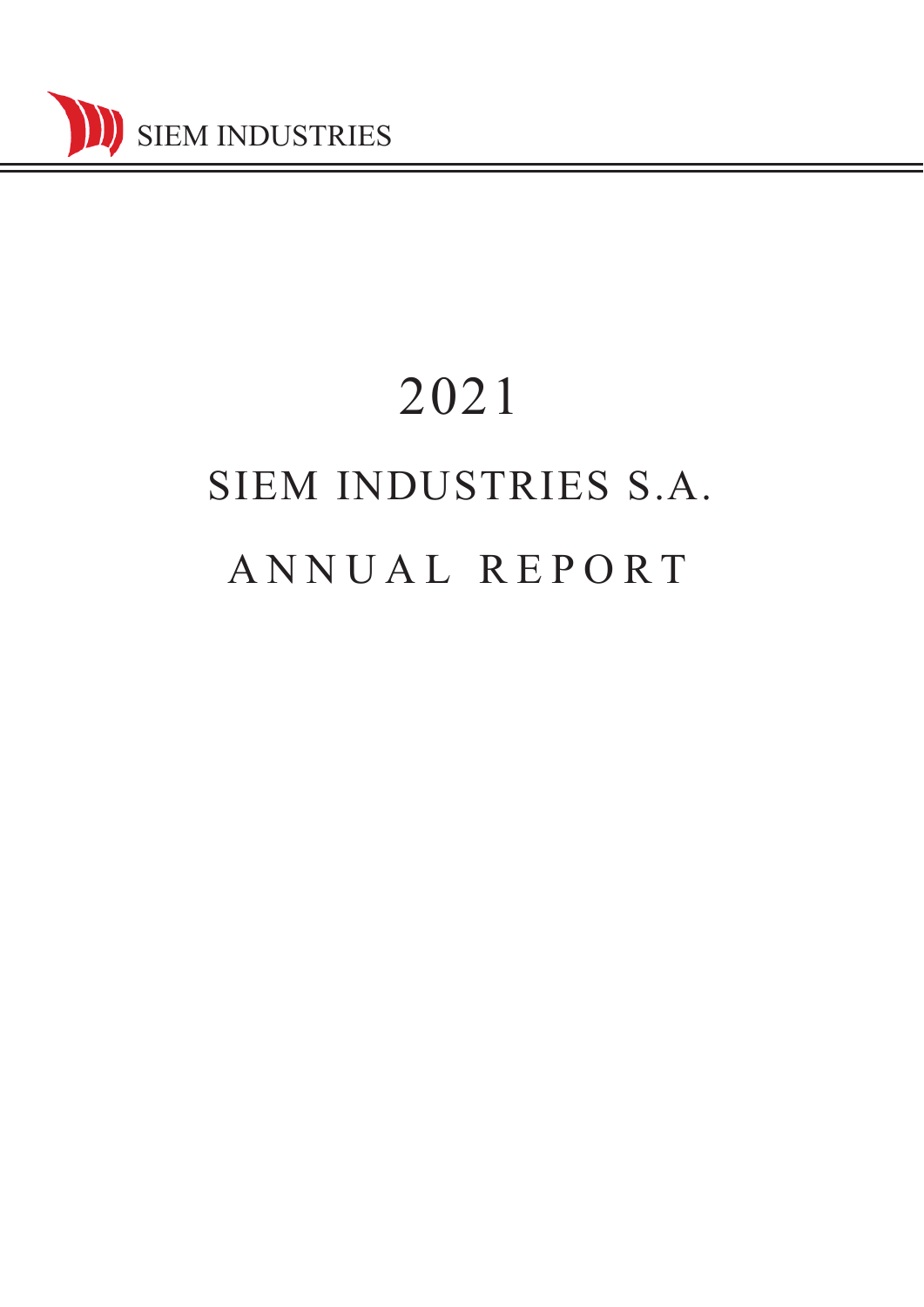## **THE COMPANY**

*Siem Industries S.A. is a diversified industrial holding company that operates through autonomous affiliates. We currently hold interests in several industrial areas including the oil and gas services industry and renewable energy sector, ocean transportation of refrigerated cargoes and automobiles, industrial shipping lease financing and potash-mining.* 

## **GROUP VALUES**

|              | SAFETY: The Group promotes safety-consciousness to prevent harm to our<br>employees and others who work with them and to protect the operating<br>assets.              |
|--------------|------------------------------------------------------------------------------------------------------------------------------------------------------------------------|
|              | RESPONSIBLE: The Group practices responsible behavior with respect to society and to<br>the environment.                                                               |
| PREDICTABLE: | The Group will provide a predictable delivery of products and services as<br>a business partner with its employees, customers, suppliers, shareholders<br>and lenders. |
|              | QUALITY: The Group will deliver quality products to its customers which meet<br>both the customers' and our standards and expectations.                                |
|              | PROFITABLE: The Group shall be profitable in order to sustain a long-term presence<br>and give a competitive return on the capital employed.                           |

## **CONTENTS**

| CONSOLIDATED MANAGEMENT REPORT                                                              |    |
|---------------------------------------------------------------------------------------------|----|
| DESCRIPTION OF BUSINESS                                                                     |    |
| SHAREHOLDER MATTERS                                                                         | Q  |
| SELECTED FINANCIAL DATA                                                                     | 11 |
| MANAGEMENT'S DISCUSSION AND ANALYSIS<br>OF FINANCIAL CONDITION<br>AND RESULTS OF OPERATIONS | 11 |
| DIRECTORS AND OFFICERS                                                                      | 14 |
| COMPENSATION OF DIRECTORS AND OFFICERS                                                      | 14 |
| CONSOLIDATED FINANCIAL STATEMENTS                                                           | 15 |
| NOTES TO CONSOLIDATED FINANCIAL STATEMENTS                                                  | 21 |
| AUDITOR'S REPORT                                                                            | 88 |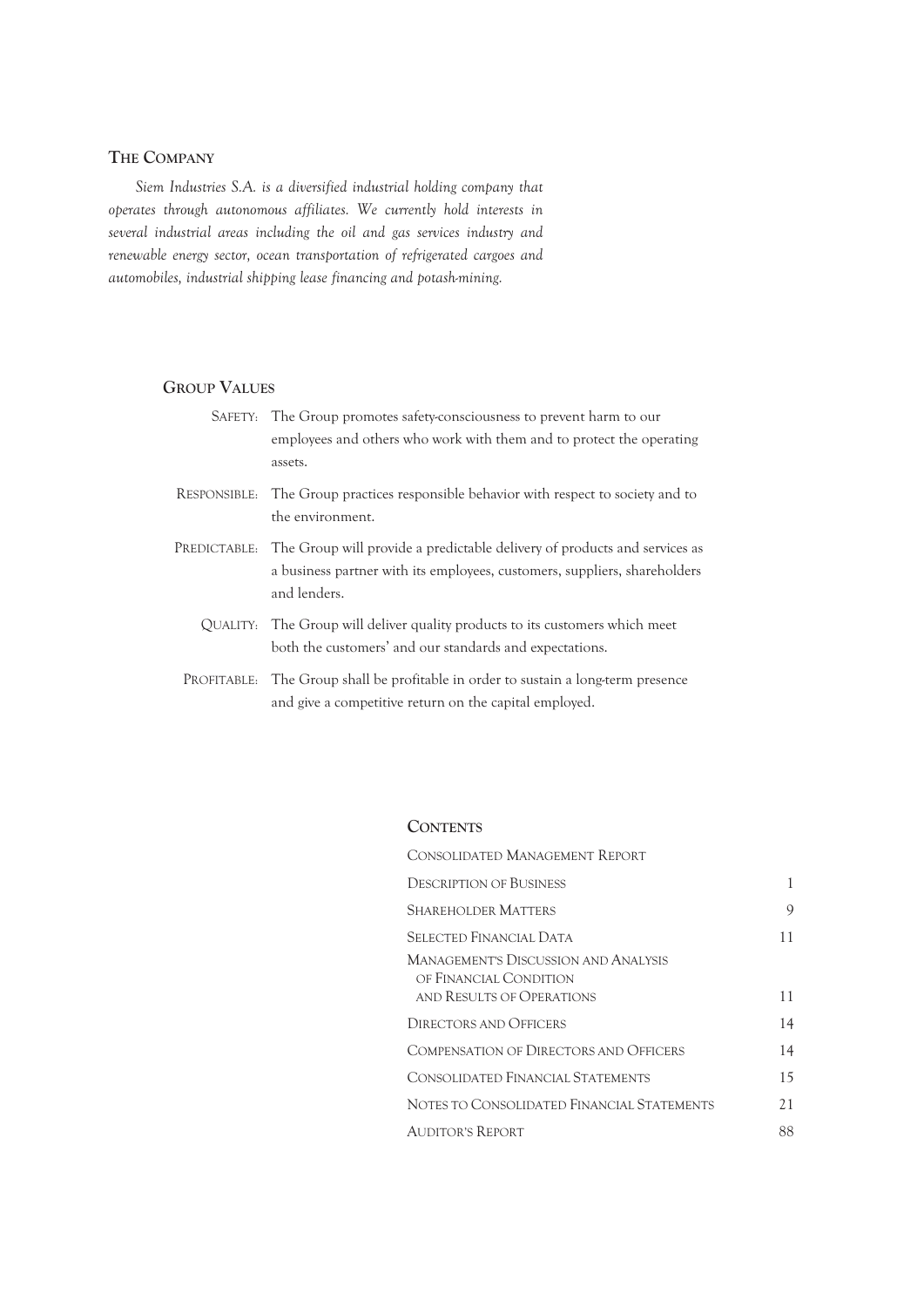

To our Shareholders: 9 May 2022

The Company made good progress in 2022. All operations are cash positive. Net income was \$57 million or \$3.80 per share attributable to shareholders as compared to a net loss of \$420.3 million or (\$27.93) per share for 2020.

During 2021 Subsea 7 merged its renewable activities with the Oslo listed company OHT ASA ("Offshore Heavy Transport"), retained 71% of the merged company, and renamed it Seaway7. The world energy picture has changed and the demand for renewable energy has never been stronger. This is expected to increase the demand for Seaway7 services in years to come.

The strong oil and gas prices drive demand for the Subsea7 offshore construction services and full employment of resources is likely. Challenges in the supply chain of this industry include rising prices, longer delivery time and scarcity of supply. COVID-19 was again costly last year and delayed operations materially. Subsea7 did however remain cash positive with an adjusted EBITDA of \$521 million, and in March 2022 the board of directors of Subsea7 decided to adopt a regular dividend policy and a \$100 million return to its shareholders in 2022.

Siem Offshore had a good year despite the COVID-19 related expenses and produced an EBITDA of \$100 million. The financial restructuring was successfully completed in May last year. The bonds held by the Company were converted into Siem Offshore shares at NOK10 per share which is below the present market price. Our holding is now approximately 34%. The excellent operation of the high-end offshore support vessel fleet is widely recognized by clients and authorities. Market outlook is improving and several of the vessels are in good demand, making it possible to build contract backlog at profitable rates. The much needed consolidation in this industry particularly in Norway is however not happening. Competition keeps rates for most vessel at unsustainable levels. Debt levels of many competitors are above the value of the assets and its banks and other creditors hold the risk. In order to secure employment of their fleet, owners tend to assume contractual liabilities, risks and operational contractual terms which should belong with the clients.

The Company has 20% in a joint venture with Elliott through Siem Oil Service Invest ("SOSI") where one anchor handler was sold in the  $4<sup>th</sup>$  quarter of 2021 and the sister vessel remains in lay up in Norway. The larger OCSV vessel Siem Day is employed at profitable rates for most of this year and with a strong market outlook.

Our shipping activities had improved results and consist of reefer and RoRo vessels, car carriers and a bulk vessel operation. 25 vessels are owned and 12 vessels are chartered in during the year. All vessels are employed at improved rates except for the chartered in bulk vessels which has not been successful. The bulk operation will be discontinued this year. The Company's owned vessel through Seven Yield, the RoPax vessel "Honfleur" is in its final stage of completion at a Norwegian yard, and will subsequently sail to Poland for finishing of certain interior items. The intention is to charter the vessel out long-term, or sell the vessel. The Honfleur is a state of the art, dual fuel LNG vessel which should have good employment prospects as the world opens up and pent-up demand for travel is released. The outlook for our shipping activities is good based on contracted revenue for several years ahead.

Our holding in Deusa, the potash mining and waste deposit operation in Germany, was increased to 60%. Deusa is on track.

British Solar Energy ("BSR") continues to develop solar parks in Britain and Australia. As reported earlier, the 70MW Bradenstoke solar park was sold in January 2021 at a profit. The current operation of BSR is profitable. Negotiations to sell our 83.6%-interest in BSR has been going on for some time and is expected to close in Q2 this year. Alternatively, we may make BSR a core business and increase the activities.

The €250 million convertible bond issued by the Company 5 years ago, and which was secured in parts by our Subsea7 shareholding, was fully redeemed in June 2021.

The Company's offices in Cayman Island and Oslo, Norway were closed during the year and the buildings sold at a profit. Our head office is in Luxembourg where we own the premises.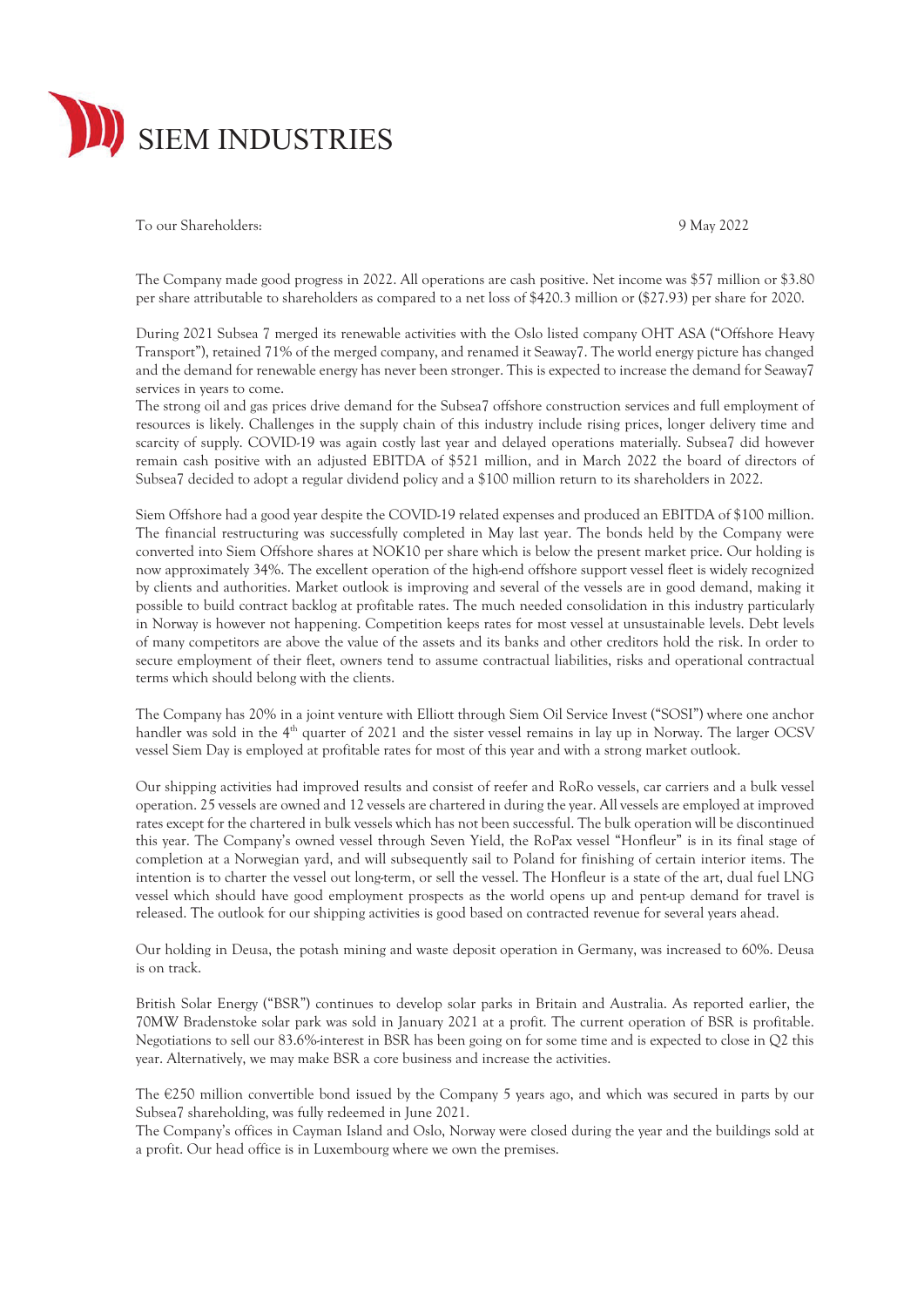Throughout the Group, the organization of experienced people with the right attitude functions well. A big thank you to all for the efforts and results.

Yours sincerely

Kristian Siem Chairman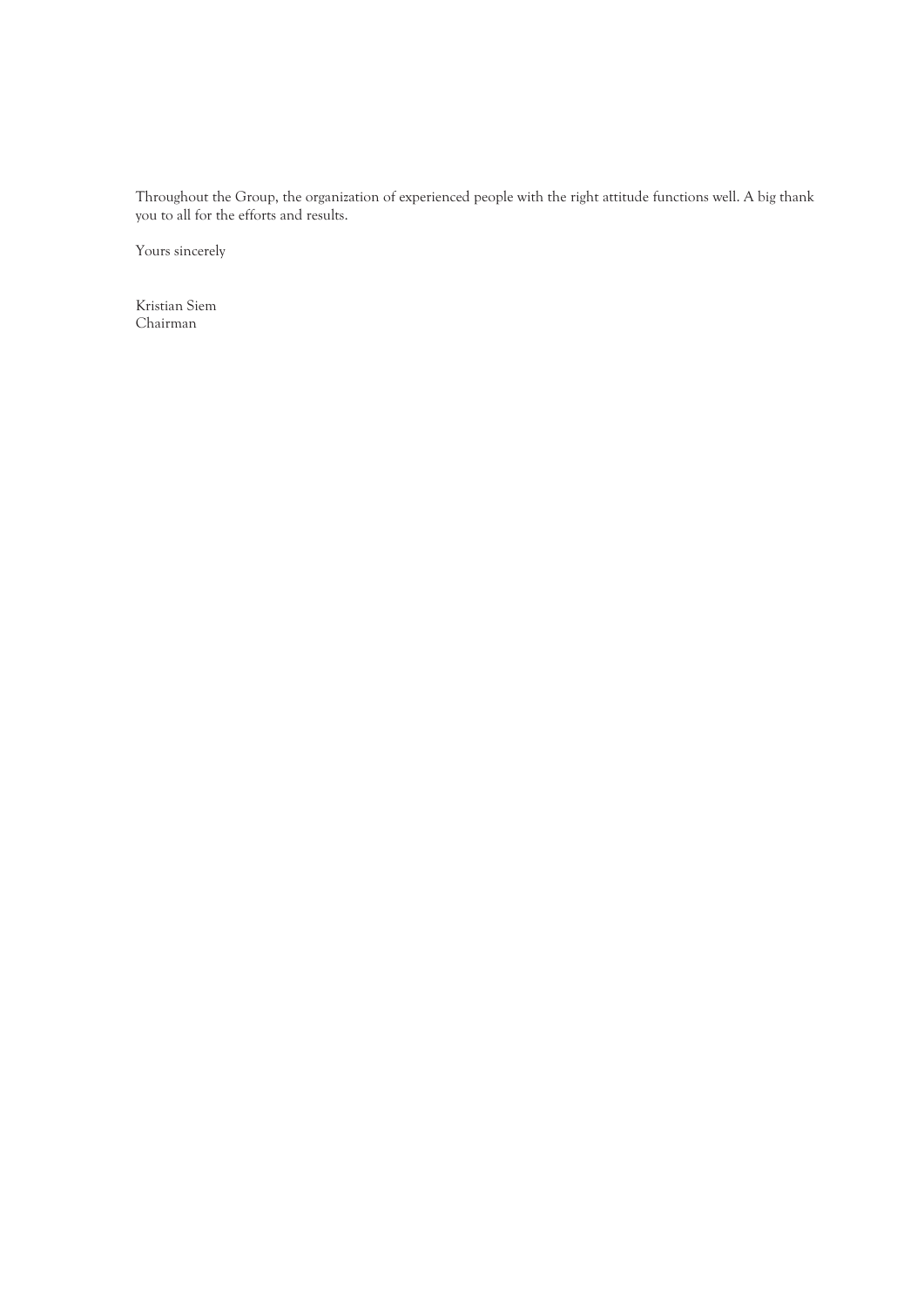#### DESCRIPTION OF BUSINESS

Siem Industries S.A. operates as a diversified industrial holding company with its major holdings in the oil and gas service industry through its interests in Subsea7 S.A., Siem Offshore Inc. and Electromagnetic Geoservices ASA, in the shipping industry through its holdings in Siem Shipowning Inc., Star Reefers Inc., Siem Car Carriers AS and Seven Yield Holding Pte. Ltd., in the renewable energy industry through BSR Group Holdings Ltd., and in other areas through its holdings in Siem Investments S.à r.l., Deusa International GmbH, Siem Europe S.à r.l., Grand Rue Finance S.à r.l., and GR Shipping S.à r.l. "Siem Industries", the "Company", or the "Group", as used herein, refers to Siem Industries S.A. and its subsidiaries and associates unless the context indicates otherwise.

Siem Industries S.A. central administration and effective place of management is Grand Duchy of Luxembourg under the corporate form of a public company limited by shares (société anonyme).

Press releases and financial reports issued by the Company may be obtained from the Company's website at www.siemindustries.com.

#### DESCRIPTION OF MAJOR INDUSTRIAL HOLDINGS

#### *SUBSEA7 S.A.*

*Subsea7 S.A.* ("Subsea7"; OSE Symbol: SUBC) — Subsea7 is a global leader in the delivery of offshore projects and services to the energy industry.

At 31 December 2021, the Company beneficially-owned 69,449,377 shares of Subsea7, or approximately 23.2% of its issued and outstanding shares. The Company accounts for Subsea7 as an investment in associated company using the equity method.

*Fiscal 2021 Discussion and Subsequent Events* — Revenue for the year ended 31 December 2021 was \$5.0 billion, an increase of \$1.5 billion or 45% compared to 2020. The year-on-year increase was primarily driven by increased revenue in both the Renewable business unit, with increased activity on the Seagreen offshore wind project, UK and the Subsea and Conventional business unit, with increased activity in West Africa, the Gulf of Mexico, the Middle East, Brazil, Turkey and Australia. Adjusted EBITDA margin for the year ended 31 December 2021 were \$521 million and 10% respectively, compared to \$337 million and 10% in 2020.

Net operating income, excluding goodwill impairment charges for the year ended 31 December 2021 was \$72 million, compared to net operating loss of \$428 million in 2020. The main items contributing to the net operating income were:

- net operating income of \$103 million in the Subsea and Conventional business unit, compared to net operating loss of \$246 million in 2020 which included impairment charges related to property, plant and equipment and right-of-use assets of \$294 million;
- a credit of \$37 million in 2021 related to the Group's resizing program compared to a charge of \$86 million in 2020;
- net costs of \$27 million related to COVID-19 pandemic compared to net costs of \$70 million in 2020

#### partly offset by:

- net operating loss of \$59 million in the Renewables business unit, which reflected continued delays to projects in Taiwan, compared to net operating loss of \$40 million in 2020.

During the year ended 31 December 2021, no goodwill impairment charges were recognized compared to \$605 million in 2020. Net income was \$36 million for the year ended 31 December 2021, compared to net loss of \$1.1 billion in 2020. The net income in 2021 was primarily due to:

- increase in net operating income of \$500 million;
- no goodwill impairment charges in 2021 compared with charges of \$605 million in 2020;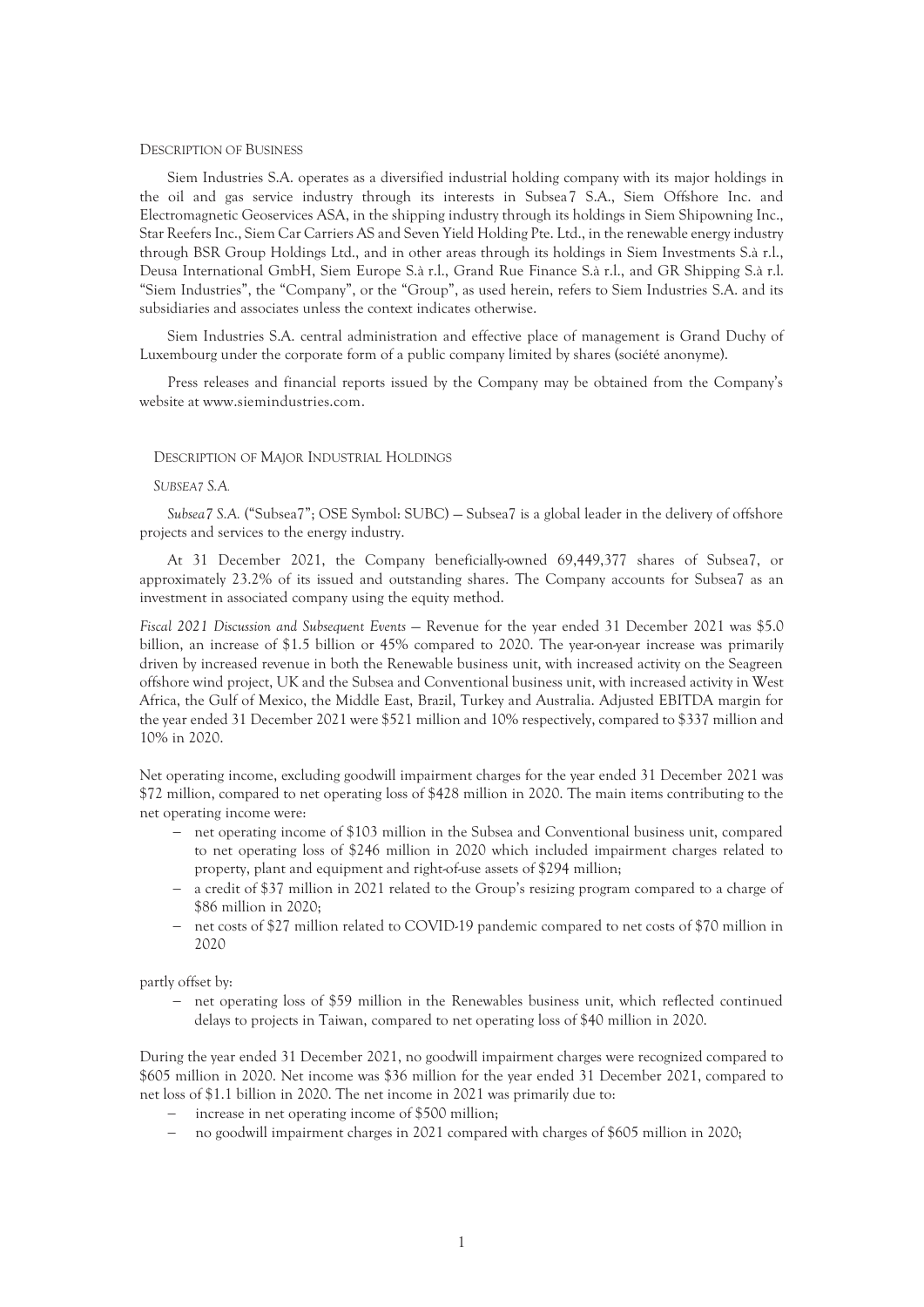net gain of \$44 million in 2021 within other gains and losses, which included net foreign currency gains of \$36 million, compared to net loss of \$18 million in 2020, which included foreign currency losses of \$35 million

partly offset by;

 an increase of \$31 million in taxation compared to 2020, mainly driven by the increase in income before tax combined with irrecoverable withholding taxes in certain jurisdictions.

The backlog of Subsea7 was \$7.2 billion at year end 2021, compared to \$6.2 billion at year end 2020, representing a 16.1% year-on-year increase. Subsea7 have preserved a strong financial and liquidity position through the cycles, and at 31 December 2021 it had cash and cash equivalents of \$598 million (2020: \$512 million), net debt of \$55 million (2020: \$(45) million) including \$231 million (2020: \$254 million) related to IFRS 16 lease liabilities, and an undrawn revolving multi-currency credit facility of \$656 million (2020: \$656 million). The facility was unutilized at 31 December 2021 and 31 December 2020. During the year ended 31 December 2021, Subsea7 made payments to its shareholders of \$93 million, through a combination of share repurchases of \$21 million and a dividend of \$72 million. In 2020, Subsea7 made share repurchases of \$10 million, but made no cash dividend to its shareholders.

The priorities of Subsea7 to invest in the business, make sound investments and cost control, coupled with maintaining its investment grade credit profile, have resulted in solid performance through the cycle and enabled the company to adapt as the needs and expectations of the stakeholders have evolved.

In March 2022, Subsea7 announced that its board of directors had decided to adopt a regular dividend policy and approved a \$100 million return to shareholders in 2022. This comprises of a regular cash dividend of NOK1.00 per share payable early May 2022, to be recommended for shareholder approval at the AGM on 12 April 2022, and share repurchases of approximately \$70 million. At the AGM, the payment of the cash dividend was approved, and approx. \$7.6 million will be paid to the Company. In 2020, the Company received no dividend from Subsea7.

In March 2021, the Company sold 4,000,000 shares of Subsea7 in the market at NOK90.9946 per share.

In September 2021, the Company acquired 108,000 shares of Subsea7 in the market at NOK74,8759 per share.

Following these purchases, the aggregate number of Subsea7 shares held by the Company is 69,449,377 or the equivalent of 23.2% of the Subsea7 issued and outstanding shares.

Part of the Company's shares in Subsea7 are pledged in relation to the Margin Loan.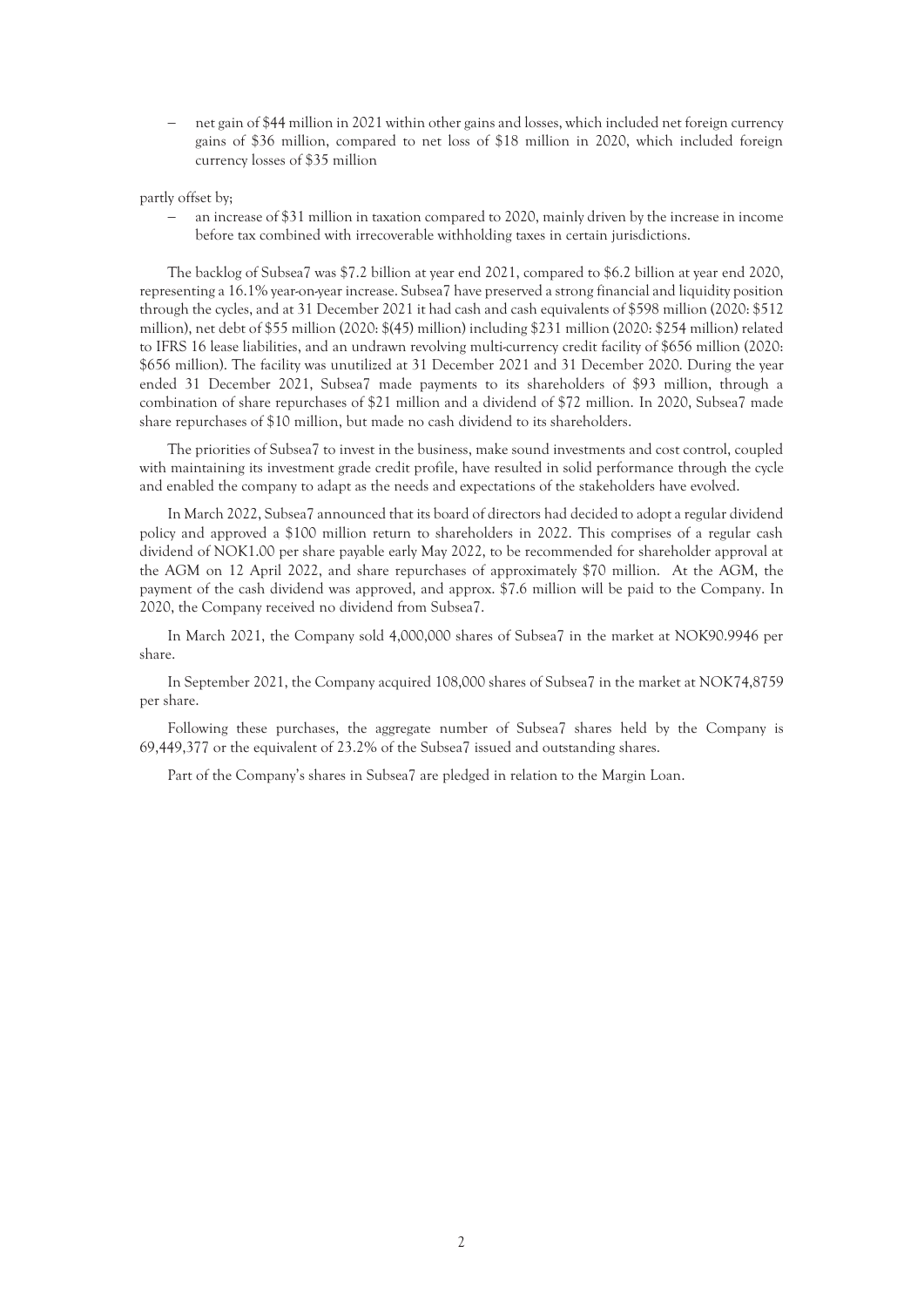|                                               |                                                |                 | As of and for the Fiscal Periods Ended 31 December |
|-----------------------------------------------|------------------------------------------------|-----------------|----------------------------------------------------|
| Subsea 7 Financial Highlights (in thousands): |                                                | 2021            | 2020                                               |
| Financial Performance: Revenues               |                                                | \$<br>5,010,000 | \$3,466,400                                        |
|                                               | Adjusted EBITDA                                | \$<br>520,900   | 337,100<br>\$                                      |
|                                               | Impairment of goodwill                         | \$<br>٠         | (605, 400)<br>$\mathbb{S}$                         |
|                                               | Tax expense                                    | \$<br>(64,300)  | (33,300)<br>\$                                     |
|                                               | Net income (loss) attributable to shareholders | \$<br>31,800    | \$(1,092,800)                                      |
| Financial Position:                           | Assets                                         | \$<br>6,988,300 | \$6,297,100                                        |
|                                               | Liabilities                                    | \$<br>2,499,100 | \$2,042,000                                        |
| Other notable:                                | Capital expenditures                           | \$<br>167,000   | 183,000                                            |
|                                               | Backlog                                        | \$<br>7,200,000 | \$6,200,000                                        |

The following financial highlights show results and amounts for Subsea7 for the years ended 31 December 2021 and 2020:

For more information regarding Subsea 7, please visit its website at www.subsea7.com.

*At 29 April 2022 the quoted share price for Subsea 7 SA was NOK 78 per share equal to USD 585 million for the shares owned by the Company.* 

**At 29 April 2022, the Company beneficially owned 69,449,377 shares of Subsea7 S.A.** 

#### *SIEM OFFSHORE INC.*

*Siem Offshore Inc. ("Siem Offshore"; OSE Symbol: SIOFF)* — Siem Offshore owns and operates one of the world's most modern fleet of high specification offshore support vessels.

At 31 December 2021, the Company owned a beneficial interest of 80,260,604 shares of Siem Offshore, or approximately 33.6% of its issued and outstanding shares.

*Fiscal 2021 Discussion and Subsequent Events* — At the end of 2021, Siem Offshore had 28 vessels in operation, including partially-owned vessels and vessels in layup, as compared to 31 vessels at the end of 2020. The fleet includes 6 mid-size and large-size platform supply vessels ("PSVs"), 4 offshore subsea construction support vessels ("OSCVs"; category includes multipurpose field and ROV support vessels, "MRSVs"), 8 large-capacity anchor-handling, tug and supply ("AHTS") vessels, 2 well-intervention vessels ("WIVs"), 1 Canadian-flagged AHTS-vessels, 1 scientific core-drilling vessel, 5 smaller Brazilian-flagged vessels and 1 partially owned WIV.

The total backlog of firm contracts for the fleet was \$298 million at the end of 2021 as compared to \$483 million at the end of 2020.

In May 2021, Siem Offshore concluded and implemented its restructuring with its lenders. The main terms of the restructuring agreed with the European secured lenders, the Brazilian banks, bondholders and shareholders included the following;

- Total equitization of approximately \$269 million of debt, comprising of bond debt of \$131 million, secured bank debt of \$132 million and hedging liabilities of \$6 million;
- The bondholders of SIOFF01 received a cash payment of \$4 million, and the residual claim was converted to equity in Siem Offshore;
- The bondholders of SIOFF02 were converted to equity in Siem Offshore in its entirety; The Company held \$74.3 million of this bond which were fully converted into Siem Offshore shares.
- Brazilian banks agreed to reduce debt service payments by approximately \$45 million until end of 2027 and extension of maturity until 2034;
- The reinstated debt owed to the European secured lenders following the conversion will continue to be guaranteed by Siem Offshore and will be serviced in full, in part or by cash sweep only depending on categorization based on contract situation, current market conditions and forecast;
- Extension of maturity for secured facilities with original maturity date before 31 December 2024;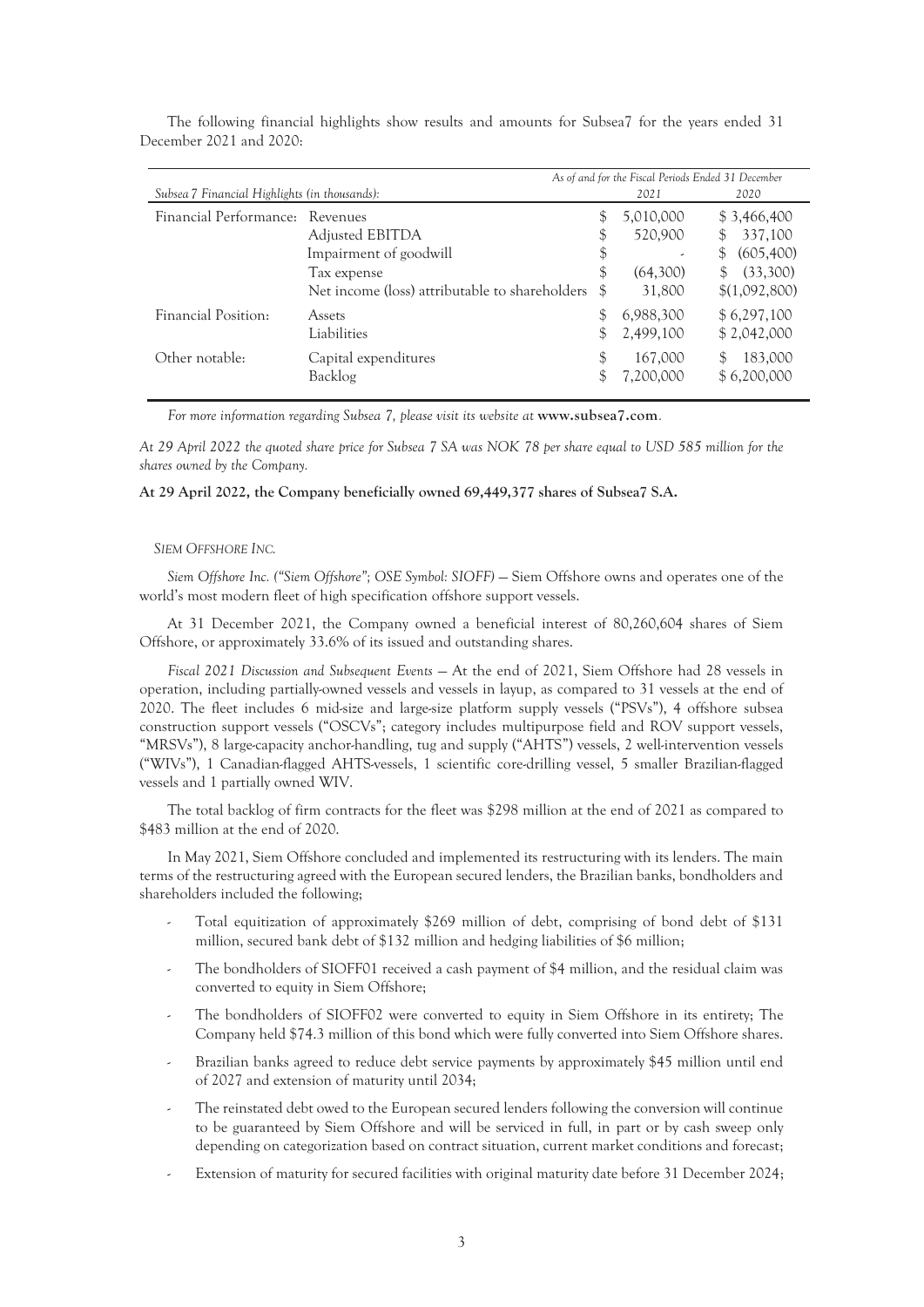Revised financial covenants and general undertakings;

Following the equitization, the existing shareholders of Siem Offshore represented close to 4% and debt holders approximately 96% of the outstanding shares in Siem Offshore.

On 2nd of June 2021, reverse split was performed in the shares of Siem Offshore, in which 100 old shares was converted into 1 new share.

In March 2022 Siem Offshore Inc. announced a plan for a re-domiciling from Cayman Island to Norway, by establishing a new Norwegian holding company. The shareholders of Siem Offshore Inc. will receive a share-for-share offer in the new Norwegian holding company. The contemplated new structure will be better equipped to pursue new opportunities within the energy sector, including renewable energy. The offer is conditional on shareholder acceptance of no less than 95%, admitting of new holding company to Oslo Stock Exchange, and consent under the existing financing agreements of Siem Offshore Inc.

The COVID-19 pandemic situation, which has affected world economies and resulted in volatile global demand for Siem Offhore's oil related services and its ability to operate under normal conditions is still causing concerns and adding uncertainty to the activity and demand within the Offshore Support Vessel ("OSV") sector generally.

There were no impairment charges in 2021, but an impairment charge of \$277 million against vessels was recorded in 2020.

|                                                   |                                            | As of and for the Year Ended 31 December |      |                 |  |
|---------------------------------------------------|--------------------------------------------|------------------------------------------|------|-----------------|--|
| Siem Offshore Financial Highlights (in thousands) |                                            | 2021                                     | 2020 |                 |  |
| Financial Performance: Operating revenue          |                                            | \$<br>254,493                            | \$   | 244,843         |  |
|                                                   | Operating margin                           | \$<br>100,585                            | \$   | 82,259          |  |
|                                                   | Impairments of vessels, intangibles, other | \$<br>$\overline{\phantom{a}}$           |      | \$(276,857)     |  |
|                                                   | Tax benefit (expense)                      | \$<br>1,000                              | \$   | (2,673)         |  |
|                                                   | Net income (loss) from discontinued ops    | \$                                       |      |                 |  |
|                                                   | Net income attributable to shareholders    | \$<br>107,858                            |      | $$^{(298,886)}$ |  |
| Financial Position:                               | Assets                                     | \$1,073,497                              |      | \$1,185,828     |  |
|                                                   | Liabilities                                | \$<br>733,200                            |      | \$1,173,405     |  |
| Other notable:                                    | Capital expenditures                       | \$<br>27,736                             | \$   | 25,208          |  |

The following financial highlights show results and amounts for Siem Offshore for the years ended 31 December 2021 and 2020:

For more information regarding Siem Offshore, please visit its website at www.siemoffshore.com.

*At 29 April 2022 the quoted share price for Siem Offshore Inc. was NOK 9.24 per share equal to \$80 million for the shares owned by the Company.* 

**At 29 April 2022, the Company beneficially owned 80,260,604 shares of Siem Offshore, or 33.6%.** 

*STAR REEFERS INC. ("Star Reefers"; formerly Siem Shipping Inc.) – Star Reefers operates in the specialized* reefer industry and is a leading global operator of refrigerated vessels.

At 31 December 2021, the Company owned 7,441,498 shares of Star Reefers, or approximately 84.0% of its issued and outstanding shares. The Company accounts for Star Reefers as an investment in subsidiary company and consolidates its financial statements.

*Fiscal 2021 Discussion and Subsequent Events* — Star Reefers directly controlled five vessels at the end of December 2021, with a total capacity of 3 million cbft and an average age of 13 years. Star Reefers' activity in the reefer segment is focused on the transportation of bananas and refrigerated cargo.

Star Reefers started 2021 with eight chartered-in vessels and redelivered three chartered in vessels to their owners during the year. An additional 2 vessels have been re-delivered to owners in 2022.

In 2021 the spot market rates increased by 90% compared to 2020. This was largely due to the COVID-19 pandemic causing port delays, congestion and a global shortage of reefer and dry container hence increasing the demand for specialised reefer tonnage. More than 90% of Star Reefers capacity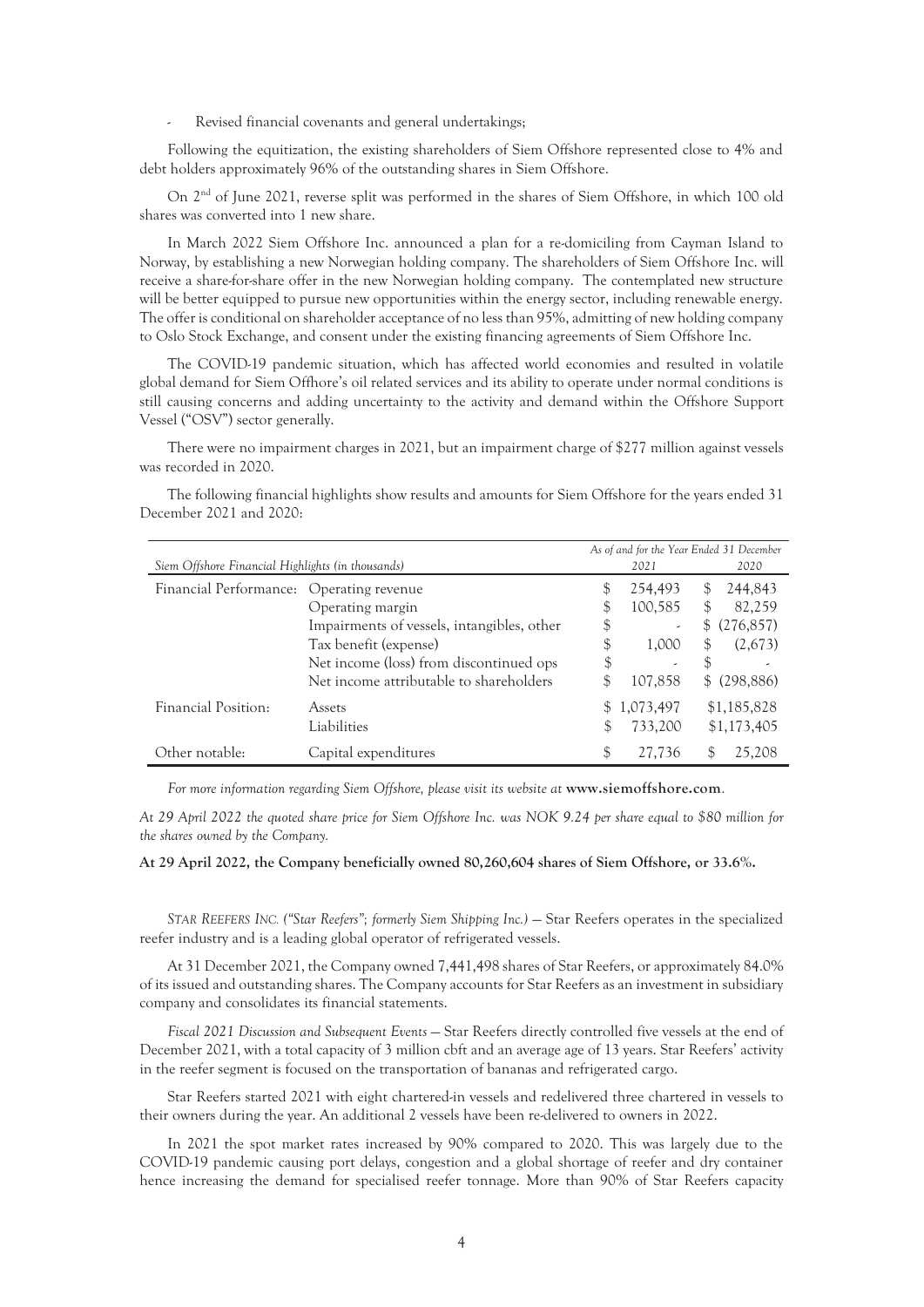operated under fixed time and voyage charters during 2021, and the remaining in the spot market. For 2022, Star Reefers has no exposure to the spot market and all reefer vessels are on charter to external third parties.

At present, Star Reefers and its operations are affected by the worldwide spread of the COVID-19 virus. This pandemic spread affects all international shipping. Star Reefers continually assess the current and future risks associated with COVID-19 on its business operations and has plans in place to mitigate, as far as practicable, any potential impact to its operations.

The following financial information shows Star Reefers results and amounts for the years ended 31 December 2021 and 2020.

|                                                  |                                               | As of and for the Year Ended 31 December |             |
|--------------------------------------------------|-----------------------------------------------|------------------------------------------|-------------|
| Star Reefers Financial Highlights (in thousands) |                                               | 2021                                     | 2020        |
|                                                  | Financial Performance: Net operating revenues | 30,863                                   | 35,506      |
|                                                  | <b>EBITDA</b>                                 | \$<br>6,852                              | \$<br>5,195 |
|                                                  | Reversal of Impairments / (Impairments)       | 6,010                                    | (1,585)     |
|                                                  | Net income (loss)                             | 14,111                                   | (11,988)    |
| Financial Position:                              | Assets                                        | 9.316                                    | 25,081      |
|                                                  | Liabilities                                   | 11.664                                   | 41,541      |

For more information regarding Star Reefers, please visit its website at www.star-reefers.com.

**At 29 April 2022, the Company owned 7,441,498 shares of Star Reefers, or 84.0%.** 

#### *SIEM SHIPOWNING INC.*

*Siem Shipowning Inc. ("Siem Shipowning")* — Siem Shipowning is an owner and operator of vessels engaged in international shipping operating in the reefer segment, the car carrier segment, bulk segment and ro-ro segment.

At 31 December 2021, the Company owned a beneficial interest of 7,451,498 shares of Siem Shipowning, or 84.1%.

*Fiscal 2021 Discussion and Subsequent Events* — One part of Siem Shipowning operates in the specialized reefer industry through operation of refrigerated vessels, directly controlling 14 reefer vessels with a total capacity of 8 million cbft per 31 December 2021. The activity of this segment is focused on the banana transportation.

Siem Shipowning also operates in the car carrier industry and at 31 December 2021 had four pure car-and-truck carrier ("PCTC") vessels in operation. All vessels were deployed on long-term contracts in 2021, which insulated Siem Shipowning from market fluctuations, however still benefitting from increased asset prices. Siem Shipowning agreed to sell three PCTCs during 2021, of which the MV *"Mosel Ace"* was sold and delivered to its new owner in 2021, the MV *"Siem Plato"* was sold and delivered to its new owner in 2022, and a last vessel sale is expected to be delivered to its new owner in the second half of this year.

Siem Shipowning also provides management and technical services to the PCTC-sector.

As a part of its on-going strategy to further diversify its operations, Siem Shipowning has entered the bulk carrier segment where it at year end had five handymax vessels on charter-in, of which two vessels were on fixed-term charters and three vessels traded in the spot market. In 2021, two handymax vessels were redelivered to its owners.

Siem Shipowning also operates within the Ro-Ro segment where it operates one bareboat vessel which has been chartered out to a third party.

At present, Siem Shipowning and its operations are affected by the worldwide spread of the COVID-19 virus. The COVID-19 pandemic affects all international shipping segments. Siem Shipowning continually assess the current and future risks associated with COVID-19 on its business operations and has plans in place to mitigate, as far as practicable, any potential impact to its operations.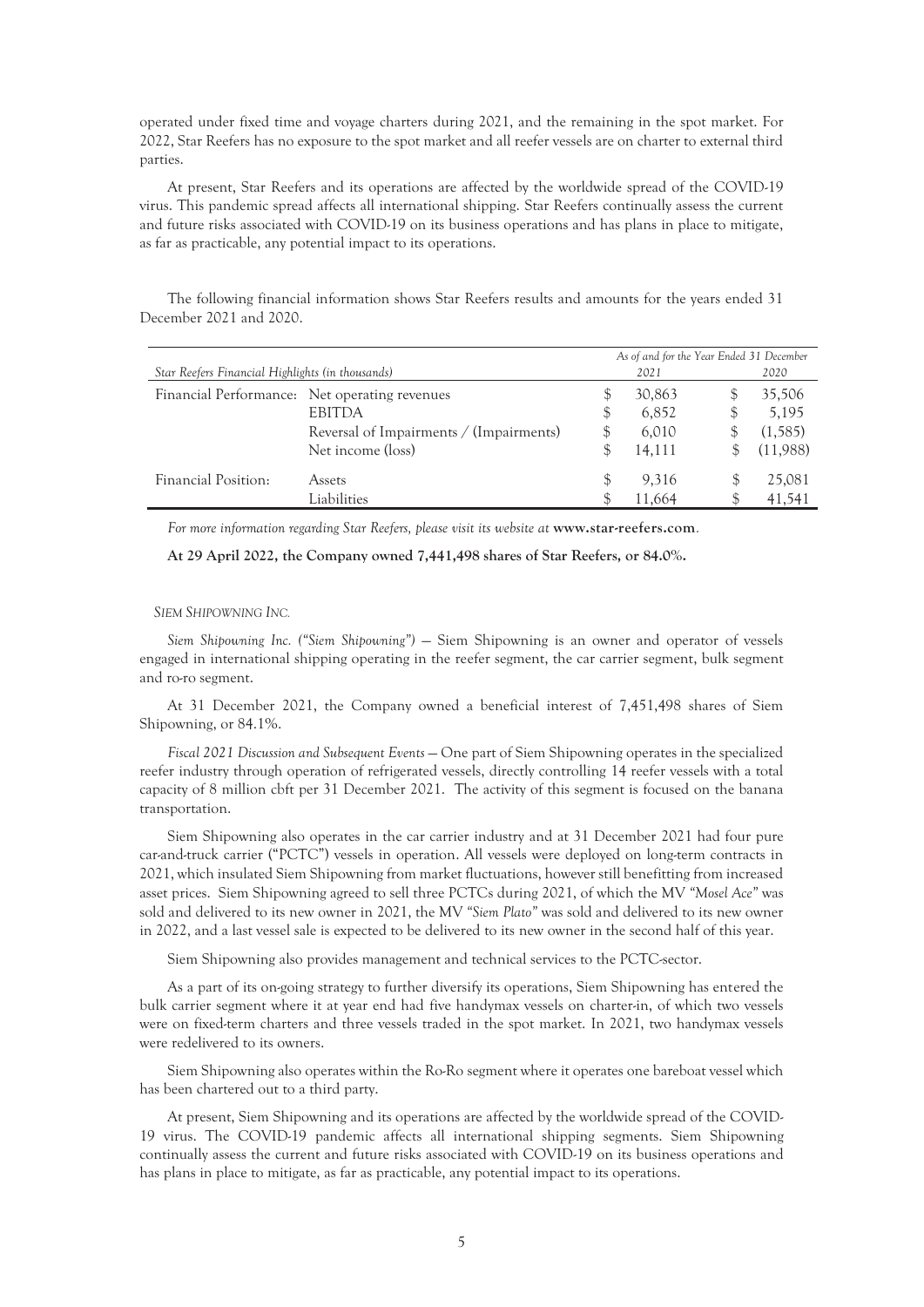|                                                     |                        |              | As of and for the Year Ended 31 December |  |
|-----------------------------------------------------|------------------------|--------------|------------------------------------------|--|
| Siem Shipowning Financial Highlights (in thousands) |                        | 2021         | 2020                                     |  |
| Financial Performance:                              | Net operating revenues | \$128,345    | 90,384                                   |  |
|                                                     | <b>EBITDA</b>          | 29,152<br>\$ | 28,963                                   |  |
|                                                     | Net income (loss)      | 10,910<br>\$ | 5,623<br>\$                              |  |
| Financial Position:                                 | Assets                 | \$273,359    | 310,086                                  |  |
|                                                     | Liabilities            | \$124,858    | \$172,496                                |  |
|                                                     |                        |              |                                          |  |

The following financial information shows Siem Shipowning's results and amounts for the years ended 31 December 2021 and 2020.

*For more information regarding Siem Shipowning, please visit its website at www.siemshipowning.com.* 

**At 29 April 2022, the Company owned 7,451,498 shares of Siem Shipowning, or 84.1%.** 

#### *SIEM CAR CARRIERS AS*

*Siem Car Carriers AS ("SCC")* — SCC operates global liner services, specializing in the movement of cars, roll-on roll-off (RO-RO), high, wide and heavy, break bulk and project cargo between North America, Europe, and Asia.

SCC is a wholly-owned subsidiary of the Company.

In 2019 SCC purchased the two group companies Seven Yield 7500 PCTC 1 AS and Seven Yield 7,500 PCTC 2 AS, which had shipbuilding contracts for two 7500 CEU LNG PCTC vessels the "Siem Confucius" (delivered March 2020) and "Siem Aristotle" (delivered October 2020). At the time of delivery from the shipyard these vessels were sold and chartered back on a 12-year Japanese Operating Lease arrangement with a Call Option ("JOLCO") through Seven Yield. The vessels are on a bareboat charter back to SCC for a 12-year period from Seven Yield with an option to purchase in year 7. Subsequently in 2021 the JOLCO was novated from Seven Yield to SCC directly, but in which Seven Yield remains as guarantor towards the JOLCO owners. Both vessels are utilised in the Atlantic service with Volkswagen Group and received the Volkswagen Group Award 2020 for sustainability in January 2021.

SCC also operates logistics services that involve car and RO-RO transportation solutions and capabilities on a worldwide basis through partnerships with car manufacturers, shipping lines and logistics companies. This extensive network is necessary for the operations in order to source cars and other cargo in an effort to keep the vessels filled from one voyage leg to the next.

At present, Siem Car Carriers and its operations are affected by the worldwide spread of the COVID-19 virus. The COVID-19 pandemic affects all international shipping segments. Siem Car Carriers continually assess the current and future risks associated with COVID-19 on its business operations and has plans in place to mitigate, as far as practicable, any potential impact to its operations.

The following financial information shows SCC's results and amounts for the years ended 31 December 2021 and 2020.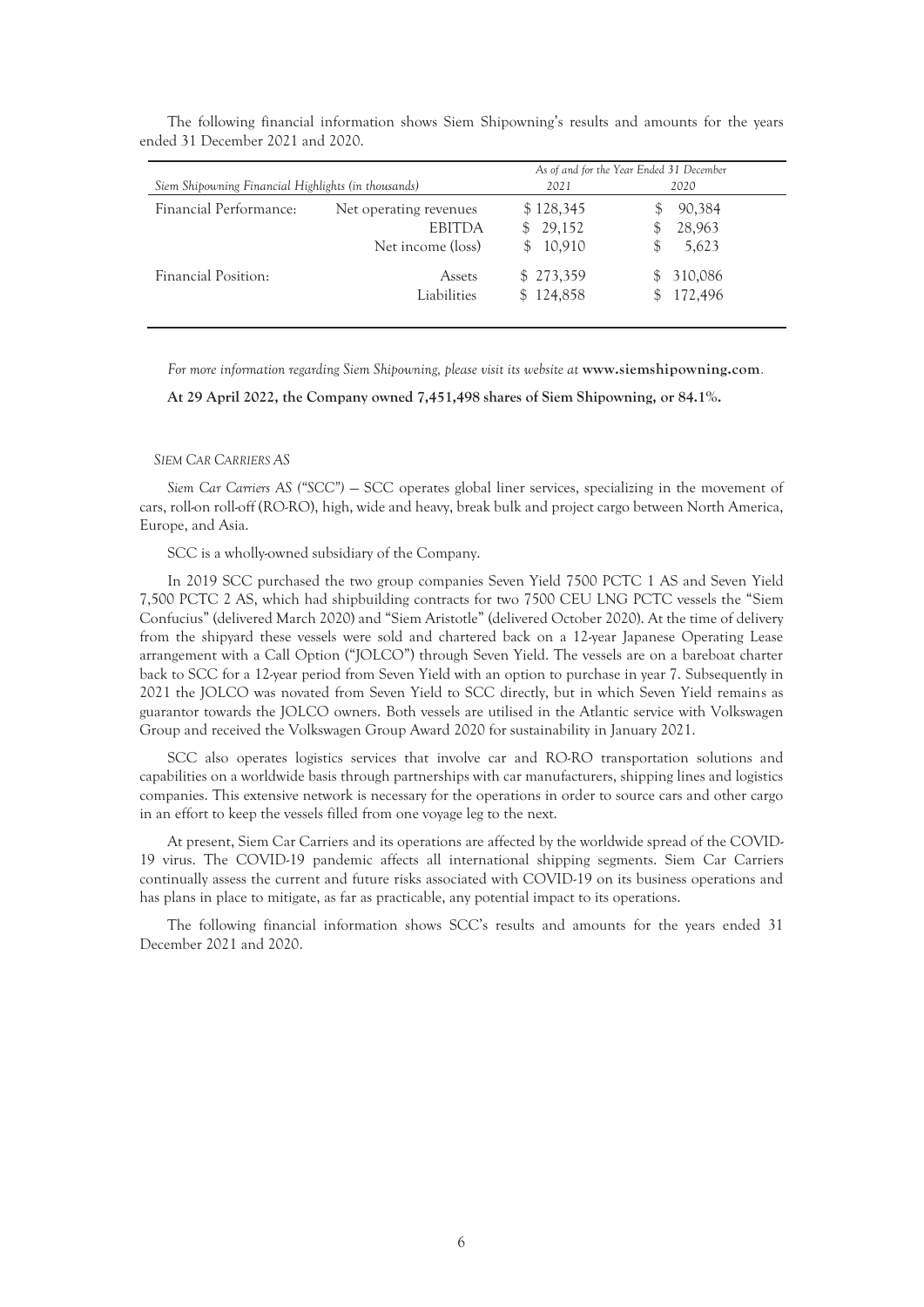|                                                             |                        | As of and for the Year Ended 31 December |    |         |
|-------------------------------------------------------------|------------------------|------------------------------------------|----|---------|
| Siem Car Carriers Group Financial Highlights (in thousands) |                        | 2021                                     |    | 2020    |
| Financial Performance:                                      | Net operating revenues | 123,821                                  | \$ | 98,720  |
|                                                             | <b>EBITDA</b>          | 17,158                                   | \$ | 2,694   |
|                                                             | Net income (loss)      | 3,713                                    | \$ | (1,590) |
| Financial Position:                                         | Assets                 | \$<br>201,767                            | \$ | 150,477 |
|                                                             | Liabilities            | 116,992                                  | \$ | 137,833 |

*For more information regarding Siem Car Carriers, please visit its website at* **www.siemcarcarriers.com** 

**At 29 April 2022, the Company owned 100% of the shares of Siem Car Carriers AS.** 

*SEVEN YIELD HOLDING PTE. LTD.*

*Seven Yield Holding Pte. Ltd. ("Seven Yield")* — Seven Yield is a ship leasing company offering lease financing solutions to the industrial shipping segments.

Seven Yield, a Singapore company, is a wholly owned subsidiary of the Company.

Seven Yield has developed a diversified portfolio of shipping assets, which are engaged on long-term bareboat charters to financially-sound counterparties. The diverse nature of the fleet, across different shipping segments and counterparties enables Seven Yield to achieve attractive cost of capital and returns.

In December 2021, Seven Yield financed the MV "Liekut" vessel through a sale and lease back transaction; the vessel was initially fully financed with equity. The dual fuelled LNG Ropax was initially under the ownership of a wholly owned Luxembourg company, GR Shipping S.à r.l., but title was transferred to a wholly owned subsidiary of Seven Yield in December 2021.

As per 31 December 2021, Seven Yield had a fleet of 7 RoRo's on bareboat contracts, 1 dual fuelled LNG Ropax under a completion contract with a Norwegian yard and 2 Kamsermax bulk vessels on long term bareboat contracts under S&I Leasing, the joint venture company established with ITOCHU Corporation in late 2019 for the purpose of developing ship finance lease business in relation to conventional shipping segments such as bulk, tanker, gas carriers and container vessels. In addition, Seven Yield guarantees the two dual fuelled LNG PCTC vessels financed through a JOLCO and operated by Siem Car Carriers.

S&I Leasing is accounted for using the equity method.

The operations of the clients of Seven Yield are negatively affected by the world-wide spread of the COVID-19 as the pandemic affects all segments of international shipping. The negative effects have however not significantly influenced the operations of Seven Yield.

With banks reducing their exposure within all shipping segments, the prospects for maritime lease solutions as an alternative source of financing remains intact.

The following financial information shows Seven Yield results and amounts for the years ended 31 December 2021 and 2020.

|                                                 |                                               | As of and for the Year Ended 31 December |              |
|-------------------------------------------------|-----------------------------------------------|------------------------------------------|--------------|
| Seven Yield Financial Highlights (in thousands) | 2021                                          | 2020                                     |              |
|                                                 | Financial Performance: Net operating revenues | 39,725                                   | \$<br>31,448 |
|                                                 | <b>EBITDA</b>                                 | 27,659                                   | 27,653       |
|                                                 | Net income (loss)                             | 4,732                                    | \$<br>6,090  |
| Financial Position:                             | Assets                                        | 555,187                                  | 552,322      |
|                                                 | Liabilities                                   | 375,916                                  | 440,348      |

For more information regarding Seven Yield, please visit its website at www.sevenyield.com.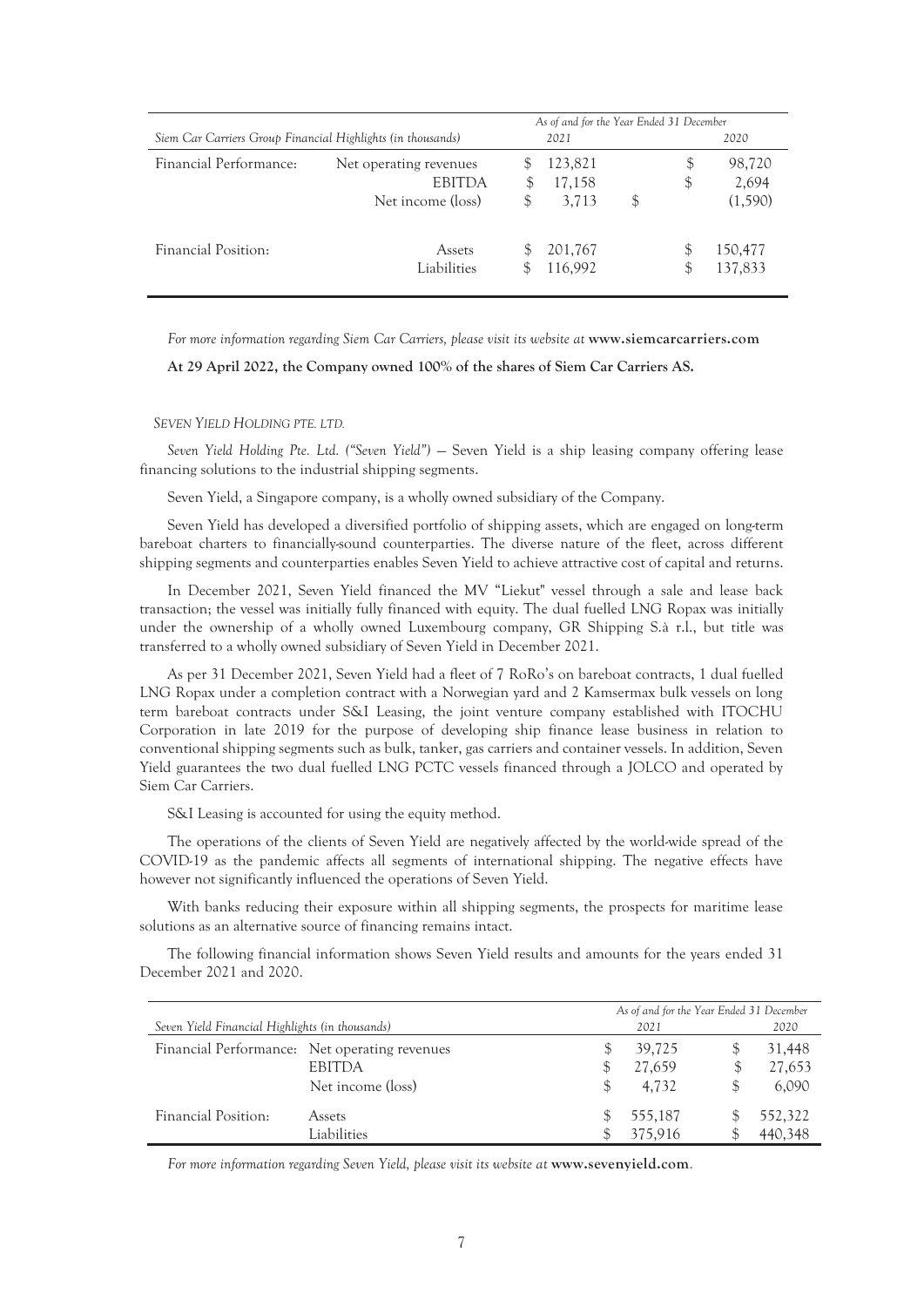#### **At 29 April 2022, the Company owned 100% of the shares of Seven Yield Holding Pte. Ltd.**

#### *SIEM EUROPE S.A R.L.*

Siem Europe is wholly-owned by the Company and is a Luxembourg company that functions as a holding company for a number of the Company's investments including a 100%-interest in Siem Kapital AS, a 100% interest in Siem Capital UK Ltd. a 100%-interest in Grand Rue Finance S.à r.l., a 100% interest in GR Shipping S.à r.l., a 100%-interest in Siem Sustainable Energy S.à r.l., a 14.94%-interest in Deusa International GmbH, a 83.6%-interest in BSR Group Holdings Ltd., and a 38%-interest in Grespo AB.

#### *SIEM SUSTAINABLE ENERGY S.A R.L.*

*Siem Sustainable Energy* S.à r.l *("SSE")* —SSE, a Luxembourg company, was established to own 33.6% interest in Siem Offshore Inc. and 100% interest in Siem Renewables AS.

#### *GRAND RUE FINANCE S.A R.L. (formerly VENN CAPITAL S.À R.L.)*

*Grand Rue Finance* S.à r.l *("Grand Rue")* — Grand Rue, a Luxembourg company, was established to finance commercial real estate projects arranged by Venn Partners.

The projects funded by Grand Rue meet strict investment criteria to manage exposures arising from downturns in the economy and are backed by the underlying commercial real estate in the specific project.

In September 2015, Venn Partners helped to establish the Venn Commercial Real Estate Fund ("VeCREF") for certain counties located in the U.K. with the purpose to invest funds from public pension plans. The initial size of the fund was GBP160 million. Grand Rue's commitment was for GBP30 million, or 18.75% of the fund. Grand Rue transferred all but one of its commercial real estate notes into VeCREF. The total amount of notes transferred to VeCREF in 2015 was equivalent to \$149.9 and Grand Rue received \$107.1 million from the other fund participants with the difference representing Grand Rue's equity investment. At the end of December 2021, Grand Rue owns a 16.27% interest of VeCREF, and the fund is now in harvest, with full repayment expected by end of 2022.

#### *BSR GROUP HOLDINGS LTD. AND BRADENSTOKE LTD.*

*BSR Group Holdings Ltd. ("BSR")* — BSR, a UK company, providing engineering, procurement, and construction ("EPC") services to the solar power generation industry and has developed and built a number of solar park projects in excess of 5MWp.

BSR is owned 83.6% by the Company. Siem Europe initially acquired a 42.1%-interest in BSR at the end of September 2014 before increasing its shareholding to 83.6% in April 2021.

BSR is among the larger developers of large-scale solar projects in the U.K. and performs EPC-activities for solar parks which may be sold to third parties or remain owned and operated within the company. BSR also performs operations and maintenance activities after the solar parks go into operation.

The Company provided project financing to BSR for the construction of several solar parks, the most notable being the Owl's Hatch Solar Park with a 51.8MWp DC-capacity and Bradenstoke Solar Park with a 70MWp DC-capacity.

The Bradenstoke Solar Park was sold in January 2021, and a gain of \$11.2 million has been recorded in the 2021 accounts.

The investment in BSR Group Holdings Ltd. was classified as discontinued operations in 2021.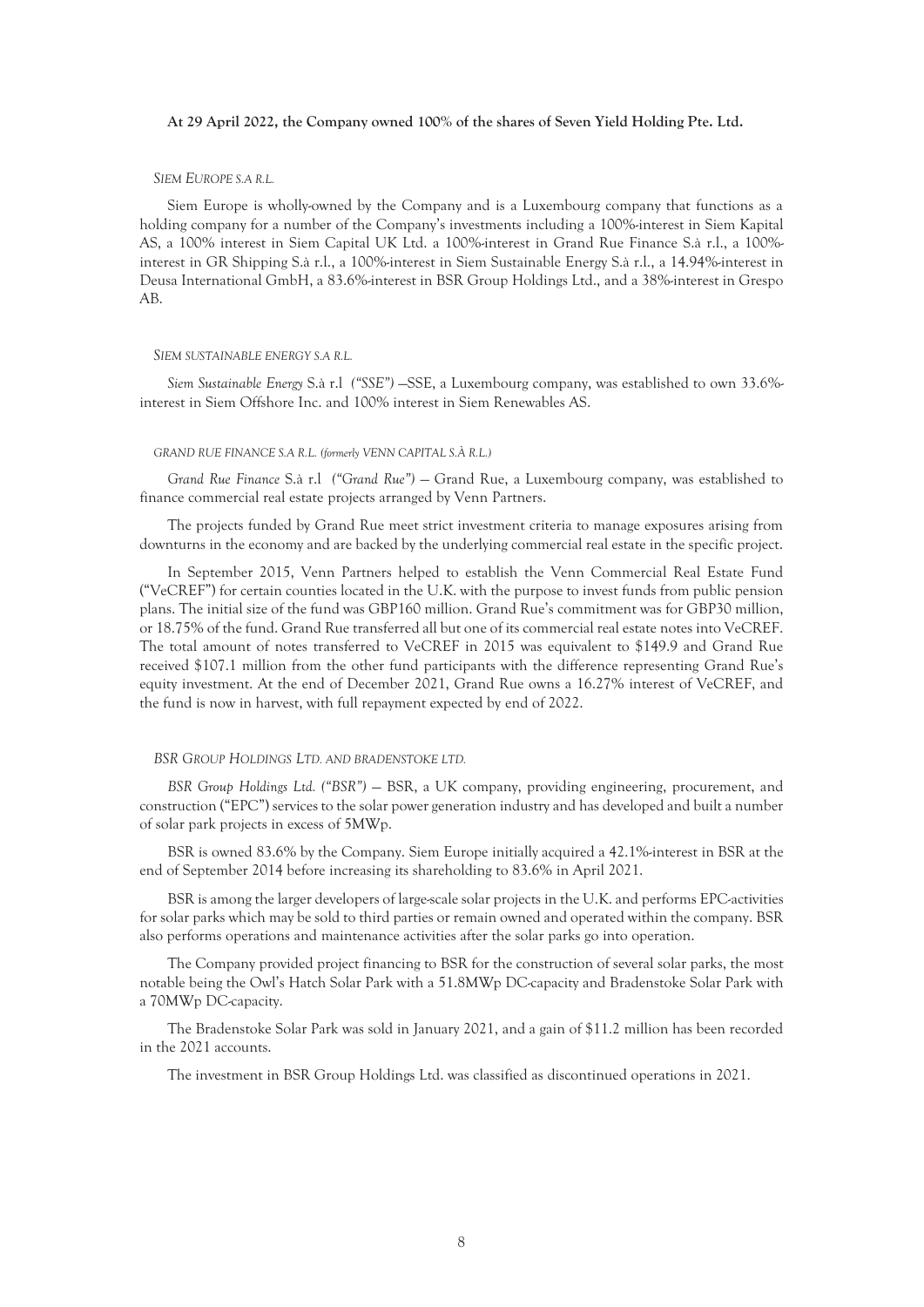#### *DEUSA INTERNATIONAL GMBH*

*Deusa International GmbH ("Deusa")* — Deusa is a company based in Bleicherode, Germany, which mines and markets a number of salt based products, as well as using abandoned caverns for waste storage.

Deusa owns significant deposits of potash at its location in Germany and one of its two main operations consist of hot leaching extraction and processing of the potash and refining the raw materials into commercial fertilizer products. The other main business area is converting filter dust from power stations and industrial clients to harmless gypsum which is deposited in underground mining caverns. Following a merger with a neighboring facility NDH Entsorgungsbetreibergesellschaft mbH in Q3 2017, Deusa issued new shares reducing the percentage of interest of the Company from originally 49% to 44.3%. The Company exercised an option it had to increase its shareholding in Deusa to 60% during 2021.

#### *ELECTROMAGNETIC GEOSERVICES ASA*

*Electromagnetic Geoservices ASA ("EMGS"; OSE Symbol: EMGS)* — EMGS is the owner of proprietary electromagnetic technology which supports the offshore exploration for oil and gas.

EMGS provides services for survey design and data acquisition which will be processed and interpreted. EMGS' services can also integrate the data with seismic and other geophysical and geological information to provide a more in-depth and complete understanding of the subsurface which reduces costs and associated risks.

During 2021, EMGS made two buybacks under its \$32.5 million Senior Secured Convertible Bond, reducing the outstanding amount to \$24.5 million. The Company received \$2.4 million from the buyback.

In February 2022, EMGS agreed with the holder of its \$32.5 million Senior Secured Convertible Bond to extend the maturity by 24 months from May 2023 to May 2025 and increase the interest margin by 100bps from 5.5 per cent p.a to 6.5 per cent p.a.

The Company holds a 23.9%-interest in EMGS through its wholly owned subsidiary Siem Investments S.à r.l., in addition to \$9.5 million nominal value of the \$32.5 million convertible bond issued by EMGS with maturity in May 2025.

*At 29 April 2022 the quoted share price for Electromagnetic Geoservices ASA was NOK 1.80 per share equal to \$6.1 million for the shares owned by the Company.*

#### *SIEM OIL SERVICE INVEST HOLDINGS LTD.*

The Company holds a 20%-interest in Siem Oil Service Invest Holdings Ltd. The company is the owner of one Anchor Handling Vessel and one Multi-Purpose Offshore Vessel. The Company's portion of Net loss for 2021 is \$2.0 million.

#### SHAREHOLDER MATTERS

#### *NATURE OF TRADING MARKET*

Quotes for the Company's common shares, U.S. \$0.25 par value per share ("Common Shares"), which is the Company's only issued and outstanding form of equity securities, are available from OTC Markets Group Inc., a centralized quotation service that collects and publishes market maker quotes for OTC securities, in the OTC Pink market under the symbol "SEMUF" at www.otcmarkets.com.

There are approximately 50 holders of record with an about 430 additional shareholders holding shares through nominee accounts. The 3-month average daily trading volume of Common Shares on the Pink Sheets is below a hundred shares. The low liquidity of the Company's Common Shares has made the trading susceptible to volatile pricing.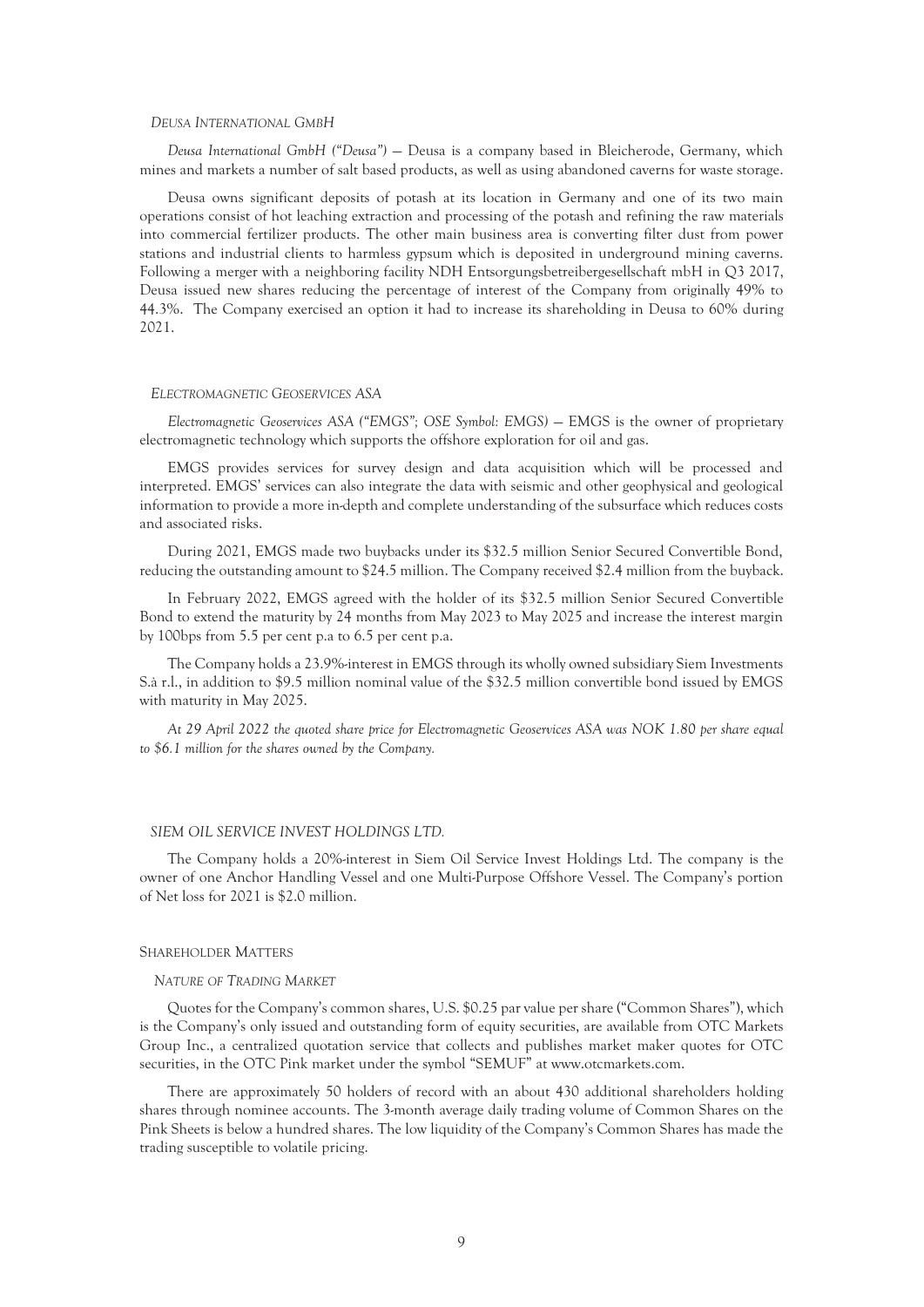The Company will, from time-to-time, buy back Common Shares which have been offered for sale to the Company by its shareholders. The Company purchased 52,168 Common Shares in 2021.

#### *DIVIDEND POLICY*

The Company's policy is to reinvest available funds into the business and, consequently, the Company does not pay dividends on a regular basis. The Board of Directors last declared and paid an extraordinary cash dividend in May 2015 of \$0.20 per Common Share.

## *CONTROL*

The following table sets forth certain information, as of 29 April 2022 with respect to the only persons known to the Company who owned beneficially more than 10% of the Company's 14,994,196 issued and outstanding Common Shares and the number of Common Shares owned by the other Directors and Officers of the Company, as a group:

| Name of Beneficial Owners               | Shares             | Percentage of |
|-----------------------------------------|--------------------|---------------|
| or Identity of Group                    | Beneficially Owned | Common Shares |
| Kristian Siem                           | 11,990,926         | 79.97%        |
| Other Officers and Directors as a Group | 98.329             | $0.01\%$      |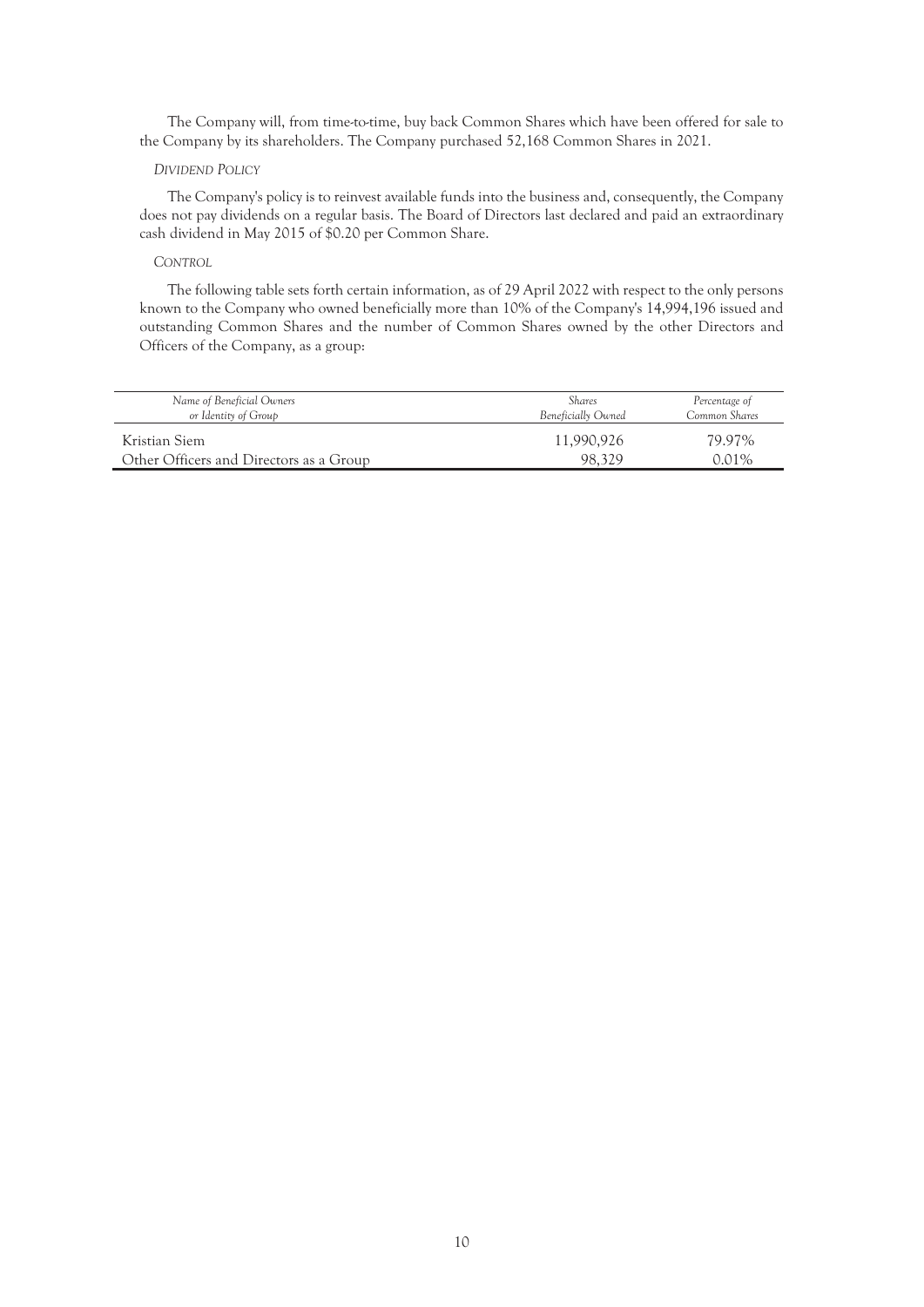#### SELECTED FINANCIAL DATA

The following selected comparative financial data has been derived from the consolidated financial statements of the Company for the five years ended 31 December 2021. The fiscal years ended 31 December 2021 and 2020 should be read in conjunction with the consolidated financial statements of the Company (including the related notes) and "Management's Discussion and Analysis of Financial Condition and Results of Operations" included elsewhere herein.

|                                                                  | Years ended 31 December |               |               |               |    |           |               |           |               |               |
|------------------------------------------------------------------|-------------------------|---------------|---------------|---------------|----|-----------|---------------|-----------|---------------|---------------|
|                                                                  |                         | Audited       |               | Audited       |    | Audited   |               | Audited   |               | Audited       |
| (in thousands, except per share amounts)                         |                         | 2021          |               | 2020          |    | 2019      |               | 2018      |               | 2017          |
| FINANCIAL PERFORMANCE:                                           |                         |               |               |               |    |           |               |           |               |               |
| Total income (1)                                                 | \$                      | 334 403       | \$            | 282 057       | \$ | 630 678   | \$            | 730 827   | \$            | 764 909       |
| Total expenses and other                                         | \$                      | (263, 440)    | \$            | (508 573)     | \$ | (810470)  | \$            | (766 180) | \$            | (765982)      |
| Income (loss) before income tax expense                          | \$                      | 57,563        | $\mathcal{S}$ | (226 516)     | \$ | (179792)  | $\mathbb{S}$  | (35353)   | \$            | (1073)        |
| Income tax (expense) benefit                                     | $\frac{1}{2}$           | (1194)        | \$            | (2194)        | \$ | 4 7 4 2   | \$            | (5064)    | \$            | 13 3 78       |
| Net income (loss) from continuing ops                            | \$                      | 56,369        | $\mathcal{S}$ | (228 710)     | \$ | (175050)  | $\mathbb{S}$  | (40 417)  | $\mathbb{S}$  | 12 305        |
| Gain on discontinued operations attributable<br>to Common Shares | \$                      | 9,169         | \$            | (291021)      | \$ | (124497)  | $\mathcal{S}$ | (5762)    | $\mathcal{S}$ | (25824)       |
| Net income (loss)                                                | \$                      | 65,538        | \$            | (519731)      | \$ | (299547)  | \$            | (46179)   | \$            | (13519)       |
| Net income (loss) attributable to:                               |                         |               |               |               |    |           |               |           |               |               |
| Holders of Common Shares                                         | \$                      | 57,011        | \$            | (420308)      | \$ | (265 788) | \$            | (29 231)  | \$            | 68 570        |
| Non-controlling interests                                        | \$                      | 8 5 2 7       | \$            | (99 423)      | \$ | (33759)   | \$            | (16948)   | \$            | (82 809)      |
| Earnings (loss) per Common Share:                                |                         |               |               |               |    |           |               |           |               |               |
| Basic and Diluted:                                               |                         |               |               |               |    |           |               |           |               |               |
| Net income (loss) from continuing ops                            | \$                      | 3.19          | \$            | (31.89)       | \$ | (9.39)    | \$            | (1.56)    | \$            | 6.25          |
| Net income (loss)                                                | \$                      | 3.80          | \$            | (27.93)       | \$ | (17.67)   | \$            | (1.94)    | \$            | 4.54          |
| FINANCIAL POSITION:                                              |                         |               |               |               |    |           |               |           |               |               |
| Working capital (1)                                              | $\mathbb{S}$            | (50844)       | \$            | (587813)      | \$ | (21327)   | \$            | 223 553   | \$            | 266 820       |
| Total assets                                                     | \$                      | 2 094,809     | \$            | 3 3 7 1 6 5 1 | \$ | 3 870 881 | \$            | 4 086 787 | \$            | 4 5 5 8 4 2 7 |
| Interest-bearing debt 1)                                         | \$                      | 658 106       | \$            | 1892213       | \$ | 1 652 804 | \$            | 1580533   | \$            | 1933 400      |
| Shareholders' equity                                             | \$                      | 1 3 1 7 3 9 8 | \$            | 1 2 1 2 1 7 1 | \$ | 1654369   | \$            | 1920941   | \$            | 1 947 454     |
| Weighted avg. no. shares outstanding                             |                         | 14 9 94       |               | 15 046        |    | 15 041    |               | 15 073    |               | 15 1 13       |
| Ending no. of shares outstanding                                 |                         | 14 9 94       |               | 15 04 6       |    | 15 041    |               | 15 041    |               | 15 108        |

*(1) Interest-bearing debt includes Finance lease liability* 

#### MANAGEMENT'S DISCUSSION AND ANALYSIS OF FINANCIAL CONDITION AND RESULTS OF OPERATIONS

#### *GOING-CONCERN*

The Company's financial statements have been prepared under the assumption that the Company is a going-concern. This assumption is based on the level of cash and cash equivalents at the end of 2021, the availability of cash under revolving credit facilities, the liquidity and market value of the Company's investments and the forecast cash flows.

The Company believes that its cash position, the proceeds from the maturities of its existing notes receivable and its ability to raise additional credit facilities using its assets will generate the liquidity to address all short-term requirements.

Several of the businesses of the Company are either directly or indirectly influenced by the price of oil and gas and associated demand for services within the oil and gas sector, as well as general economic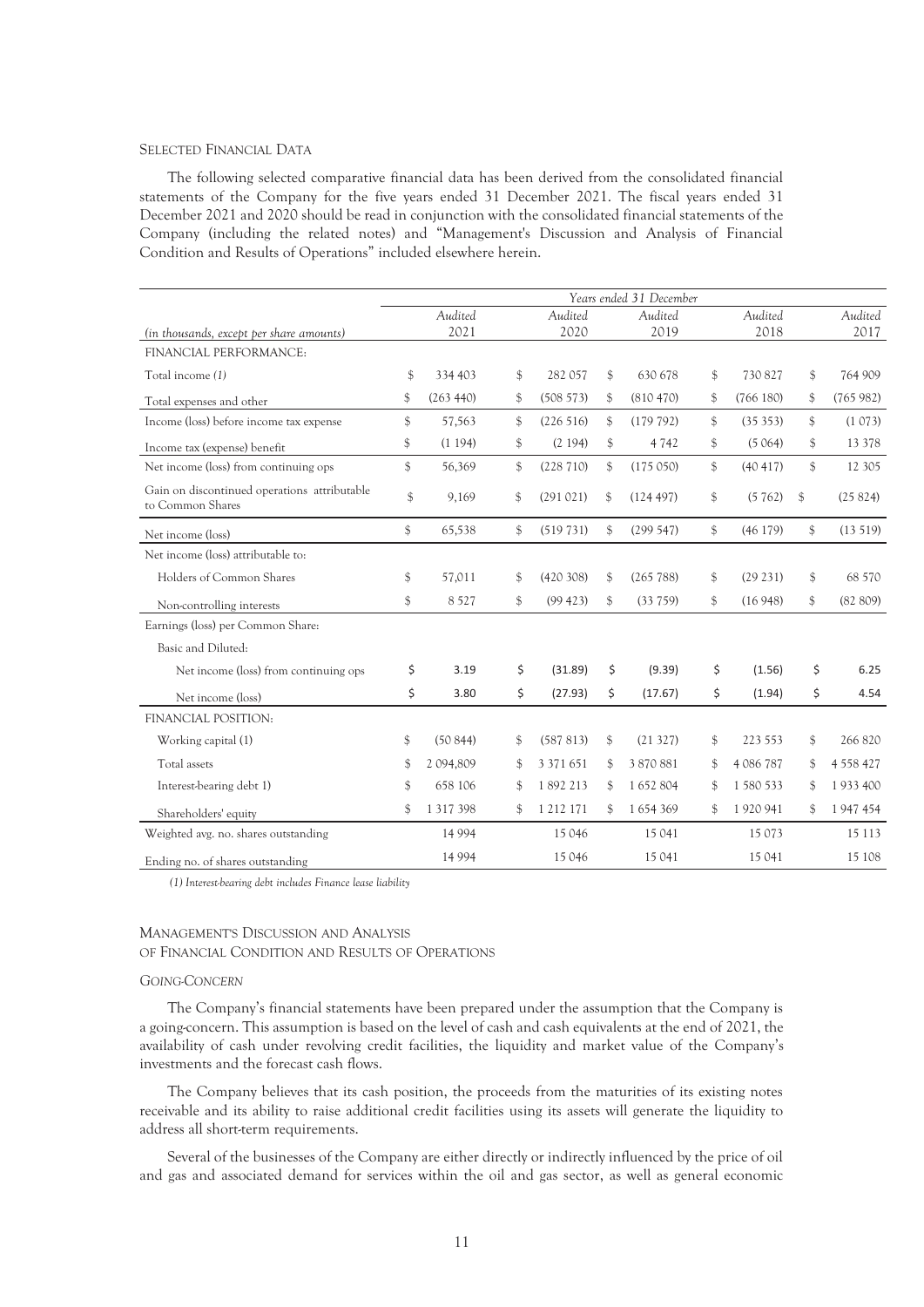activity. The COVID-19 pandemic affects all segments of international shipping, as well as demand for oil and gas related service activities, and creates increased uncertainty about future economic activity.

*OVERVIEW*

*RESULTS OF OPERATIONS*

*FISCAL YEAR ENDING 31 DECEMBER 2021* 

In 2021 the Company reduced its percentage of interest in Siem Offshore Inc. from 83.7% to 33.6%. The reduction in the percentage of interest during 2021 was caused by the refinancing of the company where \$ 269 million of debt were converted into equity. The Income Statement for 2020 are restated, where the investment in Siem Offshore Inc. is classified as Discontinued Operations.

Total revenues recorded during fiscal years 2021 and 2020 were \$334,403,000 and \$282,057,000, respectively. Operating expenses during fiscal years 2021 and 2020 were \$246,267,000 and \$203,370,000, respectively.

The share of profits (losses) of associates recorded during fiscal years 2021 and 2020 was \$13,455,000 and \$(268,161,000), respectively.

Interest income recorded during fiscal years 2021 and 2020 was \$5,691,000 and \$11,669,000, respectively.

Net gains (losses) on investments for fiscal years 2021 and 2020 were \$5,475,000 and \$(16,416,000), respectively.

Re-valuation gains (loss) of \$16,195,000 and \$73,801,000 were recorded in 2021 and 2020, respectively, with respect to the re-valuation of the financial derivative established in relation to the Exchangeable Bond. The re-valuation is subject to significant swings related to the volatility of the underlying Subsea 7 share price, currency exchange rates and time to maturity. The Exchangeable Bond were repaid at maturity in June 2021.

Depreciation and amortization expenses were \$46,109,000 and \$50,499,000 for 2021 and 2020, respectively.

Impairments of \$6,010,000 and \$(15,648,000) were recorded for 2021 and 2020, respectively

Interest expense was \$27,290,000 and \$35,567,000 for 2021 and 2020, respectively. The interest expense includes \$14,138,000 and \$22,252,000 for 2021 and 2020 respectively, related to the Exchangeable Bond. Upon issuance of the bonds, the optionality of the bonds is evaluated using an options pricing model such as the Black-Scholes Option Price Model. The model generates a value for the financial derivative and the remainder of the bond obligation is a long-term debt liability. The long-term debt liability is amortized such that the value debt liability will equal the bond obligation at maturity. The amortization amount is recorded as interest expense.

General and administrative expenses for fiscal years 2021 and 2020 were \$16,078,000 and \$17,958,000, respectively.

Currency exchange gains (losses) were \$8,563,000 and \$6,724,000 for 2021 and 2020, respectively. The Company held a significant amount of non-U.S.-denominated holdings in cash and monetary investments during 2021 and 2020 which is subject to fluctuations in the currency exchange rates.

Income tax expense (benefit) for fiscal years 2021 and 2020 was \$(1,194,000) and \$(2,194,000), respectively. Subsea7 is the largest taxpayer in the Siem Industries' group of companies; however, its significant tax expense is reflected within the net share of after-taxes results from associates and are therefore not specifically identified as tax expense in the Company's consolidated financial statements.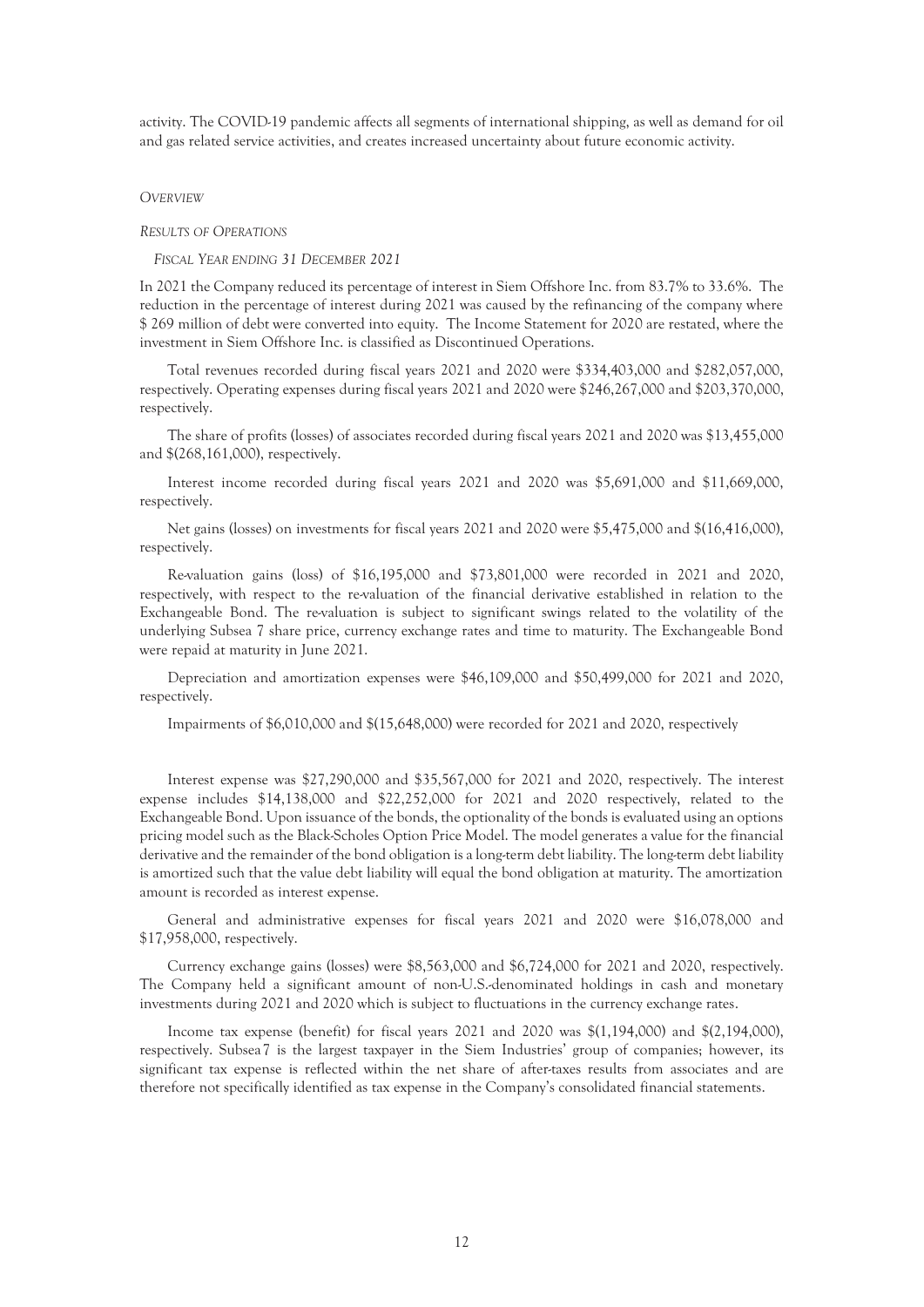#### *FINANCIAL CONDITION AND LIQUIDITY*

The current ratios were 0.82 at 31 December 2021 as compared to 0.37 at the end of 2020. The interest-bearing debt-to-total assets ratios were 0.31 and 0.54 at 31 December 2021 and 2020, respectively. Included in the current liability as of 31 December 2020 is the carrying amount of the Exchangeable Bond of USD 314.1 million that was repaid in June 2021, and USD 43.7 million in bonds issued by Siem Offshore that was converted into equity in 2021, together with other long-term liabilities. Further information about financial condition and liquidity is presented in Note 18, Risk Management and Capital Management.

#### *MARKET RISKS DISCLOSURES*

The Company's balance sheet includes a substantial amount of assets whose fair values are subject to market risks. Due to the Company's significant level of investments in equity securities, fluctuations in equity prices represent the largest market risk factor affecting the Company's financial position. The following sections address the significant market risks associated with the Company's business activities.

#### *INVESTMENT CONCENTRATION RISK*

The Company believes that it may have investment concentration risks with respect to its operational holdings including in the oil and gas services industry.

#### FORWARD-LOOKING STATEMENTS

Investors are cautioned that certain statements contained in this document, as well as some statements made by the Company in periodic press releases and some oral statements made by its management during presentations about the Company, are "forward-looking" statements. Forward-looking statements include statements which are predictive in nature, which depend upon or refer to future events or conditions, which include words such as "expects", "anticipates", "intends", "plans", "believes", "estimates", or similar expressions. In addition, any statements concerning future financial performance (including future revenues, earnings or growth rates), ongoing business strategies or prospects, and possible future Company actions, which may be provided by management, are also forward-looking statements. Forward-looking statements are based on current expectations and projections about future events and are subject to risks, uncertainties, and assumptions about the Company, economic and market factors and the industries in which the Company conducts business, among other things. These statements are not guarantees of future performance and the Company has no specific intention to update these statements.

Actual events and results may differ materially from those expressed or forecasted in forward-looking statements due to a number of factors. The principal important risk factors that could cause the Company's actual performance and future events and actions to differ materially from such forward-looking statements, include, but are not limited to, changes in market prices of the Company's significant equity investees, changes in income tax laws, and changes in general economic and market factors that affect the prices of securities or the industries in which the Company and its associates conduct business.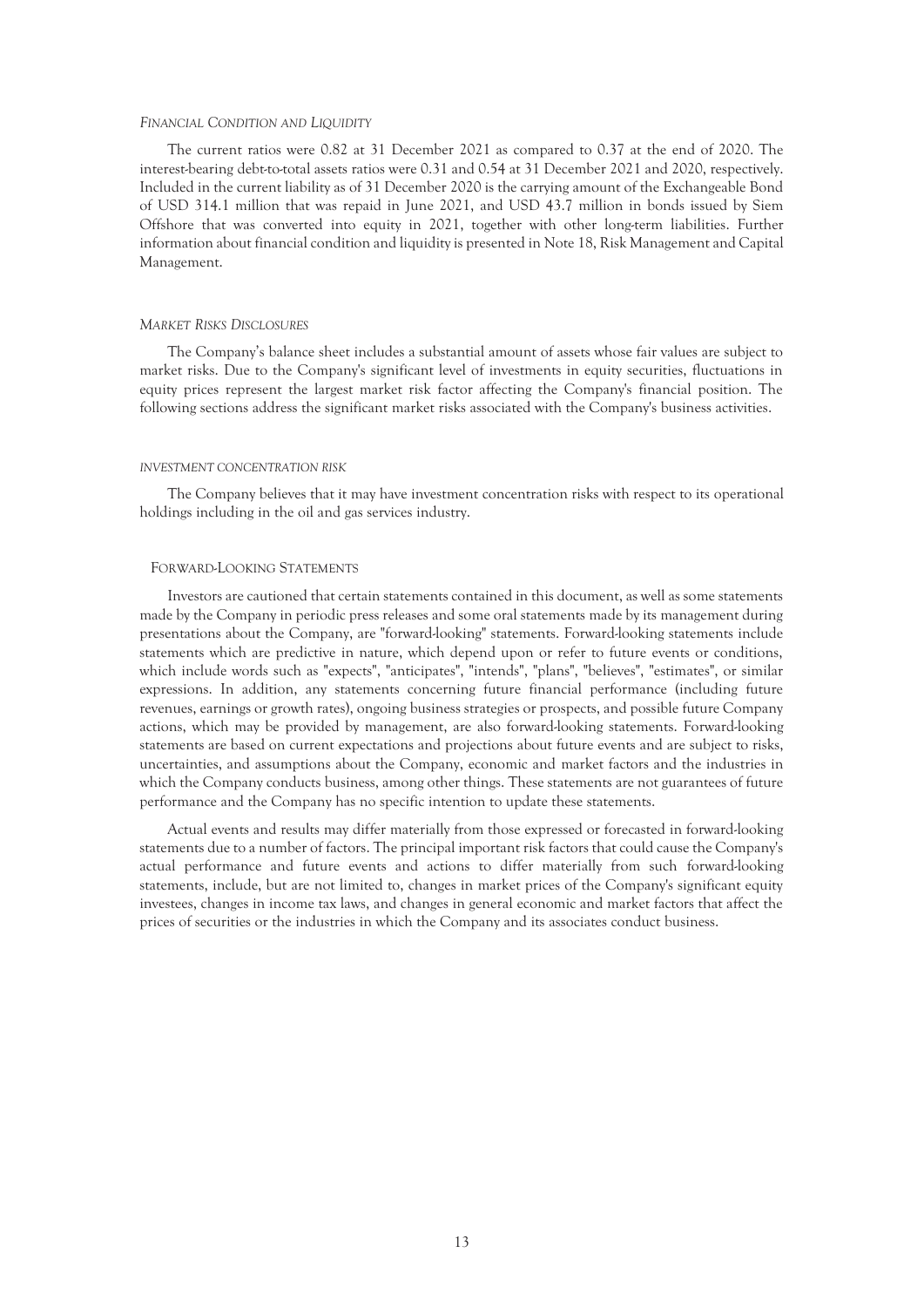#### DIRECTORS AND OFFICERS

The following persons are currently Directors and Executive Officers of the Company:

| Name             | Position              | Director<br>Since | Present<br>Term Expires |
|------------------|-----------------------|-------------------|-------------------------|
| Kristian Siem    | Director and Chairman | 1982              | 2023                    |
| Ivar Siem        | Director              | 2007              | 2023                    |
| Karen Siem       | Director              | 2019              | 2023                    |
| M.D. Moross      | Director $(1,2)$      | 1995              | 2023                    |
| Barry W. Ridings | Director $(1,2,3)$    | 1993              | 2022                    |
| Louisa Siem      | Director              | 2021              | 2023                    |
| Jorgen Westad    | Director              | 2021              | 2023                    |

*(1) Member of Audit Committee.* 

*(2) Member of Compensation Committee.* 

*3) The Director resigned from his position in 2021.* 

Directors are normally elected for terms of three years at the Annual General Meeting of Shareholders. Executive officers are appointed by and serve at the pleasure of the Board. Officer appointments are normally confirmed at the Board meeting which promptly follows the Annual General Meeting of Shareholders.

*Kristian Siem* is chairman of Subsea 7 S.A., Star Reefers Inc. Siem Offshore Inc., BSR Group Holdings Ltd. and Siem Shipowning Inc., a director on the boards of Seven Yield Holding Pte. Ltd. and Frupor S.A. (Portugal).

*Ivar Siem* is chairman of American Resources, Inc. He is the brother of Kristian Siem.

*Karen Siem* is Member of the Board of the Weizmann Institute of Science. She is the spouse of Kristian Siem.

Louisa Siem is a non-executive director a Subsea 7 S.A. and is the daughter of Kristian Siem and Karen Siem.

*M.D. Moross* is a private investor and the father-in-law of Kristian Siem.

*Barry W. Ridings* is a Senior Advisor to Lazard Frères & Co. and a former vice-chairman of U.S. Investment Banking for Lazard Frères & Co. and chairman of LMDC Holdings; and also a director on the boards of iStar Inc., Siem Offshore Inc., and Republic Airways Holdings Inc..

*Michael Delouche*, an officer of the Company since 1991, was appointed President in 2003. Mike Delouche retired from his position in the Company in 2020 and was at the same time appointed as Honorary President for life.

*Jørgen Westad*, an officer of the Group since 2015, was appointed Director in 2021.

COMPENSATION OF DIRECTORS AND OFFICERS

The Directors do not receive a director fees in 2021.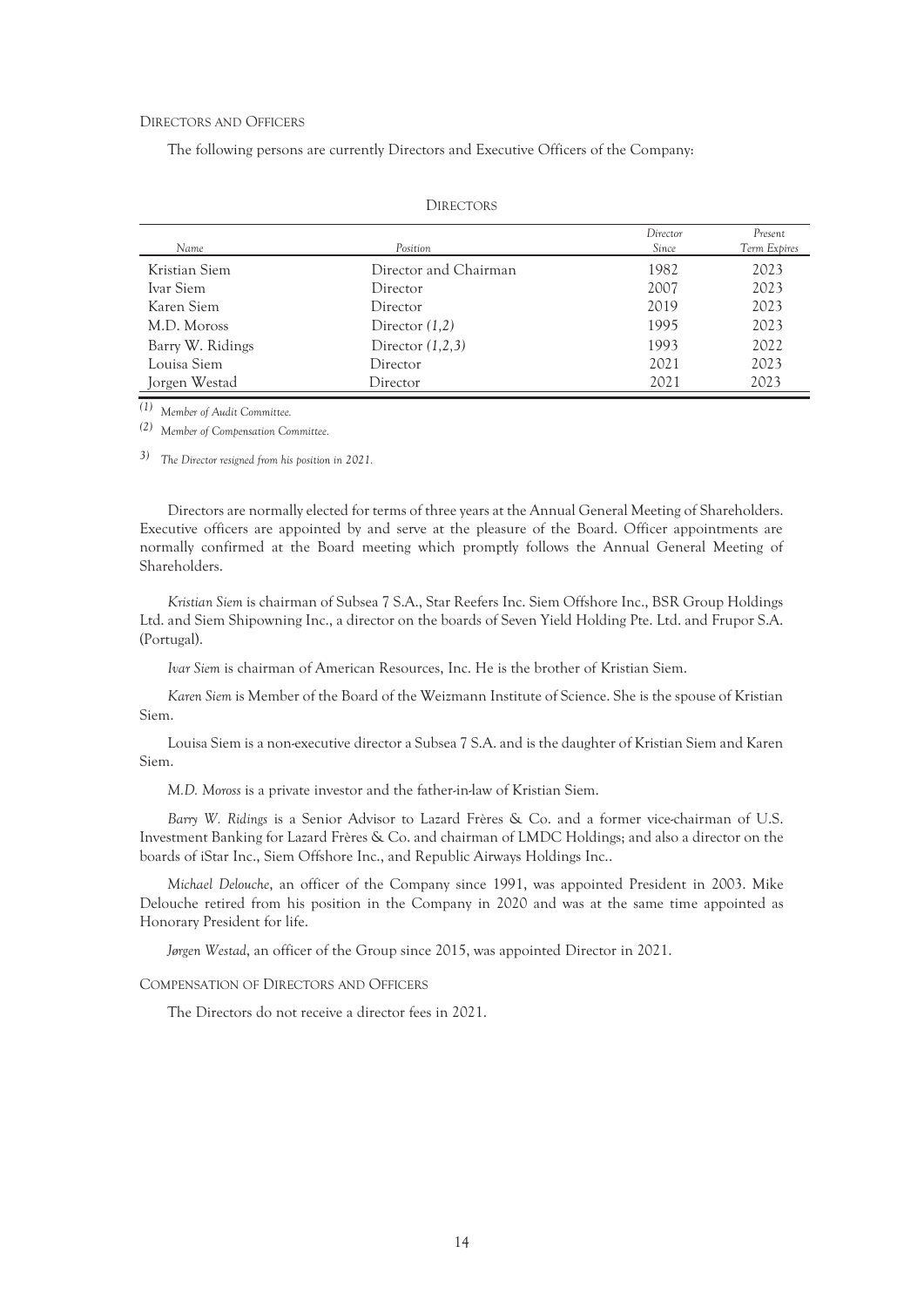## **SIEM INDUSTRIES SA AND SUBSIDIARIES**

CONSOLIDATED INCOME STATEMENTS

|                                                                                              |               |            |                    | For Years Ended 31 December |  |
|----------------------------------------------------------------------------------------------|---------------|------------|--------------------|-----------------------------|--|
|                                                                                              | 2021          |            | 2020               |                             |  |
|                                                                                              |               | (Audited)  |                    | (Restated & Audited)        |  |
|                                                                                              |               |            |                    |                             |  |
| 10,11,26                                                                                     | \$            | 334,403    | \$                 | 282,057                     |  |
| 7,10                                                                                         |               | (246, 267) |                    | (203, 370)                  |  |
|                                                                                              |               | 88,136     |                    | 78,687                      |  |
|                                                                                              |               |            |                    |                             |  |
| 5                                                                                            |               | 13,455     |                    | (268, 161)                  |  |
|                                                                                              |               | 5,691      |                    | 11,669                      |  |
| 12                                                                                           |               | (5, 475)   |                    | (16, 416)                   |  |
| 8                                                                                            |               | 17,140     |                    | 73,801                      |  |
| 34                                                                                           |               | 33,838     |                    | 15,782                      |  |
|                                                                                              |               | 64,650     |                    | (183, 325)                  |  |
|                                                                                              |               |            |                    |                             |  |
| 6, 7, 13, 16, 26                                                                             |               | (46, 109)  |                    | (50, 499)                   |  |
| 5,6,16,26                                                                                    |               | 6,010      |                    | (15,648)                    |  |
| 8,16                                                                                         |               | (27, 290)  |                    | (35, 567)                   |  |
| 14, 15, 17, 19, 23, 26                                                                       |               | (16,078)   |                    | (17,958)                    |  |
|                                                                                              |               | 8,563      |                    | 6,724                       |  |
|                                                                                              |               | (20,318)   |                    | (8,930)                     |  |
|                                                                                              |               | (95, 223)  |                    | (121, 878)                  |  |
|                                                                                              |               | 57,563     |                    | (226, 516)                  |  |
| 9                                                                                            |               | (1, 194)   |                    | (2, 194)                    |  |
|                                                                                              |               | 56,369     |                    | (228, 710)                  |  |
| 21                                                                                           |               | 9.169      |                    | (291, 021)                  |  |
|                                                                                              | \$            | 65,538     | \$                 | (519, 731)                  |  |
|                                                                                              |               |            |                    |                             |  |
|                                                                                              | \$            | 57,011     | \$                 | (420, 308)                  |  |
| 28                                                                                           | $\mathcal{L}$ | 8,527      | \$                 | (99, 423)                   |  |
|                                                                                              |               |            |                    |                             |  |
|                                                                                              |               |            |                    |                             |  |
| Attributable to Holders of Common Shares for net income (loss) from continuing operations    | \$            | 3.19       | \$                 | (31.89)                     |  |
| Attributable to Holders of Common Shares for net income (loss) from discontinuing operations |               |            |                    |                             |  |
|                                                                                              | \$            | 3.80       | \$                 | (27.93)                     |  |
|                                                                                              |               |            |                    | 15,046,364                  |  |
|                                                                                              |               | \$         | 0.61<br>14,994,196 | \$                          |  |

CONSOLIDATED STATEMENTS OF COMPREHENSIVE INCOME

|                                                                                    |    |          |    | For Years Ended 31 December |  |
|------------------------------------------------------------------------------------|----|----------|----|-----------------------------|--|
| (Dollars in thousands)                                                             |    | 2021     |    | 2020                        |  |
| Net income (loss)                                                                  | P. | 65,538   | \$ | (519, 731)                  |  |
| Items that may be reclassified to the income statement in subsequent periods:      |    |          |    |                             |  |
| Currency exchange differences                                                      | \$ | (23,668) | \$ | 4,466                       |  |
| Share of other comprehensive income of associates                                  |    | 1,660    |    | 1,360                       |  |
| Recycling of Currency Translation Adjustment from deconsolidation of subsidiary    |    | 14,076   |    |                             |  |
| Recycling of Cash Flow Hedge                                                       |    | 12,589   |    |                             |  |
| Cash flow hedge                                                                    |    |          |    | (13, 239)                   |  |
| Pension re-measurement                                                             |    |          |    | (1,073)                     |  |
| Items that will not be reclassified to the income statement in subsequent periods: |    |          |    |                             |  |
| Other                                                                              |    |          |    | (3,650)                     |  |
| Total comprehensive income (loss)                                                  | S  | 70,195   | S  | (531, 867)                  |  |
| Total comprehensive income (loss) attributable to:                                 |    |          |    |                             |  |
| Holders of Common Shares from discontinued operations                              | \$ | 8,859    | \$ | 59,462                      |  |
| Holders of Common Shares from continuing operations                                |    | 48,152   | \$ | (479, 770)                  |  |
| Non-controlling interests                                                          |    | 8,527    | \$ | (99, 423)                   |  |

*See accompanying Notes which are an integral part of these Consolidated Financial Statements.*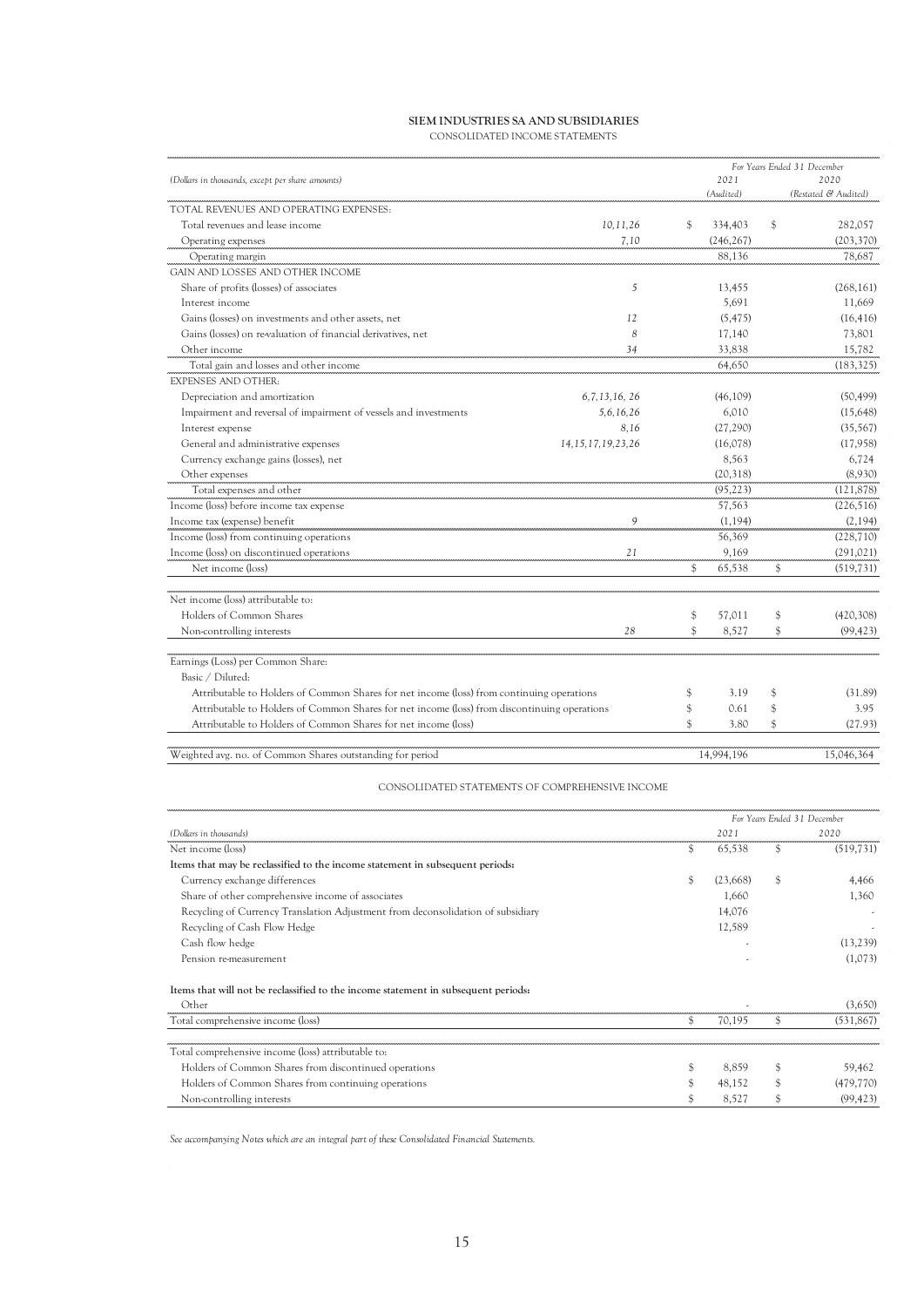## **SIEM INDUSTRIES S.A. AND SUBSIDIARIES**

CONSOLIDATED STATEMENT OF FINANCIAL POSITION

|                                                                       |               |               | 31 December   | 31 December     |
|-----------------------------------------------------------------------|---------------|---------------|---------------|-----------------|
| (Dollars in thousands)                                                |               |               | 2021          | 2020            |
| ASSETS:                                                               |               |               | (audited)     | (audited)       |
| Current assets:                                                       |               |               |               |                 |
| Cash and cash equivalents                                             | 3             | $\mathcal{S}$ | 51,181        | \$<br>129,188   |
| Accounts receivable                                                   | 22            |               | 30,092        | 65,110          |
| Accrued interest receivable                                           |               |               | 5,394         | 122             |
| Trading securitites                                                   | 4,25          |               | 9,563         | 8,344           |
| Inventories                                                           |               |               | 10,524        | 15,944          |
| Financial derivative                                                  | 25            |               | 5,099         | $\Omega$        |
| Notes, loans, finance lease and other receivables                     | 4,11,25       |               | 44,715        | 19,253          |
| Due from shareholders and affiliated companies                        |               |               | 0             | 0               |
| Prepaid expenses and other current assets                             |               |               | 15,825        | 29,757          |
| Assets held-for-sale                                                  | 6,21,33       |               | 59,316        | 83,681          |
| Total current assets                                                  |               |               | 231,710       | 351,401         |
| Restricted cash                                                       | 3             |               | 26,640        | 58,032          |
| Notes, loans, finance lease and other re                              | 4,25          |               | 137,724       | 213,163         |
| Investments in associates                                             | 5,25          |               | 955,519       | 902,515         |
| Vessels, property and equipment, net                                  | 6,7,16,26     |               | 720,020       | 1,721,193       |
| Deferred tax asset                                                    | 9             |               | 11,699        | 16,825          |
| Other assets and long-term receivables                                |               |               | 11,497        | 108,522         |
| Total non-current assets                                              |               |               | 1,863,098     | 3,020,250       |
| <b>Total Assets</b>                                                   |               | \$            | 2,094,809     | \$<br>3,371,651 |
|                                                                       |               |               |               |                 |
| LIABILITIES AND EQUITY:                                               |               |               |               |                 |
| Current liabilities:                                                  |               |               |               |                 |
| Accounts payable                                                      | 18            | \$            | 16,692        | \$<br>57,176    |
| Accrued interest payable                                              |               |               | 541           | 16,796          |
| Due to affiliates                                                     | 19            |               | $\Omega$      | 286             |
| Current maturities and short-term notes                               | 8,25          |               | 134,882       | 647,292         |
| Finance lease liability                                               | 6,8,16        |               | 13,042        | 31,661          |
| Financial derivatives                                                 | 8,25          |               | $\mathcal{O}$ | 16,195          |
| Other accrued costs and short-term liabilities                        | 8, 16, 19, 27 |               | 104,937       | 112,568         |
| Net liabilities directly related to assets held-for-sale              | 21,33         |               | 11,461        | 57,239          |
| Total current liabilities                                             |               |               | 281,554       | 939,213         |
| Non-Current liabilities                                               |               |               |               |                 |
| Long-term debt and notes payable                                      | 8,25          |               | 305,836       | 1,039,850       |
| Finance lease liability                                               | 8,16          |               | 136,805       | 124,084         |
| Financial derivatives                                                 | 8,25          |               | 611           | 1,992           |
| Other liabilities                                                     | 14,35         |               | 52,604        | 54,340          |
| Total Non-Current liabilities                                         |               |               | 495,857       | 1,220,266       |
| <b>Total Liabilities</b>                                              |               |               | 777,411       | 2,159,480       |
| Shareholders' equity:                                                 |               |               |               |                 |
| Common shares, \$0.25 par value, 100,000,000 shares authorized,       |               |               |               |                 |
| 14,994,196 and 15,046,364 shares issued and outstanding, respectively | 20            |               | 3,749         | 3,762           |
| Additional paid-in capital                                            |               |               | 107,459       | 102,905         |
| Retained earnings                                                     |               |               | 1,292,273     | 1,197,734       |
| Currency translation reserves                                         |               |               | 11,955        | 6,290           |
| Other reserves                                                        |               |               | (137, 108)    | (89, 455)       |
| Total shareholders' equity                                            |               |               | 1,278,327     | 1,221,237       |
| Non-controlling interests                                             | 28            |               | 39,071        | (9,066)         |
| <b>Total Equity</b>                                                   |               |               | 1,317,398     | 1,212,171       |
| Total Liabilities and Equity                                          |               | \$            | 2,094,809     | \$<br>3,371,651 |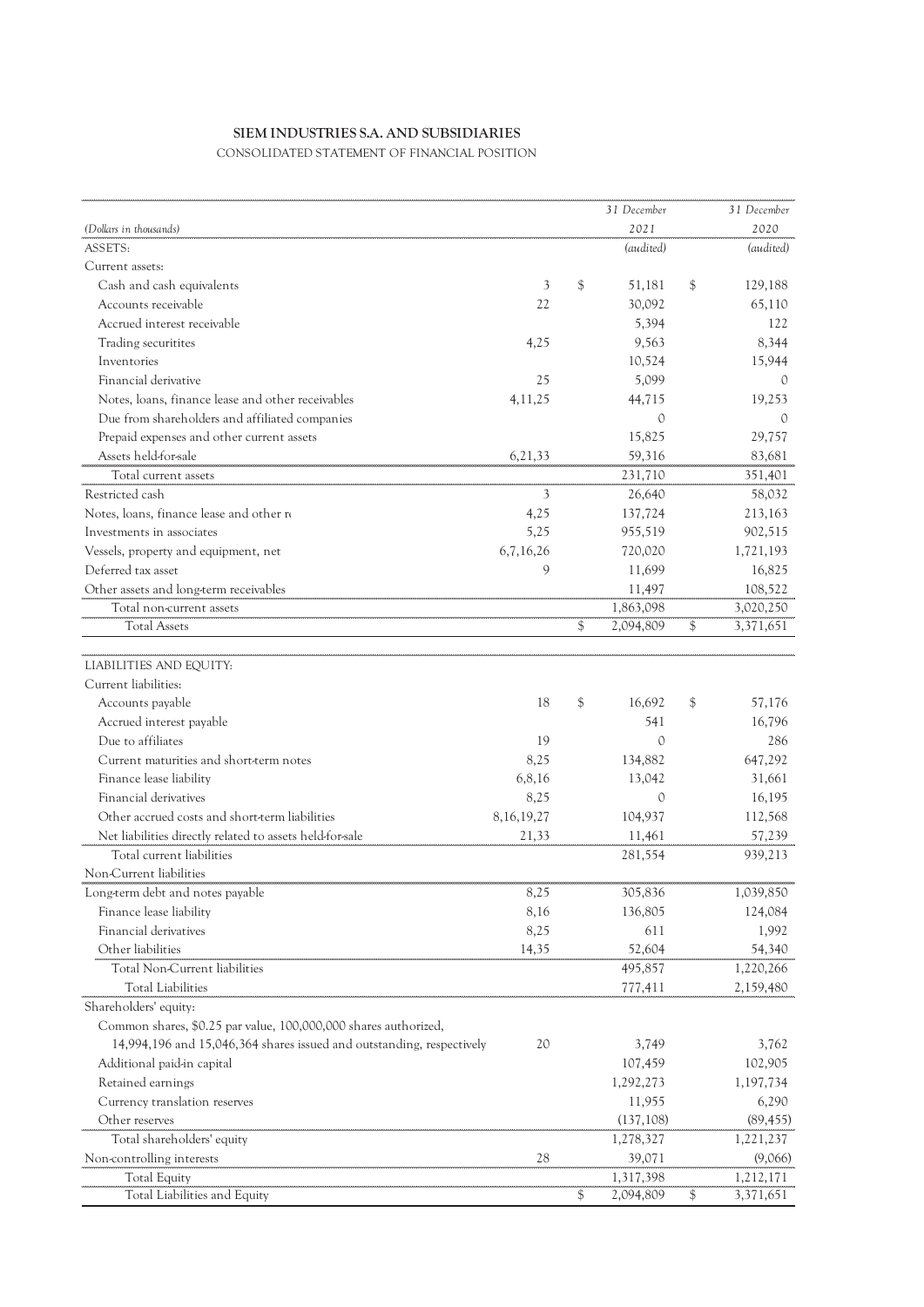## **SIEM INDUSTRIES S.A. AND SUBSIDIARIES**

CONSOLIDATED STATEMENTS OF CHANGES IN EQUITY (AUDITED)

|                                                                       | Attributable to Common Shares |                         |            |               |              |               |                            |                          |               |
|-----------------------------------------------------------------------|-------------------------------|-------------------------|------------|---------------|--------------|---------------|----------------------------|--------------------------|---------------|
|                                                                       |                               |                         | Additional |               |              | Currency      |                            |                          |               |
|                                                                       |                               | Common Shares           | Paid-in    |               | Retained     | Translation   | Other                      | Non-Controlling          |               |
| (in thousands, except number of shares)                               | Number                        | Share Capital           | Capital    |               | Earnings     | Reserves      | Reserves                   | Interests                | Total         |
| Balances at 31 December 2018                                          | 15,041,314                    | $\mathfrak{S}$<br>3,760 | - \$       | 105,405 \$    | 1,897,783 \$ | 1.583         | $\mathcal{S}$<br>(87, 590) | $\mathcal{S}$<br>130,011 | 2,050,952     |
| Net income (loss)                                                     | $\mathbf{0}$                  | $\mathcal{O}$           |            | $\Omega$      | (265, 787)   | $\mathcal{O}$ | $\circ$                    | (33, 759)                | (299, 546)    |
| Currency translation differences                                      | $\Omega$                      | $\Omega$                |            | $\Omega$      | $\mathbf{0}$ | (9, 410)      | $\Omega$                   | $\Omega$                 | (9, 410)      |
| Share of other comprehensive income (loss)                            | $\Omega$                      | $\Omega$                |            | $\Omega$      | 0            | $\mathbf{0}$  | $\circ$                    | $\Omega$                 | $\Omega$      |
| of associates                                                         | $\Omega$                      | $\Omega$                |            | $\Omega$      | 0            | $\circ$       | 5,696                      | $\mathbf{0}$             | 5,696         |
| Other                                                                 | $\Omega$                      | $\Omega$                |            | $\Omega$      | 3,499        | (3, 499)      | $\circ$                    | $\mathbf{0}$             | $\Omega$      |
| Total comprehensive income (loss)                                     | $\Omega$                      | $\Omega$                |            | $\Omega$      | (262, 288)   | (12,909)      | 5,696                      | (33,759)                 | (303, 260)    |
| Subsidiaries purchase and retirement of Company shares                | $\Omega$                      | $\Omega$                | (2, 498)   |               | 0            | $\mathbf{0}$  | $\circ$                    | (508)                    | (3,006)       |
| Other                                                                 | $\Omega$                      | $\Omega$                |            | $\Omega$      | 35           | $\mathbf{0}$  | 5,392                      | (5,637)                  | (210)         |
| Total transactions with owners                                        | $\Omega$                      | $\Omega$                | (2, 498)   |               | 35           | $\mathbf{0}$  | 5,392                      | (6, 145)                 | (3,216)       |
| Balances at 31 December 2019                                          | 15,041,314 \$                 | 3,760 \$                | 102,907 \$ |               | 1,635,530 \$ | $(11,326)$ \$ | $(76, 502)$ \$             | 90,107                   | 1,744,476     |
| Reclassification of currency translation adjustment 01.01.2020        | $\mathbf{0}$                  | $\circ$                 |            | $\circ$       | (13, 150)    | 13,150        | $\circ$                    | $\mathbf{0}$             | $\Omega$      |
| Net income (loss)                                                     | $\Omega$                      | $\mathbf{0}$            |            | $\circ$       | (420, 308)   | $\mathbf{0}$  | $\circ$                    | (99, 423)                | (519, 731)    |
| Currency translation differences                                      | $\Omega$                      | $\Omega$                |            | $\Omega$      | $\circ$      | 4,466         | $\circ$                    | $\Omega$                 | 4,466         |
| Share of other comprehensive income (loss) of associates              | $\Omega$                      | $\Omega$                |            | $\Omega$      | 0            | $\circ$       | 1,360                      | $\mathbf{0}$             | 1,360         |
| Other                                                                 | 5,050                         | $\mathcal{I}$           |            | (2)           | (4,338)      | $\mathbf{0}$  | $\circ$                    | 251                      | (4,087)       |
| Pension remeasurement                                                 | $\Omega$                      | $\Omega$                |            | $\Omega$      | $\mathbf{0}$ | $\mathbf{0}$  | (1,072)                    | $\mathbf{0}$             | (1,072)       |
| Cash flow hedge                                                       | $\Omega$                      | $\Omega$                |            | $\Omega$      | $\Omega$     | $\mathbf{0}$  | (13, 239)                  | $\mathbf{0}$             | (13, 239)     |
| Total comprehensive income (loss)                                     | $\Omega$                      | $\Omega$                |            | 0             | (437, 358)   | 17,616        | (12, 951)                  | (99, 172)                | (531, 866)    |
| Other                                                                 | $\Omega$                      | $\Omega$                |            | $\Omega$      | (438)        | $\mathbf{0}$  | $\circ$                    | $\Omega$                 | (438)         |
| Total transactions with owners                                        | $\Omega$                      | $\Omega$                |            | $\Omega$      | (438)        | $\mathbf{0}$  | $\circ$                    | $\Omega$                 | (438)         |
| Balances at 31 December 2020                                          | 15,046,364 \$                 | 3,762 \$                | 102,905 \$ |               | 1,197,734 \$ | $6,290$ \$    | $(89, 455)$ \$             | (9,066)                  | 1,212,171     |
| Net income (loss)                                                     | $\mathbf{0}$                  | $\mathcal{O}$           |            | $\circ$       | 57,011       | $\circ$       | $\circ$                    | 8,527                    | 65,538        |
| Currency Translation Adjustment recycled to Income Statement          | $\mathbf{0}$                  | $\mathcal{O}$           |            | $\mathcal{O}$ | $\circ$      | 11,777        | $\circ$                    | 2,299                    | 14,076        |
| Currency translation differences                                      | $\Omega$                      | $\Omega$                |            | $\Omega$      | $\mathbf{0}$ | (19,803)      | $\Omega$                   | (3,865)                  | (23,668)      |
| Cash flow hedge recycled to Income Statement                          | $\Omega$                      | $\Omega$                |            | $\Omega$      | $\circ$      | 10,575        | $\circ$                    | 2,014                    | 12,589        |
| Share of other comprehensive income (loss) of associates              | $\Omega$                      | $\Omega$                |            | C             | 0            | 1,660         | $\circ$                    | $\circ$                  | 1,660         |
| Total comprehensive income (loss)                                     | $\Omega$                      | $\Omega$                |            | $\Omega$      | 57,011       | 4,209         | $\circ$                    | 8,975                    | 70,195        |
| Reclassification of NCI 01.01.2021                                    | $\Omega$                      | $\Omega$                |            | $\Omega$      | (871)        | $\mathbf{0}$  | $\circ$                    | 7,388                    | 6,517         |
| Reclassification of Additional Pai-In Capital 01.01.2021              | $\mathbf{0}$                  | $\mathcal{O}$           | 4.928      |               | (4,928)      | $\mathcal{O}$ | $\mathcal{O}$              | $\mathbf{0}$             | $\mathcal{O}$ |
| Reclassification of Currency Translation Adjustment 01.01.2021        | $\Omega$                      | $\Omega$                |            | $\Omega$      | (1,014)      | 1.014         | $\Omega$                   | $\Omega$                 | $\Omega$      |
| Reclassification of Other reserves from deconsolidation of subsidiary | $\Omega$                      | $\Omega$                |            | $\cap$        | 47,654       | $\mathbf{0}$  | (47, 654)                  | $\Omega$                 | $\Omega$      |
| Deconsolidation of subsidiary                                         | $\Omega$                      | $\Omega$                |            | $\circ$       | 0.00         | 0             | $\circ$                    | 35,397                   | 35,397        |
| Total amount of reclassification and deconsolidation of subsidiaries  | $\Omega$                      | $\Omega$                | 4,928      |               | 40,841       | 1,014         | (47,654)                   | 42,785                   | 41,914        |
| Step acquisition of subsidiary                                        | $\Omega$                      | $\Omega$                |            | $\Omega$      | $\mathbf{0}$ | $\circ$       | $\circ$                    | (5, 385)                 | (5, 385)      |
| Increase in minority interests from acquisition of subsidiary         | $\Omega$                      | $\Omega$                |            | $\mathcal{O}$ | $\Omega$     | $\mathbf{0}$  | $\circ$                    | 1,763                    | 1,763         |
| Other                                                                 | $\circ$                       | $\mathbf{0}$            |            | $\mathcal{O}$ | $\circ$      | 442           | $\circ$                    | $\mathbf{0}$             | 442           |
| Purchase and retirement of Company shares                             | $\Omega$                      | (13)                    | (374)      |               | (3,313)      | $\mathbf{0}$  | $\Omega$                   | $\Omega$                 | (3,700)       |
| Total transactions with owners and others                             | $\Omega$                      | (13)                    | (374)      |               | (3,313)      | 442           | $\Omega$                   | $\Omega$                 | (3, 258)      |
| Balances at 31 December 2021                                          | 14,994,196 \$                 | 3,749 \$                | 107,459 \$ |               | 1,292,273 \$ | 11,955 \$     | $(137, 108)$ \$            | 39,071                   | 1,317,398     |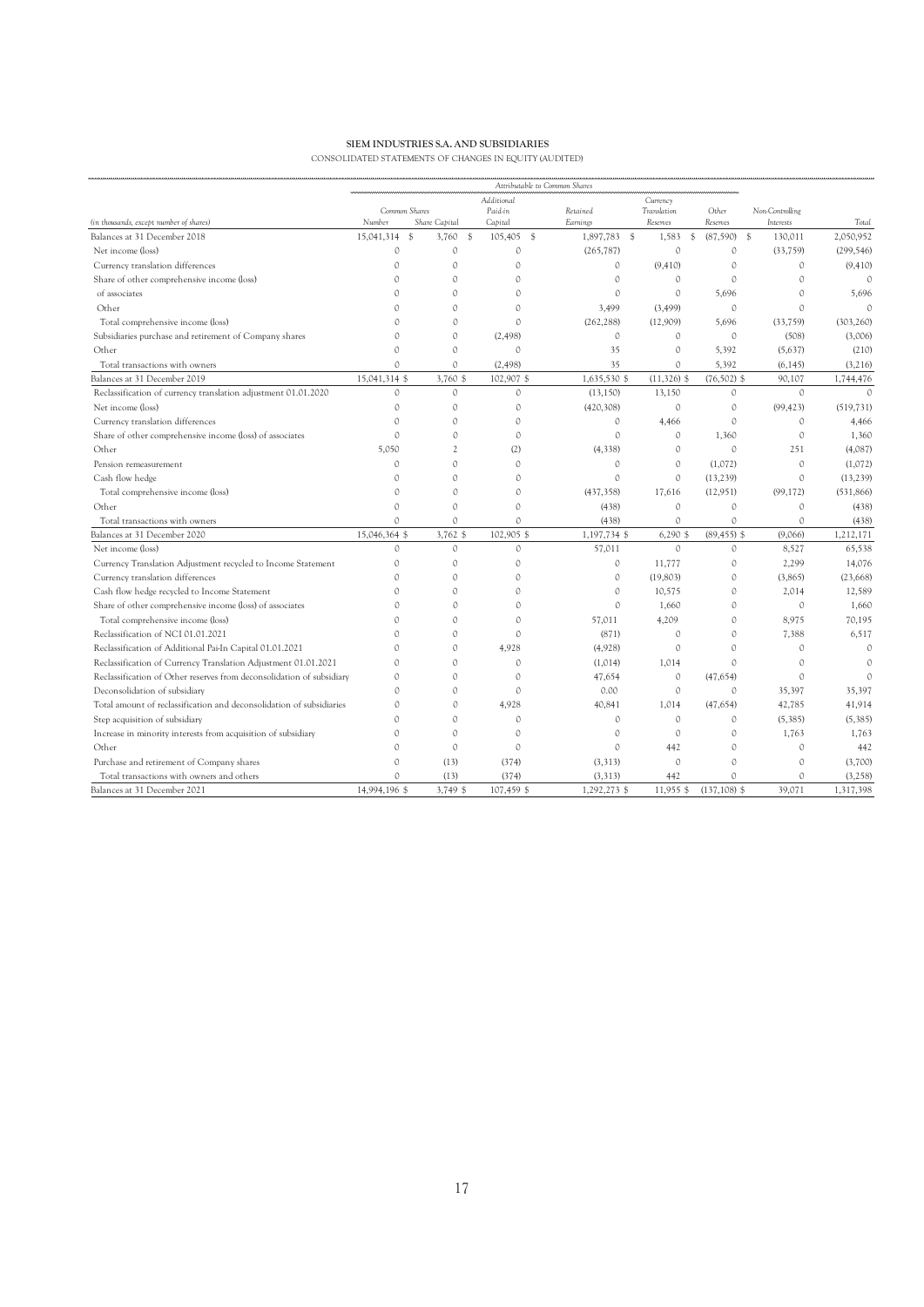## **SIEM INDUSTRIES S.A. AND SUBSIDIARIES**

## CONSOLIDATED STATEMENTS OF CASH FLOWS

|                                                                                                |                     |                         | For Years Ended 31 December |  |  |
|------------------------------------------------------------------------------------------------|---------------------|-------------------------|-----------------------------|--|--|
| (Dollars in thousands)                                                                         | Notes               | 2021 (Audited)          | 2020 (Audited)              |  |  |
| CASH FLOWS FROM OPERATING ACTIVITIES:                                                          |                     |                         |                             |  |  |
| Net income (loss)                                                                              |                     | \$<br>65,538            | (519, 731)                  |  |  |
| Adjustments to reconcile net income (loss)                                                     |                     |                         |                             |  |  |
| to net cash provided by (used in) operating activities:                                        |                     |                         |                             |  |  |
| Depreciation and amortization                                                                  | 6,7,16<br>5         | 46,109                  | 125,466                     |  |  |
| Share of profits of associates<br>Currency translation adjustment recycled to income statement | 34                  | (13, 455)<br>26,665     | 267,317<br>$\mathcal{O}$    |  |  |
| Losses (Gains) on investments and other assets, net                                            | 12                  | 5,475                   | 15,760                      |  |  |
| Losses (Gains) on revaluation of financial derivatives, Exchangeable Bonds                     | 8                   | (16, 195)               | (73, 490)                   |  |  |
| Losses (Gains) on re-valuation of financial derivatives, Other                                 |                     | (945)                   | $\circ$                     |  |  |
| Losses (gain) from revaluation of finance lease agreement                                      |                     | (8,908)                 |                             |  |  |
| Net gain from retained investment in the Offshore Support Vessel segment                       | 34                  | (44, 053)               | $\mathcal{O}$               |  |  |
| Loss from deconsolidatin of subsidiary                                                         |                     | $\mathcal{O}$           | $\mathcal{O}$               |  |  |
| Accretion of interests on long term debt                                                       | 8                   | 5,623                   | 38,281                      |  |  |
| Interest expenses on finance leases                                                            |                     | 2,561                   |                             |  |  |
| Provision expenses                                                                             |                     | 5,992                   | (2,141)                     |  |  |
| Impairment of vessels and investments                                                          | 6,16                | (6,010)                 | 292,505                     |  |  |
| Reversal of provision discontinued operations                                                  | 21                  | $\mathcal{O}$           | (60, 225)                   |  |  |
| Deferred compensation expense (reversal) for performance unit plan                             | 14                  | 2,333                   | 806                         |  |  |
| Currency exchange losses (gains)                                                               |                     | (2,666)                 | 3,497                       |  |  |
| Other                                                                                          |                     | $\mathcal{O}$           | 5,546                       |  |  |
| Changes in working capital:                                                                    |                     |                         |                             |  |  |
| (Increase) Decrease in:                                                                        |                     |                         |                             |  |  |
| Accounts receivable, other                                                                     |                     | (19, 918)               | 6,852                       |  |  |
| Accrued interest receivable                                                                    |                     | (5, 272)                | (122)                       |  |  |
| Trading securities                                                                             |                     | 1,400                   | 4,474                       |  |  |
| Inventories                                                                                    |                     | 5,420                   | 3,317                       |  |  |
| Prepaid expenses and other current assets                                                      |                     | 13,932                  | 5,590                       |  |  |
| Increase (Decrease) in:                                                                        |                     |                         |                             |  |  |
| Accounts payable                                                                               |                     | (40, 484)               | (7,316)                     |  |  |
| Accrued interest payable                                                                       |                     | (16, 255)               | 9,042                       |  |  |
| Due to affiliates                                                                              |                     | (286)                   | (2, 469)                    |  |  |
| Other accrued costs and short-term liabilities                                                 |                     | 58,411                  | (15,882)                    |  |  |
| Other                                                                                          |                     | 5,143                   | (28, 203)                   |  |  |
| Net cash provided by (used in) operating activities                                            |                     | 70,154                  | 68,874                      |  |  |
| Net cash generated from discontinued operations:                                               |                     | (18, 417)               | 10,504                      |  |  |
| Net cash inflow from operating activities<br>CASH FLOWS FROM INVESTING ACTIVITIES:             |                     | 51,736                  | 79,378                      |  |  |
| Additions to notes receivable and other investments                                            |                     | (2,192)                 | (12, 972)                   |  |  |
| Proceeds from repayment of notes receivable and other investments                              | 4<br>$\overline{4}$ | 37,127                  | 7,832                       |  |  |
|                                                                                                |                     |                         |                             |  |  |
| Net cash from investment/disposal in associates<br>Distributions from associates               | 5<br>5              | 26,421                  | 3,514<br>$\Omega$           |  |  |
| Reclass net assets held-for-sale                                                               | 21                  | 18,891<br>$\mathcal{O}$ | $\mathcal{O}$               |  |  |
| Proceeds from sales of vessels, shipping-related assets and other                              | 6                   | 17,247                  | 18,208                      |  |  |
| Capital expenditures for vessels, shipping-related assets and other                            | 6,7                 | (42, 836)               | (66,095)                    |  |  |
| Net cash provided by (used in) investing activities                                            |                     | 54,658                  | (49, 513)                   |  |  |
| Net cash generated from investing activities - discontinued operations                         |                     | 51,459                  | 52,648                      |  |  |
| Net cash outflow generated from investing activities                                           |                     | 106,117                 | 3,135                       |  |  |
| CASH FLOWS FROM FINANCING ACTIVITIES:                                                          |                     |                         |                             |  |  |
| Buyback and retire Common Shares of subsidiary of Company                                      |                     | (3,700)                 | $\mathcal{O}$               |  |  |
| Proceeds from long-term debt and notes payable                                                 | 8                   | 471,470                 | 102,162                     |  |  |
| Repayment of long-term debt and notes payable                                                  | 8                   | (638, 140)              | (173, 702)                  |  |  |
| Repayment of finance lease liability                                                           | 16                  | (14, 107)               | (14, 735)                   |  |  |
| Net cash provided by (used in) financing activities                                            |                     | (184, 477)              | (86, 275)                   |  |  |
| Net cash generated from financing activities - discontinued operations                         |                     | (51, 383)               | (359)                       |  |  |
| Net cash used in financing activities                                                          |                     | (235, 860)              | (86, 634)                   |  |  |
| Net increase (decrease) in cash and cash equivalents                                           |                     | (78,007)                | 7,256                       |  |  |
| Net increase (decrease) in cash and cash equivalents - restricted cash                         | 3                   | (31, 392)               | (11, 377)                   |  |  |
| Cash and cash equivalents, beginning of period                                                 |                     | 187,220                 | 191,341                     |  |  |
| Effect of exchange rate changes on cash                                                        |                     | $\mathcal{O}$           | $\mathbf{0}$                |  |  |
| Total cash and cash equivalents, including restricted cash, end of period                      | 3                   | 77,821                  | 187,220                     |  |  |
|                                                                                                |                     |                         |                             |  |  |
| SUPPLEMENTAL DISCLOSURE OF CASH FLOW INFORMATION                                               |                     |                         |                             |  |  |
| Cash paid during period for:<br>Interest                                                       |                     | 19,106                  | 61,025                      |  |  |
| Taxes                                                                                          |                     | 1,194                   | 2,072                       |  |  |

*See accompanying Notes which are an integral part of these Consolidated Financial Statements.*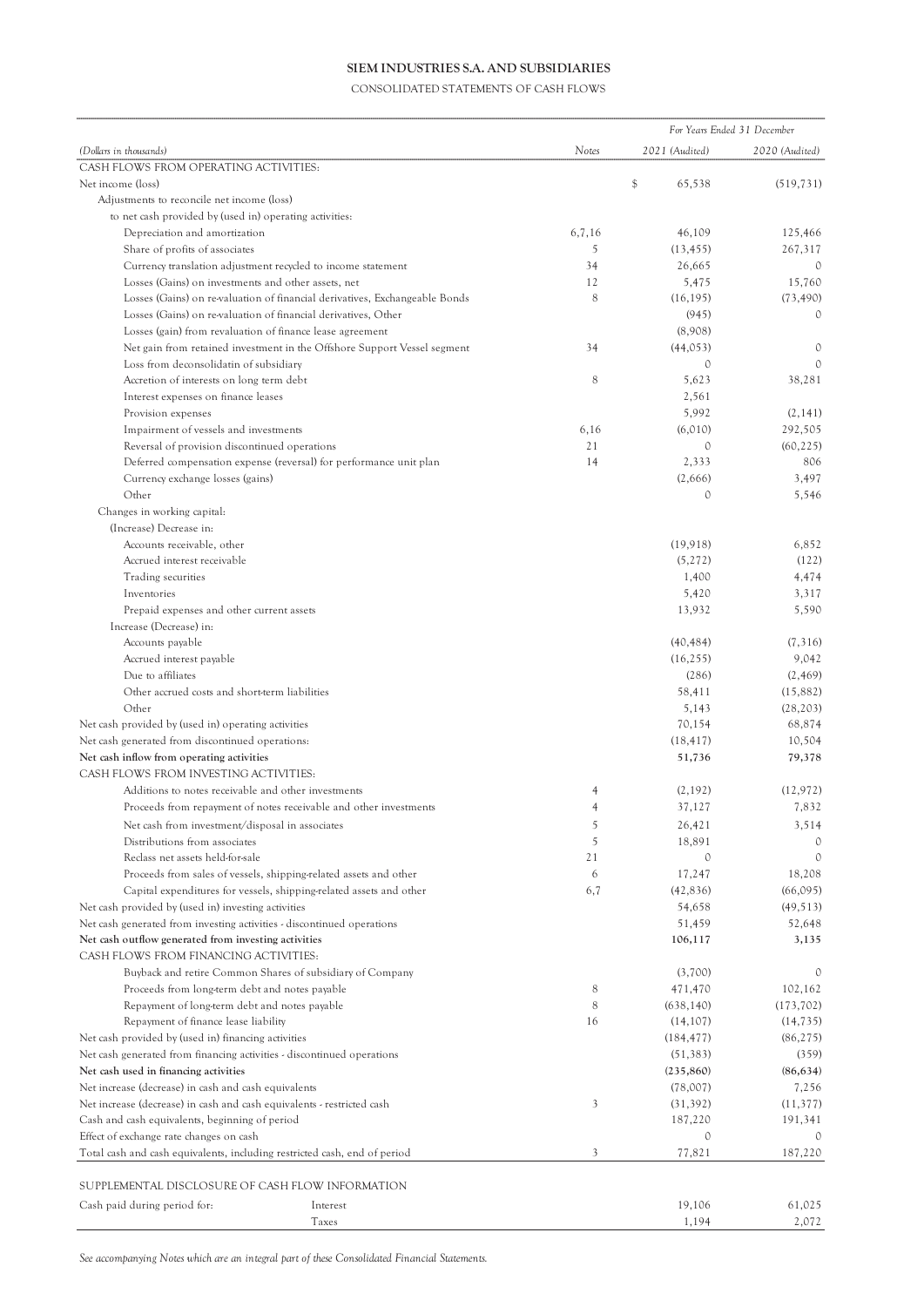#### **NOTES TO CONSOLIDATED FINANCIAL STATEMENTS**

#### (1) GENERAL INFORMATION

Siem Industries S.A. (formerly Siem Industries Inc.) was incorporated in October 1980 under the laws of the Cayman Islands. In December 2020, the Company transferred its central administration and effective place of management to the Grand Duchy of Luxembourg under the corporate form of a public company limited by shares (société anonyme). As per 31 December 2020 the Company had a dual residence. In July 2021 the Company was removed from the Companies Register at the Cayman Islands.

 "Siem Industries", or the "Company", as used herein, refers to Siem Industries S.A. and its subsidiaries and associates unless the context indicates otherwise.

The registered address of the company is 36-38 Grand Rue, L-1660 Luxembourg, Grand Duchy of Luxembourg.

Quotes for the Company's Common Shares are available from OTC Markets Company Inc., a centralized quotation service that collects and publishes market maker quotes for OTC securities, in the OTC Pink market under the symbol "SEMUF" at www.otcmarkets.com.

At 31 December 2021, the Company held beneficial ownerships in the following major holdings:

**Subsea7 S.A.** ("**Subsea7**", OSE-ticker: SUBC), holding 69,449,377 shares, or 23.2% (2020:24.4%) of the issued shares and of the company. Subsea 7 is a publicly-traded Luxembourg company and one of the world's leading subsea engineering and construction contractors;

**Siem Offshore Inc.** ("**Siem Offshore**"; OSE-ticker SIOFF), holding 80,260,604 shares, or 33.6% (2020: 83.7%), of the issued shares and of the company. The reduction in the percentage of interest during 2021 was caused by the refinancing of the company where USD 269 million of debt were converted into equity. The company is accounted for under the equity method. The income statement related to Siem Offshore for 2021 prior to the deconsolidation on the 26 May has been classified as discontinued operations. Siem Offshore is a publicly-traded Cayman Islands company and a leading offshore support vessel provider, that at year-end had a fleet of 28 vessels (2020: 31 vessels);

**Star Reefers Inc.,** ("**Star Reefers**") holding 7,441,498 shares or 84.0% (2020: 83.9%) of the issued shares and of the company. Star Reefers is a Cayman Islands company that at year-end controlled a fleet of 5 reefer vessels (2020: 8 vessels) engaged in the refrigerated transportation of fruits and other perishable products;

**Siem Shipowning Inc.,** ("**Siem Shipowning**"); holding 7,451,498 shares, or 84.1% (2020: 83.9%) of the issued shares and of the company. Siem Shipowning is a Cayman Island company that is an owner and operator of vessels engaged in the international shipping in the reefer, car carrier and RoRo (roll-on/rolloff) and bulk segment, that at year-end controlled a fleet of 23 owned and chartered-in pure-car-and-truck carrier ("PCTC") vessels, reefer/vessels, bulk-carrier and RoRo-vesssels (2020: 23 vessels);

**Siem Car Carriers AS** ("**SCC**"), holding 100% (2021: 100%) of the shares in a Norwegian company, that provides logistics services that involve car and RO-RO (roll-on/roll-off) transportation solutions and capabilities on a worldwide basis through partnerships with car manufacturers, shipping lines and logistics companies;

**Seven Yield Holding Pte. Ltd.** ("**Seven Yield**"), holding 100% (2020: 100%) of the shares in a Singapore based leasing company, which provides lease financing to the industrial shipping industry across a diversified portfolio of shipping assets and counterparts;

**Siem Europe S.à r.l.** ("**Siem Europe**"), holding 100% (2020: 100%) interest in a Luxembourg company whose wholly-owned subsidiaries, **Grand Rue Finance S.à r.l.** ( "**Grand Rue**") has provided funding to a number of subsidiaries of the Company;

**Deusa International GmbH (**"**Deusa**"**)**, holding 60.0% (2020: 44.3%) of the issued shares in a German company whose operations include the production of potash which is used for fertilizer production, bischofite for the construction industry, magnesium chloride for de-icing and other related products.;

**BSR Group Holdings Limited (**"**BSR**"**)**, holding 83.6% (2020: 42.1%) of the issued shares in a U.K. company engaged in the engineering, procurement and construction of solar parks in the U.K. The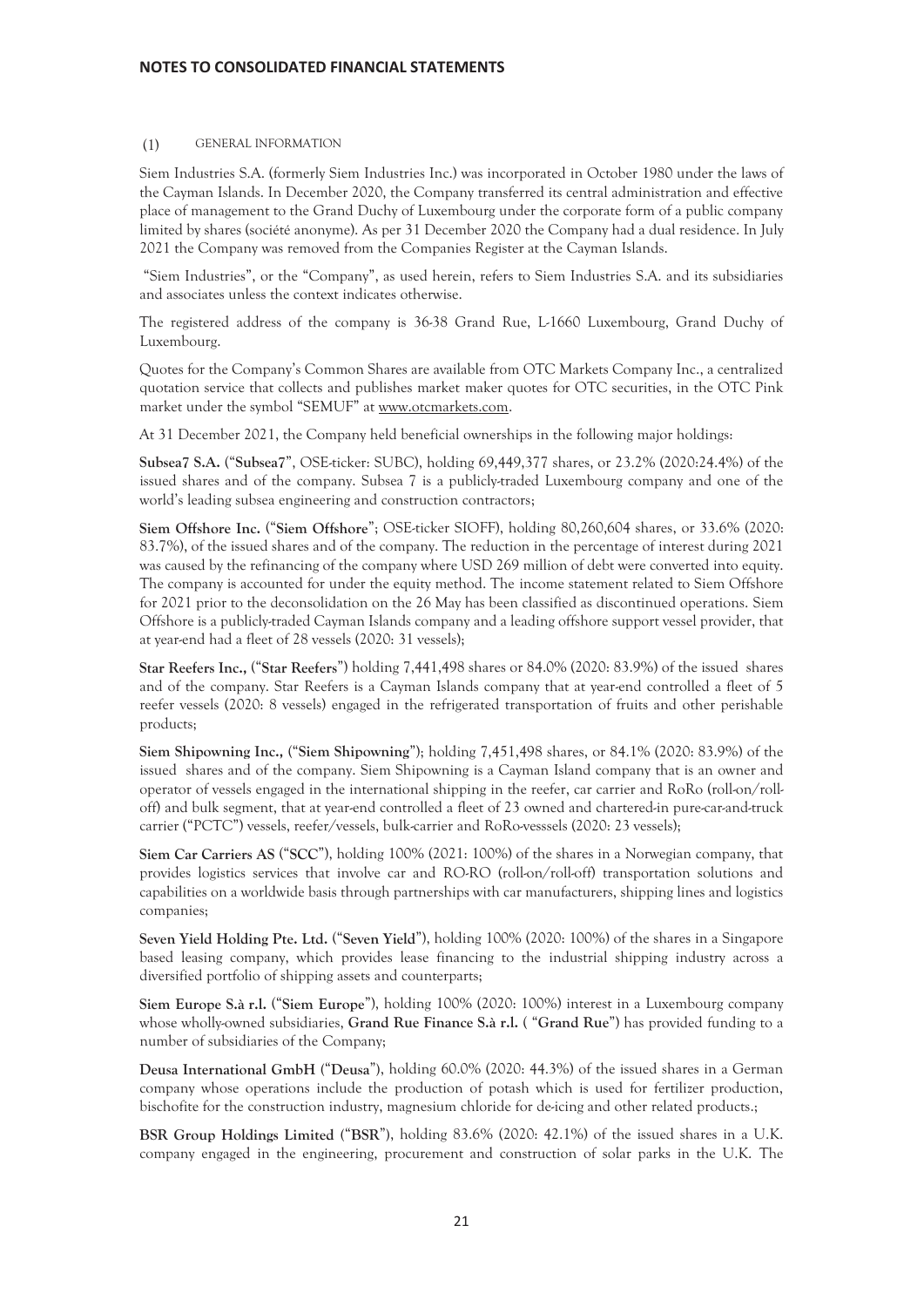investment in the company is consolidated from 1 January 2021 and are presented as a discontinued operations in 2021.

**Siem Oil Service Invest Holdings Limited (**"**SOSI**"**)**, holding 20% (2020: 20%) of the issued shares in a U.K. company that is positioned to opportunistically acquire distressed oil-related assets.

In December 2019, the Company entered into an agreement to sell its 44%-interest in Venn Partners. The financial close of the transaction was concluded in March 2020, and a gain of \$6.7 million was recorded in the consolidated financial accounts of the Company in the first half of 2020.

The 83.6%-interest in BSR Group Holdings Ltd. and 100%-interest in Day OCV Pte. Ltd. are classified as Non-Current Asset-Held-for-Sale as per 31 December 2021. In 2020 the 100% interest in Bradenstoke Ltd. and Day OCV Pte. Ltd. were classified as Non-Current Asset-Held-for-Sale.

In January 2021, the Company sold its 100%-interest in Bradenstoke Solar Park Ltd. and recognized a gain of USD 11.2 million under the line "Net Income (loss) from Discontinued Operations".

The COVID-19 pandemic, which has affected world economies and resulted in uncertainties about future exploration, offshore field developments and subsea maintenance due to postponements and/or cancellations of planned projects, is still causing concerns, and add uncertainty to future demand and activity within the oil and gas sector, although the price of oil and gas have recovered significantly from its lows in 2020. Further, the pandemic spread has affected all international shipping markets and shipping operations. The Company is pro-actively handling the situation on all levels of its organization to ensure safety of its personnel and minimal disruption of operations.

The financial accounts for the Company for 2021 are based on the going concern assumption, and was approved by the Board of Directors on the 13 May 2022.

The financial position and performance of the Company was particularly affected by the following significant events and transactions during the reporting period:

- Reversal of impairment of vessels within the Reefer segment by \$6.0 million, and Other income related to renegotiated charter-hire rates of by \$8.9 million. For further information see Note 6, Vessels, Property and Equipment and note 16 Leases.
- Gain of \$16.2 million from the changes in the fair value of the financial derivative that was incorporated in the Exchangeable Bond facility that was repaid in June 2021.
- Gain from disposal of shares in Bradenstoke Ltd. of \$11.2 million. For further information see comments one page 68 under the section "Discontinued Operations".

Gain from retained investment in in the Offshore Support Vessel segment ("OSV-segment") of \$22 million, recognized prior to the deconsolidation of the segment on the 26 of May 2021. For further information see comments in Note 34 Other Income on page 88.

 General operational disruption in demand and increased uncertainty within the oil and gas service sector and international shipping due to the COVID-19 pandemic.

## ULTIMATE OWNER

At 31 December 2021, Kristian Siem owned personally 11,990,926 shares, or 79.97% of the issued and outstanding shares, of the Company's Common Stock (31 December 2020: 11,990,926 or 79.97%).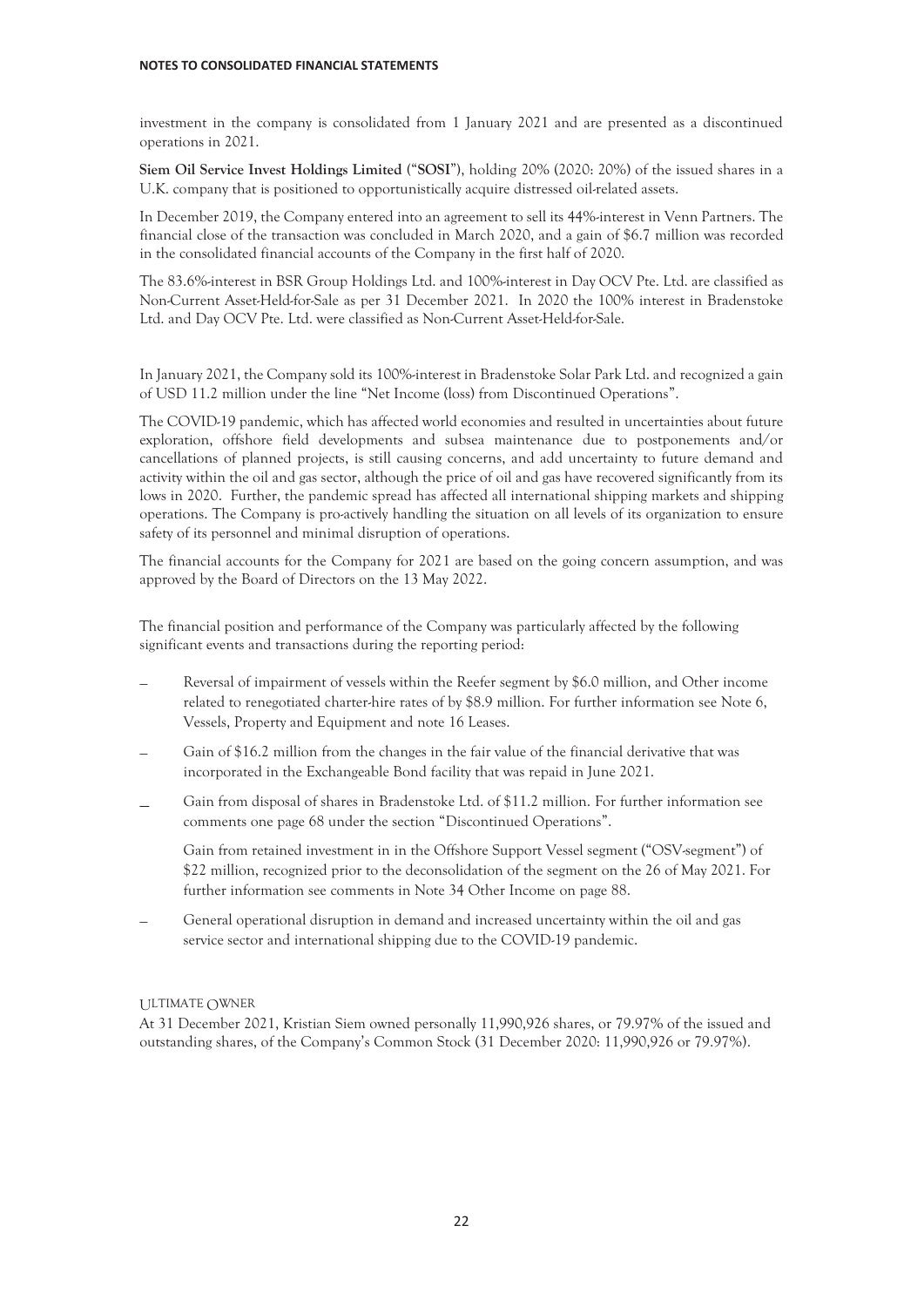## (2) *SUMMARY OF SIGNIFICANT ACCOUNTING POLICIES*

## *BASIS OF PREPARATION*

The Company's consolidated financial statements have been prepared in accordance with International Financial Reporting Standards ("IFRS"), as endorsed by the European Union under the assumption that the Company is a going-concern and are presented in United States dollars. The consolidated financial statements are based on historical costs, as modified by some financial assets and liabilities measured at fair value.

The preparation of financial statements requires the use of certain critical estimates and assumptions that affect the reported amounts of assets and liabilities at the end of the fiscal year and the reported amounts.

## *NEW STANDARDS EFFECTIVE FOR FISCAL 2021*

- a) New and amended standards and interpretations adopted by the group
	- The Group applied for the first time certain standards and amendments, which are effective for annual periods beginning on or after 1 January 2021. The Group has not early adopted any other standard, interpretation and amendment that has been issued but is not yet effective.
	- Amendments to IFRS 7, IFRS 9 and IAS 39 Interest Rate Benchmark Reform
	- Amendments to IAS 1 and IAS 8 Definition of Material
	- Revised Conseptual Framework for Financial Reporting
	- Amendments to IFRS 16 Covid-19 Related Rent Concessions

These amendments had no impact on the consolidated financial statements.

#### b) Standards issued but not yet effective (which the Group has not yet early adopted)

Standards and interpretations that are issued up to the date of issuance of the consolidated financial statements, but not yet effective, are disclosed below. The Group's intention is to adopt the relevant new and amended standards and interpretations when they become effective, subject to EU approval before the consolidated financial accounts are issued.

- Amendments to IAS 1: Classification of Liabilities as Current or Non-Current
- Onerous Contracts Cost of Fulfilling a Contract Amendments to IAS 37
- IFRS 9 Financial Instruments Fees in the "10 per cent" test for derecognition of financial liabilities

The issued standards and interpretations are not expected to have a material impact on the Group.

#### *FAIR VALUE MEASUREMENT*

The Company measures financial derivatives and equity securities at fair value at each balance sheet date, and disclose the fair values of those financial instruments that are not measured at fair value.

Fair value measurements are categorized into three different levels, based on the degree to which the inputs to fair value measurement are observable and the significance of the inputs to the fair value measurement in its entirety, described as follows:

- *Level 1* inputs are unadjusted quoted prices observed in active markets for identical assets or liabilities that the entity can access at a specific measurement date;
- Level 2 inputs are inputs, other than quoted prices observed included in Level 1 that are observable for the assets or liability, either directly or indirectly; and
- Level 3 inputs are unobservable inputs for the asset or liability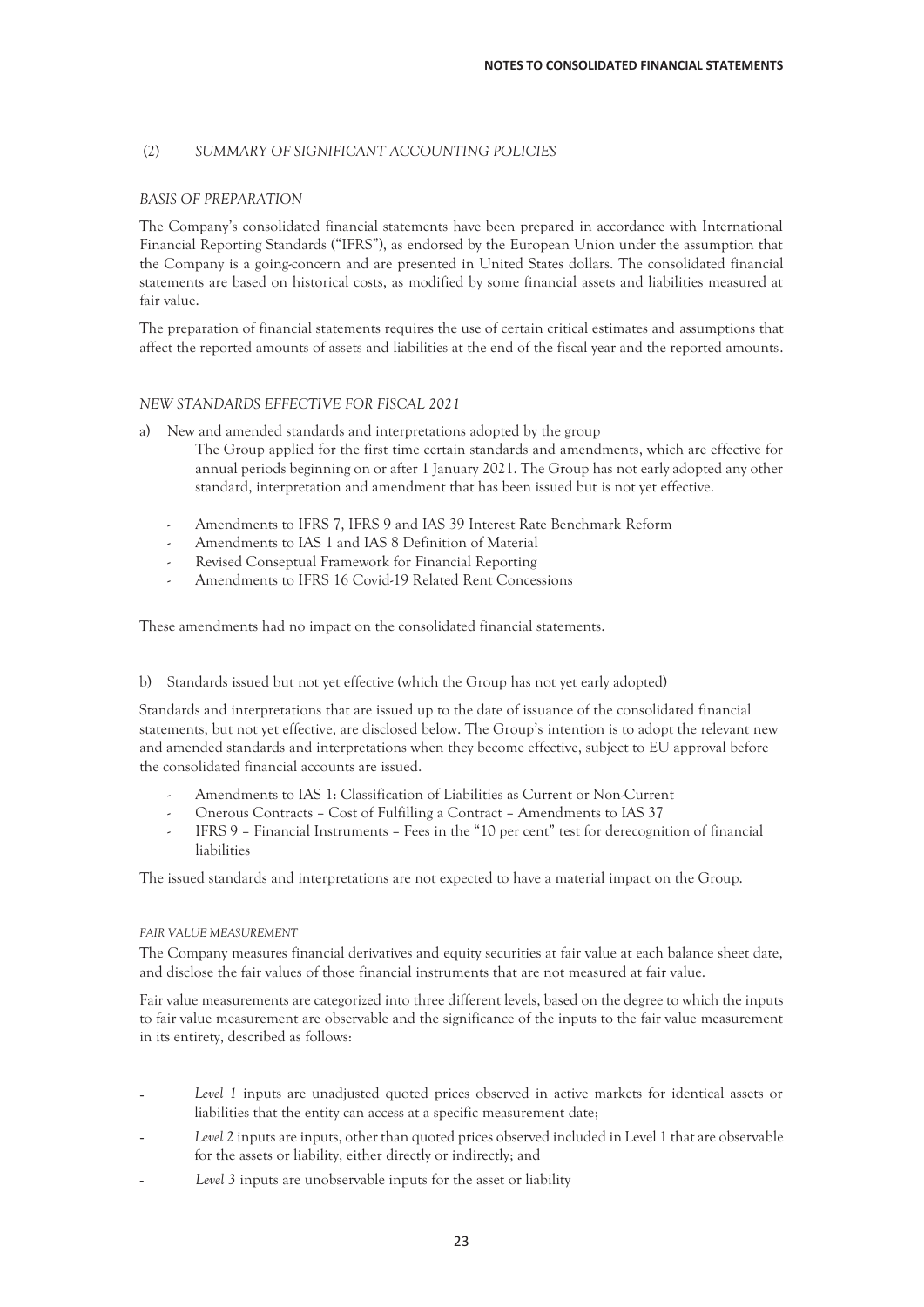Fair-value related disclosures for financial instruments that are measured at fair value or where fair value are disclosed, are summarized in the following Notes:

- Disclosure for valuation methods, significant estimates and assumptions Note 2, Summary of Significant Accounting Policies
- Financial instruments (including those carried at amortised cost) Note 4, Financial Assets
- Derivatives Note 8, Long Term Debt
- Exchangeable bond with embedded derivative Note 8, Long Term Debt

#### *ACCOUNTING ESTIMATES AND JUDGEMENTS*

The presentation of financial statements under IFRS requires management to make estimates and assumptions relating to items within the financial statements. These estimates and assumptions affect the reported amounts of assets and liabilities and disclosure of contingent assets and liabilities. Actual results may differ from management's estimates. The Company's significant accounting policies are described in this Note 2.

Certain of the Company's accounting policies require critical accounting estimates that involve complex and subjective judgments and the use of assumptions, some of which may be for matters that are inherently uncertain and susceptible to change. Such critical accounting estimates could change from period to period and may have a material impact on the Company's financial condition, changes in financial condition, or results of operations. Critical accounting estimates could also involve alternative estimates when competing methodologies exist for calculating estimates in an accounting period.

The Company has identified the following significant accounting policies that involve critical accounting estimates:

#### *Valuation and Recognition of Exchangeable Bond and Financial Derivative.*

Significant management judgment is required to estimate the fair value of the embedded financial derivative related to the Exchangeable Bond. The written option to convert the loan to shares in Subsea 7 involves complex assumptions on how to factor in various currencies and which currency to measure volatility in the share price in addition to general assumptions for an option pricing model.

#### *Impairment of Vessels.*

Management needs to assess whether indications exist that may require an impairment of the value of a vessel. The Company has applied the same accounting principles for owned vessels and Right-of-Use vessels. Such indications may include adverse market conditions, significant changes in charter-hire contracts, day-rates, operating expenses or external broker estimates. When such indications exist, an impairment test is performed in accordance with Company policy. As of 31 December 2021 and 31 December 2020, external indicators indicated that the fair value of the vessels may had been reduced and impairment testing was carried out in accordance with IAS 36 "*Impairment of vessels*". Each vessel is deemed to be a cash generating unit and each vessel is therefore tested separately for possible impairment. External experts have presented broker values for each vessel owned by the Company. Fair value less cost to sell is based either on an average of the broker estimates, reduced by brokers' sales commission, or value is use calculations.

#### *Value-in-Use Calculations of Vessels.*

Estimated cash flows are based on next year's budget per vessel, and the forecast for the subsequent periods. For vessels fixed on firm long-term contracts, the assumption is that the contracts continue until expiry date. Options for contract extensions, held by the customers, are not included in the forecasted cash flows unless they are entered into on terms that are at or below current market rates, and highly probable that they will be exercised.

The weighted average cost of capital ("WACC") is used as a discount rate when the value-in-use is estimated. The capital structure applied in the model reflects a normalized capital structure for the industry, representing the rate of return that the Company is expecting to pay to the lenders and equity providers of capital for cash flows that have similar risks. Cash flows are calculated after tax and discounted with an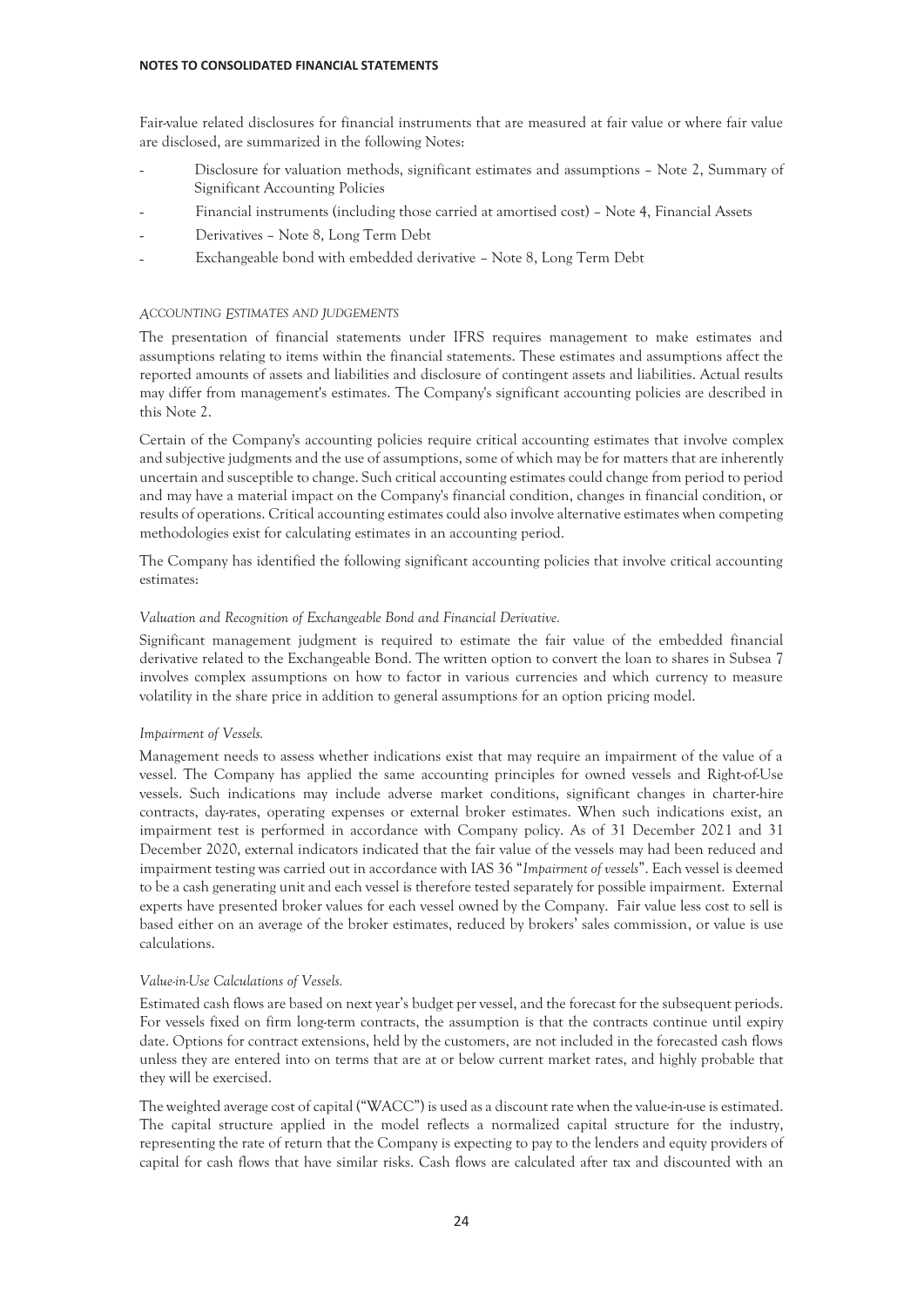after-tax discount rate. The nominal WACC used in the value-in-use calculations is 5.7% to 7.5% (2020: 5.7% to 10.75%).

Options, included in charter hire agreements, to extend the charter party are not considered in the valuein-use calculations. However, if charter hire rates for optional periods is expected to be lower than market rates for the applicable period, this is considered in the value in use calculation.

The critical assumptions in the assessment of value-in-use are related to charter hire rates, and utilization of the vessels.

#### *Impairment of other Non-Financial Assets.*

The Company assesses at each reporting date, whether there is an indication that an asset may be impaired. If any indication exists, or when annual impairment testing for an asset is required, the Company estimates the asset's recoverable amount. An asset's recoverable amount is the higher of an asset's or CGU's fair value less costs of disposal and its value in use. The recoverable amount is determined for an individual asset, unless the asset does not generate cash inflows that are largely independent of those from other assets or groups of assets. When the carrying amount of an asset or CGU exceeds its recoverable amount, the asset is considered impaired and is written down to its recoverable amount.

#### *ACCOUNTING PRINCIPLES APPLIED BY THE COMPANY*

#### *Initial Recognition and Measurement of Financial Assets*

Financial assets are classified, at initial recognition, and measured at amortized cost, fair value through Other Comprehensive Income (FVOCI), or fair value through profit or loss (FVTPL).

The classification of financial assets at initial recognition depends on the financial asset's contractual cash flow characteristics and the Company's business model for managing them. The Company initially measures a financial asset at its fair value plus, in the case of a financial asset not recorded at fair value through profit or loss, transaction costs. Trade receivables that do not contain a significant financing component or for which the Company has applied the practical expedient are measured at the transaction price determined under IFRS 15. Credit losses are provided for under the expected credit loss model.

The Company recognises a financial asset in its statement of financial position when, and only when, the entity becomes party to the contractual provisions of the instrument.

On initial recognition of an equity investment that is not held for trading, the Company irrevocably elect to present subsequent changes in the investment's fair value in OCI. This election is made on an investment-by-investment basis.

The Company recognises a financial asset or a financial liability in its statement of financial position when, and only when, the entity becomes party to the contractual provisions of the instrument.

#### *Subsequent Measurement of Financial Assets*

For the purpose of subsequent measurement, the Company have the following classes of financial assets:

- Financial assets at amortized cost (*debt instruments*)
- Financial assets at fair value through profit or loss (FVTPL)
- Financial Instruments used for hedging (FVOCI)

#### *Financial Assets at Amortized Cost (Debt Instruments)*

The Company measures financial assets at amortized cost if both of the following conditions are met:

- The financial asset is held within a business model with the objective to hold financial assets in order to collect contractual cash flows, and
- The contractual terms of the financial asset give rise on specified dates to cash flows that are solely payments of principal and interest on the principal amount outstanding.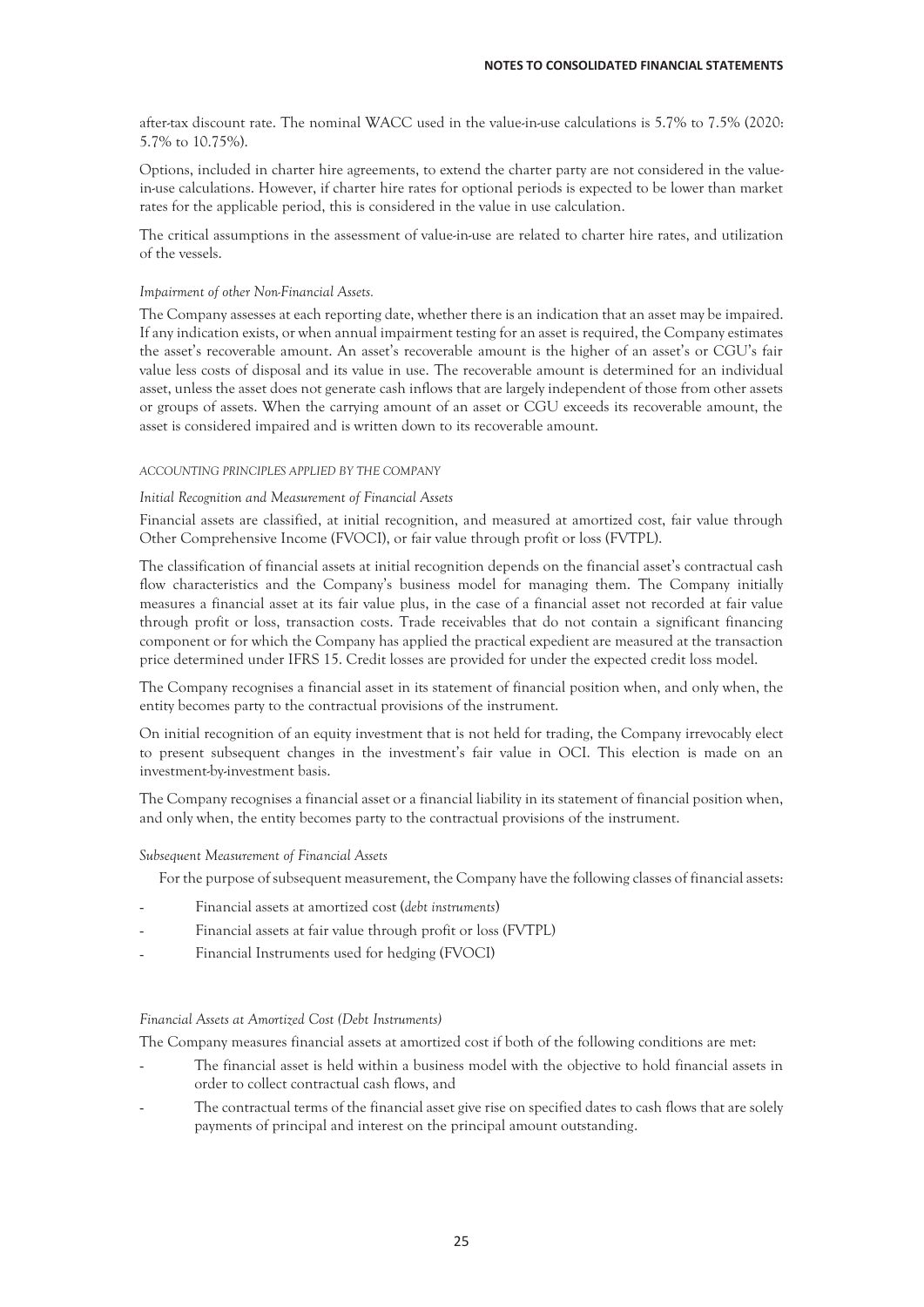Financial assets at amortized cost are subsequently measured using the effective interest (EIR) method and are subject to impairment testing. Gains and losses are recognized in profit or loss when the asset is derecognized, modified or impaired.

The Company's financial assets at amortized cost includes "*Accounts receivable*", "*Notes, loans and other receivables*", and "*Other assets and long term receivables*".

#### *Financial Assets at Fair Value through Profit or Loss*

Financial assets at fair value through profit or loss include financial assets held for trading, financial assets designated upon initial recognition at fair value through profit or loss, or financial assets mandatorily required to be measured at fair value through profit or loss. Financial assets are classified as held for trading if they are acquired for the purpose of selling or repurchasing in the near term. Derivatives, including separated embedded derivatives, are also classified as held for trading unless they are designated as effective hedging instruments. Financial assets with cash flows that are not solely payments of principal and interest are classified and measured at fair value through profit or loss, irrespective of the business model. Notwithstanding the criteria for debt instruments to be classified at amortized cost or at fair value through OCI, as described above, debt instruments may be designated at fair value through profit or loss on initial recognition if doing so eliminates, or significantly reduces, an accounting mismatch.

Financial assets at fair value through profit or loss are carried in the statement of financial position at fair value with net changes in fair value recognized in the income statement. Dividends on equity investments are recognized as other income in the income statement when the right of payment has been established.

This category includes derivative instruments and listed equity investments which the Company has not irrevocably elected to classify at fair value through OCI.

Financial assets are not reclassified subsequent to their initial recognition unless the Company changes its business model for managing financial assets, in which case all affected financial assets are reclassified on the first day of the first reportinng period following the change in the business model.

When the contractual cash flows of a financial asset are renegotiated or otherwise modified and the renegotiation or modification does not result in the derecognition of that financial asset in accordance with IFRS 9 requirments, the Company recalculate the gross carrying amount of the financial asset and recognise a modification gain or loss in profit or loss.

The Company derecognises a financial asset when the contractual rights to the cash flows from the financial asset expires, or it transfers the rights to receive the contractual cash flows in a transaction in which substantially all of the risks and rewards of ownership of the financial asset are transferred or in which the Company neither transfers nor retains substantially all of the risks and rewards of ownership and it does not retain control of the financial asset.

#### *Impairment of Financial Assets and Construction Contract Assets*

The implementation of IFRS 9 resulted in a change from an incurred loss impairment model to an expected credit loss (ECL) model and required the Company to record allowances for expected credit losses. The expected credit loss model is applied to all financial assets measured at amortized cost.

#### *Impairment of Debt Instruments at Amortized Cost*

The Company recognizes an allowance for expected credit losses (ECLs) for all debt instruments not held at fair value through profit or loss. As a starting point ECLs are based on the difference between the contractual cash flows due in accordance with the contract and all the cash flows that the Company expects to receive, discounted at an approximation of the original effective interest rate. The expected cash flows will include cash flows from the sale of collateral held or other credit enhancements that are integral to the contractual terms.

ECLs are recognized in two stages. For credit exposures for which there has not been a significant increase in credit risk since initial recognition, ECLs are provided for credit losses that result from default events that are possible within the next 12-months (a 12-month ECL). For those credit exposures for which there has been a significant increase in credit risk since initial recognition, a loss allowance is required for credit losses expected over the remaining life of the exposure, irrespective of the timing of the default (a lifetime ECL).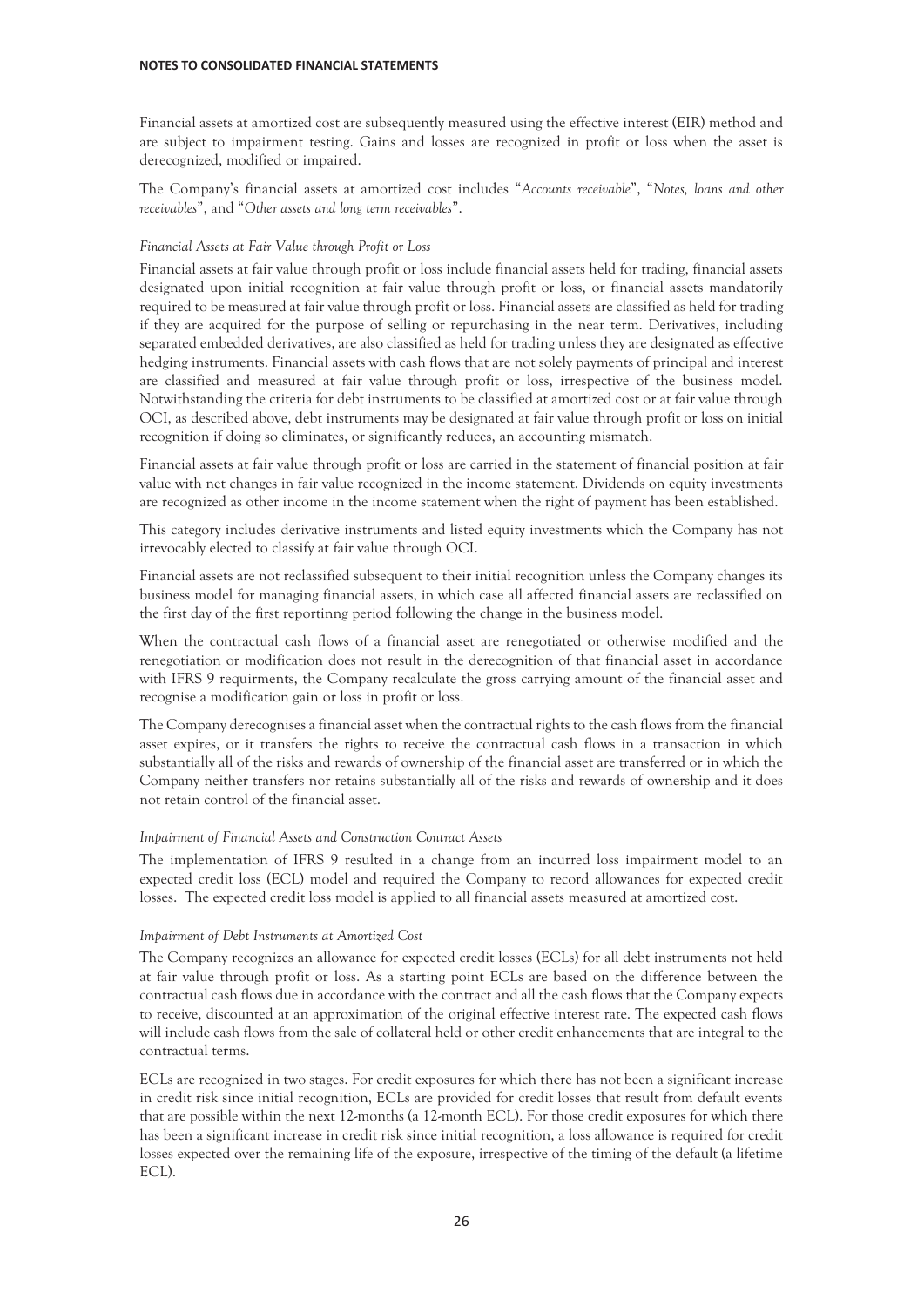#### *Impairment of accounts receivables*

For accounts receivables the Company applies the following model:

Accounts receivable are recognized initially at fair value and subsequently measured at amortized cost, less provision for impairment. The interest factor for accounts receivable is considered to be insignificant and therefore not included in the measurement of amortized cost. In the case of an objective evidence of impairment, the difference between reported value and the present value of the expected net future cash flows is reported as a loss. The Company applies the IFRS 9 simplified approach to measuring expected credit losses which uses a lifetime expected loss allowance for accounts receivable. Lifetime expected loss is based on Management's experience of historical loss levels and taking into account current and forwardlooking information on macroeconomic factors as well as objective indicators that individual receivables may be impaired. Such objective indicators include significant financial problems facing the customer, bankruptcy proceedings or the customer undergoing financial restructuring, postponement and nonpayment.

| Category    | Description                                                                                                                                                                                                                                                                                                                         | Response                                                                                                                                          |
|-------------|-------------------------------------------------------------------------------------------------------------------------------------------------------------------------------------------------------------------------------------------------------------------------------------------------------------------------------------|---------------------------------------------------------------------------------------------------------------------------------------------------|
| Performing  | The counterparty has a low risk of default. No<br>balances are aged greater than 30 days past due.                                                                                                                                                                                                                                  | An allowance for lifetime ECLs<br>is recognised where the impact is<br>determined to be material.                                                 |
| Monitored   | The counterparty has a low risk of default. Balances<br>aged greater than 30 days past due have arisen due<br>to ongoing commercial discussions associated with<br>the close-out of contractual requirements and are<br>not considered to be indicative of an increased risk<br>of default.                                         | The allowance for lifetime ECLs<br>is increased where the impact is<br>determined to be material.                                                 |
| In default  | Balances are greater than 90 days past due with the<br>ageing not being as a result of ongoing commercial<br>discussions associated with the close-out of<br>contractual commitments, or there is evidence<br>indicating that the counterparty is in severe<br>financial difficulty and collection of amounts due<br>is improbable. | The asset is considered to be<br>credit<br>impaired<br>and<br>an<br>allowance for the estimated<br>incurred loss is recognised where<br>material. |
| Written off | There is evidence that the counterparty is in severe<br>financial difficulty and the Company has no<br>realistic prospect of recovery of balances due.                                                                                                                                                                              | The<br>receivable<br>gross<br>and<br>associated allowance are both<br>derecognised.                                                               |

*Financial Liabilities – Initial Recognition and Measurement* Financial liabilities includes the following categories:

- Trade and other payables
- Financial liabilities measured at amortized cost
- Contingent consideration
- Derivative financial instruments designated as hedging instruments in an effective hedge Other financial instruments.

The Company recognises a financial liability in its statement of financial position when, and only when, the entity becomes party to the contractual provisions of the instrument.

#### *Financial liabilities - Subsequent Measurement*

The measurement of financial liabilities depends on their classification, as described below.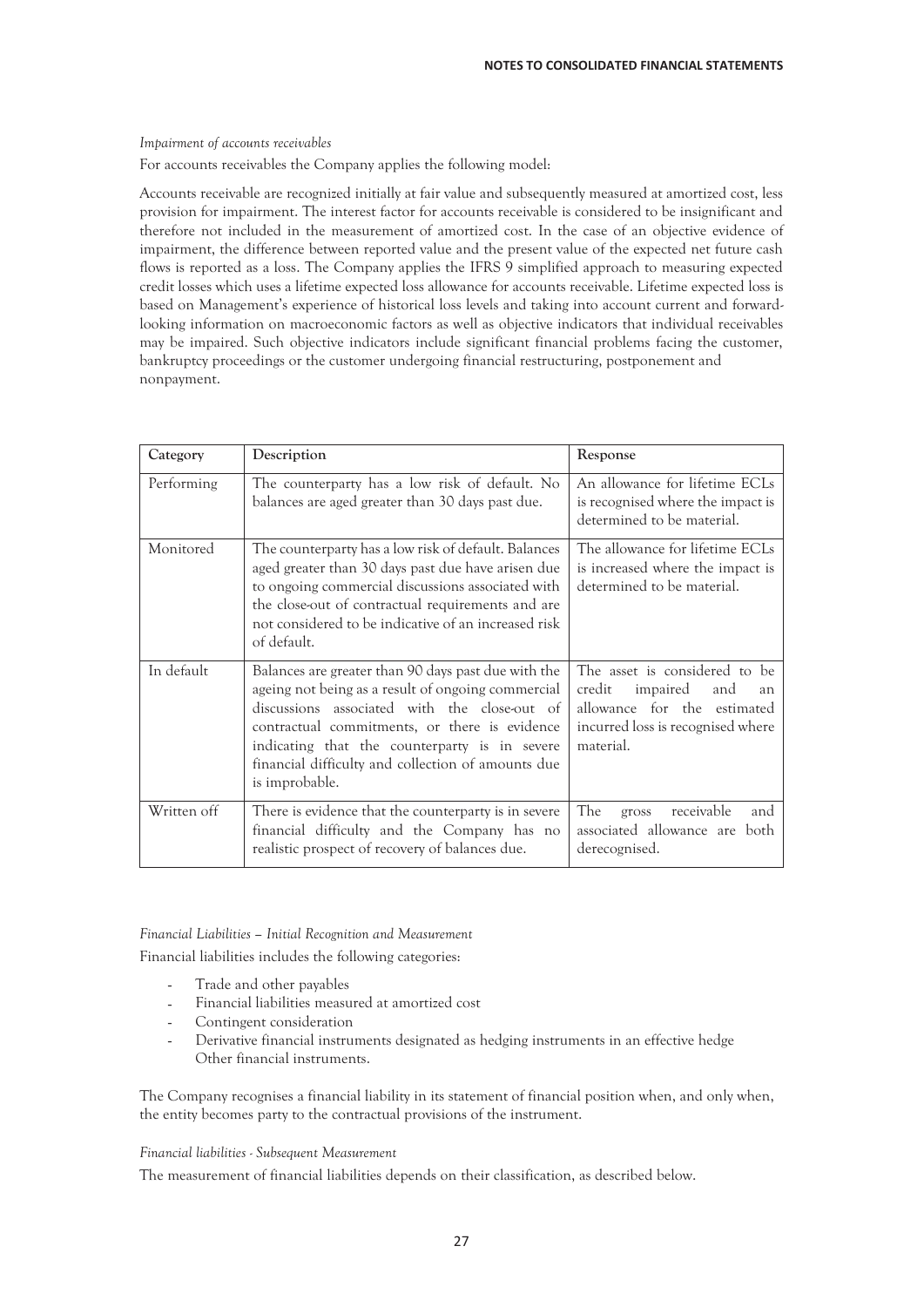#### **NOTES TO CONSOLIDATED FINANCIAL STATEMENTS**

All financial liabilities are classified at initial recognition and are initially measured at fair value net of transaction costs, with the exception of those classified as Fair Value through Profit or Loss (FVPL). Financial liabilities are measured at FVPL when they meet the definition of held for trading or when they are designated as such on initial recognition. Otherwise, financial liabilities are measured at amortised cost.

#### *Financial liabilities measured at amortized cost*

After initial recognition, financial liabilities at amortized cost are subsequently measured at amortized cost using the Effective Interest Rate method (EIR-method).

Amortized cost is calculated by taking into account any discount or premium on acquisition and fees or costs that are an integral part of the EIR. The EIR amortization is included as finance costs in the income statement.

#### *Derivatives designated as hedging instruments - Embedded Derivatives*

A derivative embedded in a hybrid contract, with a financial liability or non-financial host, is separated from the host and accounted for as a separate derivative if: the economic characteristics and risks are not closely related to the host; a separate instrument with the same terms as the embedded derivative would meet the definition of a derivative; and the hybrid contract is not measured at fair value through profit or loss. Embedded derivatives are measured at fair value with changes in fair value recognized in profit or loss. Reassessment only occurs if there is either a change in the terms of the contract that significantly modifies the cash flows that would otherwise be required or a reclassification of a financial asset out of the fair value through profit or loss category.

A derivative embedded within a hybrid contract containing a financial asset host is not accounted for separately. The financial asset host together with the embedded derivative is required to be classified in its entirety as a financial asset at fair value through profit or loss.

#### *Other financial instruments*

The Company enters into forward foreign currency contracts, in order to manage its foreign currency exposures; these are measured at Fair Value through Profit or Loss (FVPL). The Company regularly enters into multi-currency contracts from which the cash flows may lead to embedded foreign exchange derivatives in non-financial host contracts, carried at FVPL. The Company reassesses the existence of an embedded derivative if the terms of the host financial instrument change significantly. The fair values of derivative financial instruments are measured on bid prices for assets held and offer prices for issued liabilities based on values quoted in active markets. Changes in the fair value of derivative financial instruments which do not qualify for hedge accounting are recognised in the Consolidated Income Statement within other gains and losses.

#### *De-recognition of Financial Liabilities*

A financial liability is derecognized when the obligation under the liability is discharged or cancelled or expires with the difference between the redemption amount and carrying amount recognized as gains or losses in the income statement. When an existing financial liability is replaced by another from the same lender on substantially different terms, or the terms of an existing liability are substantially modified, such an exchange or modification is treated as the de-recognition of the original liability and the recognition of a new liability. The difference in the respective carrying amounts is recognized in the income statement.

#### *Non-Substantial Modifications of Financial Liabilities*

A non-substantial modification in terms is where the net present value of the cash flows with the modified terms is 10% or less different from the net present value prior to the modification, discounted at the original effective interest rate and where there are no other substantial qualitative differences. Under IFRS 9 a gain or loss should be recognized in the income statement for any modification, and the original effective interest rate is continued for the modified liability.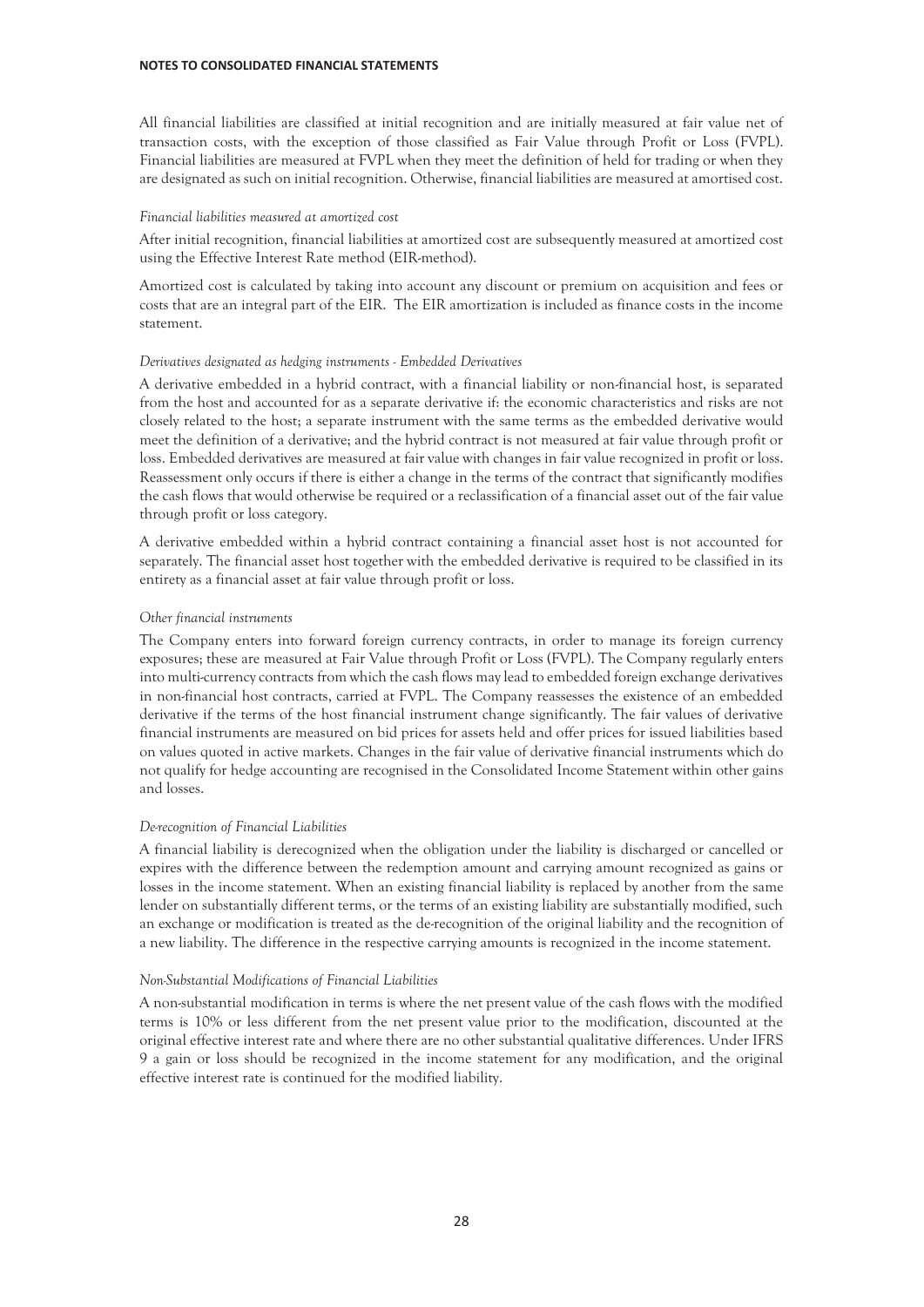#### *Offsetting of Financial Instruments*

Financial assets and financial liabilities are offset and the net amount is reported in the balance sheet if there is currently an enforceable legal right to offset the recognised amounts and there is an intention to settle on a net basis, or to realize the assets and settle the liabilities simultaneously.

#### *Derivative Financial Instruments and Hedge Accounting*

The Company uses derivative financial instruments, such as forward currency contracts, interest rate swaps and forward commodity contracts, to hedge its foreign currency risks, interest rate risks and commodity price risks, respectively. Such derivative financial instruments are initially recognised at fair value on the date on which a derivative contract is entered into and are subsequently remeasured at fair value. Derivatives are carried as financial assets when the fair value is positive and as financial liabilities when the fair value is negative.

For the purpose of hedge accounting, hedges are classified as:

- Fair value hedges when hedging the exposure to changes in the fair value of a recognized asset or liability or an unrecognized firm commitment;
- Cash flow hedges when hedging the exposure to variability in cash flows that is either attributable to a particular risk associated with a recognized asset or liability or a highly probable forecast transaction or the foreign currency risk in an unrecognized firm commitment;
- Hedges of a net investment in a foreign operation.

#### *Hedge Accounting*

For cash flow hedges that qualify for hedge accounting, the effective portion of changes in the fair value of the hedging instrument that is designated and qualifies as a cash flow hedge is recognized in Other comprehensive income and accumulated in a separate component of equity. These are cash flow hedges relating to highly probable forecast transactions. Amounts accumulated in equity are reclassified via OCI to the income statement in the period when the hedged item affects profit or loss. When the forecast transaction is no longer expected to occur, the cumulative gain or loss that were reported in equity are immediately reclassified to profit or loss.

There are no hedge accounting applied for the year ended 31 December 2021. The Company applied hedge accounting for the years ended 31 December 2020 in one of its subsidiaries that was deconsolidated in May 2021.

#### *Hedges of a Net Investment*

Hedges of a net investment in a foreign operation, including a hedge of a monetary item that is accounted for as part of the net investment, are accounted for in a way similar to cash flow hedges. Gains or losses on the hedging instrument relating to the effective portion of the hedge are recognized as OCI while any gains or losses relating to the ineffective portion are recognized in the income statement. On disposal of the foreign operation, the cumulative value of any such gains or losses recorded in a separate component of equity is reclassified via OCI to the income statement as part of the gain or loss on disposal.

#### *CONSOLIDATION OF SUBSIDIARIES AND ACCOUNTING FOR INVESTMENTS IN ASSOCIATES*

The Consolidated Financial Statements incorporate the financial statements of the Company and entities controlled by the Company (its subsidiaries). Control is assumed to exist where the Company is exposed, or has rights, to variable returns from its involvement with the investee and has the ability to affect those returns through its power over the investee. The Company re-assesses whether or not it controls an investee if facts and circumstances indicate that there are changes to one or more of the elements of control.

The Company consolidates non-wholly owned subsidiaries where it exercises a controlling influence despite holding less than 50% of the voting rights, if it is deemed to have *de facto* control.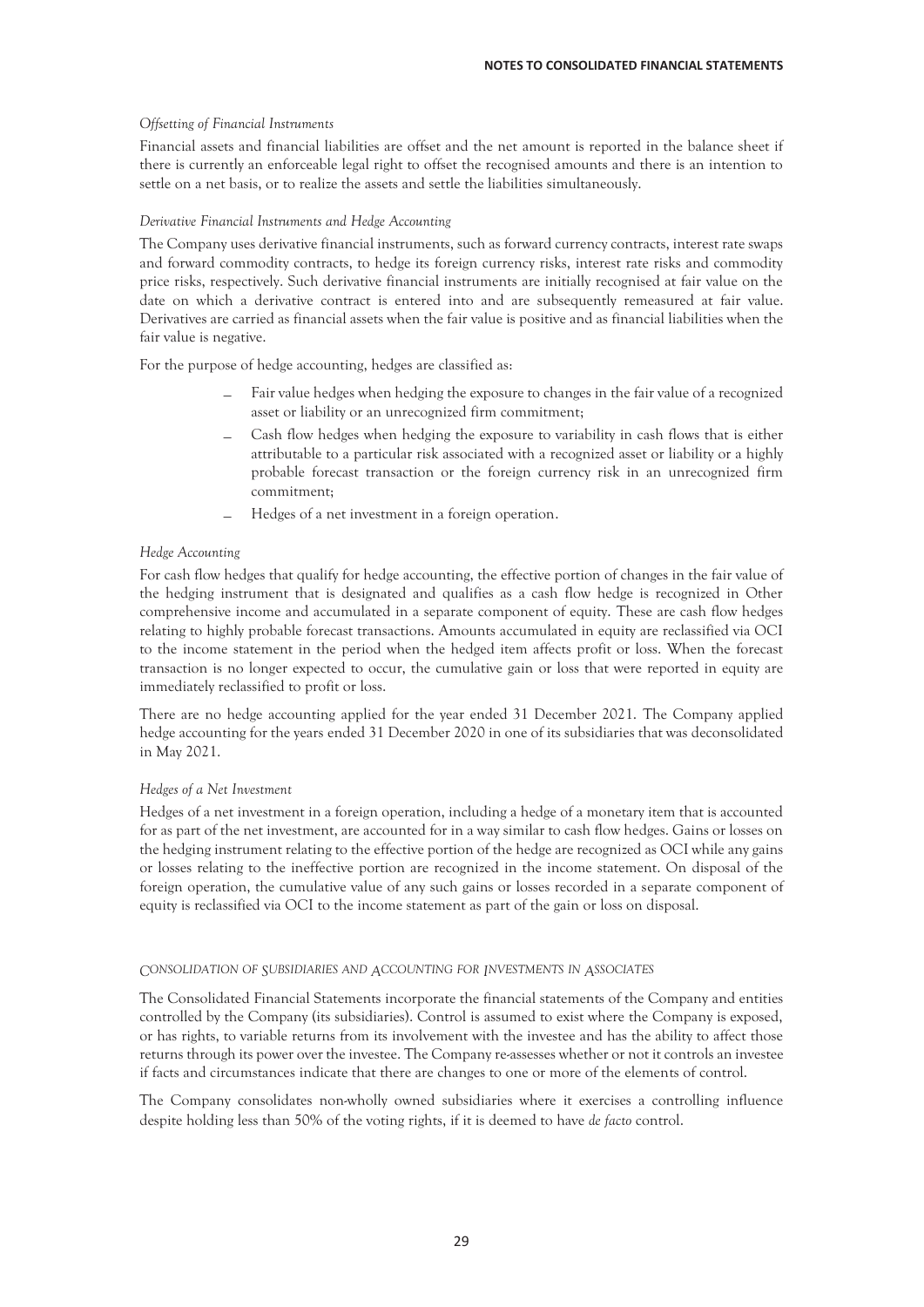#### *Subsidiaries*

Assets, liabilities, income and expenses of a subsidiary are included in the consolidated financial statements from the date that the Company obtains control over the subsidiary until the date that the Company ceases to control the subsidiary. Changes in the Company's interest in a subsidiary that do not result in the Company ceasing to control that subsidiary are accounted for as equity transactions.

Where necessary, adjustments are made to the financial statements of subsidiaries to align these with the accounting policies of the Company. All intra-Company transactions, balances, income and expenses are eliminated on consolidation. Non-controlling interests comprise equity interests in subsidiaries which are not attributable, directly or indirectly to the Company. Non-controlling interests in the net assets of subsidiaries are identified separately from the Company's equity. Non-controlling interests consist of the amount of those interests at the date the Company obtains control over the subsidiary together with the non-controlling shareholders' share of net income and share of other comprehensive income since that date.

Transactions with non-controlling interests that do not result in loss of control are accounted for as equity transactions – that is, as transactions with the owners in their capacity as owners. The difference between fair value of any consideration paid and the relevant share acquired of the carrying value of net assets of the subsidiary is recorded in equity. Gains or losses on disposals to non-controlling interests are also recorded in equity.

#### *Associates*

An associate is an entity over which the Company has significant influence and which is neither a subsidiary nor a joint venture. Significant influence is defined as the right to participate in the financial and operating policy decisions of the investee, but is not control or joint control.

A joint venture is a business governed by an agreement between two or more participants, giving them joint control over a business.

Investments in associates and joint ventures are accounted for using the equity method. Under this method, the investment is carried in the consolidated balance sheet at cost plus post-acquisition changes in the Company's share of net assets of the associate or joint venture, less any provisions for impairment. The consolidated income statement reflects the Company's share of the results of operations after tax of the associate or joint venture. Losses in excess of the Company's interest, which includes any long-term interests that, in substance, form part of the Company's net investment, are only recognized to the extent that the Company has incurred legal or constructive obligations or made payments on behalf of the associate or joint venture.

Changes in the equity of the associates or joint venture due to items in Other Comprehensive Income is recognized in Other Comprehensive Income of the Company on an aggregate basis. Other changes in the equity of the associate or joint venture is analyzed for potential dilution or anti-dilution effects and accounted for accordingly.

#### *Changes in ownership interests*

The group treats transactions with non-controlling interests that do not result in a loss of control as transactions with equity owners of the group. A change in ownership interest results in an adjustment between the carrying amounts of the controlling and non-controlling interests to reflect their relative interests in the subsidiary. Any difference between the amount of the adjustment to non-controlling interests and any consideration paid or received is recognised in a separate reserve within equity attributable to owners of Siem Industries S.A.

When the group ceases to consolidate or equity account for an investment because of a loss of control, any retained interest in the entity is remeasured to its fair value, with the change in carrying amount recognised in profit or loss. This fair value becomes the initial carrying amount for the purposes of subsequently accounting for the retained interest as an associate, joint venture or financial asset. In addition, any amounts previously recognised in other comprehensive income in respect of that entity are accounted for as if the group had directly disposed of the related assets or liabilities. This may mean that amounts previously recognised in other comprehensive income is reclassified to profit or loss.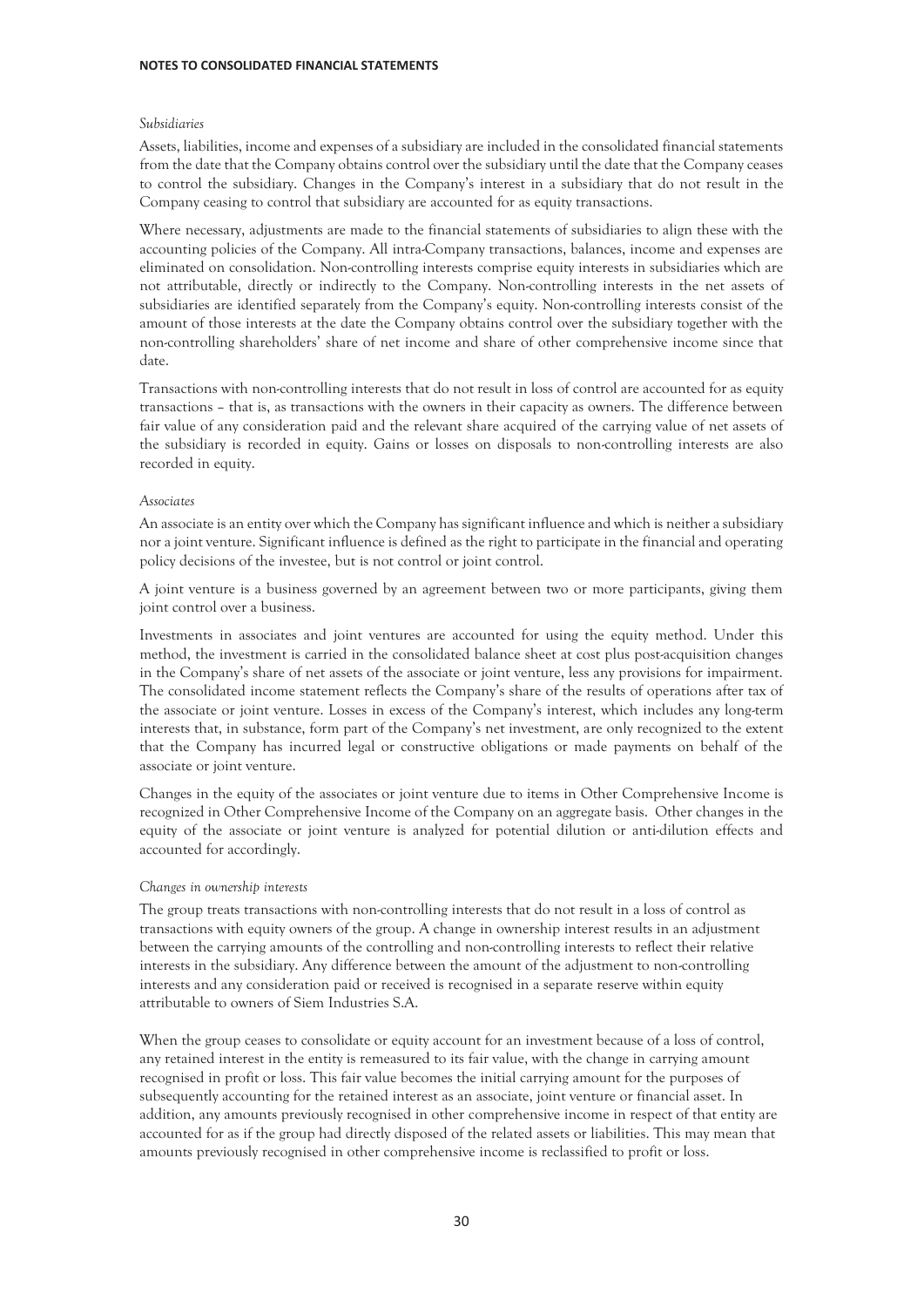#### *BUSINESS COMBINATIONS*

The acquisition method is used to account for the acquisitions of subsidiaries and businesses. The consideration for each acquisition is measured as the aggregate of the fair values at the date of acquisition of assets given, liabilities incurred or assumed, and equity instruments issued by the Company in exchange for control of the new subsidiary. Costs related to the acquisition are recognized in the Company's income statement as incurred.

Where applicable, the consideration for the acquisition includes any asset or liability resulting from a contingent consideration arrangement, measured at its acquisition date fair value. Subsequent changes in such fair values are adjusted against the cost of acquisition where the changes qualify as measurement period adjustments. All other subsequent changes in the fair value of contingent consideration that are classified as an asset or liability are accounted for in accordance with relevant IFRSs. Changes in the fair value of contingent consideration classified as equity are not recognized.

If the initial accounting for a business combination is not completed by the end of the reporting period during which the combination occurs, then the Company will report provisional amounts for the items for which the accounting is incomplete to the extent that such amounts can be reasonably calculated. These provisional amounts are adjusted, or additional assets or liabilities are recognized, during the measurement period to reflect new information obtained regarding facts and circumstances that existed as of the acquisition date that, if such facts or circumstances had been known, would have affected the amounts recognized as of that date.

If the business combination is achieved in stages, the acquisition date carrying value of the acquirer's previously held equity interest in the acquiree is re**-**measured to fair value at the acquisition date; any gains or losses arising from such re-measurement are recognized in profit or loss.

The measurement period is the period from the date of acquisition to the date the Company obtains complete information regarding facts and circumstances that existed as of the acquisition date and is subject to a maximum of one year.

#### *GOODWILL AND BARGAIN PURCHASE*

Goodwill that arises from a business combination is recognized as an asset at the acquisition date. Goodwill is measured as the excess of the aggregate of the consideration transferred, the amount of any noncontrolling interests in the subsidiary and the fair value of the Company's previously-held equity interest, if any, in the subsidiary over the net amounts of identifiable assets acquired and liabilities assumed at the acquisition date.

If, following a re-assessment, the Company's interest in the fair value of the subsidiary's identifiable net assets exceeds the aggregate of the consideration transferred, the amount of any non-controlling interests in the subsidiary and the fair value of the Company's previously-held equity interest in the subsidiary, then such amount represents a bargain purchase gain and will be immediately recognized in the income statement.

Goodwill is not amortized; however, the recoverable amount of goodwill is reviewed at least on an annual basis and when there are indications of impairment.

#### *INTANGIBLE ASSETS OTHER THAN GOODWILL*

Intangible assets are measured at cost at the date of initial acquisition. Following the initial recognition, intangible assets are measured at cost less amortization and impairment charges. Internally-generated intangible assets are not capitalized with the exception of development expenditures which meet the criteria for capitalization.

Intangible assets with finite lives are amortized over their useful economic life and are assessed for impairment whenever there is an indication that the intangible asset may be impaired. The amortization period and the amortization method for intangible assets with finite useful lives are reviewed at least annually. Changes in the expected useful lives or the expected pattern of consumption of future economic benefits embodied in the assets are accounted for by changing the amortization period or method and are treated as changes in accounting estimates.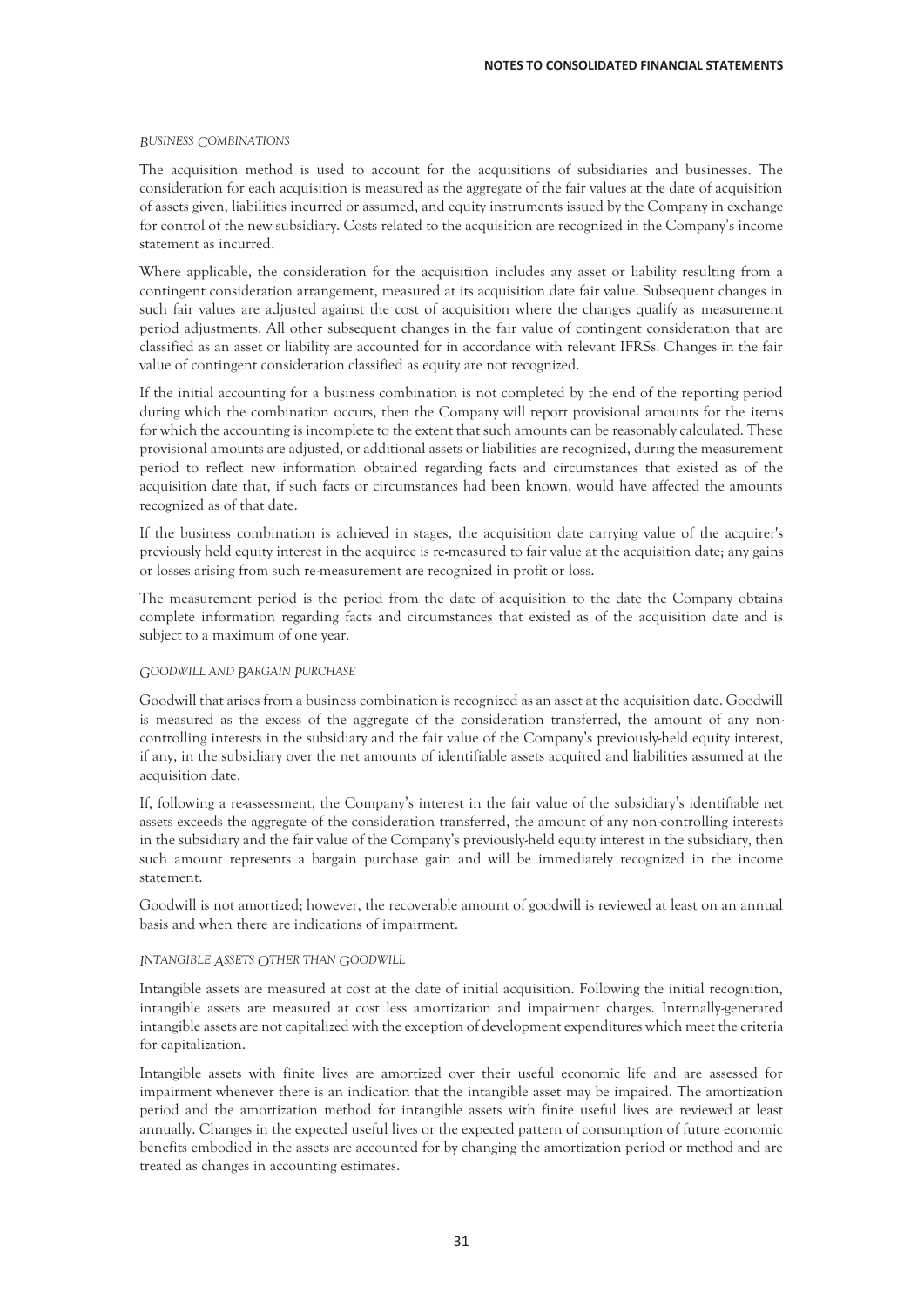Research costs are expensed as incurred. Development expenditures are recognized on an individual project as an internally-generated intangible asset when it can be demonstrated that it meets the criteria for recognition.

Amortization of the asset over the period of expected future benefit begins when development is complete and the asset is available for use. The asset is tested for impairment annually before amortization starts and then whenever there is an indication that the asset may be impaired.

#### *PROPERTY AND EQUIPMENT AND POSSIBLE IMPAIRMENT*

Property and equipment consist primarily of vessels engaged in the support of the offshore oil and gas industry and vessels designed for the ocean-transport of refrigerated goods ("reefer vessels" or "vessels") and the ocean-transport of cars and high and heavy units ("car carriers"). Vessels and related shipping assets are stated at historical cost, which includes costs directly attributable to the acquisition, less accumulated depreciation. The carrying value of vessels and related shipping assets are based on estimates, assumptions and judgments relative to capitalized costs, useful lives and residual values reflecting both historical experience and expectations of future industry conditions and operations.

The level of annual depreciation of vessels is based on the categorization of the vessel into nine different components and the calculated residual value.

The vessels within the Company are divided into the following nine components and economic lives:

|                            | Percentages | Economic  |
|----------------------------|-------------|-----------|
| Component                  | of Total    | Lifetime  |
| Offshore support vessels   |             |           |
| Hull                       | 27%         | 30 years  |
| Cargo equipment            | 17%         | 30 years  |
| Marine equipment           | 10%         | 15 years  |
| Crew equipment             | 9%          | 15 years  |
| Engine                     | 18%         | 30 years  |
| Engine system              | 6%          | 30 years  |
| Combined severage system   | 13%         | 30 years  |
| Docking                    |             | 2.5 years |
| Equipment                  |             | 3 years   |
| Reefer vessels             |             | 30 years  |
| Car carrier vessels        |             | 30 years  |
| Roll-on / Roll-off vessels |             | 30 years  |

The vessel residual value is the estimated future sales price for the steel in the vessel less the estimated costs associated with scrapping a vessel. The residual value and expected useful lifetime assumptions of longlived assets are reviewed at each balance sheet date, and where they differ significantly from previous estimates, depreciation charges are amended prospectively.

Depreciation for vessels is provided on a straight-line basis over the estimated useful life of 15-30 years after allowing for residual values. Equipment and other fixed asset costs less residual values are depreciated on a straight-line basis over the estimated useful life of 3-5 years.

Remaining long-lived assets include furniture, fixtures and cars that are carried at cost and depreciated on a straight-line basis over the estimated useful life of 3-5 years.

Subsequent costs included in the asset's carrying value include expenditures for renewals, major modifications or betterments. These costs are capitalized when it is probable that future economic benefits associated with these assets will result and the costs can be measured reliably. Such costs are amortized over the adjusted remaining useful life of the related asset.

Upon disposal or retirement of property and equipment, the carrying amount is derecognized and any resulting gains or losses are recorded in the income statement.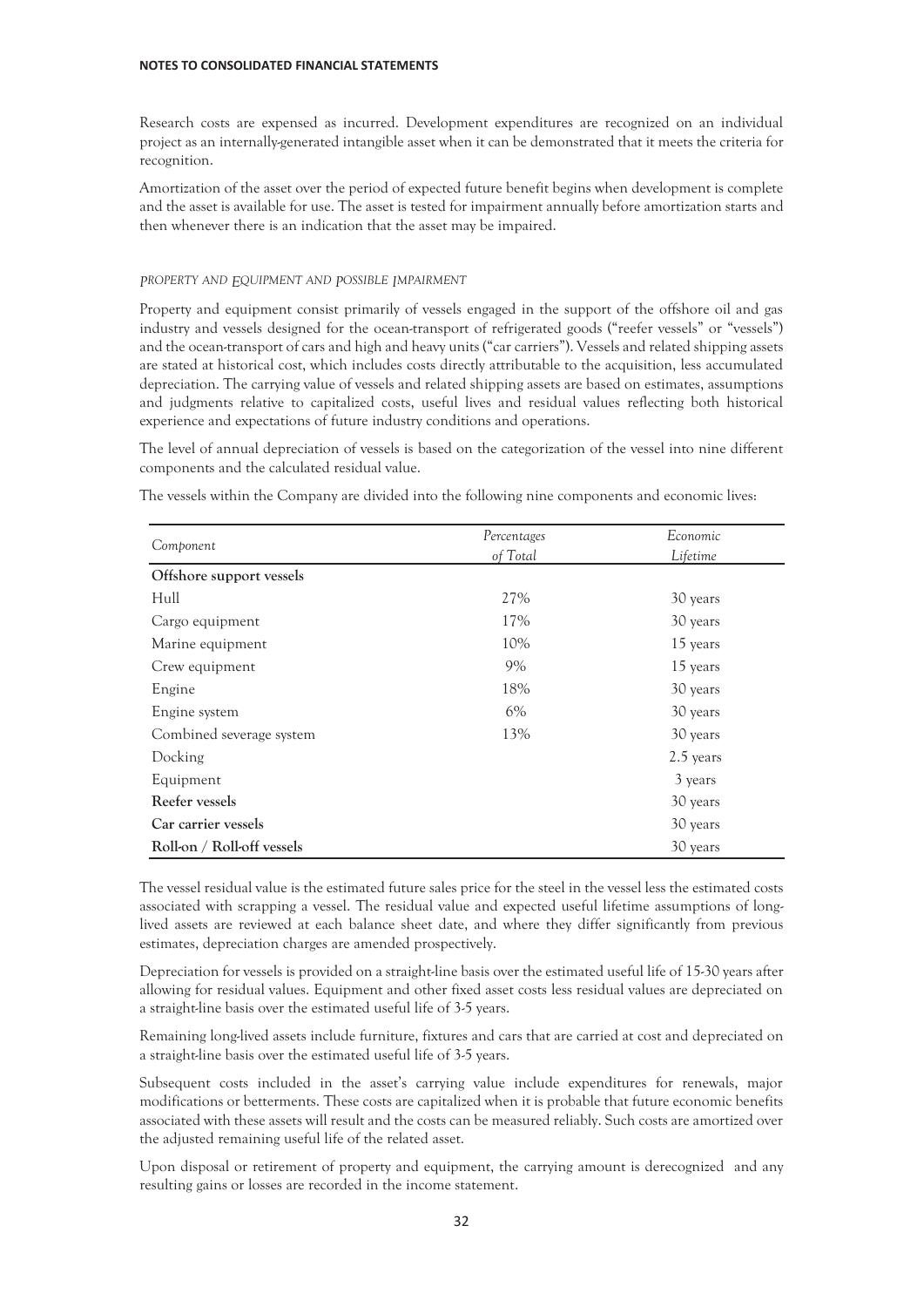The date of disposal of a Non-current Asset is the date the recipient obtains control of the asset in accordance with the requirements for determining when a performance obligation is satisfied in IFRS 15. The amount of consideration to be included in the gain or loss arising from the derecognition is determined in accordance with the requirements for determining the transaction price in IFRS 15. Subsequent changes to the estimated amount of the consideration included in the gain or loss shall be accounted for in accordance with the requirements for changes in transaction price in IFRS 15.

The carrying values of assets are reviewed periodically for potential impairment whenever events or changes in circumstances indicate that the carrying amount of such assets may not be recoverable. This determination of recoverability for property and equipment held for use is based on the estimated discounted future net cash flows of the underlying asset and the difference is recorded as an impairment loss in the income statement.

The recoverable amount is the higher of an asset's fair value less costs to sell and its value in use.

In accordance with IAS 16 and the cost model, dry-docking costs is a separate component of the vessel's cost at purchase with a different pattern of benefits and are therefore initially recognized as a separate depreciable asset. Subsequently, the cost of major renovations and periodic maintenance costs are capitalized as a dry-docking asset and depreciated over the useful life of the parts replaced. The useful life of the dry-docking costs will be the period until the next docking, normally five years. Day- to-day maintenance costs are immediately expensed during the reporting period in which they are incurred.

Capitalized project cost - Certain vessel contracts require an investment prior to commencing the contract to fulfil requirements set by the charterer. These investments are capitalized and amortized over the term of the specific charter contract.

#### *NEWBUILD CONTRACTS*

Instalments on newbuild contracts are recorded as non-current assets. Costs related to the on-site supervision and other pre-delivery construction costs are capitalized per vessel. Borrowing costs directly attributable to the construction are capitalized as a part of the cost of the asset.

#### *DECOMMISSIONING COSTS*

Mobilization costs consist of expenditures incurred prior to the deployment of vessels or equipment and are classified as prepayments. These costs are expensed over the life of the project or contract.

A provision is recorded for decommissioning costs that will be necessary to restore a leased, or charteredin, vessel to an agreed-upon condition when a current obligation exists, and a reliable estimate can be made of the amount of the obligation. The corresponding amount is capitalized as property, plant and equipment if the decommissioning cost is incurred upon the start of the lease, whereas restoration costs are accrued over the life of the contract.

## *NON-CURRENT ASSETS CLASSIFIED AS HELD-FOR-SALE*

Assets are classified as held-for-sale when the following criteria are met: Management has committed to a plan to sell the asset, the asset is available for immediate sale in its present condition, the sale of the asset is highly probable to be completed within a one-year period and the asset is being actively marketed at a sale price that is reasonable in relation to its current market value. Assets classified as held-for-sale are measured at the lower of their carrying value or fair value less cost of disposal. Held-for-sale assets are no longer depreciated or amortised and are shown separately in the financial statements.

#### *LEASES*

Under IFRS 16 a lease is defined as a contract, or part of a contract, that conveys the right to use an asset for a period of time in exchange for consideration. The Company applies a single recognition and measurement approach for all leases, except for short-term leases and leases of low-value assets. The Company recognises lease liabilities to make lease payments and right-of-use assets representing the right to use the underlying assets.

The Company recognises right-of-use assets at the commencement date of the lease (i.e., the date the underlying asset is available for use). Right-of-use assets are measured at cost, less any accumulated depreciation and impairment losses, and adjusted for any remeasurement of lease liabilities. The cost of right-of-use assets includes the amount of lease liabilities recognised, initial direct costs incurred, and lease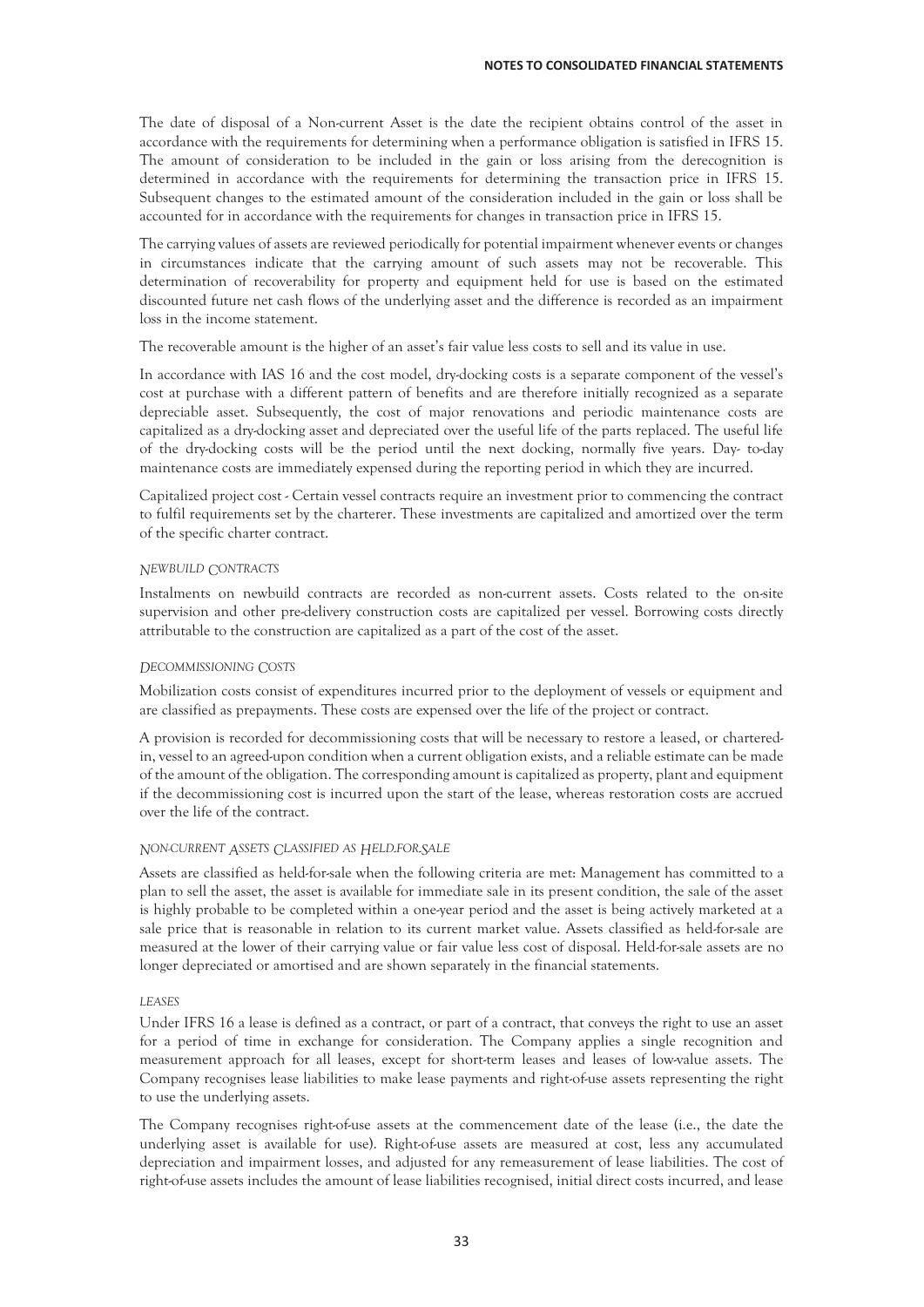#### **NOTES TO CONSOLIDATED FINANCIAL STATEMENTS**

payments made at or before the commencement date less any lease incentives received. Right-of-use assets are depreciated on a straight-line basis over the shorter of the lease term and the estimated useful lives of the assets.

If ownership of the leased asset transfers to the Company at the end of the lease term or the cost reflects the exercise of a purchase option, depreciation is calculated using the estimated useful life of the asset. The right-of-use assets are also subject to impairment. Refer to the accounting policies on page 32 and 33, Property, Plant and Equipment and Possible Impairments.

As long as the Company has lease agreements on time-charter reflecting the leases of a vessel and a service agreement related to the operation of the vessels, the two different lease agreements have to be separated in the consolidated financial accounts for the Company according to the practical expedient under IFRS 16 Leases.

#### *FOREIGN CURRENCY TRANSLATION*

### *Functional and Presentation Currency*

The parent company uses the USD as the functional currency in the financial statements since the USD is the primary currency in the environment in which the Company operates. USD is also the reporting currency for the Company. At 31 December, the exchange rates for the following currencies and the percentage change year-over-year against the USD were as follows:

|           | Percentage Change | 2021   | 2020   |
|-----------|-------------------|--------|--------|
| Currency: |                   |        |        |
| USD/NOK   | 3.3%              | 8.8194 | 8.5326 |
| USD/GBP   | 1.3%              | 1.3479 | 1.3648 |
| USD/EUR   | 7.7%              | 1.1326 | 1.2271 |
| USD/BRL   | 7.2%              | 5.5694 | 5.1972 |

## *Transactions and Balances*

Foreign currency transactions are translated into the functional currency using the exchange rates prevailing on the date of the transactions. Currency exchange gains and losses resulting from the settlement of such transactions and from the translation of monetary assets and liabilities using the currency rates prevailing on the last day of the fiscal period are recorded in the income statement.

Currency exchange gains or losses are included in fair value changes for assets and liabilities measured at fair value through profit and loss.

## *Subsidiaries*

The Company translates the results and balances of its consolidated subsidiaries that have a functional currency different from the USD as follows:

- Assets and liabilities for each fiscal period are translated at the closing exchange rate on the date of the balance sheet.
- Income and expenses for each fiscal period are translated at the average exchange rate for the period.
- Resulting exchange differences are recognized through other comprehensive income as a separate component of equity.

Goodwill and fair value adjustments that are identified on the date of acquisition of a foreign entity are treated as assets and liabilities of the foreign entity and translated at the closing rate on the reporting date. Exchange differences that arise are recognized as other comprehensive income as a separate component of equity.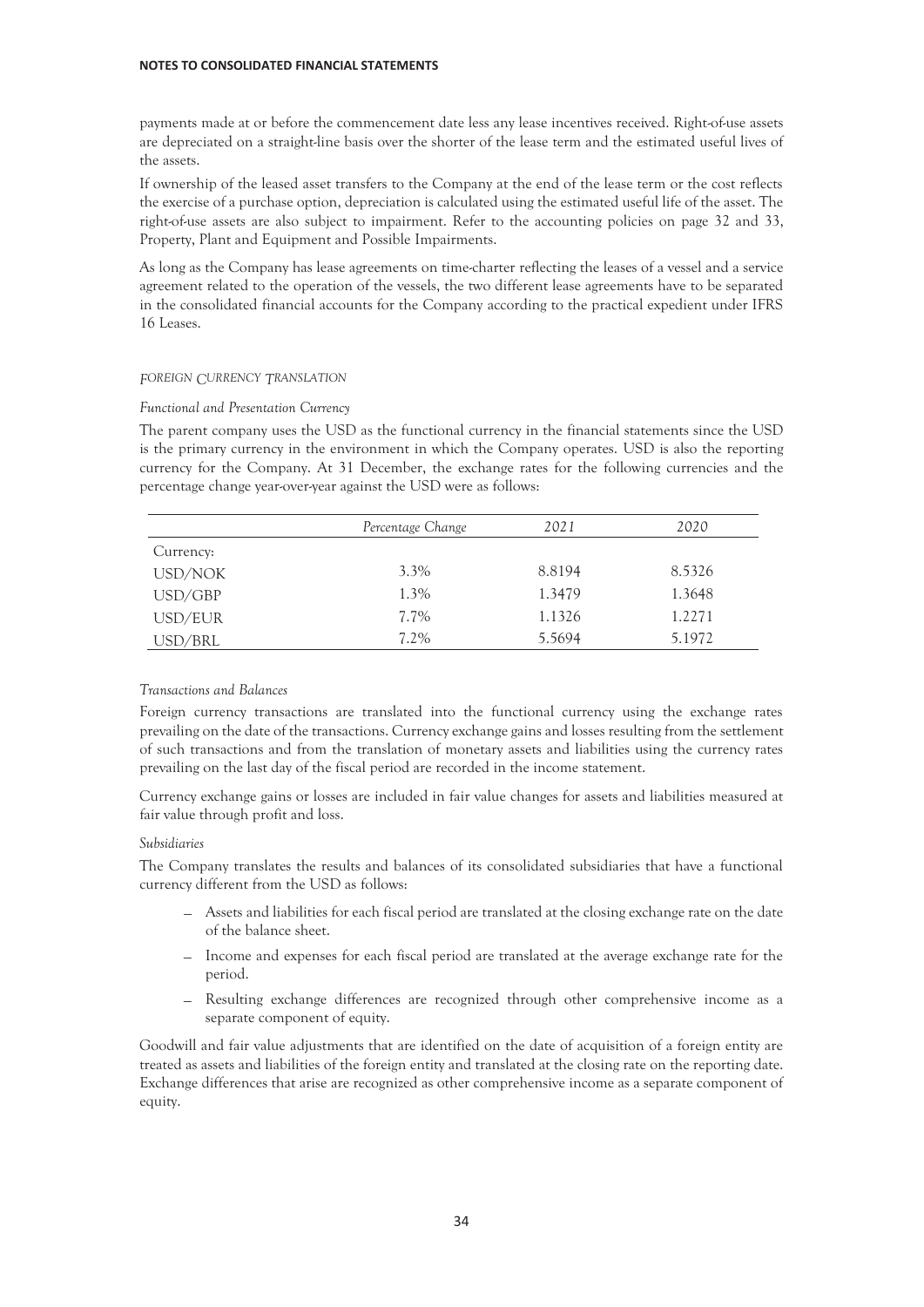## *CASH AND CASH EQUIVALENTS*

Cash and cash equivalents include cash, certificates of deposit and all highly liquid investments purchased with original maturities of three months or less.

## *ACCOUNTS RECEIVABLE*

Accounts receivable includes trade receivables which are recognized initially at fair value and, subsequently, at amortized cost using the effective interest method less any provision for expected credit loss.

#### *INVENTORIES*

The major components of inventory include bunkers and lubrication oil. These inventories are recorded at the lower of cost or net realizable value. Cost is determined using the first-in, first-out ("FIFO") method.

### *LOANS AND NOTES PAYABLE AND DEFERRED FINANCING COSTS*

 Loans and notes payable are recorded as noncurrent liabilities for payments that extend more than 12 months from the reporting date. Payments on loans and notes payable due less than 12 months from the reporting date are recorded as current liabilities.

#### *EXCHANGEABLE BONDS*

The Exchangeable Bonds were initially recognised in two separate components: (1) the present value of the liability; and (2) the market value of the exchange option, classified as a financial derivative. The liability was subsequently measured at amortized cost and subsequent changes in the fair value of the exchange option were recognized in profit or loss.

An embedded derivative is separated from the host contract and accounted for as a derivative if, among other criteria, the economic characteristics and risks of the embedded derivative are not closely related to the economic characteristics and risks of the host contract. Accordingly, the financial derivatives related to the redeemable right should be valued at the date of closing using the Black-Scholes Option Pricing Model. The option held by the Company to call the exchangeable bond after 5 years is considered closely related to the host contract and is therefore not separated from the host contract and valued on a separate basis.

In accordance with IFRS, the Company recorded gains when the value of the financial derivative declines and increased interest expense with respect to the financial liability based on the amortized difference between the net present value of the obligation and the expected redemption amount by bondholders.

For further information, see Note 8, Long Term Debt.

### *EMPLOYEE BENEFITS*

#### *Share-Based Compensation*

According to IFRS 2, all share-based payment transactions must be recognized in the financial statements using a fair value measurement basis.

#### *Performance Unit Plan*

The parent company has maintained a Performance Unit Plan for its officers, directors and others who contribute to the success of the Company since 1987. Compensation expense is measured at the end of each period as the amount by which the calculated market-adjusted net asset value of the Company's Common Stock covering a grant of performance units exceeds the value specified under the plan and is charged to expense over the periods that the recipient of the grant performs the related services. The Company has the option to satisfy the redemption of the performance units in either cash or Common Shares. This plan reflects IAS 19 treatment.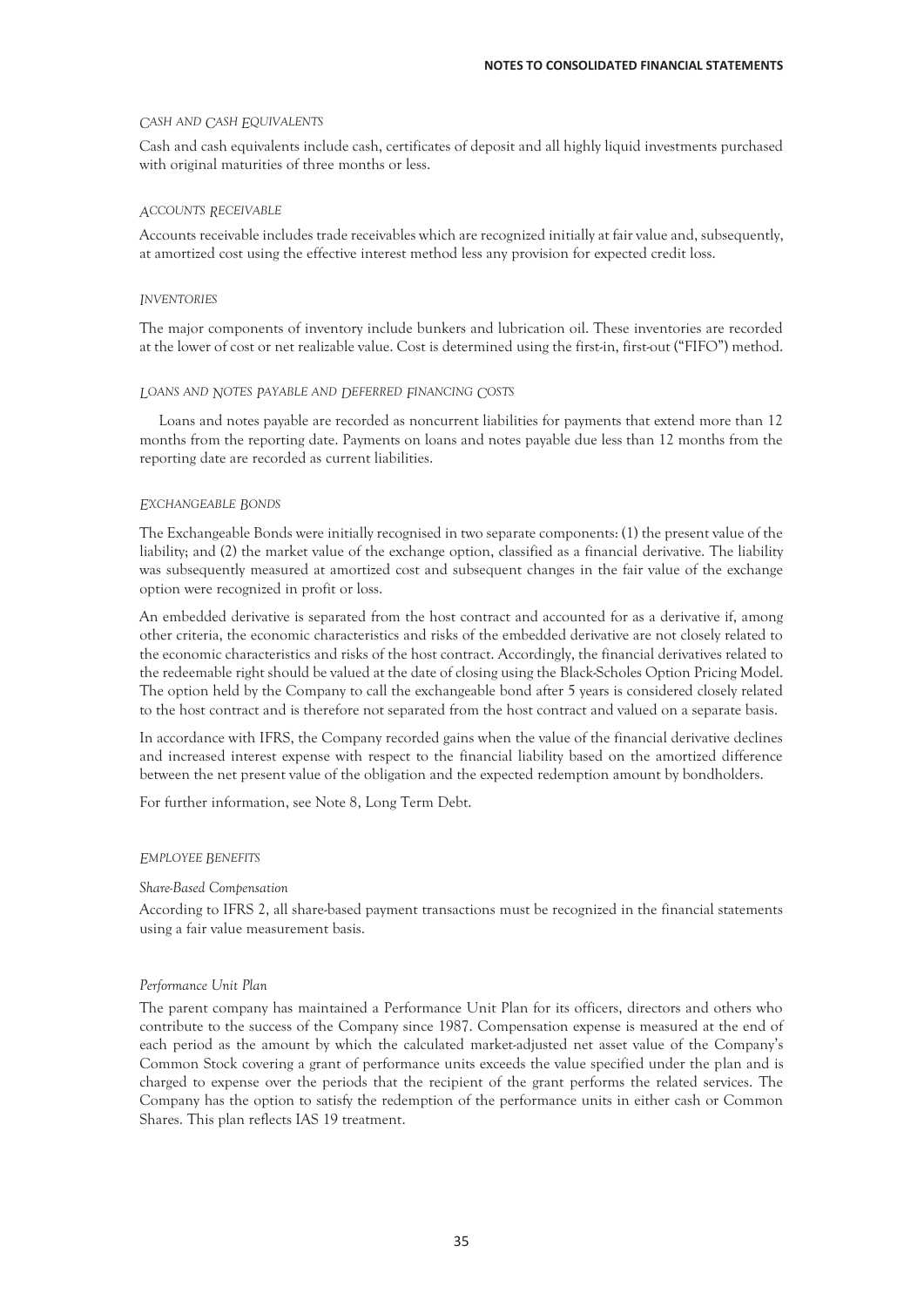## *Pension Obligations*

Siem Offshore and Siem Shipowning maintain defined benefit plans for their respective employees in Norway and UK. A defined benefit plan defines the amount of pension benefit that an employee will receive on retirement which is usually dependent on one or more factors such as age, years of service and compensation. The pension scheme is financed through contributions to insurance companies or pension funds. The liability recognized by the Company in the financial statements is the net present value of the future obligations of the pension plan as determined which is determined annually by an independent actuary. Net pension expenses are recorded as salary-related expenses in the income statement. The estimated net funds are recorded as noncurrent assets in the statement of financial position. Actuarial gains and losses arising from experience adjustments and changes in actuarial assumptions are charged or credited to equity in other comprehensive income in the period in which they arise.

Siem Shipowning maintains two defined contribution plans for its employees in the U.K. Yearly contributions for the two plans are expensed as incurred.

### *REVENUE RECOGNITION*

The main activities for the Company is to employ different types of vessels, such as RoRo-vessels, reefer vessels, car carriers and bulk vessels.

Revenue comprises the fair value of the consideration received or receivable for the sale of goods and services in the ordinary course of the Company's activities. Revenue is shown net of value-added tax, withholding tax, returns, rebates and discounts and after elimination of sales within the Company.

Revenue is recognized as follows:

### *Revenue from Voyage Charter*

Revenue from operations mainly comprises chartering freight and time-charter hire income. Freight income from voyage charter is accrued over the period from the date of loading of the charterer's cargo to the date of discharging the cargo and is recognised on percentage of completion basis measured by time proportion of each voyage charter contract. Time-charter hire income is recognized over the period during which the vessel is on hire and prorated by days accordingly. The existing practice reflects the performance obligation to provide transportation services which are satisfied over time from when transport of the goods begins from loading port through delivery to discharging port, and freight income is recognised over the period of performance as required by IFRS 15. Losses from time charters or voyage charters are provided for in full when they become probable in accordance with the provisions for onerous contracts in IAS 37. A portion of the tonnage is deployed directly on time-charter terms.

#### *Operating Lease Revenue*

Time charter contracts contain a lease element and a performance obligation for the provision of time charter services.

The lease of the vessel in time-charter contracts and bareboat charter contracts, representing the use of the vessel without any associated performance obligations or warranties is recognized on a straight-line basis over the lease term, and classified as Operating revenue in the Income Statement.

Certain contracts include mobilization fees payable at the start of the contract. Mobilization fees are recognized on astraight line basis over the lease term. Expenses that the mobilization fee is meant to cover, is recognized as an asset and expensed over the lease term.

Revenues for time charter services are recognized over time as the service is rendered. Certain contracts include mobilization fees payable at the start of the contract. Mobilization fees are recognized on a straight line basis over the lease term. Expenses that the mobilization fee is meant to cover, is recognized as a cost to fulfil asset and expensed over the lease term.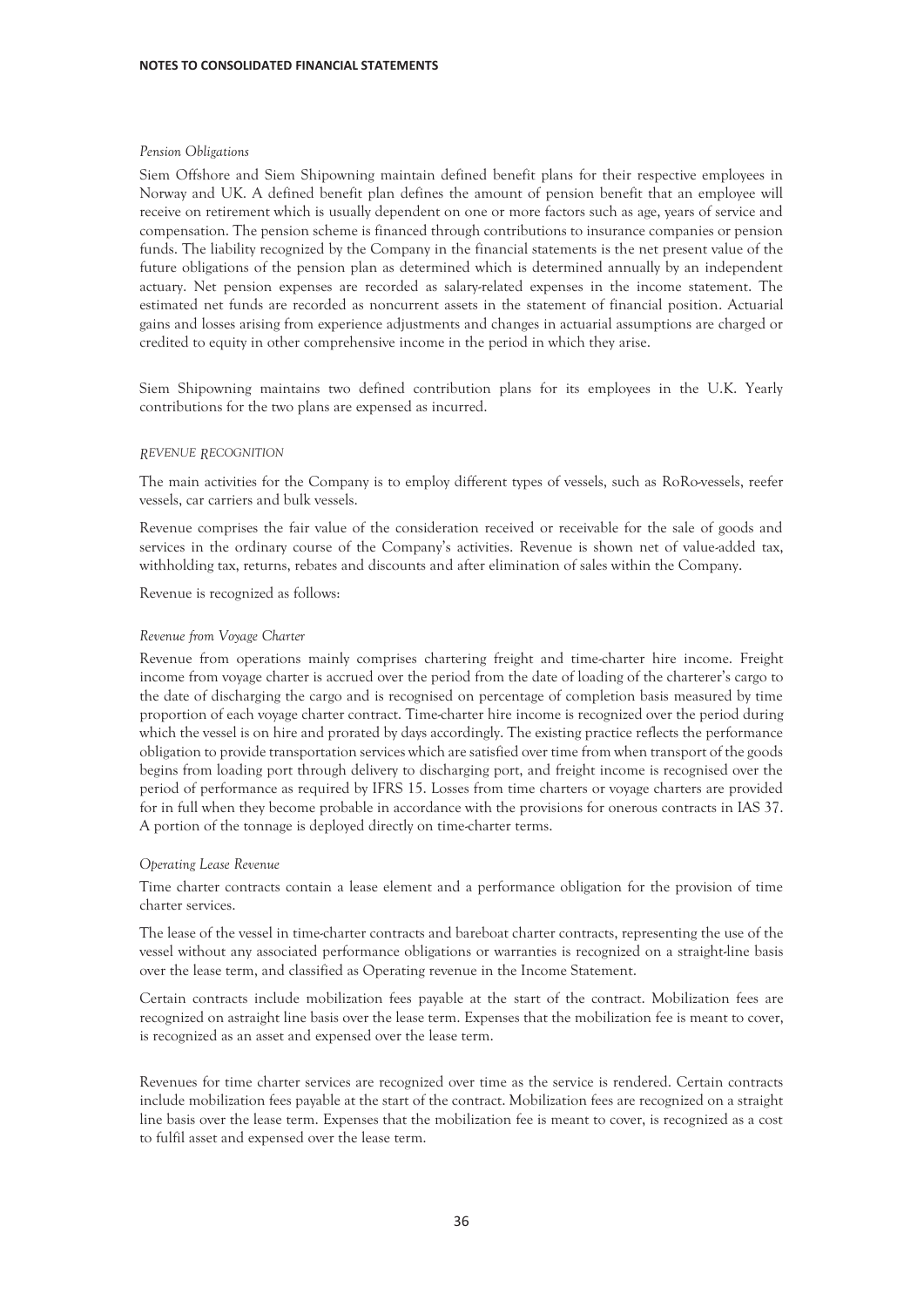## *Finance Lease Revenues*

Revenues earned on a finance lease arrangement is recognized in the profit and loss as finance lease revenue over the lease term in a way that produces a constant rate of return on the net investment in the finance lease receivable. Contingent rental income is recognized in the income statement when it is earned.

## *Revenue from Potash Production*

For products which are not made to the customer's specification, revenue is recognized at delivery to the customer. For products made to customer specifications and orders, the Company do not have enforceable right to payment as described in IFRS 15, and thus recognition at a point in time is appropriate.

### *Service contracts, Management Services and Crew-Services*

Revenue from service contracts are recognized in the period in which the services have been provided.

### *Interest income*

Interest income is recognized using the effective interest method. When a receivable is impaired, the Company reduces the carrying amount to its recoverable amount, which is determined as the estimated future cash flow discounted at original effective interest rate of the instrument and continues unwinding the discount as interest income. Interest income on impaired loans and receivables is recognized using the original effective interest rate.

### *Dividend Income*

Dividend income is recognized when the right to receive payment is established.

### *INCOME TAXES*

Siem Industries migrated its tax residency from the Cayman Islands to Luxembourg as of 4 December 2020. As of this date the Company is subject to corporate income tax and net wealth tax on its global income in Luxembourg in accordance with Luxembourg tax legislation. The migration was carried out to align its compliance requirements with internal reporting and business operations. The Cayman Islands has implemented substance requirements by putting into force a new Economic Substance Law applying to companies incorporated/resident in the Cayman Islands. The Company decided to migrate out of the Cayman Islands to satisfy the Economic Substance Law, and to transfer its principal establishment and central administration to Luxembourg. The Company transferred its corporate seat and registered office from the Cayman Islands to Luxembourg in 2021.

Following the Company becoming a tax resident of Luxembourg as of 4 December 2020 it will comply with all tax laws and provisions, filing requirements in Luxembourg as of this date. Currently, Luxembourg levies a corporate income tax of 24.94%. There is no stamp tax duty in Luxembourg. The Company is also subject to net wealth tax computation on an annual basis. A minimum net wealth tax of EUR4,815 applies to all corporate entities having their statutory seat or central administration in Luxembourg.

Income taxes have been provided for based upon the tax laws and rates in the countries in which the operations are conducted and income is earned. The income tax rates imposed by these taxing authorities may vary substantially. Income for tax purposes may differ from income before taxes for financial accounting purposes, particularly in those tax regimes that are revenue-based. There is no expected relationship between the provision for income taxes and income before income taxes because the countries have different tax regimes which vary not only with respect to the nominal rate, but also in terms of the availability of deductions, credits and other benefits. Variations may also arise because income earned and taxed in any particular country or countries may fluctuate from period to period. Deferred tax assets and liabilities are recognized for the anticipated future tax effects of temporary differences between the financial statement basis and the tax basis of the Company's assets and liabilities and the operating losses carried forward using the applicable tax rates in effect at year-end. Deferred tax assets are recognized only if the Company has determined that it is probable that the tax assets will be realized. A valuation allowance for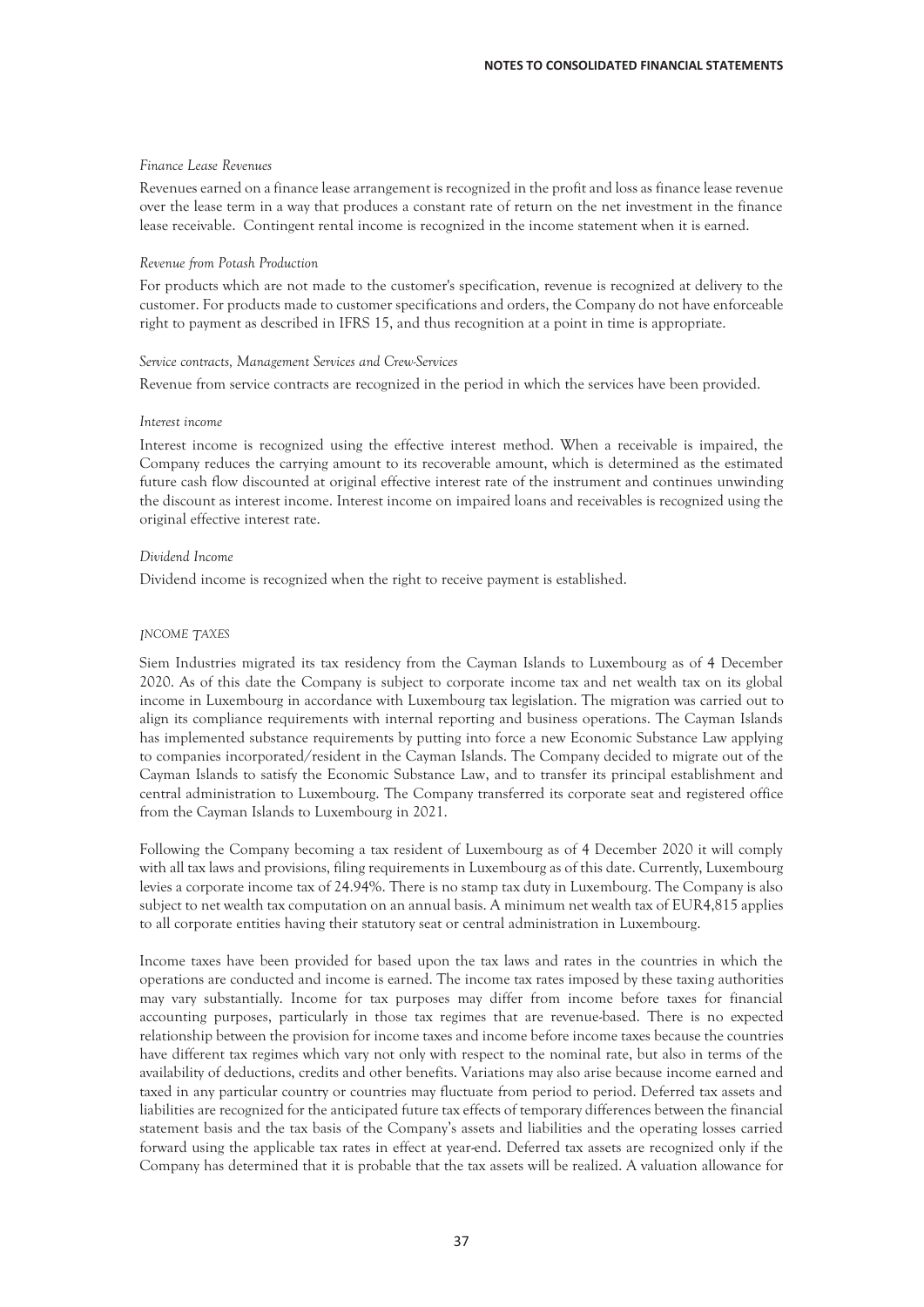deferred tax assets is recorded when it is more likely than not that some or all of the benefit from the deferred tax asset will not be realized.

## *CONTINGENT LIABILITIES AND PROVISIONS*

The Company recognizes provisions when there is a legal or self-imposed obligation to do so as a result of events that have transpired, there is a preponderance of evidence that the obligation will be settled by some form of transfer of economic resources and the size of the obligation can be estimated with an adequate degree of reliability. Provisions are measured as the net present value of the expected payments to satisfy the obligation.

## *NET EARNINGS, OR NET INCOME, PER COMMON SHARE*

The Company reports both basic earnings per common share and diluted earnings per common share. Basic earnings per common share is determined by dividing net income (loss) available to common shareholders by the weighted average number of common shares outstanding during the period. Diluted earnings per common share is determined by using the average market price per common share when applying the treasury stock method to determine the number of common share equivalents which should be added to the weighted average number of shares outstanding. For the Company, diluted earnings per common share is the same as basic earnings per common share since there are no common share equivalents because the Performance Units, which are potentially common share equivalents, are expected to be settled in cash.

## GOING CONCERN

The company's consolidated financial statements have been prepared under the assumption that the Company is a going concern.

## (3) CASH AND CASH EQUIVALENTS

Terms in certain of the Company's loan, revolving credit or bond facilities require minimum cash balances or the pledge of cash deposits. Minimum cash balances and pledged cash deposits represent a form of security for long-term liabilities and are not available for unrestricted use. Accordingly, these balances are recorded as noncurrent assets. At 31 December, the following cash amounts are recorded:

| (in thousands)                                      | 2021              | 2020       |
|-----------------------------------------------------|-------------------|------------|
| Total cash and cash equivalents and restricted cash | \$77,820          | \$187,220  |
| Less: Restricted cash – bank loans and guarantees   | (S <sub>0</sub> ) | (\$26,232) |
| Less: Restricted cash - Other                       | $(\$26,640)$      | (\$31,801) |
| Cash and cash equivalents - currents assets         | \$51,181          | \$129,188  |

The restricted cash includes amounts securing bank loans and guarantees for periods in excess of 12 months. Cash that is restricted for various tax withholdings and other similar transactions is not included in the long-term restricted cash position.

The "noncurrent assets held-for-sale" includes \$4.4 million in cash at the end of 2021 (2020: \$13.4 million).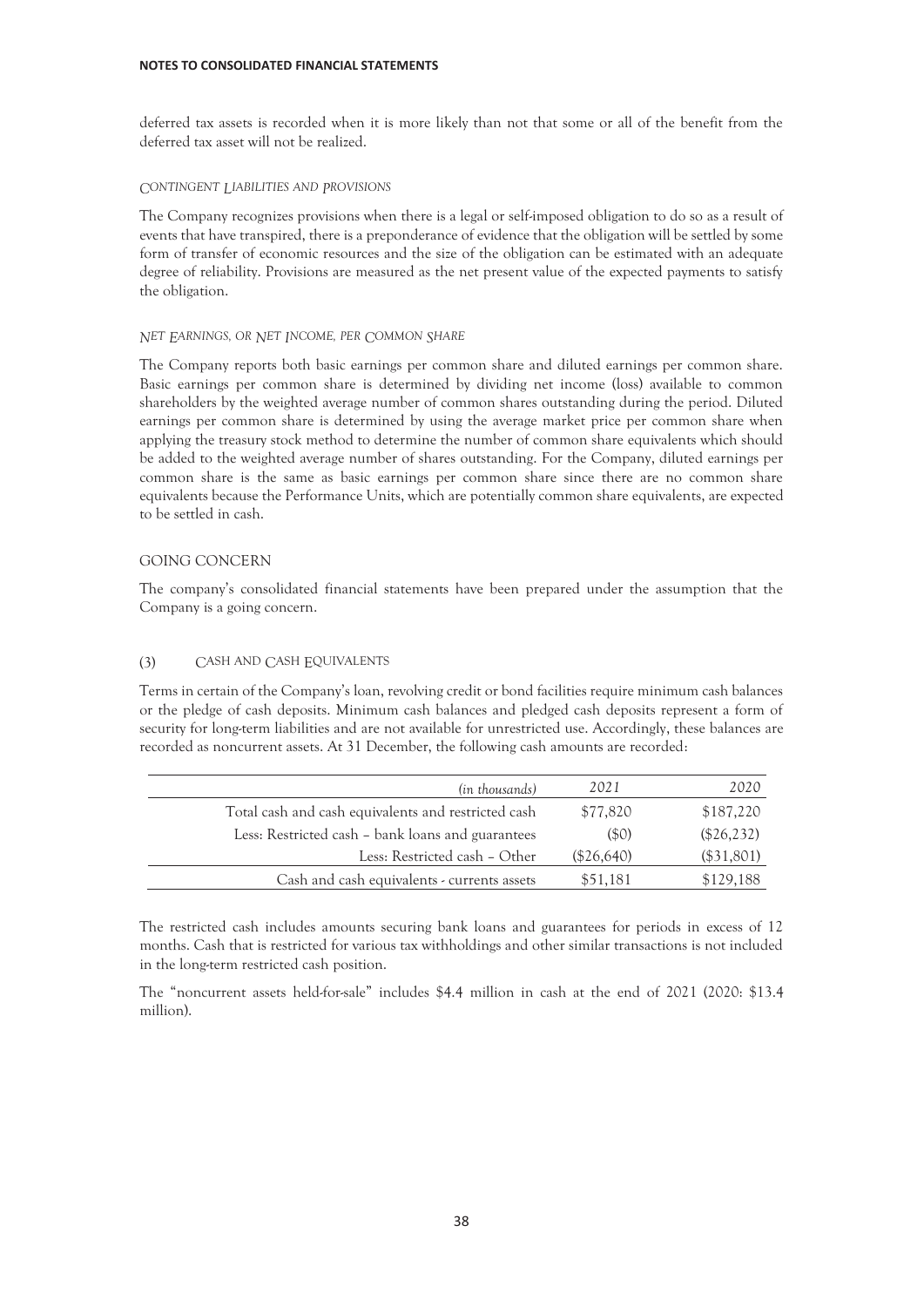| (in thousands)                                                 | 2021     | 2020      |
|----------------------------------------------------------------|----------|-----------|
| Cash and cash equivalents denominated in following currencies: |          |           |
| <b>USD</b>                                                     | \$28,708 | \$110,086 |
| <b>NOK</b>                                                     | 375      | 19,301    |
| <b>EUR</b>                                                     | 47,618   | 31,116    |
| GBP                                                            | 700      | 6,086     |
| <b>BRL</b>                                                     | 0        | 3,388     |
| Other                                                          | 419      | 17,244    |
| Total cash and cash equivalents                                | \$77,820 | \$187,220 |

The Company's cash holdings are denominated in several currencies as presented below:

The Company is conservatively managing its cash portfolio and ensures that deposits are placed with first class commercial banks with high credit ratings.

# (4) FINANCIAL ASSETS

*Financial Assets at Fair Value through Profit or Loss*

At 31 December, the following securities are recorded at fair value through profit and loss:

| (in thousands)                           | 2021    | 2020    |
|------------------------------------------|---------|---------|
| Listed equity securities, net fair value | \$9,563 | \$8,344 |

The activity in trading securities during the fiscal years ended 31 December is presented below:

| (in thousands)                                | 2021    | 2020     |
|-----------------------------------------------|---------|----------|
| Trading securities:                           |         |          |
| Balance, 1 January                            | \$8,344 | \$12,818 |
| Purchases                                     | 641     | 881      |
| Proceeds from sales                           | (2,041) | (1, 334) |
| Gains (losses), Note 12                       | 2,674   | (4,028)  |
| Currency exchange gains (losses), see Note 16 | (56)    | 8        |
| Trading securities, 31 December               | \$9,563 | \$8,344  |

The trading securities are classified as Level 1 financial instruments.

The valuation for such securities is based on quoted prices available in the market for identical assets.

*Notes, Loans and Other Receivables*

At 31 December, the following notes, loans and other receivables are recorded:

| (in thousands)                      | 2021      | 2020      |
|-------------------------------------|-----------|-----------|
| Notes, loans and other receivables: |           |           |
| Listed securities:                  |           |           |
| Floating rate notes                 | \$7,478   | \$13,470  |
| Unlisted securities:                |           |           |
| Notes receivable, various rates     | \$44,909  | \$59,637  |
| Finance lease receivables           | \$130,052 | \$153,799 |
| Notes, loans and other receivables: | \$182,439 | \$232,416 |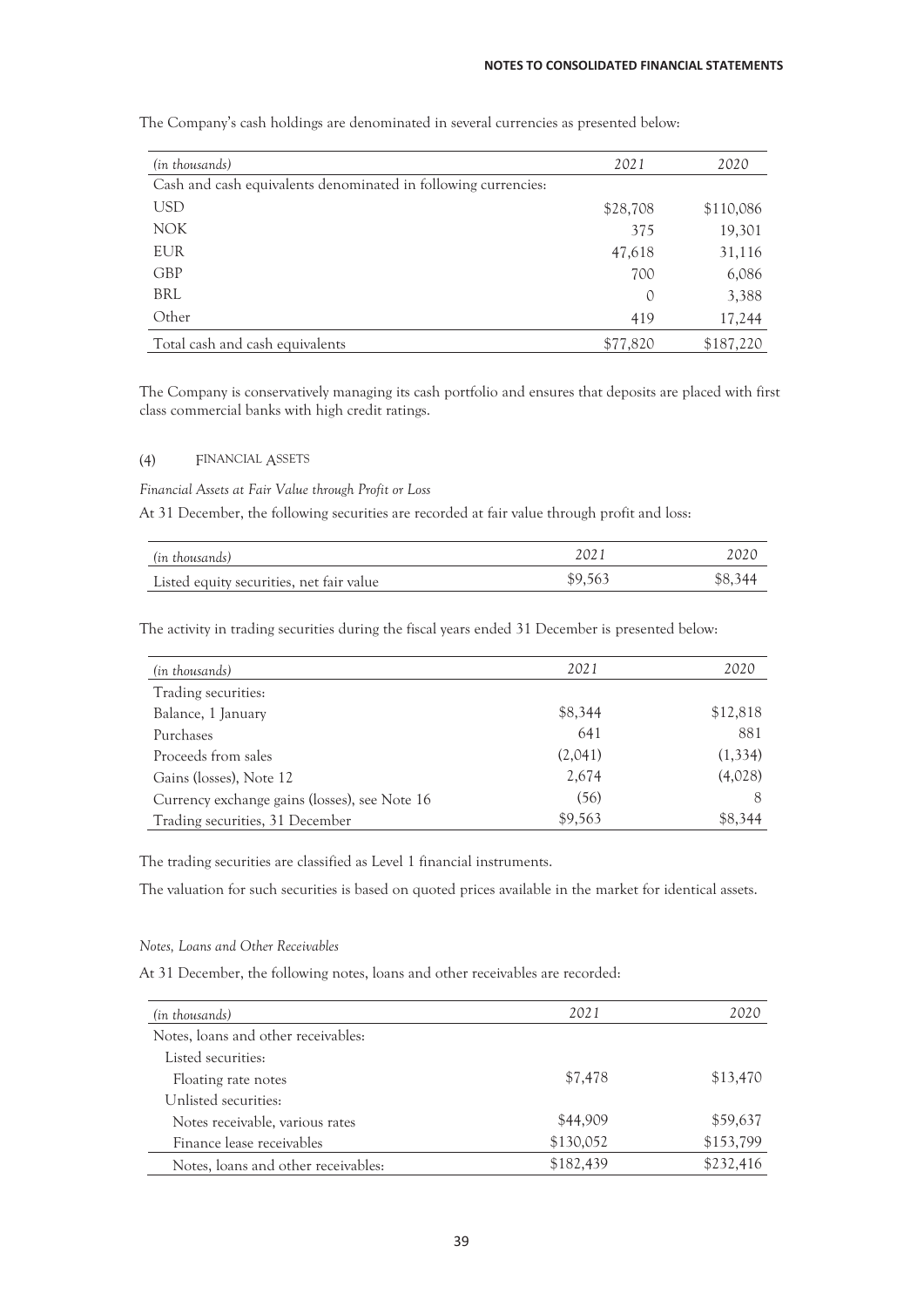| Notes, loans and other receivables: \ |           |           |
|---------------------------------------|-----------|-----------|
| Current                               | \$44,715  | \$19,253  |
| Non-current                           | \$137.724 | \$213,163 |

Notes, loans and other receivables are within the category Financial asset at amortized cost.

The activity in notes, loans and other receivables during the fiscal years ended 31 December is presented below:

| (in thousands)                                         | 2021      | 2020      |
|--------------------------------------------------------|-----------|-----------|
| Notes, loans and other receivables:                    |           |           |
| Balance, 1 January                                     | \$232,416 | \$218,834 |
| Additions and purchases                                | 2,192     | 12,972    |
| Proceeds from maturities and repayments                | (37, 127) | (7,832)   |
| Gains (losses) on investments, net, see Note 12 and 16 | 6,970     | (1,848)   |
| Currency exchange gains (losses),                      | (18, 550) | 4,317     |
| Reclassification                                       | 0         | 5,510     |
| Other                                                  | (3, 462)  | 563       |
| Notes, loans and other receivables                     | \$182,439 | \$232,416 |

# (5) INVESTMENTS IN ASSOCIATES AND OTHER COMPANIES

## *DESCRIPTION OF MAJOR INDUSTRIAL HOLDINGS*

# *SUBSEA 7 S.A.*

*Subsea 7 S.A.* ("Subsea 7"; OSE Symbol: SUBC) — Subsea 7 is a global leader in the delivery of offshore projects and services for the evolving energy industry.

At 31 December 2021, the Company beneficially-owned 69,449,377 shares of Subsea 7, or approximately 23.2% of its issued and outstanding shares. The Company accounts for Subsea 7 as an investment in associated company using the equity method.

*Fiscal 2021 Discussion and Subsequent Events* — Revenue for the year ended 31 December 2021 was \$5.0 billion, an increase of \$1.5 billion or 45% compared to 2020. The year-on-year increase was primarily driven by increased revenue in both the Renewable business unit, with increased activity on the Seagreen offshore wind project, UK and the Subsea and Conventional business unit, with increase activity in West Africa, the Gulf of Mexico, the Middle East, Brazil, Turkey and Australia. Adjusted EBITDA margin for the year ended 31 December 2021 were \$521 million and 10% respectively, compared to \$337 million and 10% in 2020. Net operating income, excluding goodwill impairment charges for the year ended 31 December 2021 was \$72 million, compared to net operating loss of \$428 million in 2020. The main items contributing to the net operating income were:

- net operating income of \$103 million in the Subsea and Conventional business unit, compared to net operating loss of \$246 million in 2020 which included impairment charges related to property, plant and equipment and right-of-use assets of \$294 million;
- a credit of \$37 million in 2021 related to the Group's resizing programme compared to a charge of \$86 million in 2020;
- net costs of \$27 million related to COVID-19 pandemic compared to net costs of \$70 million in 2020

partly offset by:

 net operating loss of \$60 million in the Renewables business unit, which reflected continued delays to projects in Taiwan, compared to net operating loss of \$40 million in 2020.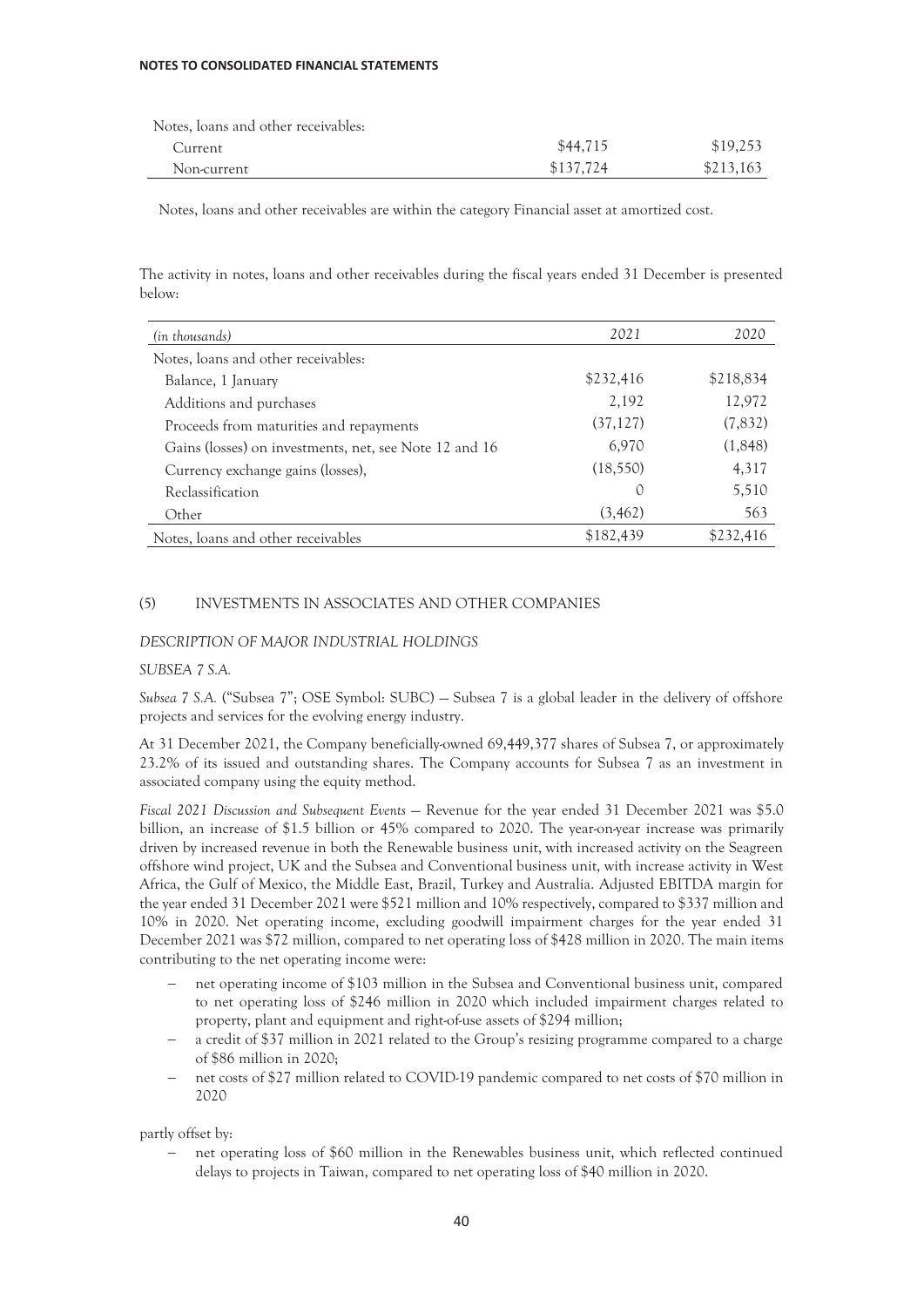During the year ended 31 December 2021, no goodwill impairment charges were recognized compared to \$605 million in 2020.

Net income was \$36 million for the year ended 31 December 2021, compared to net loss of \$1.1 billion in 2020.

The net income in 2021 was primarily due to:

- increase in net operating income, of \$500 million, excluding goodwill impairment charges;
- no goodwill impairment charges in 2021 compared with charges of \$605 million in 2020;
- net gain of \$44 million in 2021 within other gains and losses, which included net foreign currency gains of \$36 million, compared to net loss of \$18 million in 2020, which included foreign currency losses of \$35 million.

partly offset by;

 an increase of \$31 million in taxation compared to 2020, mainly driven by the increase in income before tax combined with irrecoverable withholding taxes in certain jurisdictions.

The backlog of Subsea 7 was \$7.2 billion at the end of 2021, compared to \$6.2 billion at year end 2020, representing a 16.1% year on year increase. Subsea 7 have preserved a strong financial and liquidity position through the cycles, and at 31 December 2021 it had cash and cash equivalents of \$598 million (2020: \$512 million), net debt of \$55 million (2020: \$(45) million) including \$231 million (2020: \$254 million) related to IFRS 16 lease liabilities, and an undrawn revolving multi-currency credit facility of \$656 million (2020: \$656 million). The facility was unutilized at 31 December 2021 and 31 December 2020. During the year ended 31 December 2021, Subsea 7 made payments to its shareholders of \$93 million, through a combination of share repurchases of \$21 million and a dividend of \$72 million. In 2020, Subsea 7 made share repurchases of \$10 million, but made no cash dividend to its shareholders.

The priorities of Subsea 7 to invest in the business, make sound investments and cost control, coupled with maintaining its investment grade credit profile, have resulted in solid performance through the cycle and enabled the company to adapt as the needs and expectations of the stakeholders have evolved.

In March 2022, Subsea 7 announced that its board of directors had decided to adopt a regular dividend policy and approved a \$100 million return to shareholders in 2022. This comprises of a regular cash dividend of NOK1.00 per share payable early May 2022, to be recommended for shareholder approval at the AGM on 12 April 2022, and share repurchases of approximately \$70 million. At the AGM, the payment of the cash dividend was approved, and approximately \$7.6 million will be paid to the Company. In 2020, the Company received no dividend from Subsea 7.

In March 2021, the Company sold 4,000,000 shares of Subsea 7 in the market at NOK90.9946 per share.

In September 2021, the Company acquired 108,000 shares of Subsea 7 in the market at NOK74,8759 per share.

Following these transactions, the aggregate number of Subsea 7 shares held by the Company is 69,449,377 or the equivalent of 23.2% of the Subsea 7 issued and outstanding shares.

Part of the Company's shares in Subsea 7 are pledged in relation to the Margin Loan.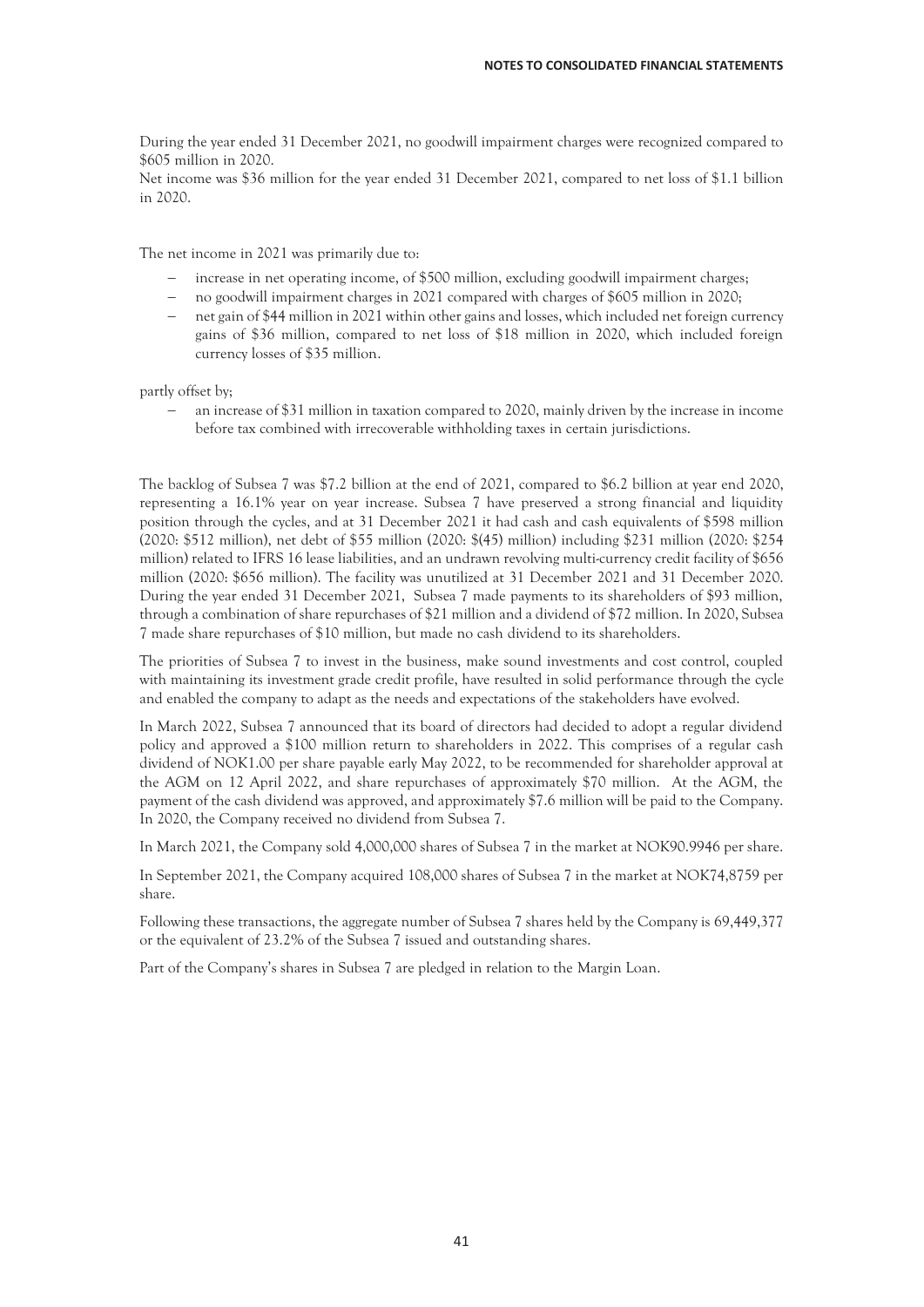The following financial highlights show results and amounts for Subsea7 for the years ended 31 December 2021 and 2020:

|                                               |                                                |    |           | As of and for the Fiscal Periods Ended 31 December |
|-----------------------------------------------|------------------------------------------------|----|-----------|----------------------------------------------------|
| Subsea 7 Financial Highlights (in thousands): |                                                |    | 2021      | 2020                                               |
| Financial Performance: Revenues               |                                                | \$ | 5,010,000 | \$3,466,400                                        |
|                                               | Adjusted EBITDA                                | \$ | 520,900   | \$337,100                                          |
|                                               | Impairment of goodwill                         | \$ | ٠         | \$ (605,400)                                       |
|                                               | Tax expense                                    | \$ | (64,300)  | (33,300)<br>\$.                                    |
|                                               | Net income (loss) attributable to shareholders | \$ | 31,800    | \$(1,092,800)                                      |
| Financial Position:                           | Assets                                         | \$ | 6,988,300 | \$6,297,100                                        |
|                                               | Liabilities                                    | \$ | 2,499,100 | \$2,042,000                                        |
| Other notable:                                | Capital expenditures                           | \$ | 167,000   | 176,900                                            |
|                                               | Backlog                                        |    | 7,200,000 | \$6,200,000                                        |
|                                               |                                                |    |           |                                                    |

For more information regarding Subsea 7, please visit its website at www.subsea7.com.

*At 29 April 2022 the quoted share price for Subsea 7 SA was NOK 78 per share equal to \$585 million for the shares owned by the Company.* 

**At 29 April 2022, the Company beneficially owned 69,449,377 shares of Subsea7 S.A.** 

## *SIEM OFFSHORE INC.*

*Siem Offshore Inc. ("Siem Offshore"; OSE Symbol: SIOFF)* — Siem Offshore owns and operates one of the world's most modern fleet of high specification offshore support vessels.

At 31 December 2021, the Company owned a beneficial interest of 80,260,604 shares of Siem Offshore, or approximately 33.6% of its issued and outstanding shares.

*Fiscal 2021 Discussion and Subsequent Events* — At the end of 2021, Siem Offshore had 28 vessels in operation, including partially-owned vessels and vessels in layup, as compared to 31 vessels at the end of 2020. The fleet includes 6 mid-size and large-size platform supply vessels ("PSVs"), 4 offshore subsea construction support vessels ("OSCVs"; category includes multipurpose field and ROV support vessels, "MRSVs"), 8 large-capacity anchor-handling, tug and supply ("AHTS") vessels, 2 well-intervention vessels ("WIVs"), 1 Canadian-flagged AHTS-vessels, 1 scientific core-drilling vessel, 5 smaller Brazilian-flagged vessels and 1 partially owned WIV.

The total backlog of firm contracts for the fleet was \$298 million at the end of 2021 as compared to \$483 million at the end of 2020.

In May 2021, Siem Offshore concluded and implemented its restructuring with its lenders. The main terms of the restructuring agreed with the European secured lenders, the Brazilian banks, bondholders and shareholders included the following;

- Total equitization of approximately \$269 million of debt, comprising of bond debt of \$131 million, secured bank debt of \$132 million and hedging liabilities of \$6 million;

- The bondholders of SIOFF01 received a cash payment of \$4 million, and the residual claim was converted to equity in Siem Offshore;

The bondholders of SIOFF02 was converted to equity in Siem Offshore in its entirety;

- Brazilian banks agreed to reduce debt service payments by approximately \$45 million until end of 2027 and extension of maturity until 2034;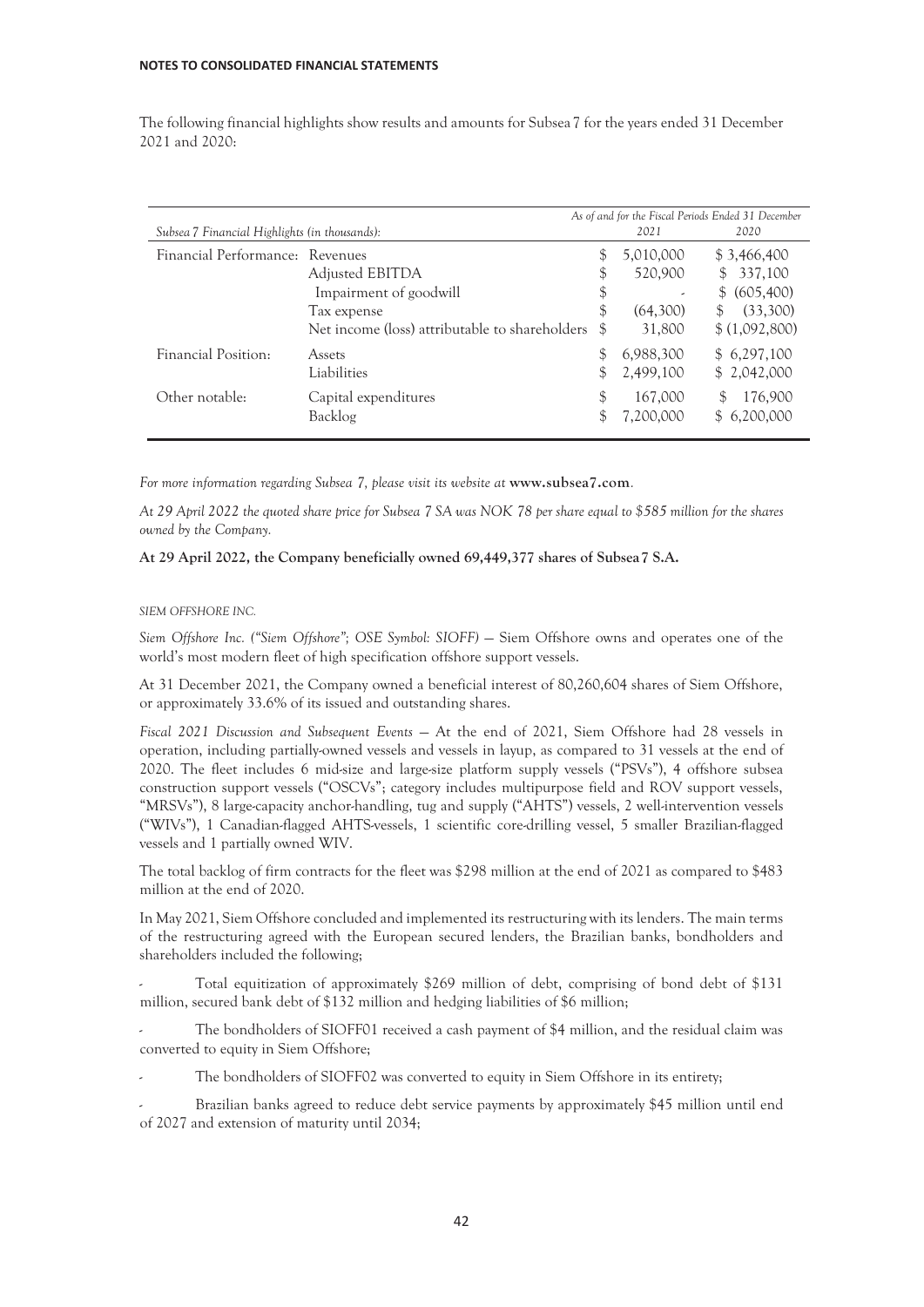The reinstated debt owed to the European secured lenders following the conversion will continue to be guaranteed by Siem Offshore and will be serviced in full, in part or by cash sweep only depending on categorization based on contract situation, current market conditions and forecast;

Extension of maturity for secured facilities with original maturity date before 31 December 2024;

Revised financial convents and general undertakings.

Following the equitization, the existing shareholders of Siem Offshore represented close to 4% and debt holders approximately 96% of the outstanding shares in Siem Offshore.

On 2nd of June 2021, reverse split was performed in the shares of Siem Offshore, in which 100 old shares was converted into 1 new share.

The investment in Siem Offshore has been fully consolidated until 26 May 2021, and presented under discontinued operations as long as the interest in the company were reduced from 83.7% to 33.6% in the debt restructuring that was concluded on the 26 May 2021. The investment in Siem Offshore has been accounted for as an equity investment from 26 May 2021.

In March 2022 Siem Offshore Inc. announced a plan for a re-domiciling from Cayman Island to Norway, by establishing a new Norwegian holding company. The shareholders of Siem Offshore Inc. will receive a share-for-share offer in the new Norwegian holding company. The contemplated new structure will be better equipped to pursue new opportunities within the energy sector, including renewable energy. The offer is conditional on shareholder acceptance of no less than 95%, admitting of the new holding company to Oslo Stock Exchange, and consent under the existing financing agreements of Siem Offshore Inc.

The COVID-19 pandemic situation, which has affected world economies and resulted in volatile global demand for Siem Offhore's oil related services and its ability to operate under normal conditions is still causing concerns and adding uncertainty to the activity and demand within the Offshore Support Vessel ("OSV") sector generally.

No vessels were impaired in 2021, but an impairment charge of \$277 million against vessels was recorded in 2020.

The following financial highlights show results and amounts for Siem Offshore for the years ended 31 December 2021 and 2020:

|                                                   |                                            |               | As of and for the Year Ended 31 December |                 |
|---------------------------------------------------|--------------------------------------------|---------------|------------------------------------------|-----------------|
| Siem Offshore Financial Highlights (in thousands) |                                            |               | 2021                                     | 2020            |
| Financial Performance: Operating revenue          |                                            | \$            | 254,493                                  | \$<br>244,843   |
|                                                   | Operating margin                           | \$            | 100,585                                  | \$<br>82,259    |
|                                                   | Impairments of vessels, intangibles, other | \$            | ٠                                        | $$^{(276,857)}$ |
|                                                   | Tax benefit (expense)                      | \$            | 1,000                                    | \$<br>(2,673)   |
|                                                   | Net income (loss) from discontinued ops    | $\frac{1}{2}$ | $\overline{\phantom{a}}$                 | \$<br>٠         |
|                                                   | Net income attributable to shareholders    | \$            | 107,858                                  | \$(298,886)     |
| Financial Position:                               | Assets                                     |               | \$1,073,497                              | \$1,185,828     |
|                                                   | Liabilities                                | \$            | 733,200                                  | \$1,173,405     |
| Other notable:                                    | Capital expenditures                       | \$            | 27.736                                   | \$<br>25,208    |

*For more information regarding Siem Offshore, please visit its website at www.siemoffshore.com*.

*At 29 April 2022 the quoted share price for Siem Offshore Inc. was NOK 9.24 per share equal to \$80 million for the shares owned by the Company.* 

**At 29 April 2022, the Company beneficially owned 80,260,604 shares of Siem Offshore, or 33.6%.** 

*GRAND RUE FINANCE S. À R.L. (formerly VENN CAPITAL S.À R.L.)* 

*Grand Rue Finance* S.à r.l *("Grand Rue")* — Grand Rue, a Luxembourg company, was established to finance commercial real estate projects arranged by ARA Venn (formerly Venn Partners).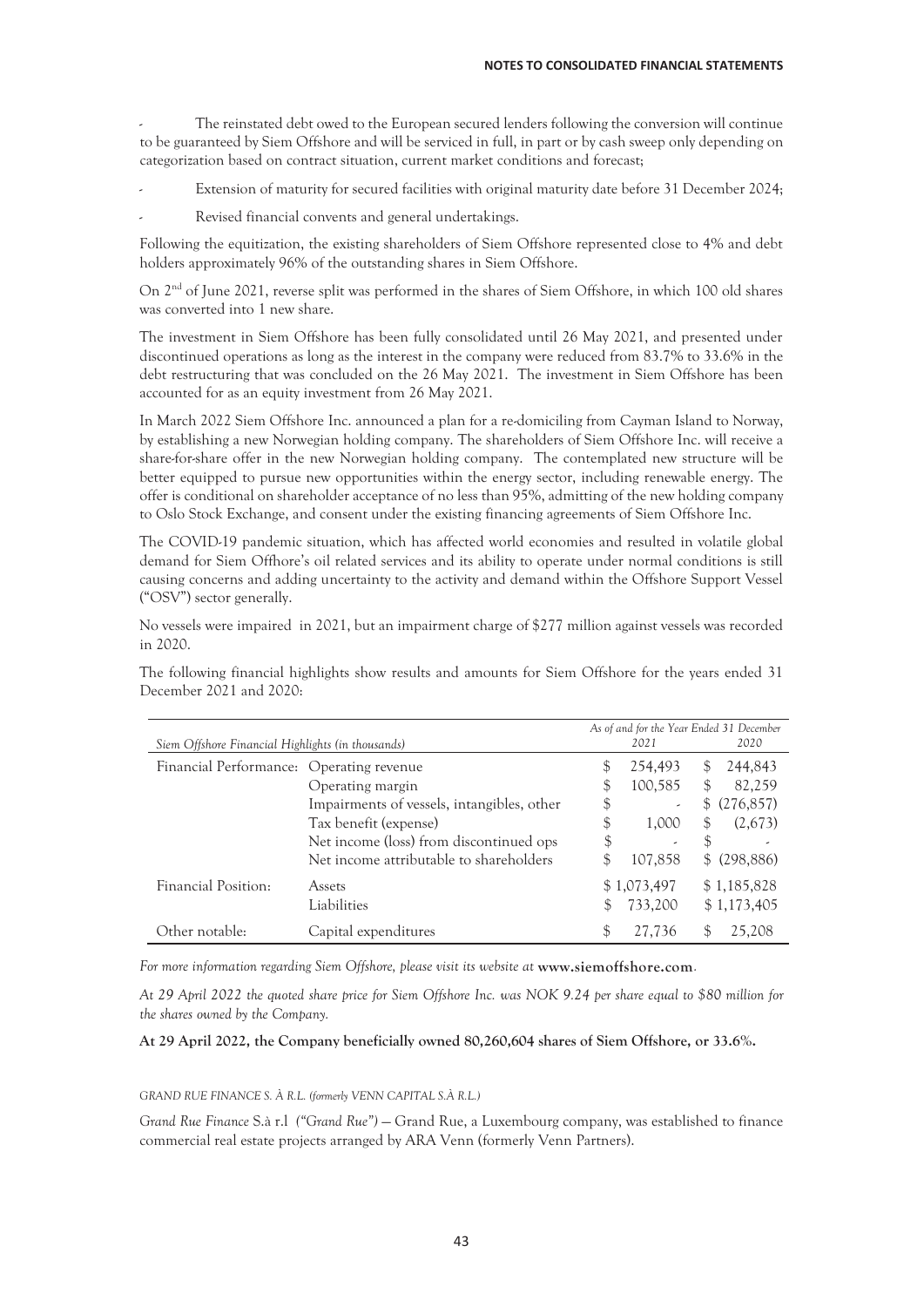In September 2015, ARA Venn helped to establish the Venn Commercial Real Estate Fund ("VeCREF") for certain counties located in the U.K. with the purpose to invest funds from public pension plans. The initial size of the fund was GBP160 million. Grand Rue's commitment was for GBP30 million, or 18.75% of the fund. Grand Rue transferred all but one of its commercial real estate notes into VeCREF. The total amount of notes transferred to VeCREF was equivalent to \$149.9 million and Grand Rue received \$107.1 million from the other fund participants with the difference representing Grand Rue's equity investment. At the end of December 2021, Grand Rue owns a 16.27% interest of VeCREF, and the fund is now in harvest, with full repayment expected by the end of 2022.

## *BSR GROUP HOLDINGS LTD*

*BSR Group Holdings Ltd. ("BSR")* — BSR, a UK company, provides engineering, procurement, and construction ("EPC") services to the solar power generation industry and has developed and built a number of solar park projects in excess of 5MWp.

Siem Europe initially acquired a 42.1%-interest in BSR at the end of September 2014 before increasing its shareholding to 83.6% in March 2021. The investment in BSR Group has been fully consolidated from March 2021, and presented as discontinued operations as per 31 December 2021.

BSR is among the larger developers of large-scale solar projects in the U.K. and also has a presence in the Australian martket. BSR performs EPC-activities for solar parks which may be sold to third parties or remain owned and operated within the company. BSR also performs operations and maintenance activities after the solar parks go into operation.

The Company provided project financing to BSR for the construction of several solar parks, the most notable being the Owl's Hatch Solar Park with a 51.8MWp DC-capacity and Bradenstoke Solar Park with a 70MWp DC-capacity.

The Bradenstoke Solar Park was sold in January 2021, and the gain of \$11.2 million has been reflected in the 2021 accounts.

## *ELECTROMAGNETIC GEOSERVICES ASA*

*Electromagnetic Geoservices ASA ("EMGS"; OSE Symbol: EMGS)* — EMGS is the owner of proprietary electromagnetic technology which supports the offshore exploration for oil and gas.

EMGS provides services for survey design and data acquisition which will be processed and interpreted. EMGS' services can also integrate the data with seismic and other geophysical and geological information to provide a more in-depth and complete understanding of the subsurface which reduces costs and associated risks.

During 2021, EMGS made two buybacks under its \$32.5 million Senior Secured Convertible Bond, reducing the outstanding amount to \$24.5 million. The Company received \$2.4 million under the buyback.

In February 2022, EMGS agreed with the holder of its \$32.5 million Senior Secured Convertible Bond to extend the maturity by 24 months from May 2023 to May 2025 and increase the interest margin by 100bps from 5.5 per cent p.a to 6.5 per cent p.a.

The Company holds a 23.9%-interest in EMGS through its wholly owned subsidiary Siem Investments, in addition to \$8.4 million of the \$32.5 million convertible bond issued by EMGS with maturity in May 2025.

*At 29 April 2022 the quoted share price for Electromagnetic Geoservices ASA was NOK 1.80 per share equal to \$6.1 million for the shares owned by the Company.* 

**At 29 April 2022, the Company beneficially owned 31,327,467 shares of Electromagnetic Geoservices ASA or 23.9%.**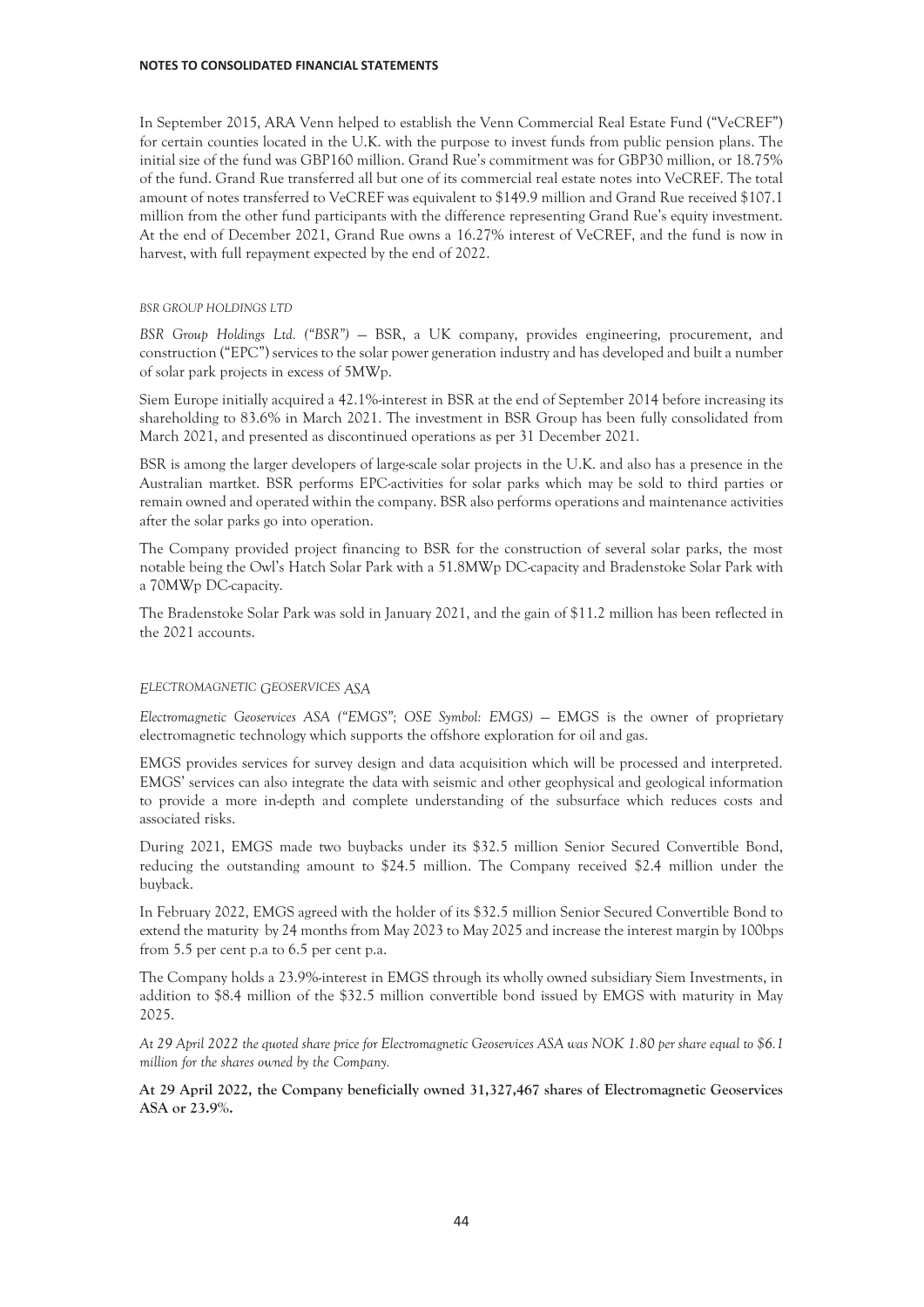The associates are incorporated in the following countries:

| Country of incorporation |
|--------------------------|
| Luxembourg               |
| Cayman Islands           |
| UK                       |
| UK                       |
| Norway                   |
| Singapore                |
|                          |

\*Quoted fair market value for quoted associates are presented in the discussions above.

A summary of the share of profits (losses) of and the investments in associates as of and for the years ended 31 December is presented below:

|              |                                              |                         | Summary of Investments in Associates<br>(in thousands) |                |
|--------------|----------------------------------------------|-------------------------|--------------------------------------------------------|----------------|
| Year Ended   | Associate                                    | Percentage<br>Ownership | Share of<br>Profits (Losses)                           | Investments in |
| $31$ -Dec-21 | Subsea 7                                     | 23.2%                   | \$7,911                                                | \$805,543      |
|              | SOSI                                         | 20.0%                   | (1,965)                                                | 6,959          |
|              | <b>EMGS</b>                                  | 23.9%                   | 0                                                      | $\Omega$       |
|              | S&I Leasing                                  | 50.0%                   | 534                                                    | 6,710          |
|              | Siem Offshore                                | 33.6%                   | 4,707                                                  | 117,283        |
|              | Other                                        |                         | 3                                                      | 3,809          |
|              | Total amount of<br>associated companies      |                         | \$11,190                                               | \$940,304      |
|              | Other companies:                             |                         |                                                        |                |
|              | VeCREF:                                      | 16.3%                   | 2,265                                                  | 15,216         |
|              | Total amount of                              |                         |                                                        |                |
|              | associated companies<br>and other companies: |                         | \$13,455                                               | \$955,519      |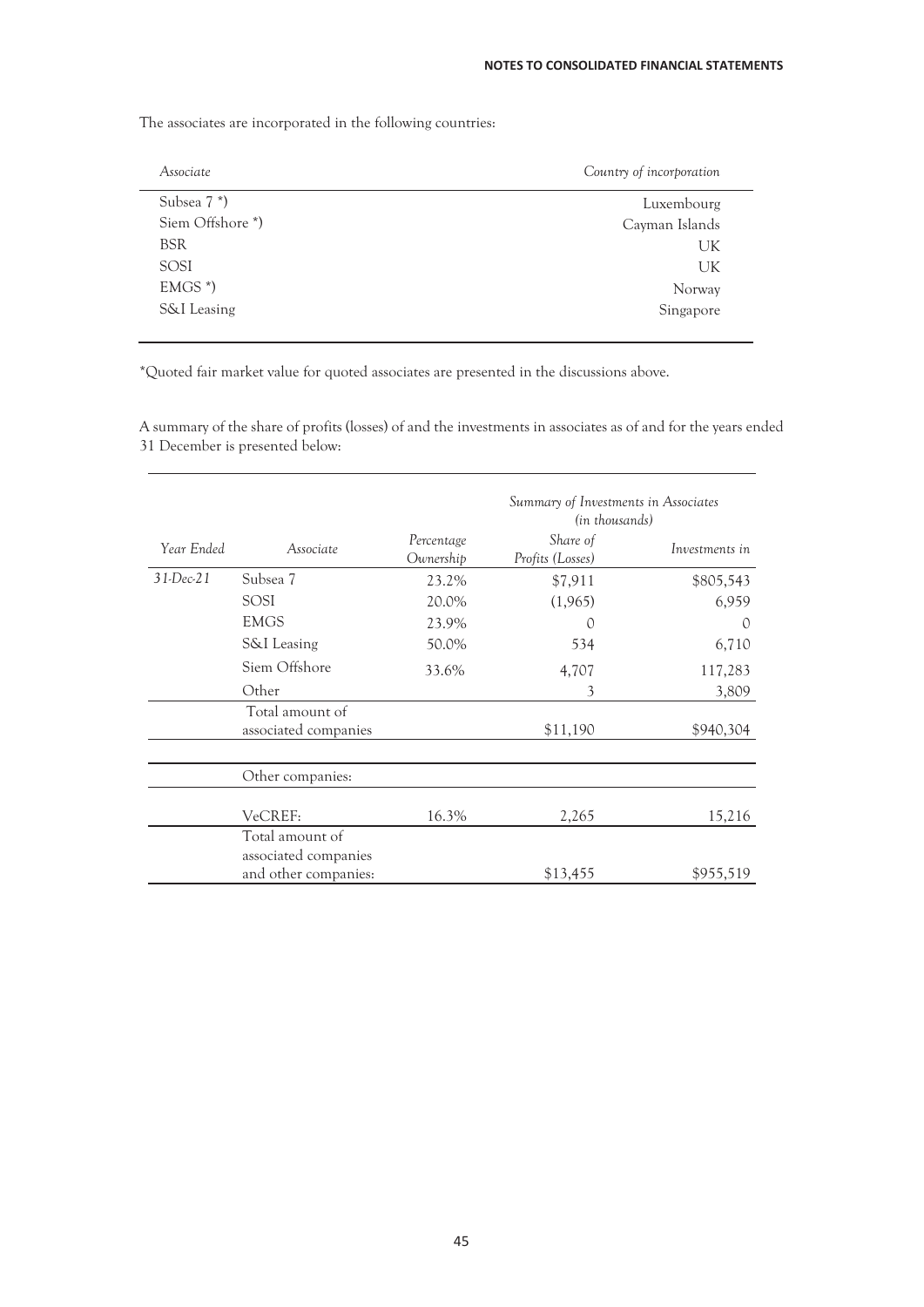| 31-Dec-20 |                                                                 |       |                |           |
|-----------|-----------------------------------------------------------------|-------|----------------|-----------|
|           | Subsea 7                                                        | 24.4% | $(\$266, 174)$ | \$855,558 |
|           | Venn Partners                                                   | 0%    | 0              | $\circ$   |
|           | <b>BSR</b>                                                      | 42.1% | 451            | 15,135    |
|           | SOSI                                                            | 20.0% | (4,998)        | 7,298     |
|           | <b>EMGS</b>                                                     | 23.9% | 0              | 1         |
|           | S&I Leasing                                                     | 50.0% | 35             | 2,960     |
|           | Accociated companies                                            |       |                |           |
|           | of Siem Offshore                                                |       | 0              | 2,197     |
|           | Other                                                           |       | (9)            | 542       |
|           | Total amount of                                                 |       |                |           |
|           | associated companies:                                           |       | $(\$270,699)$  | \$883,691 |
|           | Other companies:                                                |       |                |           |
|           | VeCREF:                                                         | 16.3% | 2,534          | 18,824    |
|           | Total amount of<br>associated companies<br>and other companies: |       | $(\$268,161)$  | \$902,515 |

Other companies are recorded at fair value through profit or loss.

The activity in investments in associates and other ccompanies during the fiscal years ended 31 December follows:

| (in thousands)                                     | 2021      | 2020             |
|----------------------------------------------------|-----------|------------------|
| Investments in associates:                         |           |                  |
| Balance, 1 January                                 | \$902,515 | \$1,177,319      |
| Additions to investments                           | 120.243   | 10,609           |
| Share of profits (losses) of associates            | 13,455    | (267,317)        |
| Disposals                                          | (48,240)  | (16, 259)        |
| Dividends or distributions by associates           | (18, 895) | $\circ$          |
| Share of associates' other comprehensive income    | 1,660     | 1,363            |
| Cumulative translation adjustments                 | (0)       | (3,196)          |
| Currency exchange gains (losses), net, see Note 12 |           | $\left( \right)$ |
| Other                                              | (15,219)  | (4)              |
| Investments in associates, 31 December             | \$955,519 | \$902.515        |

\$112.6 million of the toal additions to investments in 2021 is related to the investment in Siem Offshore Inc. that was deconsolidated as of 26 May 2021 and subsequently reflected as an investment in an associated company owned by 33.6% of the Company. The amount in "Other" includes the adjustment related to BSR Group Holdings Ltd. that has been consolidated in 2021.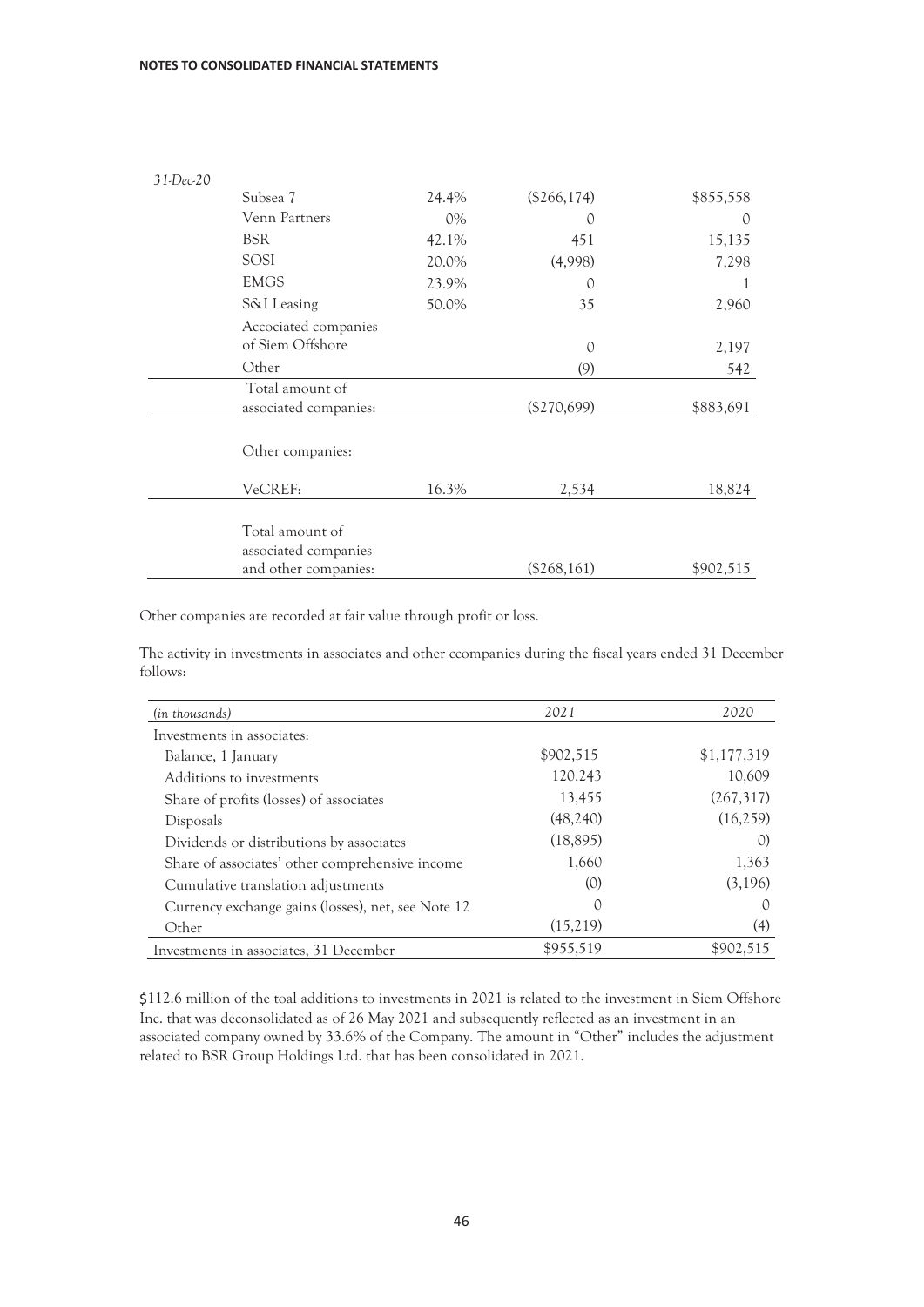# (6) VESSELS, PROPERTY AND EQUIPMENT

Summaries of the vessels and related shipping assets and property, equipment and other at 31 December are presented below (the Vessels and Related Assets includes Vessels-under-Construction).

|                                        | 2021                             |                                         | 2020                             |                                      |
|----------------------------------------|----------------------------------|-----------------------------------------|----------------------------------|--------------------------------------|
| (in thousands)                         | Vessels and<br>Related<br>Assets | Property,<br>Equipement<br>and<br>Other | Vessels and<br>Related<br>Assets | Property,<br>Equipement<br>and Other |
| Cost:                                  |                                  |                                         |                                  |                                      |
| Balance, 1 January                     | \$3,235,186                      | \$180,491                               | \$3,036,188                      | \$150,501                            |
| Adjustments                            | 10,265                           | 245                                     | 0                                | 0                                    |
| Capital expenditures                   | 35,109                           | 7,728                                   | 190,646                          | 20,981                               |
| Disposals                              | (135, 871)                       | (2, 271)                                | (17, 937)                        | (271)                                |
| Reclass to Held-for-Sale               | (34, 761)                        | 0                                       | (0)                              | 0                                    |
| Additions Right of use Asset           | 0                                | $\Omega$                                | 113,837                          | 0                                    |
| Reclass/transfer between asset groups  | (0)                              | $\Omega$                                | (80, 388)                        | 9,175                                |
| Deconsolidation of subsidiaries        | (2, 287, 457)                    | (11,460)                                | $\Omega$                         | 0                                    |
| Reclassification of carrying amount of |                                  |                                         |                                  |                                      |
| Right of use Assets                    | 110,621                          | 0                                       | $\mathcal{O}$                    | 0                                    |
| Translation adjustment and other       | (30, 794)                        | 453                                     | (7,160)                          | 105                                  |
| Cost, 31 December                      | 902,298                          | 175,186                                 | 3,235,186                        | 180,491                              |
| Accumulated depreciation/impairment:   |                                  |                                         |                                  |                                      |
| Balance, 1 January                     | (\$1,617,927)                    | (\$107,634)                             | (\$1,260,016)                    | (\$98,873)                           |
| Adjustments, 1 January                 | (10, 115)                        | (245)                                   | $\Omega$                         | (128)                                |
| Depreciation, see Note 13              | (34, 408)                        | (9,615)                                 | (38, 835)                        | (8, 846)                             |
| Disposals and eliminations             | 8,767                            | 1,627                                   | 17,865                           | 43                                   |
| Deconsolidation of subsidiaries        | 1,401,967                        | 8,355                                   | $\mathcal{O}$                    | 0                                    |
| Impairment                             | (5,203)                          | $\mathcal{O}$                           | (278, 442)                       | 0                                    |
| Reversal of impairment                 | 6,010                            | $\Omega$                                | $\Omega$                         | $\Omega$                             |
| Reclass to Held-for-Sale               | 3,373                            | 0                                       | (186)                            | 0                                    |
| Reclass/transfer between asset groups  | (13,665)                         | $\Omega$                                | (68, 315)                        | 0                                    |
| Translation adjustment and other       | 2,984                            | 3,929                                   | 10,002                           | 170                                  |
| Accum. depreciation, 31 December       | (258, 218)                       | (103, 583)                              | (1,617,927)                      | (107, 634)                           |
| Net book value, 31 December            | \$644,080                        | \$71,603                                | \$1,617,259                      | \$72,857                             |
| Property, equipment and other, net     | 71,603                           |                                         | 72,857                           |                                      |
| Deferred drydocking costs, see Note 7  | 4,337                            |                                         | 31,076                           |                                      |
| Vessels, property and equipment, net   | \$720,020                        |                                         | \$1,721,193                      |                                      |

Carrying amount of vessels pledge as guarantee for long-term debt is \$470 million in 2021 (\$1,485 million in 2020).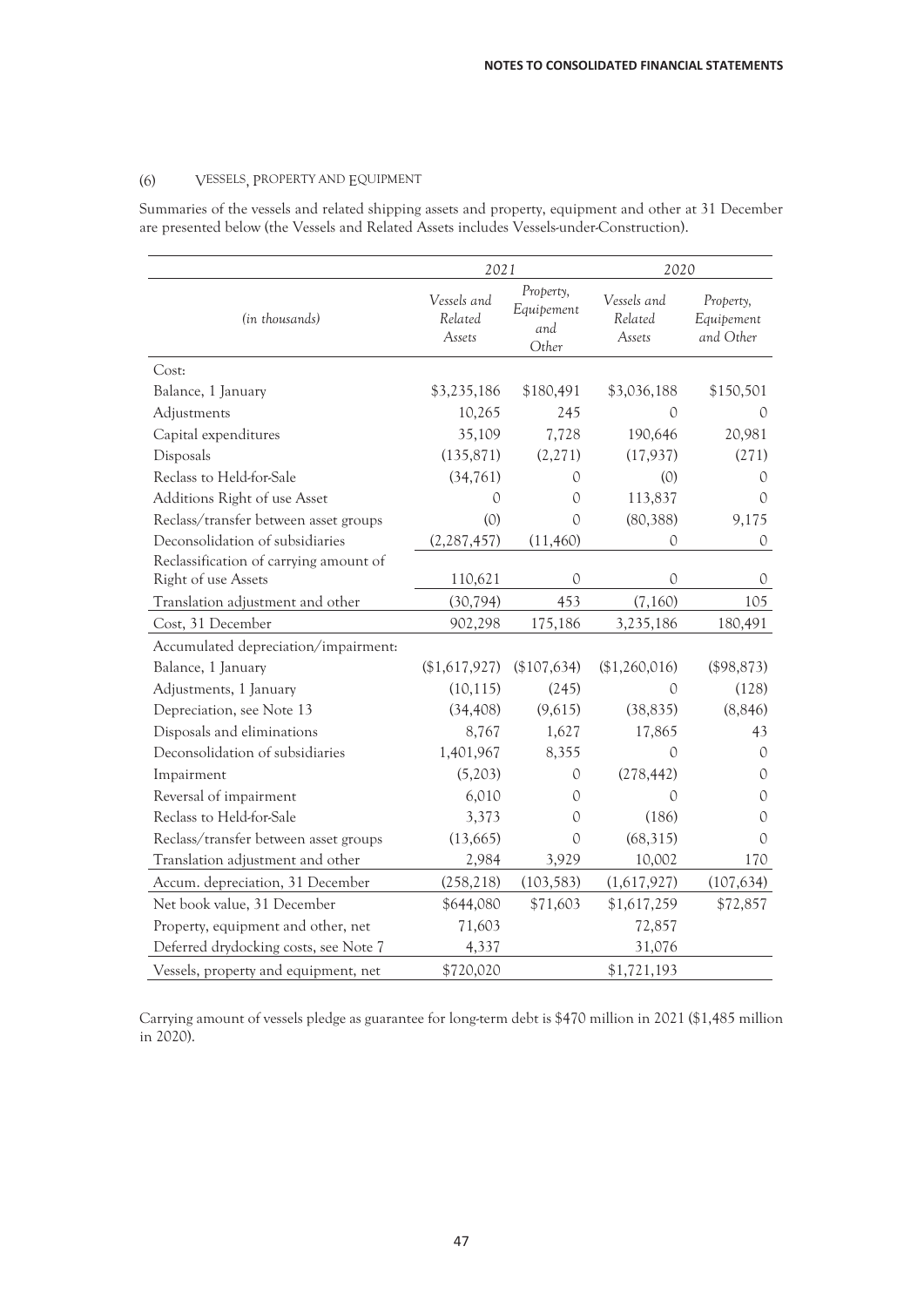# **Right-of-Use Asset**

Right-of Use Asset as included in the column Vessels and Related Assets above, as described in further detail in the table below:

|                                                   | 31 December 2021 | 31 December 2020 |
|---------------------------------------------------|------------------|------------------|
| Right of Use Assets at 1 January                  | \$140,630        | \$45,490         |
| Additions:                                        | $\left($         | 113,837          |
| This year's depreciation:                         | (15, 107)        | (13,601)         |
| The year's impairment:                            | 6,010            | (1,585)          |
| Derecognition of subsidiary                       | (3,234)          |                  |
| Remeasurement renegotiated lease-term 31 December | (14, 136)        | (3,511)          |
| Total Right of Use Asset 31 December              | 114,163          | 140,630          |

# **Vessel under construction**

Vessel under construction is included in the column Vessels and Related Assets above, and has a carrying amount of \$174 million in 2021 (\$132 million in 2020).

Subsequent to year end, a subsidiary of the Company received a variation cost claim from a shipyard in addition to the contract price in respect of a vessel under construction. The subsidiary has disputed the claim since under the contract, the subsidiary is only required to pay the contract price on completion and delivery of the vessel. Discussion with the shipyard is ongoing and if no agreement is reached, the matter will be dealt with by arbitration. As resolution proceedings are still at very early stage, it is not practicable to disclose the estimated financial effects because any liability, if at all, cannot be measured with sufficient reliability.

Details of the impairments recognized by the following amounts at the end of 2021 and 2020:

|                                                       | Year Ended 31 December |                 |
|-------------------------------------------------------|------------------------|-----------------|
| (in thousands)                                        | 2021                   | 2020 (Restated) |
| Impairments:                                          |                        |                 |
| Vessels: Reefer, RoRo and Car Carriers Vessel segment | (6,010)                | 1,585           |
| Shipbuilding contracts                                |                        |                 |
| Long term receivables and projects                    | 0                      | 8,697           |
| Impairment related to investment in associated        |                        |                 |
| company                                               | $\Omega$               | 5,366           |
| Impairment in other investments                       | 0                      |                 |
| Reversal of impairment                                |                        |                 |
|                                                       |                        |                 |
| Impairments, net                                      | \$ (6,010)             | \$15,648        |

#### *Impairment testing*

There were no impairment charges on vessels in 2021. Star Reefers recorded reversal of impairments of \$6.0 million in 2021 (impairment charge of \$1.6 million in 2020), with respect to its older, less efficient refrigerated vessels. Star Reefers' operation in the specialized refrigerated transportation of fruits and other products has experienced significant competition from the regular container lines as the container lines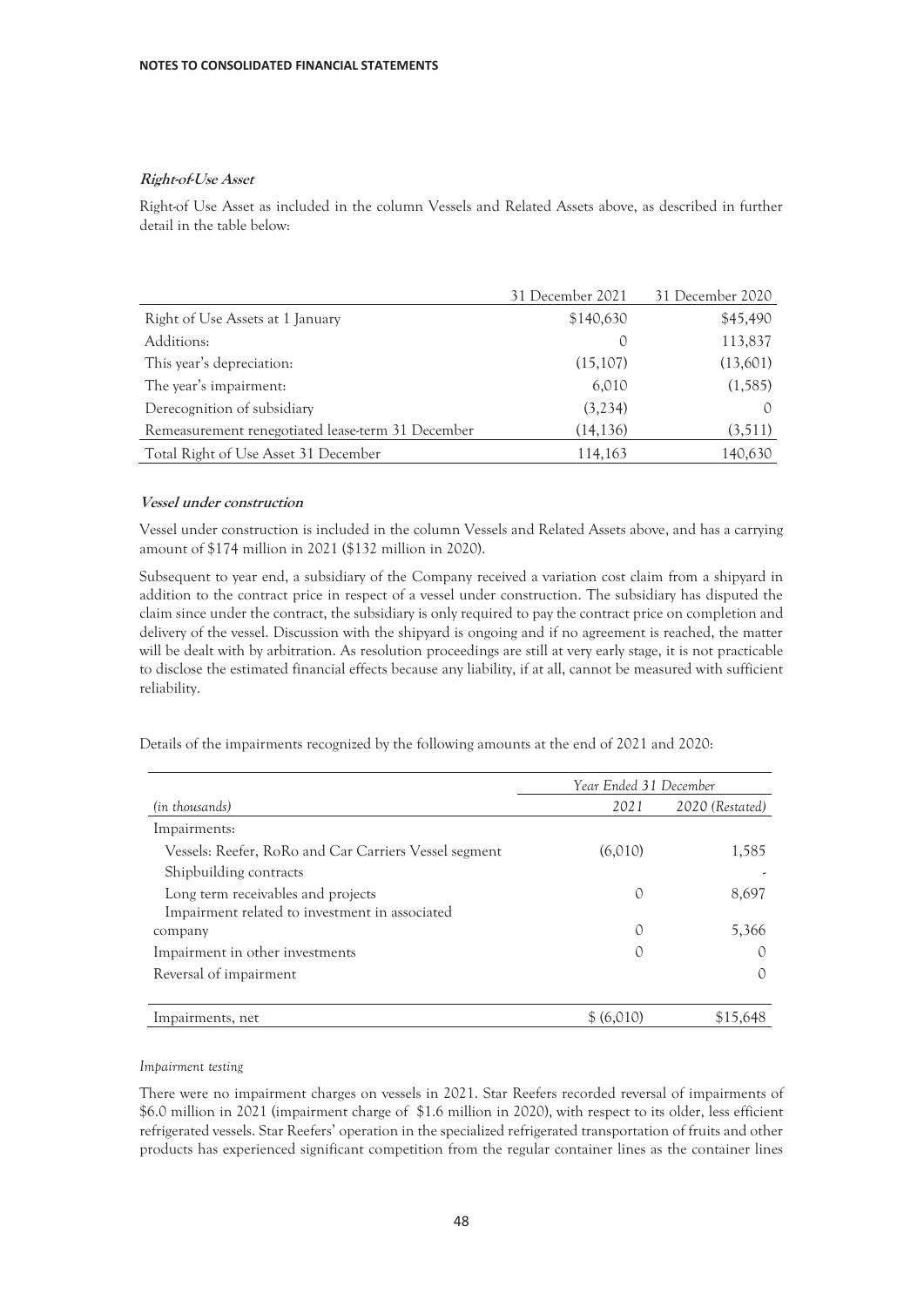offer lower rates in an effort to build market share and generate activity for vessels in the overbuilt container lines.

Based on its testing, Siem Offshore recorded an impairment of \$276.9 million in 2020 to write down its offshore support vessels to their recoverable amounts. The recoverable amount was based on the higher of fair value less cost of disposal and value-in-use calculation with each vessel treated separately. The market for offshore support vessels has been soft over the last 6 to 7 years because of overcapacity arising from speculative newbuild programs in recent years and as a result of the prolonged downturn in offshore oil and gas sector and associated reduces activity and thus demand for offshore support vessels. The impairments in 2020 affected 15 vessels. The Income Statement for 2020 is restated in order to reflect the deconsolidation of Siem Offshore Inc. Net impairment charge for the Offshore Support Vessel segment is included in Net Income (loss) from Discontinued Operations in the Income Statement for 2020.

An impairment charge of \$0.8 million is reflected in Siem Shipowning's financial accounts for 2021. At the same time a reversal of impairment from previous years of \$0.8 million is recorded in the financial accounts for 2021. Net effect in 2021 is nil. No impairment chanrges or reversal of impairment is recorded in the financial accounts for 2020.

There are no impairment indicators in Seven Yield Holding Pte. Ltd. in 2021 or 2020.

*Impairment sensitivities* – The value-in-use calculation is mainly affected by changes in WACC and freight rate and charter rate assumptions. The nominal WACC used in the value-in-use calculations are presented in the table below:

|                                 | Nominal WACC |            |         | <b>Nominal WACC</b> |
|---------------------------------|--------------|------------|---------|---------------------|
| <b>Business segments</b>        | 2021         |            |         | 2020                |
|                                 | Minimum      | Maximum    | Minimum | Maximum             |
| <b>Offshore Support Vessels</b> | No vessels   | No vessels | 8.90%   | 10.05%              |
| RoRo Vessels                    | 5.70%        | 5.70%      | 5.70%   | 5.70%               |
| <b>Scientific Core Vessel</b>   | No vessels   | No vessels | 8.90%   | 10.05%              |
| <b>Refer Vessels</b>            | 7.5%         | 7.5%       | 8.2%    | 8.2%                |
| <b>Car Carrier Vessels</b>      | 7.5%         | 7.5%       | 7.5%    | 7.5%                |

For the vessels within the reefer, RoRo and car carrier vessel segment, an increase in the WACC rate of 1% would have no impact on the impairment assessment of vessels. In 2020 an adverse movement in the WACC rate of 1% would increase the impairment of vessels by \$16.7 million.

# (7) DEFERRED DRYDOCKING COSTS

A summary of the drydocking activity for the years ended 31 December is presented below:

|                                                    | Year Ended 31 December |                 |  |
|----------------------------------------------------|------------------------|-----------------|--|
| (in thousands)                                     | 2021                   | 2020 (Restated) |  |
| Deferred drydocking costs:                         |                        |                 |  |
| Balance, 1 January                                 | \$25,486               | \$23,078        |  |
| Additions                                          | 1,742                  | 4,887           |  |
| Disposals and other                                | (1,794)                | 187             |  |
| Amortization, see Note 13                          | (2,086)                | (2,218)         |  |
| Impairment, see Note 6                             | 0                      |                 |  |
| Deconsolidation of subsidiaries                    | (19,011)               |                 |  |
| Transfers                                          |                        | (448)           |  |
| Deferred drydocking costs, 31 December, see Note 6 | \$4,337                | \$25,486        |  |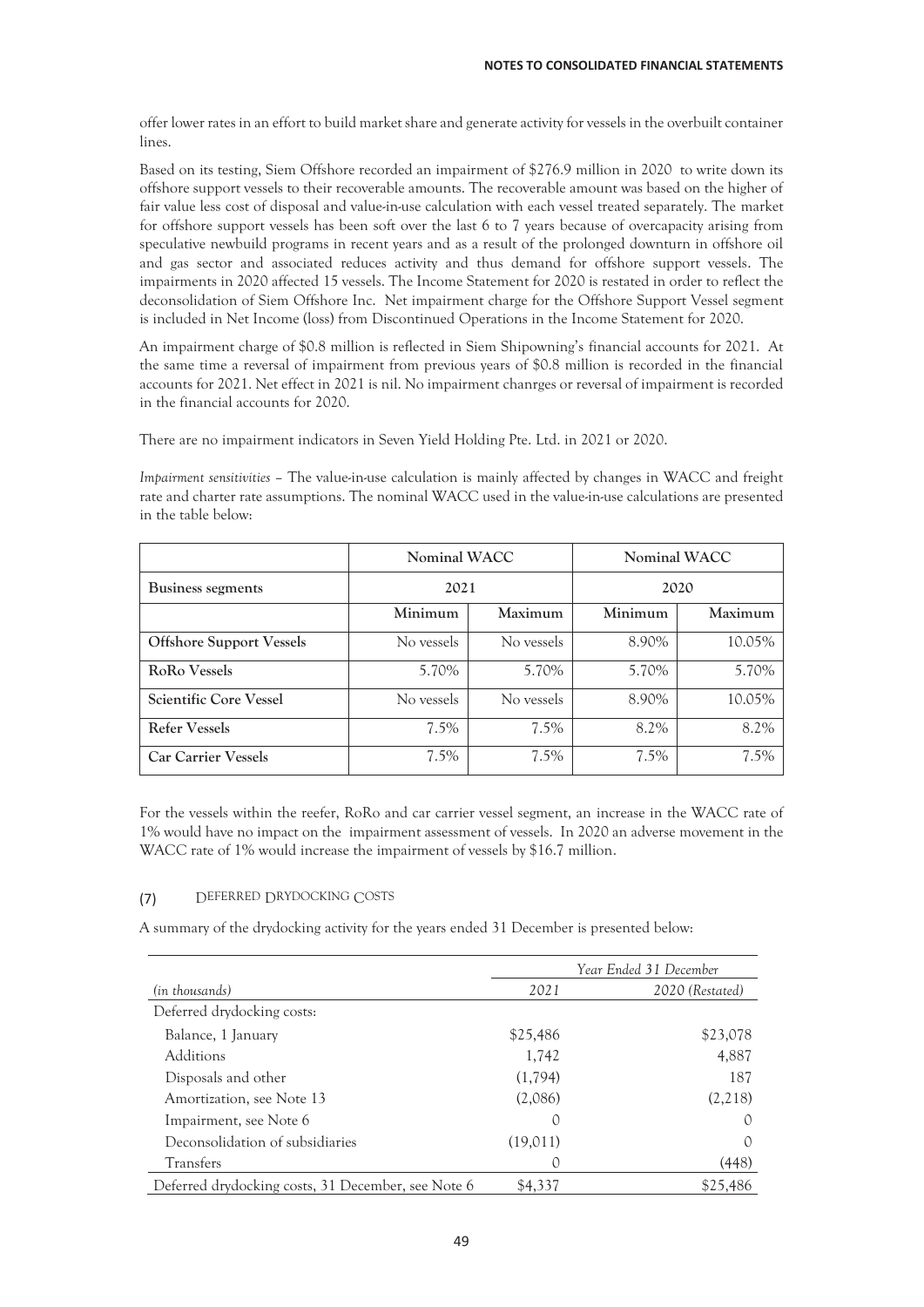The amortization period is generally 3-5 years and the amortization of deferred drydocking costs is recorded as an operating expense.

# (8) LONG-TERM DEBT

A summary of long-term debt and notes payable, net of unamortized financing fees and excluding Siem Offshore's debt which is separately shown, at 31 December is presented below:

|                                                                                                 |               | Year Ended 31 December |             |
|-------------------------------------------------------------------------------------------------|---------------|------------------------|-------------|
| (in thousands)                                                                                  | Interest Rate | 2021                   | 2020        |
| USD-denominated long-term debt<br>and notes payable:<br>Vessel Financings and notes payable     | Floating      | \$58,870               | \$112,204   |
| GBP-denominated long-term debt<br>and notes payable                                             | Fixed         | 3,891                  | 0           |
| NOK-denominated long-term debt and notes<br>payable, USD-equivalents:<br>Margin loan facility   | Floating      | 141,744                |             |
| EUR-denominated long-term debt<br>and notes payable, USD-equivalents:                           |               |                        |             |
| Exchangeable Bonds                                                                              | Fixed         | $\Omega$               | 314,146     |
| <b>Vessel Financings</b>                                                                        | Floating      | 220,712                | 266,105     |
| Margin loan facility                                                                            | Floating      | $\Omega$               | (925)       |
| Deusa bank loan                                                                                 |               | 15,801                 | 6,961       |
| EUR-denominated long-term debt                                                                  |               |                        |             |
| and notes payable                                                                               |               | 236,513                | 586,287     |
| Siem Offshore credit facilities, USD-equivalents,<br>no figures in 2021 due to deconsolidation: |               |                        |             |
| Secured loans                                                                                   |               | 0                      | 863,928     |
| Public bond issues                                                                              |               | 0                      | 59,833      |
| CIRR loans                                                                                      |               | 0                      | 45,946      |
| Other loans                                                                                     |               | $\Omega$               | 38,533      |
| Siem Offshore credit facilities                                                                 |               | $\circ$                | 1,008,240   |
|                                                                                                 |               |                        |             |
| Long-term debt and notes payable,<br>net of unamortized financing fees                          |               | \$441,007              | \$1,706,731 |
| Less unamortized financing fee                                                                  |               | (\$289)                | (\$3,394)   |
| Long-term debt and notes payable,<br>net of unamortized financing fees                          |               | \$440,718              | \$1,703,337 |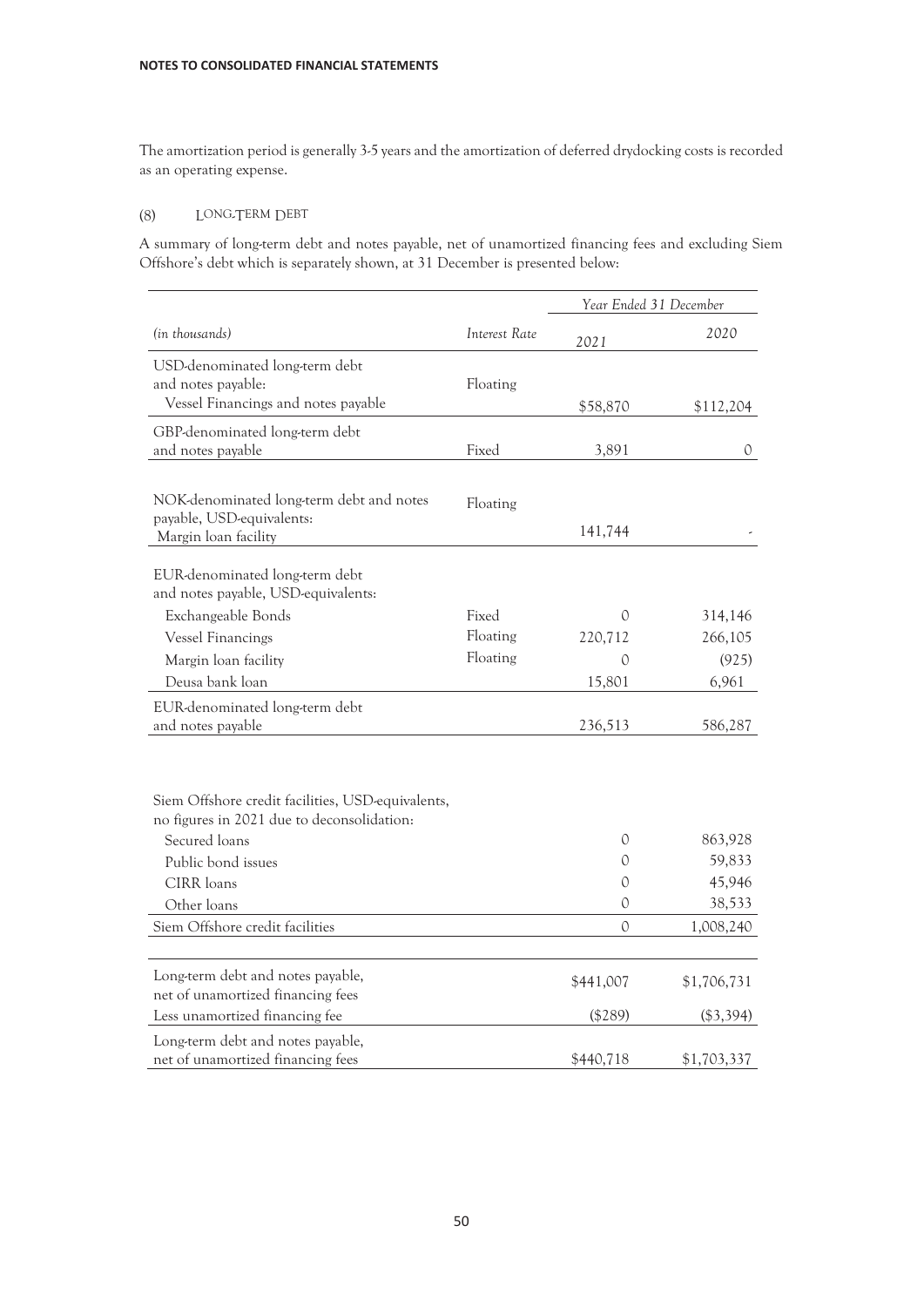| (in thousands)                       | 2021      | 2020        |
|--------------------------------------|-----------|-------------|
| Long-term debt and notes payable:    |           |             |
| Current <sup>*</sup> )               | \$134,882 | \$663,487   |
| Non-current                          | \$305,836 | \$1,039,850 |
| Long-term debt and notes payable net |           |             |
| of unamortized financing fees        | \$440,718 | \$1,703,337 |

The consolidated current and noncurrent maturities for the Company, are shown below:

\*) The amount in 2020 includes \$16,195 as carrying amount of financial derivative incorporated into the Exchangeable Bond that was repaid on 2 June 2021.

The consolidated Current maturities and short-term notes are shown below:

| (in thousands)                                           | 2021      | 2020      |
|----------------------------------------------------------|-----------|-----------|
| Current maturities and short term notes:                 |           |           |
| Current portion of long term debt and notes payable **): | \$202,422 | \$647,292 |
| Current portion of finance lease liability:              | \$13,042  | \$31,661  |
| Current maturities and short term notes                  | \$215,464 | \$678,953 |

\*\*) Notes payable in 2021 includes current maturities that expires in 2022 and other short term notes that expires in 2022. In 2020 the amount excludes \$16,195 as carrying amount of financial derivative incorporated into the Exchangeable Bond that matureed on 2 June 2021.

The scheduled total debt service, comprised of principal maturities and accrued interest payments, for the Company's debt and notes payable for each of the years ended 31 December is presented below:

| Years Ended                 | Principal  | Interest | Debt      |
|-----------------------------|------------|----------|-----------|
| 31 December                 | Maturities | Payments | Service   |
| 2022                        | \$135,124  | \$6,851  | \$141,975 |
| 2023                        | 140,795    | 3,935    | 144,730   |
| 2024                        | 53,610     | 2,386    | 55,996    |
| 2025                        | 21,016     | 1,370    | 22,386    |
| 2026                        | 19,816     | 947      | 20,763    |
| 2027 and thereafter         | 70,357     | 1,680    | 72,037    |
| Long-term debt and interest |            |          |           |
| payments:                   | \$440,718  | \$17,169 | \$457,887 |

## *Exchangeable Bonds*

At the end of May 2016, the Company placed a EUR250,000,000- 2.25% Senior Secured Exchangeable Bond ("Exchangeable Bond") which were exchangeable into shares of Subsea 7 at an Exchange Price of EUR 9.3053 per Subsea 7 share. Interests were paid semi-annually at the rate of 2.25% p.a. The Exchangeable Bond were secured by the pledge of 48,546,044 shares of Subsea 7 of which 24,273,022 of the shares pledged were subject to adjustment based upon the occurrence of certain events, such as the payment of dividends by Subsea7.

Under IFRS, the existence of an exchange provision required that a portion of the Exchangeable Bond be valued and recorded as a Financial Derivative and the remaining portion was recorded as a long-term debt liability. The alternative interest rate on the Exchangeable Bond at inception was 5.88%.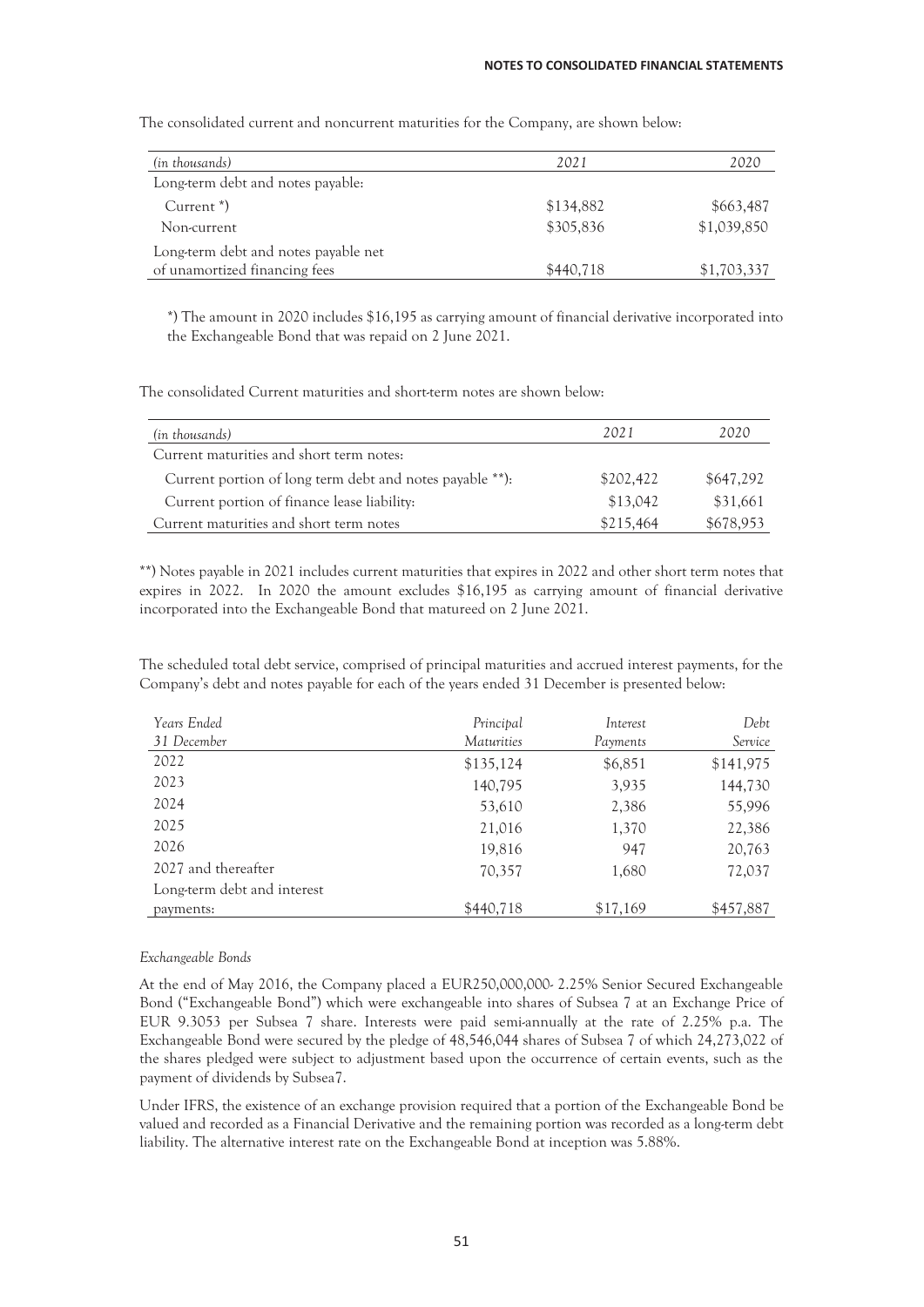The amount of the long-term debt liability is amortized from the recorded value to the nominal value of the Exchangeable Bond over the period from the date of the issue of the bonds to the date of maturity. The amortization is recorded as interest expense and the debt liability increases by such amount.

The Financial Derivative is re-valued at the end of each reporting period using the Black-Scholes Option Pricing Model and changes in the amount of the Financial Derivative are recorded as a gains (losses) on revaluation of Financial Derivatives. Changes in value may be significant and are a product, amongst other factors, of the volatility of the market prices of Subsea 7 shares.

The separate components of the Exchangeable Bond and changes to the amount and valuation are shown below in USD-equivalents, excluding the deferred financing costs.

| (in thousands)                                       | Long-Term<br>Debt Liability | Value of<br>Financial<br>Derivatives |
|------------------------------------------------------|-----------------------------|--------------------------------------|
| EUR250 Million Exchangeable Bonds, 31 December 2016  | \$196,428                   | \$122,019                            |
| Exchange (gain) loss                                 | 27,690                      | 17,718                               |
| Re-valuation (gain) loss                             |                             | (23, 184)                            |
| Amounts and valuation of EUR Bonds, 31 December 2017 | \$224,118                   | \$116,553                            |
| Amortization of long-term debt liability             | 33,698                      |                                      |
| Exchange (gain) loss                                 | (10,023)                    | (4,358)                              |
| Re-valuation (gain) loss                             |                             | (71, 245)                            |
| Amounts and valuation of EUR Bonds, 31 December 2018 | \$247,793                   | \$40,951                             |
| Amortization of long-term debt liability             | 14,126                      |                                      |
| Exchange (gain) loss                                 | (5,049)                     | (3,347)                              |
| Re-valuation (gain) loss                             |                             | 53,331                               |
| Amounts and valuation of EUR Bonds, 31 December 2019 | \$256,870                   | 90,935                               |
| Amortization of long-term debt liability             | 15,766                      |                                      |
| Exchange (gain) loss                                 | 25,315                      | (1,250)                              |
| Re-valuation (gain) loss                             |                             | (73, 490)                            |
| Amounts and valuation of EUR Bonds, 31 December 2020 | \$297,951                   | \$16,195                             |

# *Repayment of Exchangeable Bond at maturity date in July 2021*

The Exchangeable Bond was repaid at par value of EUR 250,000,000 in June 2021. A gain of \$16.2 million from the changes in the fair value of the financial derivative that was incorporated in the Exchangeable Bond facility was recognized in the Income Statement at maturity. Interest expenses amortized on the loan in 2021 is \$5.6 million, and are recognized in the Income Statement together with interests paid of \$2.9 million and currency loss of \$0.7 million.

## *Fair Market Value of Exchangeable Bond*

The fair market value of the Exchangeable Bond as per 31 December 2020 was 97.13% of principal amount, based on the latest completed transaction in October 2020.

A risk free rate of (0.75)%, a share price of Subsea 7 of \$8.078 per share, an implicit volatility of the share price of Subsea 7 of 38.65%, an exercise price of the option of \$9.3053 and an expected remaining option life of 5 months share price has been applied in the assessment of the fair market value of the embedded derivative. A 1% change of the voliatility of the share price of Subsea 7 SA will change the fair market value of the embedded financial derivative by \$1.1 million. A change of the interest rate of 100 bps will change the market value of the embedded derivative by \$0.5 million.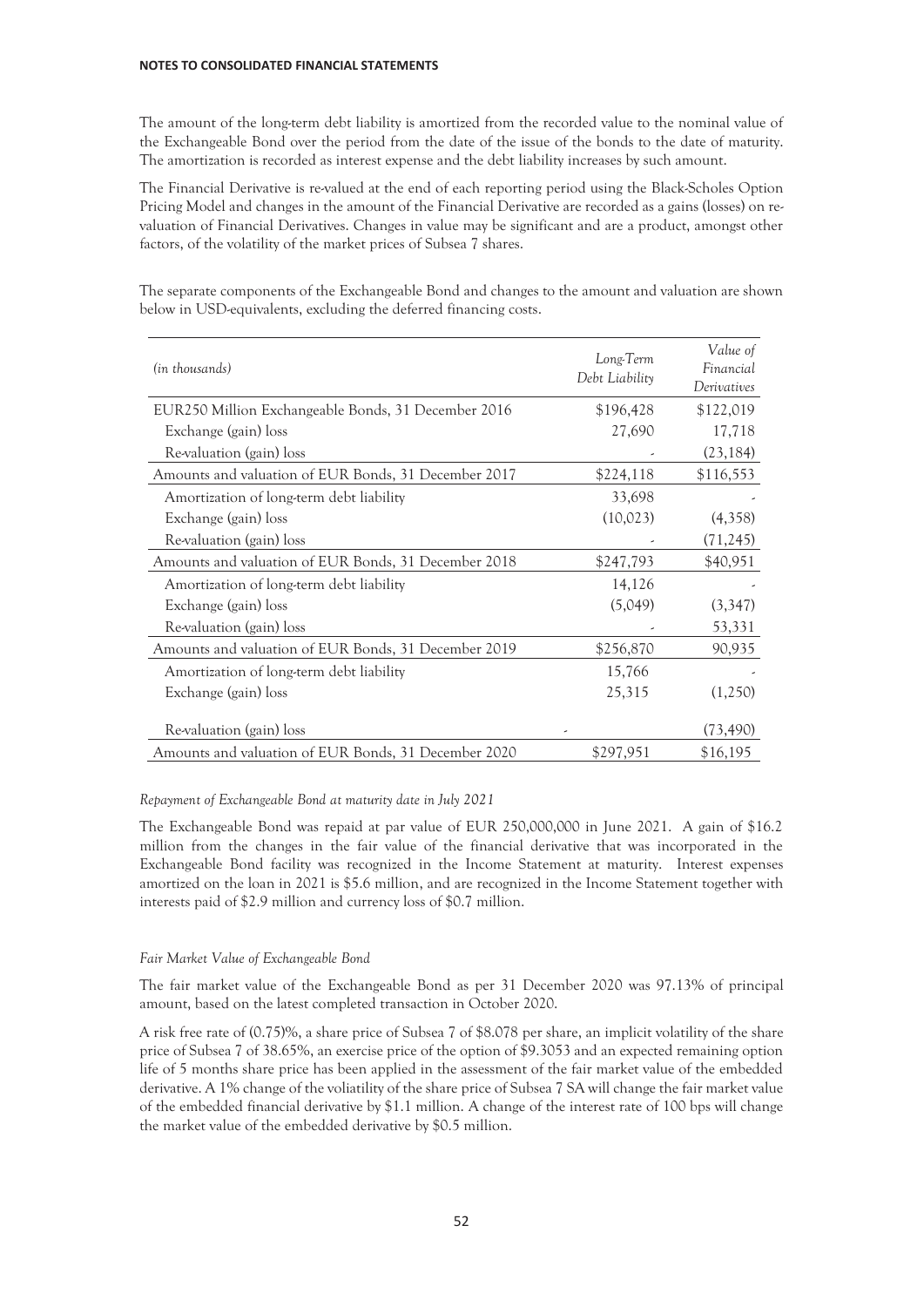### *Vessel financings*

The subsidiaries of the Company has entered into vessel financing facilities with standard security packages including but not limited to, first priority mortgages over the vessels, assignment of earnings and insurances and share pledges in vessel-owning subsidiaries. A majority of the vessel financings are on floating rate basis and as per 31 December 2021, the vessel financings were denominated in either USD or EUR. In addition to vessel specific covenants, the vessel financings of the subsidiaries include covenants related to equity, free cash, leverage and credit.

The creditors and guarantors related to the vessel financings are in general first class commercial banks and state-owned financial institutions with ratings on or above BBB- and AAA.

## *Siem Offshore Portfolio of Loans*

Siem Offshore issued two high-yield unsecured bonds, where the first bond was for NOK600 million ("SIOFF01") with initial maturity in 2018 and the second bond was for NOK700 million ("SIOFF02") with initial maturity in 2019. Following the severe downturn in the offshore oil and gas industry, Siem Offshore negotiated with its secured lenders and reached agreement on a finance plan. One of the provisions was an extension of the maturity for each of SIOFF01 and SIOFF02 for 33 months, and subsequently an agreement was reached with the bondholders and SIOFF01 was extended to mature in 2020 and SIOFF02 was extended to mature in 2023. In April 2018, the bondholders of SIOFF02 approved that NOK700 million of old bonds were exchange for NOK560 million of a new SIOFF02 convertible bond. The SIOFF01 bondholders were given the opportunity to participate in the new SIOFF02 bonds. A total of NOK250 million of SIOFF01 bonds were exchanged for NOK200 million of the new SIOFF02 convertible bonds. The remaining NOK350 million of SIOFF01 bonds would mature in October 2020.

The terms of the NOK760 million of new SIOFF02 convertible bonds included a conversion right for the bondholders into new shares of Siem Offshore at NOK3 per share, a fixed interest rate of 2.75%p.a., a term of 5½ years to mature in late-2023 and a call option by Siem Offshore at 120% of par value of bonds.

The new SIOFF02 convertible bonds included an embedded call option and a put option in the form of a conversion right and, in accordance with IFRS, the obligation was segregated into a financial derivative in reflection of the options and a long-term liability and recorded at their respective fair values. The two options are closely-related and were accounted for as a net liability from 31 December 2018. The fair value of the liability portion of the convertible bond was determined using a market interest rate for an equivalent non-convertible bond until extinguished on conversion or maturity of the bonds. The debt liability component was subsequently stated at amortized cost with the amortization recorded as interest expense. The financial derivatives were marked-to-market using the Black-Scholes Option Pricing Model at each reporting date and the changes to fair value are reported as revaluation gains or losses. The financial derivative was recognized as a financial liability or included in shareholders equity depending on the features of the bond and the conversion option. As long as the Siem Offshore shares are quoted in NOK and the functional currency of Siem Industries remains the USD, the convertible bond did not meet the "fixed-for-fixed" criteria and the changes in the fair value of the conversion right were reflected as a financial derivative and not as an equity instrument.

Over the years the Company made several buybacks in the market of the bonds issued by Siem Offshore Inc. at prices which are at a discount to the bonds' nominal value. Since Siem Offshore's financial statements are fully consolidated within the Company's consolidated financial statements, IFRS requires certain treatment with respect to the purchases and sales of these bonds which are deemed to be intercompany transactions. Therefore, the Company's purchases of Siem Offshore bonds have been treated as debt buybacks in the consolidated financial statements and are de-recognized immediately at the date of purchase for consolidation reporting purposes.

A financial restructuring process of Siem Offshore Inc. was initiated in 2020 and following negotiations with the lending banks and bond holders the financial restructuring was successfully concluded and implemented on 26 May 2021. Long term debt such as principal loans, PIK-interests and derivatives to banks, held by different companies within Siem Offshore Inc. group was restructured. The restructuring included easing of financial covenants, and a debt conversion of USD 269 mill. A conversion of debt into equity shall be recognized at fair value according to IFRS 9 Financial Instruments, and any less-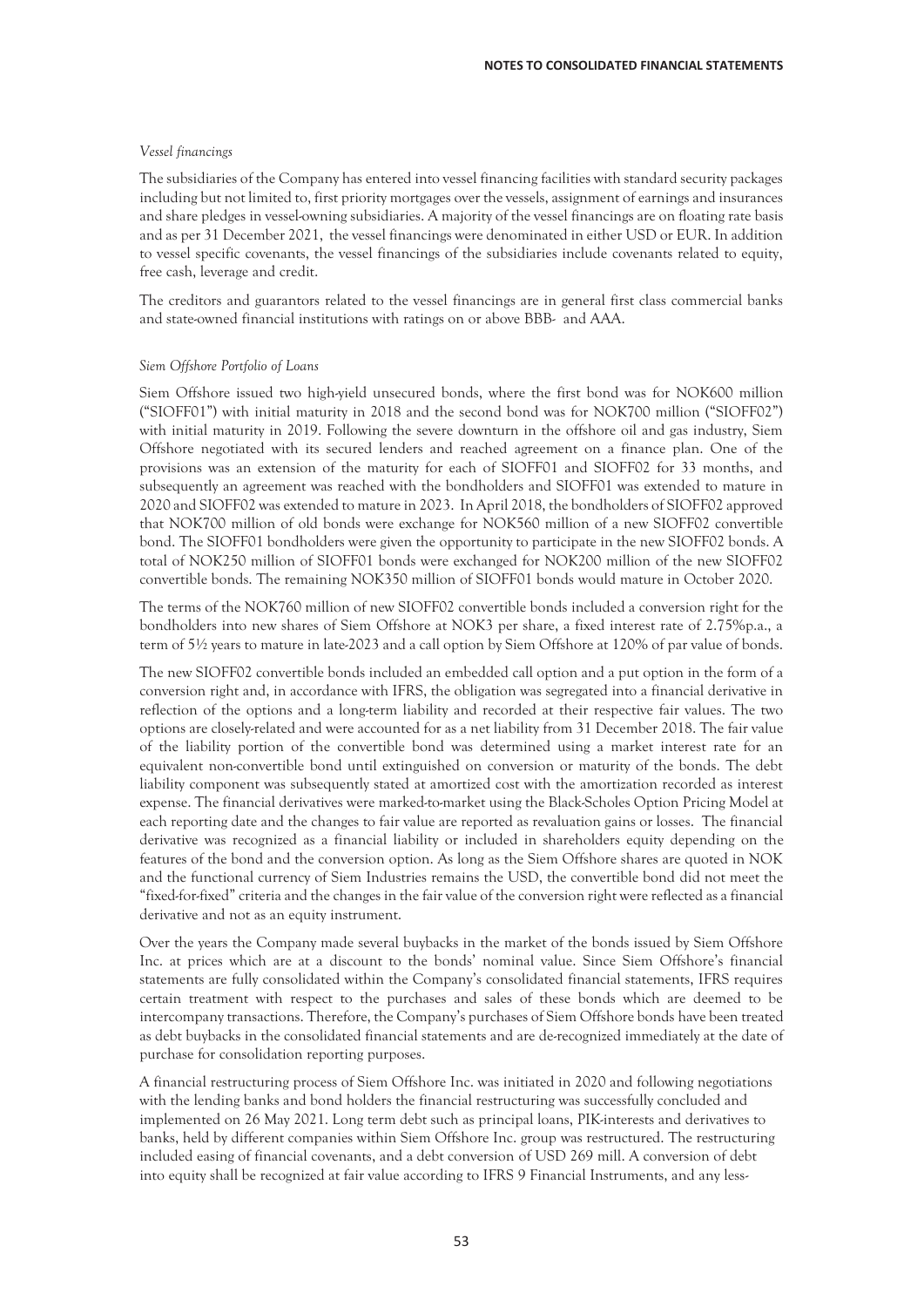values should be recognized as a debt forgiveness through the income statement. A total gain of \$92 million was reflected by Siem Offshore Inc. in the second quarter of 2021 under Finance Income as a gain from the financial restructuring. Due to the buybacks of bonds issued by Siem Offshore Inc. in previous years, the gain reflected by the Company was \$44.1 million. For further information see Note 34 Other Income. The investment in Siem Offshore has been accounted for under the equity method after the financial restructuring was implemented on the 26 May 2021.

The Company has agreed with with Skandinaviska Enskilda Banken AB into a Margin Loan Facility Agreement up to NOK 1,500 million (the "SEB Margin Loan"), available in two tranches, Tranche A in the amount of NOK 1,000 million (available up to 31 May 2023) and Tranche B in the amount of NOK 500 million (NOK 250 million was repaid in December 2021, then the remaining available up to 31 July 2022). The SEB Margin Loan is secured by collateral such as Subsea 7 S.A.'s shares, balance on the cash account.

In 2020, Bradenstoke Solar Park Ltd. entered into a GBP35 million term facility agreement with a first class commercial bank. The term facility was secured by first ranking security in the 70MWp Bradenstoke solar park and was repaid in full when the 100%-interest in Bradenstoke Solar Park Ltd. was sold in January 2021. Bradenstoke Solar Park Ltd. was recoqnized as Discontinued Operations per 31 December 2020.

The fair value of long-term debt at 31 December 2021 approximates its carrying value. Taking into consideration the variable rate structure of the Company's long-term debt, the fair value of long-term debt at 31 December 2020 approximates its carrying value with the exceptions for the Company's Exchangeable Bond and Siem Offshore's SIOFF02. The fair value of the Company's Exchangeable Bond is at EUR267.9 million which is equivalent to \$328.8 million. In the Company's financial statements, the total amount outstanding is less than whole amount of the SIOFF02 convertible bond obligation because of the Company's purchases of SIOFF02 which are considered to be debt buybacks in consolidation. For the Company's consolidated financial statements at 31 December 2020, the fair value for SIOFF01 bonds is NOK127.1 million or \$13.6 million, and for SIOFF02 convertible bonds is NOK731.5 million, or \$78.1 million.

| (in thousands)                              |     | 2021       | 2020          |
|---------------------------------------------|-----|------------|---------------|
| Cash and cash equivalents, restricted cash, | \$  | 77,820     | 187,221<br>\$ |
| Borrowings, repayable within one year       |     | (134, 882) | (663, 487)    |
| Borrowings, repayable after one year        |     | (305,836)  | (1,039,850)   |
| Net debt at 31 December                     | \$. | (362,898)  | (1,516,116)   |
| Cash and cash equivalents, restricted cash, | \$  | 77,820     | 187,221       |
| Total debt – fixed interest rates           |     | (3,891)    | (373,979)     |
| Total debt – variable interest rates        |     | (436,827)  | (1,329,158)   |
| Net debt at 31 December                     | \$  | (362,898)  | (1,516,116)   |

The reconciliation of net debt (\*) for the years ended 31 December are shown below:

\*) Net debt is defined as the difference between cash and cash equivalent, including restricted cash, and interest bearing debt.

The Group and its subsidiaries were in compliance with their respective loan covenants at the end of 2021 and 2020.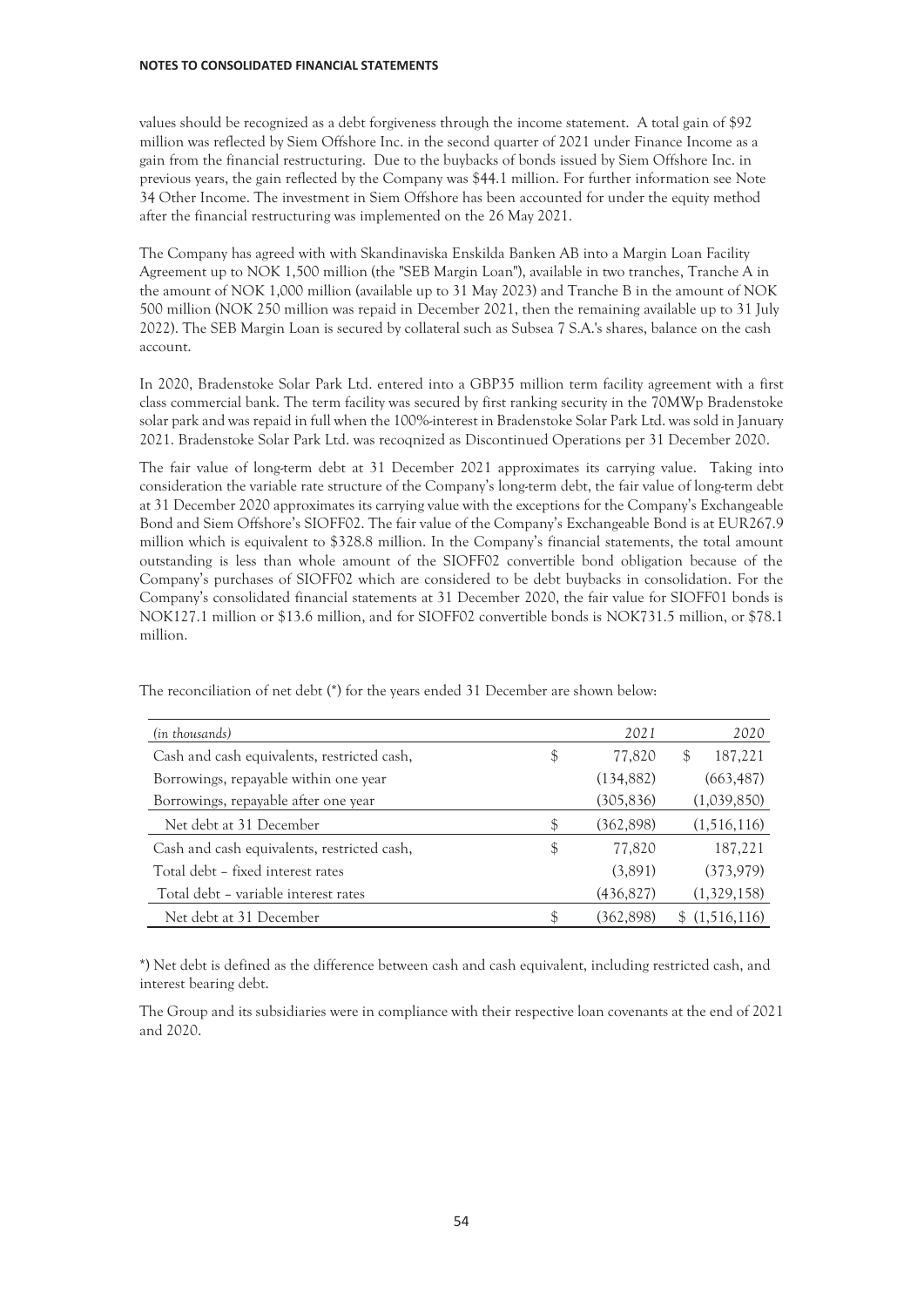| (in thousands)                            | 2021        | 2020        |
|-------------------------------------------|-------------|-------------|
|                                           |             |             |
| Balance 1 January                         | \$1,703,337 | \$1,602,520 |
| Drawdowns                                 | 471,470     | 102,162     |
| Repayments:                               | (638, 140)  | (173, 702)  |
| Total cash movements:                     | (166, 670)  | (71, 540)   |
| Amortization of financial liability:      | 5,961       | 38,281      |
| Reclassifications:                        | 1,121       | 90,256      |
| Effect of deconsolidation:                | (1,078,009) | $\Omega$    |
| Currency exchange (gains) losses:         | (9,976)     | 44,857      |
| Amortization of financing fees:           | 4,335       | (466)       |
| Reclassification of loans to Discontinued |             |             |
| Operations:                               | 0           | $\Omega$    |
| Other:                                    | (19,381)    | (571)       |
| Total non-cash movements:                 | (1,095,949) | 172,357     |
| Total 31 December:                        | \$440,718   | \$1,703,337 |

The activity in long-term debt, including current maturities and financial derivatives related to convertible bonds during the fiscal years ended 31 December is presented below:

| (in thousands)                        | 2021                      | 2020                      |
|---------------------------------------|---------------------------|---------------------------|
|                                       | Financial lease liability | Financial lease liability |
| Balance 1 January:                    | \$155,745                 | \$50,284                  |
| Drawdowns:                            | \$40,545                  | \$113,837                 |
| Repayment and buybacks:               | (14,108)                  | (14, 735)                 |
| Total cash movements:                 | 26,437                    | 99,102                    |
| Derecognition:                        | (7,517)                   |                           |
| Revaluation:                          | (24, 818)                 | 5,610                     |
| Other:                                | O                         | 749                       |
| Total non-cash movements:             | (32, 335)                 | $\circ$                   |
| Finance lease liability, 31 December: | \$149,847                 | \$155,745                 |

### (9) INCOME TAXES

Siem Industries migrated its tax residency from the Cayman Islands to Luxembourg as of 4 December 2020. As of this date the Company is subject to corporate income tax and net wealth tax on its global income in Luxembourg in accordance with Luxembourg tax legislation. The migration was carried out to align its compliance requirements with internal reporting and business operations. The Cayman Islands has implemented substance requirements by putting into force a new Economic Substance Law applying to companies incorporated/resident in the Cayman Islands. The Company decided to migrate out of the Cayman Islands to satisfy the Economic Substance Law, and to transfer its principal establishment and central administration to Luxembourg. In July 2021 the Company transferred its corporate seat and registered office from the Cayman Islands to Luxembourg.

Currently, Luxembourg levies a corporate income tax of 24.94%. There is no stamp tax duty in Luxembourg. The Company is also subject to net wealth tax computation on an annual basis. A minimum net wealth tax of EUR4,815 applies to all corporate entities having their statutory seat or central administration in Luxembourg.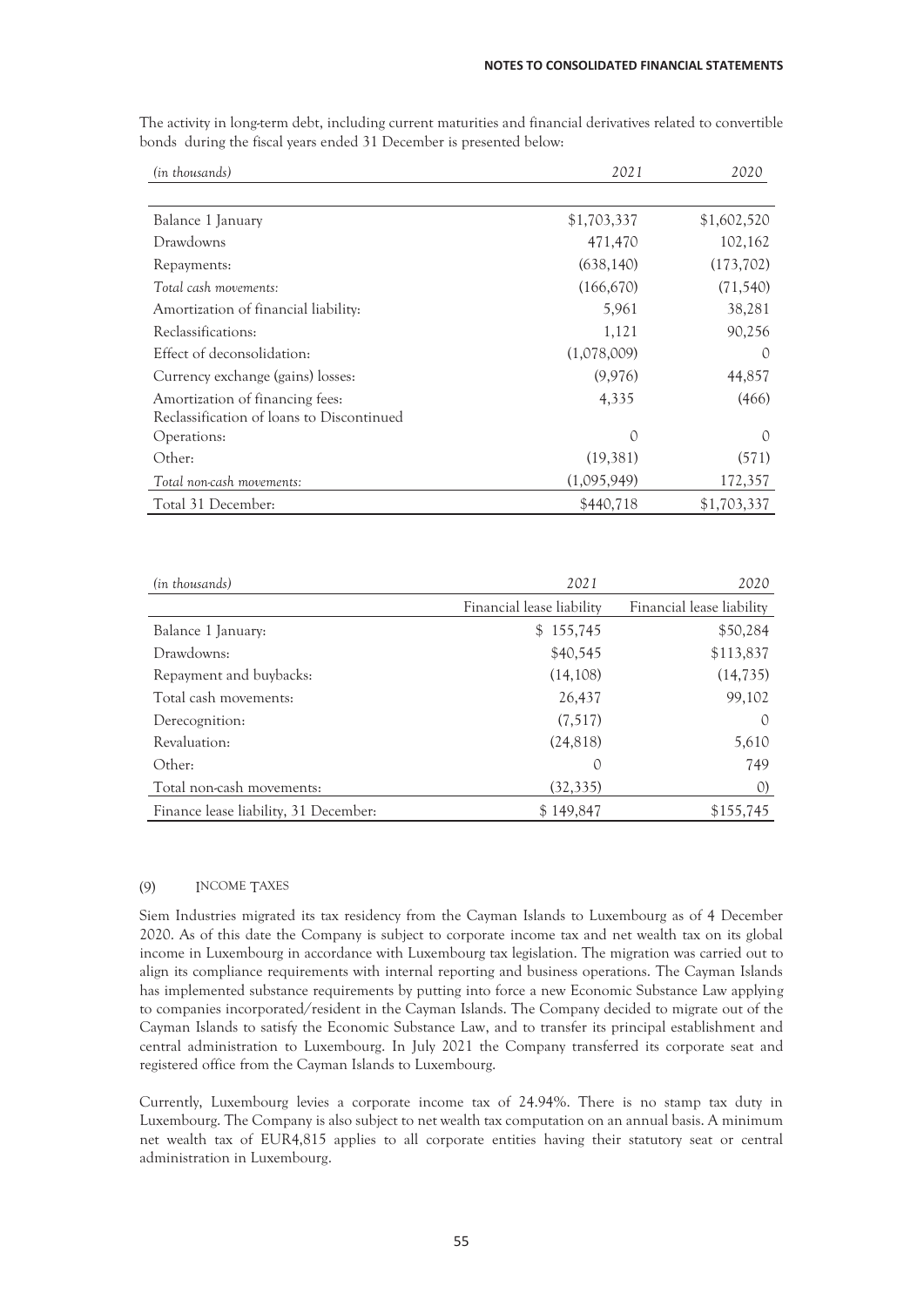| Tax Expense (Benefit), in thousands | 2021    | 2020 (Restated) |
|-------------------------------------|---------|-----------------|
| Current                             | \$1.194 | \$2.194         |
| Deferred                            |         |                 |
| Tax expense (benefit)               | \$1.194 | -194            |

The tax expense (benefit) for the years ended 31 December are reflected below:

Deferred taxes are recorded to recognize temporary differences existing between the tax bases of assets or liabilities and their reported amounts in the financial statements using the applicable tax rates in effect at year-end. The tax effects of temporary differences are recorded as deferred tax assets or deferred tax liabilities. Deferred tax assets generally represent items that can be used as a tax deduction or credit in future years. Deferred tax liabilities generally represent items that have been taken as a tax deduction but have not yet been recorded in the statement of operations. The Company has determined that it is not probable at this time that certain of the deferred tax assets will be recovered. Therefore, a valuation allowance has been provided to offset deferred tax assets on net operating losses incurred during the year in certain jurisdictions where, in the opinion of management, it is more likely than not that the financial statement benefits will not be realized.

The deferred taxes at 31 December, are reflected below:

| in thousands                                | 2021        | 2020        |
|---------------------------------------------|-------------|-------------|
| Deferred tax liabilities (assets):          |             |             |
| Operating assets                            | (801, 742)  | 199,568     |
| Receivables                                 | (15,084)    | (2,576)     |
| Deferred capital gains                      | (220, 872)  | (17,266)    |
| Provisions and accruals                     | (11,658)    | (134,986)   |
| Temporary differences                       | (1,026,040) | 44,740      |
| Net operating loss carryforwards            | (593, 595)  | (1,099,228) |
| Basis for deferred tax liabilities (assets) | (1,619,635) | (1,054,772) |
| Valuation allowance                         | 1,607,936   | 1,037,897   |
| Net deferred tax liabilities (assets)       | (\$11,699)  | (\$16,825)  |

A significant portion of the income tax detail presented in the tables above in 2020 was attributed to Siem Offshore, including net operating loss carried forward of approximately \$1.0 billion.

Siem Shipowning Inc. has recorded \$9.3 million (2020: \$9.3 million) of deferred tax assets at the end of 2021 related to losses carried forward, which it believes are probable of recovery and utilized through future earnings. The remaining deferred tax asset in 2020 of \$7.5 million was recorded by Siem Offshore Inc.

Siem Offshore Inc. was deconsolidated as per 26 May 2021.

The effective tax rate in Norway is 22% (2020: 22%), 25% (2020: 25%) in the Netherlands and 21% (2020:21%) in UK.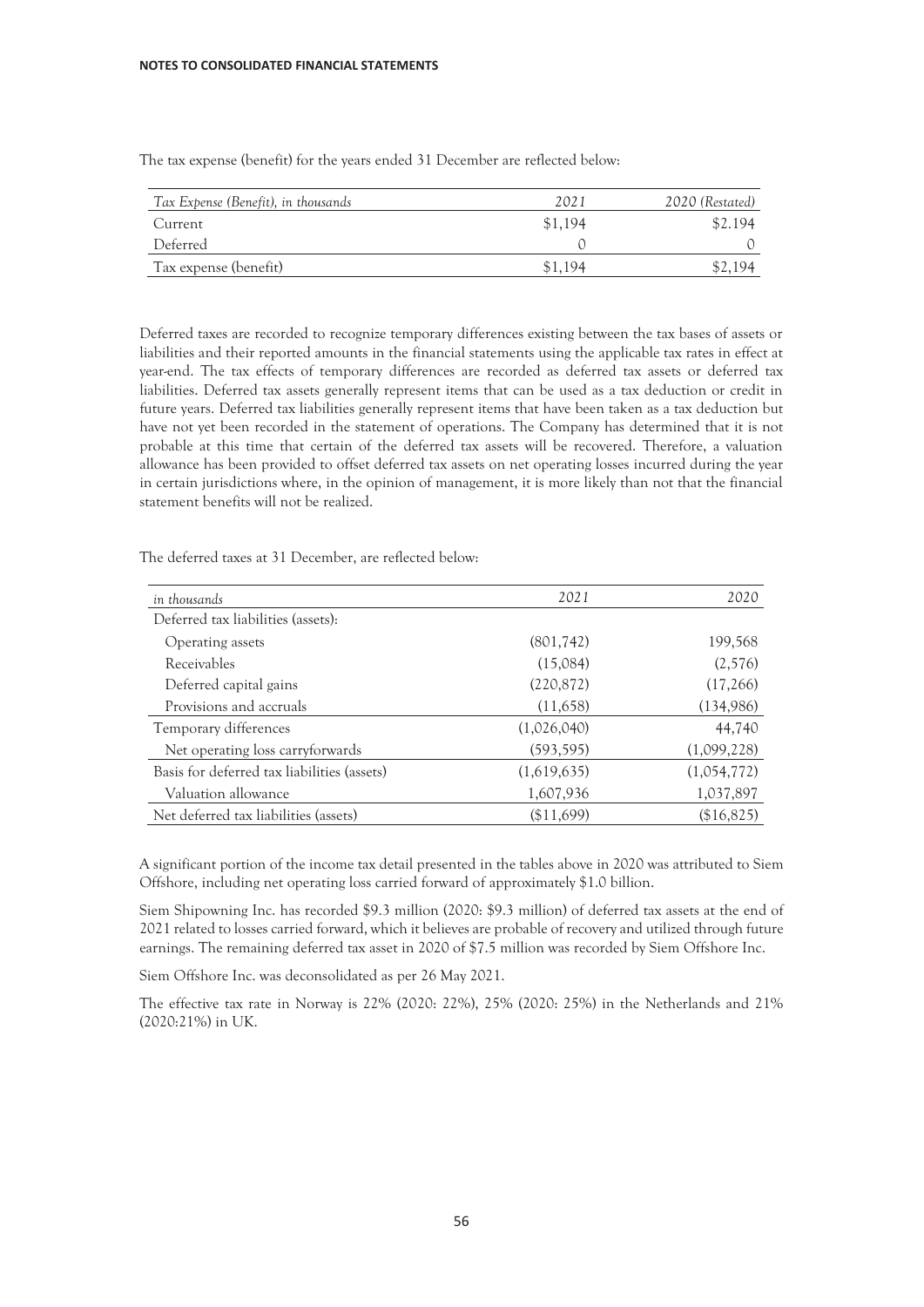## (10) OPERATING REVENUES AND EXPENSES

Operating revenues consist of freight revenues on a time charter basis from voyage charters, time and bareboat charters, pool arrangements, finance lease arrangements, property rentals and other are presented below:

|                                              |           | Year Ended 31 December |
|----------------------------------------------|-----------|------------------------|
| (in thousands)                               | 2021      | 2020 (Restated)        |
| Operating revenue and finance lease revenue: |           |                        |
| Reefer vessels and Car Carriers              | 250,004   | 194,979                |
| Potash production                            | 60,606    | 63,524                 |
| RoRo vessels                                 | 23,683    | 20,170                 |
| Other                                        | 110       | 3,384                  |
| Operating revenues                           | \$334,403 | \$282,057              |

Operating revenue stated above includes finance lease income and operating lease revenue.

Ship operating expenses are a component of operating expenses and include crew payroll, spares parts, maintenance and repair, lube oil and consumables, and other related expenses. Operating expenses are presented below:

|                                    |           | Year Ended 31 December |
|------------------------------------|-----------|------------------------|
| (in thousands)                     | 2021      | 2020 (Restated)        |
| Operating expenses                 |           |                        |
| Vessel operating and crew expenses | \$124,160 | \$116,994              |
| Time charter expenses              | 86,789    | 41,425                 |
| Potash production                  | 35,318    | 47,710                 |
| Other                              |           | (2,759)                |
| Operating expenses                 | \$246,267 | \$203,370              |

# (11) LEASES - THE GROUP AS LESSOR

### *Lease Arrangements as Lessor*

The Group charters out vessels to internationally recognised companies within the shipping industry through its subsidiaries Seven Yield Holding Pte. Ltd., which engages in industrial shipping lease financing, and Siem Car Carrier group.

 At year-end 2021, the Company had 6 lease arrangements (2020: 8 lease arrangements) as lessor entered into by Seven Yield, 2 lease arrangements (2020:0) entered into by Siem Car Carriers Group of which 3 (2020: 3) were classified as finance leases and 5 (2020: 5) were classified as operating leases, and Other operating lease arrangements entered into by Star Reefers.

### *Operating Leases as Lessor*

 Leases in which a significant portion of the risks and rewards of ownership are retained by owner are classified as operating leases. The leased assets are included in the balance sheet together with other vessels owned by the Company. Direct costs that are incurred in the establishment of an operating lease are included in the leased asset's carrying amount and are expensed over the term of the lease on the same basis as the corresponding charter hire income.

## *Finance Leases as Lessor*

Leases in which substantially all of the risks and rewards of the ownership of the vessel are transferred to the charterer are classified as finance leases. At the inception of the lease, the net present value of the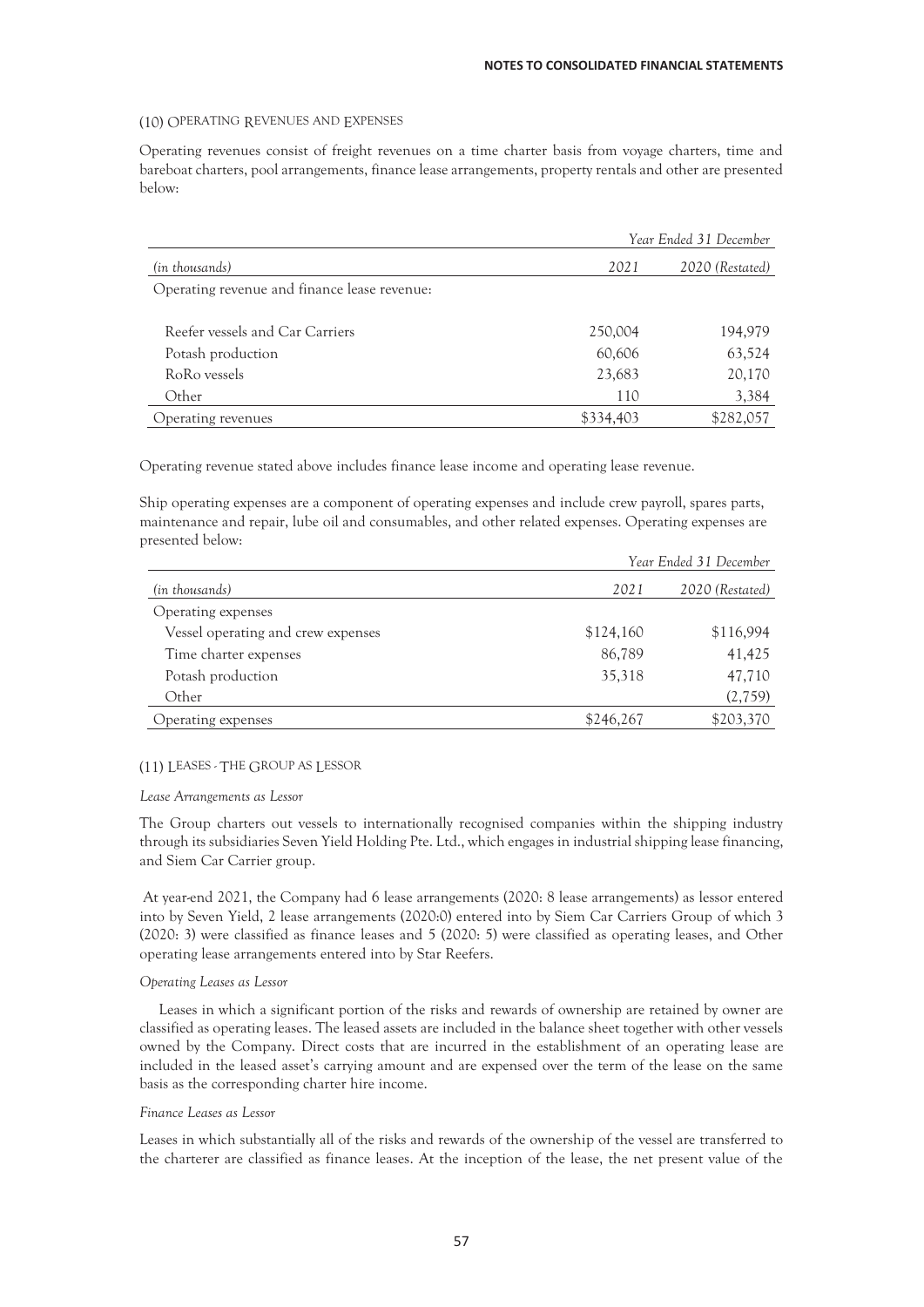minimum lease payments and any discounted unguaranteed residual value are recognized as non-current receivable.

## *Nature of the Group's leasing activities – Group as a lessor*

The Group leases out vessels to third parties under non-cancellable operating leases. The rental rates of lease arrangements are fixed over the lease term. The remaining lease period under these non-cancellable leases range from one to five years at the end of financial year. The lessees have the option to purchase the related vessels in two lease agreements.

## *Nature of the Group's leasing activities – Group as an intermediate lessor*

## *Subleases – classified as operating leases*

The Group acts as an intermediate lessor under arrangement in which it sub-leases out motor vessels to a related party for monthly lease payments. The sub-lease periods do not form a major part of the remaining lease terms under the head leases and accordingly, the sub-leases are classified as operating leases.

Income from subleasing the vessels recognised during the financial year 2021 was nil (2020: \$5,545).

# *Impairment of Finance Lease Receivables as Lessor.*

At the end of each reporting period the Company assesses whether the financial lease receivables are creditimpaired. Impairment is assessed using the expected credit loss method for financial assets ("ECL"). Twelve month ECLs are used for the finance lease receivables if there are no indication of a significantly increase in the credit risk since the initial recognition of the finance lease receivables. If there is a significant increase in credit risk, the expected credit loss is estimated for the entire lease term. The assessment of whether there is a significant increase in credit risk is based on a total assessment of the counterparty. Events that may lead to a significant increase in credit risk are delayed payments, breach of covenants, decrease in equity, negative development in working capital and significant decrease in the share price for listed entities.

Total operating lease revenue and finance lease interest income for the Company as a lessor are presented below:

|                                                 | Year Ended 31 December |                 |
|-------------------------------------------------|------------------------|-----------------|
| (in thousands)                                  | 2021                   | 2020 (Restated) |
| Operating lease revenue:                        |                        |                 |
| Ordinary operating lease income                 | 182,613                | 131,603         |
| Contingent charter hire                         |                        |                 |
| Mobilization fee, advances and deferred revenue |                        |                 |
| Total operating lease revenue                   | \$182,613              | \$131,603       |
| Finance lease revenue:                          |                        |                 |
| Ordinary finance lease income                   | 7,753                  | 8,175           |
| Contingent charter hire                         |                        |                 |
| Mobilization fee, advances and deferred revenue |                        |                 |
| Total finance lease revenue                     | \$7.753                | \$8.175         |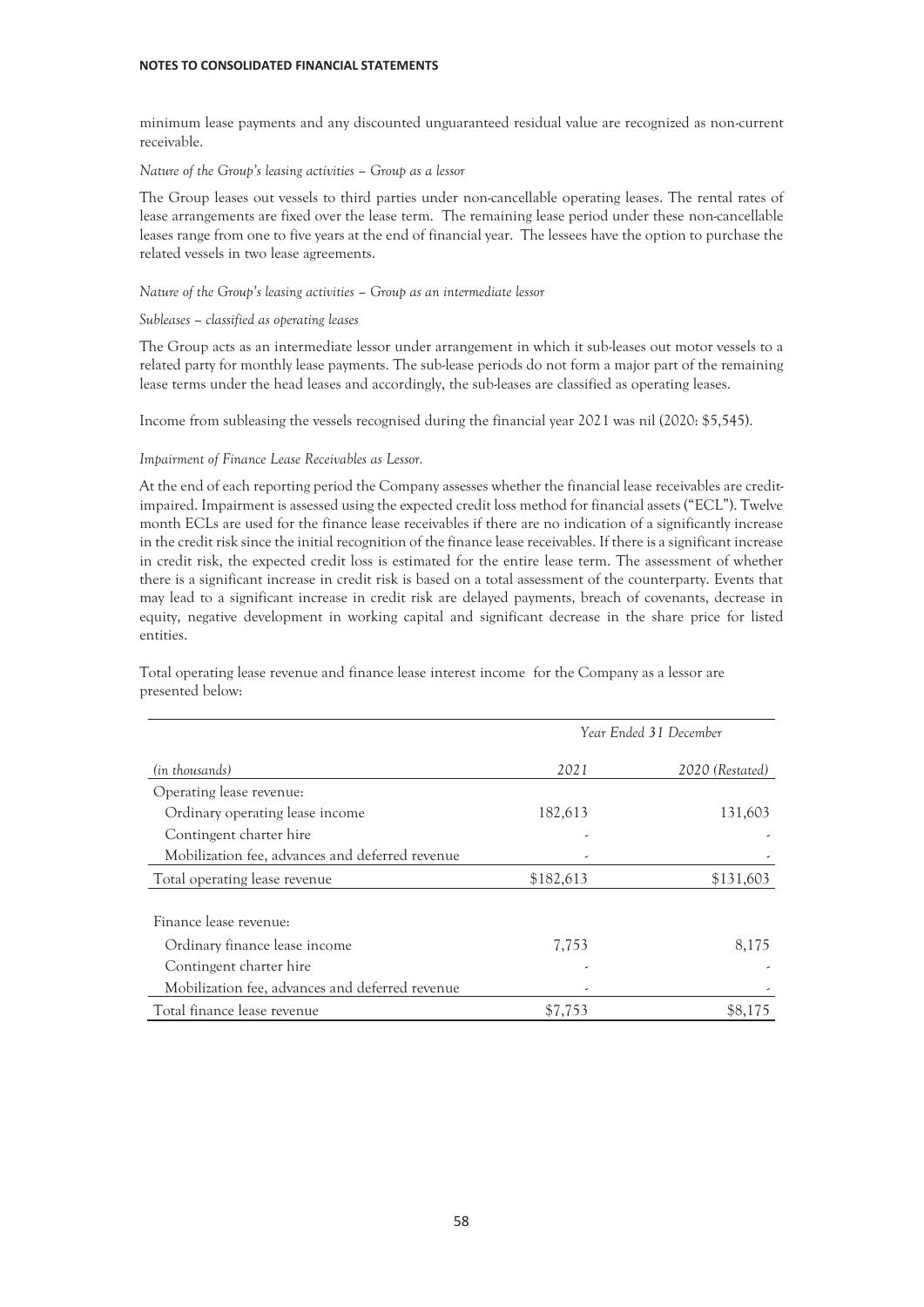# *Operating Leases*.

|                                  | Year Ended 31 December |                 |
|----------------------------------|------------------------|-----------------|
| (in thousands)                   | 2021                   | 2020 (Restated) |
| Total operating lease payments:  |                        |                 |
| Within 1 year                    | 39,349                 | 37,688          |
| After 1 year but before 2 years  | 27,961                 | 32,670          |
| After 2 years but before 3 years | 21,401                 | 22,452          |
| After 3 years but before 4 years | 5,940                  | 16,769          |
| After 4 years but before 5 years |                        | 11,106          |
| After 5 years                    |                        | 64,662          |
| Total operating lease payments:  | \$94,651               | \$185,347       |

Future minimum lease payments under non-cancellable operating lease arrangements as a lessor is as follows as per 31 December 2021:

## *Finance Leases*.

Future gross minimum lease payments under finance lease arrangements as a lessor as per 31 December 2021 and 31 December 2020:

|                                  | Year Ended 31 December   |           |
|----------------------------------|--------------------------|-----------|
| (in thousands)                   | 2021                     | 2020      |
| Gross finance lease receivable   |                          |           |
| Within 1 year                    | 50,815                   | 20,923    |
| After 1 year but before 2 years  | 12,154                   | 55,055    |
| After 2 but before 3 years       | 12,187                   | 13,168    |
| After 3 but before 4 years       | 12,154                   | 13,204    |
| After 4 years but before 5 years | 12,154                   | 13,168    |
| After 5 years                    | 57,564                   | 75,535    |
| Unguaranteed residual value      | $\overline{\phantom{a}}$ |           |
| Gross finance lease receivable   | 157,027                  | 191,053   |
| Unearned finance income          | (26, 975)                | (37, 254) |
| Total finance lease receivables  | \$130,052                | \$153,799 |

Total finance lease receivables as a lessor as per 31 December 2021 and 31 December 2020:

| Within 1 year                    | 44,117    | 12,895    |
|----------------------------------|-----------|-----------|
| After 1 year but before 2 years  | 7,990     | 47,798    |
| After 2 but before 3 years       | 8,432     | 8,656     |
| After 3 but before 4 years       | 8,851     | 9,146     |
| After 4 years but before 5 years | 9,315     | 9,589     |
| After 5 years                    | 51,348    | 65,715    |
| Unguaranteed residual value      | ٠         |           |
| Total finance lease receivable   | \$130,052 | \$153,799 |

Short-term lease receivables of \$44,117,000 (2020: \$12,895,000) are included in "Notes, loans, finance lease and other receivables" in current assets for 2021 and 2020, respectively.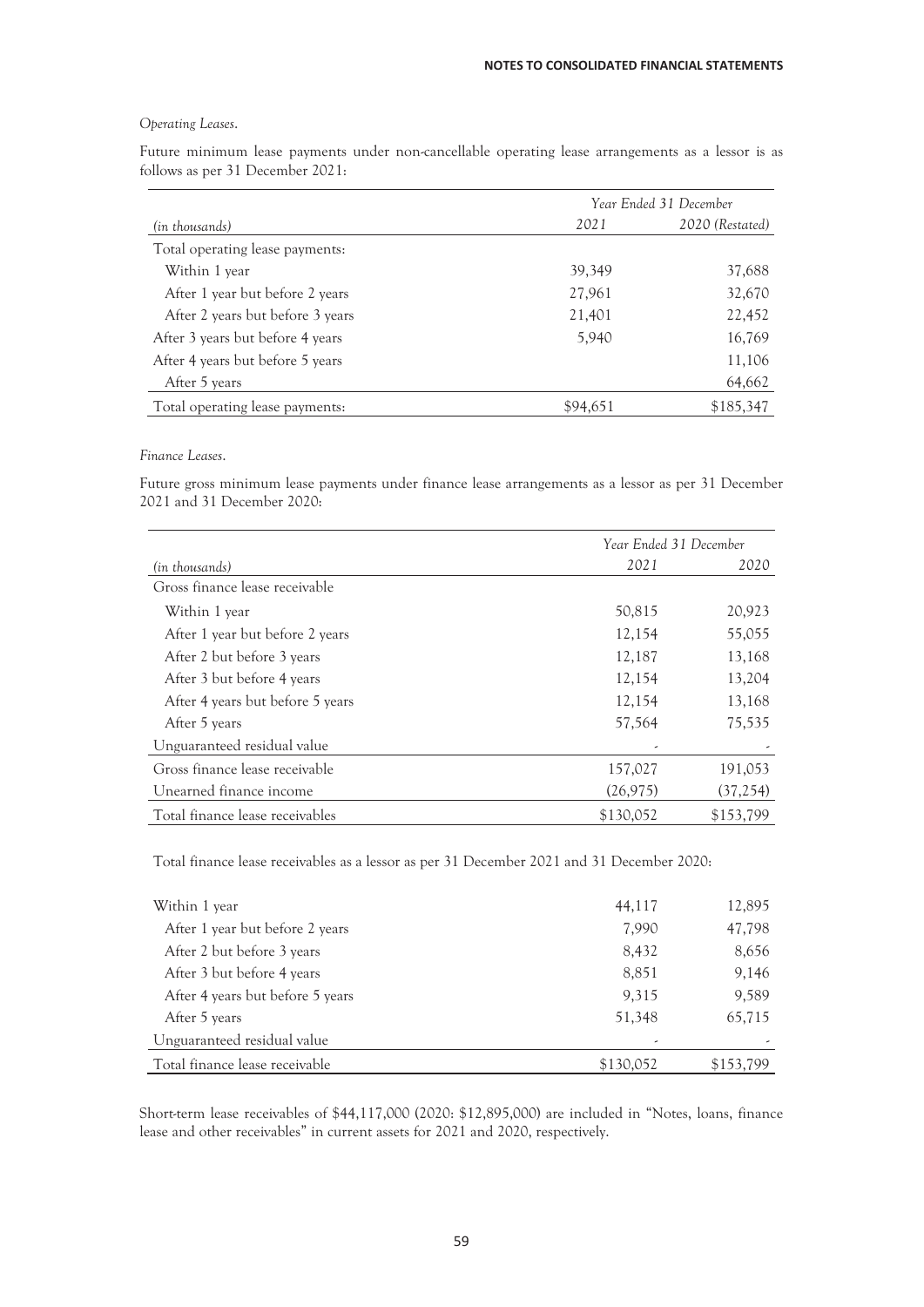| Consolidated Statement of Financial Position (in thousands) |         | 31 December 2021 31 December 2020 |
|-------------------------------------------------------------|---------|-----------------------------------|
| Finance lease receivables                                   |         |                                   |
| Current:                                                    | 44,117  | 12,895                            |
| Non-Current:                                                | 85.935  | 140.904                           |
| Lease receivables at 31 December:                           | 130.052 | 153.799                           |

# (12) GAINS (LOSSES) FROM INVESTMENTS AND SALES OF PROPERTY AND EQUIPMENT

A summary of the net gains (losses) related to the Company's investments and the sales of property and equipment is presented below:

|                                                                      | Year Ended 31 December |                 |
|----------------------------------------------------------------------|------------------------|-----------------|
| (in thousands)                                                       | 2021                   | 2020 (Restated) |
| Gains (losses) on investments, net:                                  |                        |                 |
| Financial assets at fair value through profit or loss,<br>see Note 4 | 2,674                  | (4,028)         |
| Gain (loss on disposal of shares in associated companies)            | (9,305)                |                 |
| Notes, loans and other receivables, see Note 4                       | (783)                  | (1,848)         |
| Sales of vessels                                                     | (3,038)                | (9,884)         |
| Sale of properties and others                                        | 5,249                  |                 |
| Other                                                                | (272)                  | (656)           |
| Gains (losses) on investments and other assets, net                  | \$(5,475)              | \$(16,416)      |

# (13) DEPRECIATION AND AMORTIZATION

A summary of the depreciation and amortization is presented below:

|                                             | Year Ended December |                 |
|---------------------------------------------|---------------------|-----------------|
| (in thousands)                              | 2021                | 2020 (Restated) |
| Depreciation and amortization:              |                     |                 |
| Depreciation, see Note 6                    | \$44,023            | \$47,681        |
| Amortization, drydock and other, see Note 7 | 2,086               | 2,818           |
| Amortization, intangibles and other         | (0)                 | (0)             |
| Depreciation and amortization               | \$46.109            | \$50,499        |

# (14) PERFORMANCE UNIT PLAN

A summary of the performance unit awards which have been granted and are currently outstanding is presented below:

|                  | Number of Performance Units Awarded and Outstanding |                                            |
|------------------|-----------------------------------------------------|--------------------------------------------|
| Name             | Granted June 2005<br>at \$48.21 per Unit            | Granted April 2007<br>at \$121.00 per Unit |
| Kristian Siem    | 115.000                                             |                                            |
| M.D. Moross      | 7.000                                               |                                            |
| Barry W. Ridings | 7.000                                               |                                            |
| Ivar Siem        |                                                     | 28.000                                     |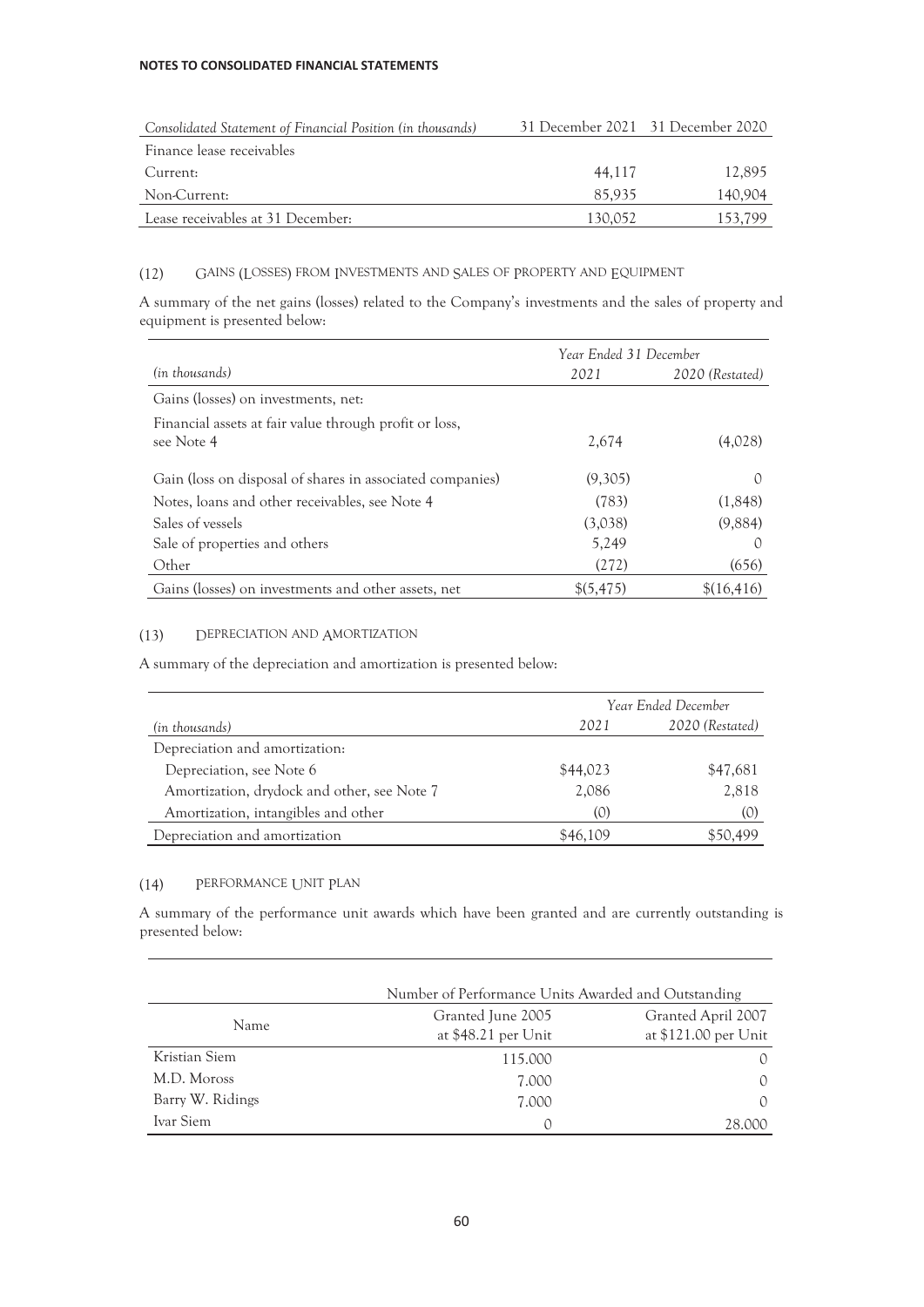Performance units have been awarded pursuant to provisions of the Company's 2005 Performance Unit Plan (the "2005 Plan"), as amended, by the Compensation Committee of the Board of Directors.

The Company may elect to make payments in either cash or Common Shares. If the Company makes payment in Common Shares and there is no liquid market for such shares, then the Company is obligated either to provide a market for the Common Shares within 9 months of the new share issue or to redeem or purchase the Common Shares for the cash amount that would have been paid had the original payment been made in cash.

The 2005 Plan expired on 31 December 2014 and no additional performance units can be granted. The Compensation Committee will continue to administer the outstanding units until such units are converted into Common Shares, redeemed for cash at the option of the Compensation Committee or forfeited.

The Company will continue to record compensation expense with respect to the Plan with respect to the remaining outstanding units. This expense is determined using the number of units which have vested and the higher of the market value of Common Shares as traded on a regulated exchange or 80% of the adjusted net asset value per Common Share at the end of the reporting period.

During 2021, the Company reversed previously recorded compensation liability with the reversal recorded against compensation expense in the amount of (\$2,333,000). During 2020, the Company recorded an increase in copmpensation liability in the amount of \$806,000 in general and administrative expenses.

Accrued expenses as per 31 December 2021 is \$0.474 million.

An aggregate 24,975 units granted under the 2005 Plan have been forfeited.

## (15) PENSION PLANS

Siem Offshore maintains a defined benefit pension plan for its employees in Norway. Benefits under the defined benefit pension plans are based primarily on the participant's age, years of service and level of compensation at the assumed time of retirement. Siem Offshore's costs are shown below for the year ended 31 December 2020. Due to deconsolidation in 2021, there is no figures in 2021:

| Components of Pension Cost (in thousands)       | 2021                     | 2020    |
|-------------------------------------------------|--------------------------|---------|
| Service cost                                    |                          | 1,144   |
| Interest expense on pension liabilities         | ۔                        | 138     |
| Expected return on plan assets                  | $\overline{\phantom{a}}$ | (130)   |
| Social contribution and administrative expenses | ۔                        | 38      |
| Impact of curtailment/settlement                | ۔                        | 939     |
| Net pension cost (benefit)                      |                          | \$2.129 |

| The development in the benefit obligation is as follows (in thousands) | 2021                     | 2020        |
|------------------------------------------------------------------------|--------------------------|-------------|
| At January 1                                                           | \$(8,231)                | $(\$6,536)$ |
| Present value of current years benefit earned                          | ٠                        | (1, 144)    |
| Interest expense                                                       | ٠                        | (138)       |
| Deconsolidation of subsidiary                                          | 8,231                    | U           |
| Payroll tax of employer contribution, assets                           |                          | 155         |
| Benefits paid                                                          | ٠                        | 37          |
| Remeasurement loss (gain)                                              | ٠                        | (373)       |
| Exchange differences                                                   | $\overline{\phantom{a}}$ | (232)       |
| At December 31                                                         | \$0                      | (\$8.231)   |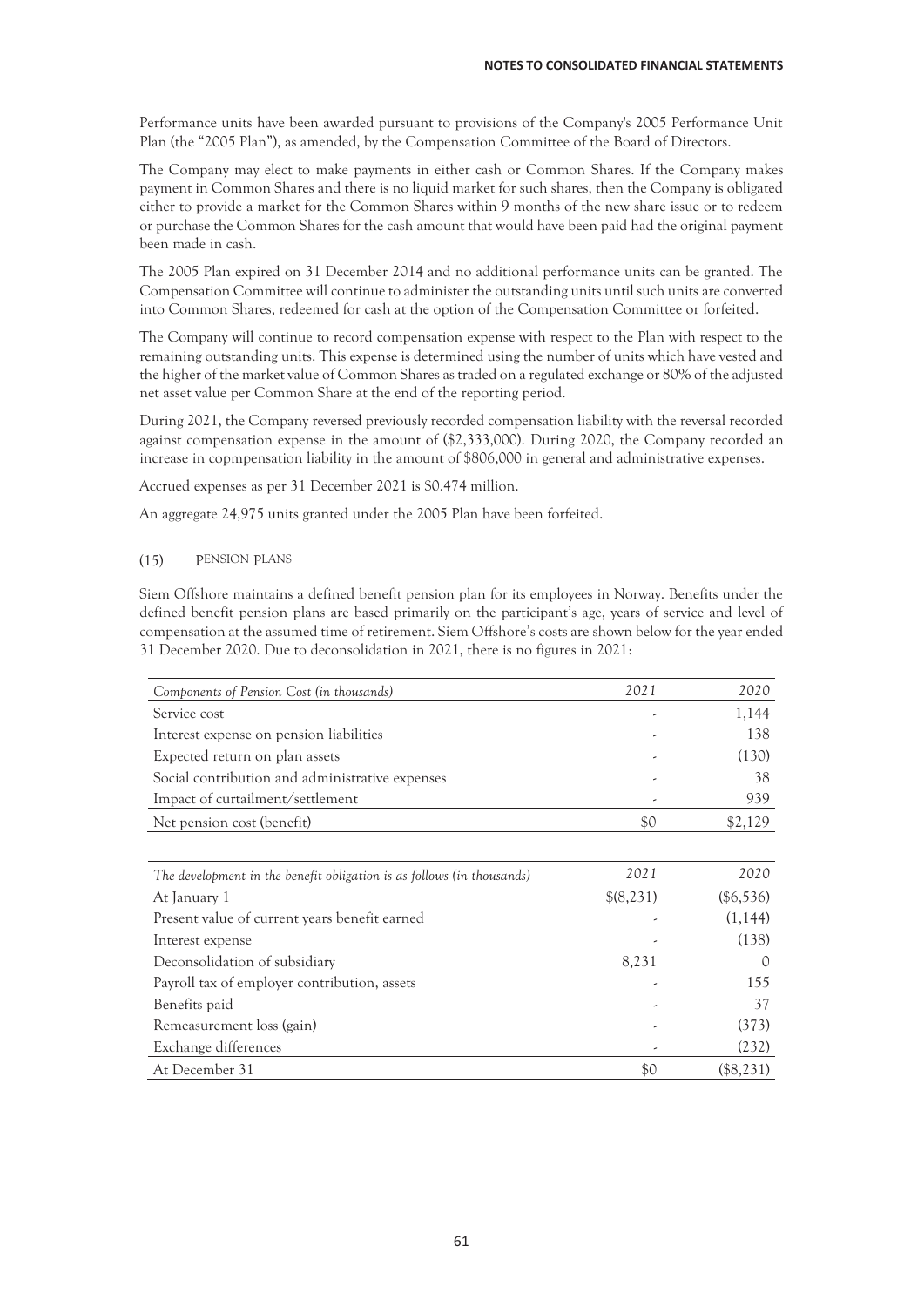| The development in the fair value of plan assets is as follows (in thousands) | 2021                     | 2020    |
|-------------------------------------------------------------------------------|--------------------------|---------|
| At January 1                                                                  | \$0                      | \$6,058 |
| Expected return on plan assets                                                | 7,130                    | 130     |
| Deconsolidation of subsidiary                                                 | (7, 130)                 | (0)     |
| Employer's contribution                                                       |                          | 1,258   |
| Payroll tax of employer contribution, assets                                  | ٠                        | (155)   |
| Benefits paid                                                                 | $\overline{\phantom{a}}$ | (37)    |
| Remeasurement loss (gain)                                                     | ٠                        | (328)   |
| Exchange differences                                                          |                          | 202     |
| At December 31                                                                | \$0                      | \$7,130 |

| Status of Plan Funding (in thousands) | 2021                     | 2020    |
|---------------------------------------|--------------------------|---------|
| Fair value of plan assets             | ٠                        | 7,130   |
| Estimated defined benefit obligation  | ٠                        | (8,231) |
| Net pension plan assets (obligations) | $\overline{\phantom{a}}$ | (1.101) |
| Unrecognized actuarial gains (losses) | $\overline{\phantom{a}}$ |         |
|                                       | $\overline{\phantom{a}}$ |         |

Siem Shipowning's wholly-owned U.K. subsidiary, Siem Shipping UK Ltd., maintains a defined contribution pension plan that covered 20 employees in 2021 and 24 employees in 2020. Under this plan, Siem Shipping UK Ltd. contributes a fixed percentage of the employee's base salary. The percentage is dependent on the number of years employed and the employee's position within Siem Shipowning. Total contributions are recorded as general and administrative expenses when incurred and were approximately \$196,000 and \$188,000 for 2021 and 2020, respectively.

Certain information concerning pension assets and benefit obligations related to foreign subsidiaries has not been presented since the information is not readily available and is immaterial.

## (16) LEASES

The statement of financial position shows the following amounts relating to Right of Use Assets and Lease liability as of 31 December 2021 :

|                                                   | 31 December 2021 | 31 December 2020 |
|---------------------------------------------------|------------------|------------------|
| Right of Use Assets at 1 January                  | \$140,630        | \$45,490         |
| Additions:                                        | 0                | 113,837          |
| This year's depreciation:                         | (15, 107)        | (13,601)         |
| The year's impairment:                            | 6,010            | (1,585)          |
| Derecognition of subsidiary                       | (3,234)          |                  |
| Remeasurement renegotiated lease-term 31 December | (14, 136)        | (3,511)          |
| Total Right of Use Asset 31 December              | 114,163          | 140,630          |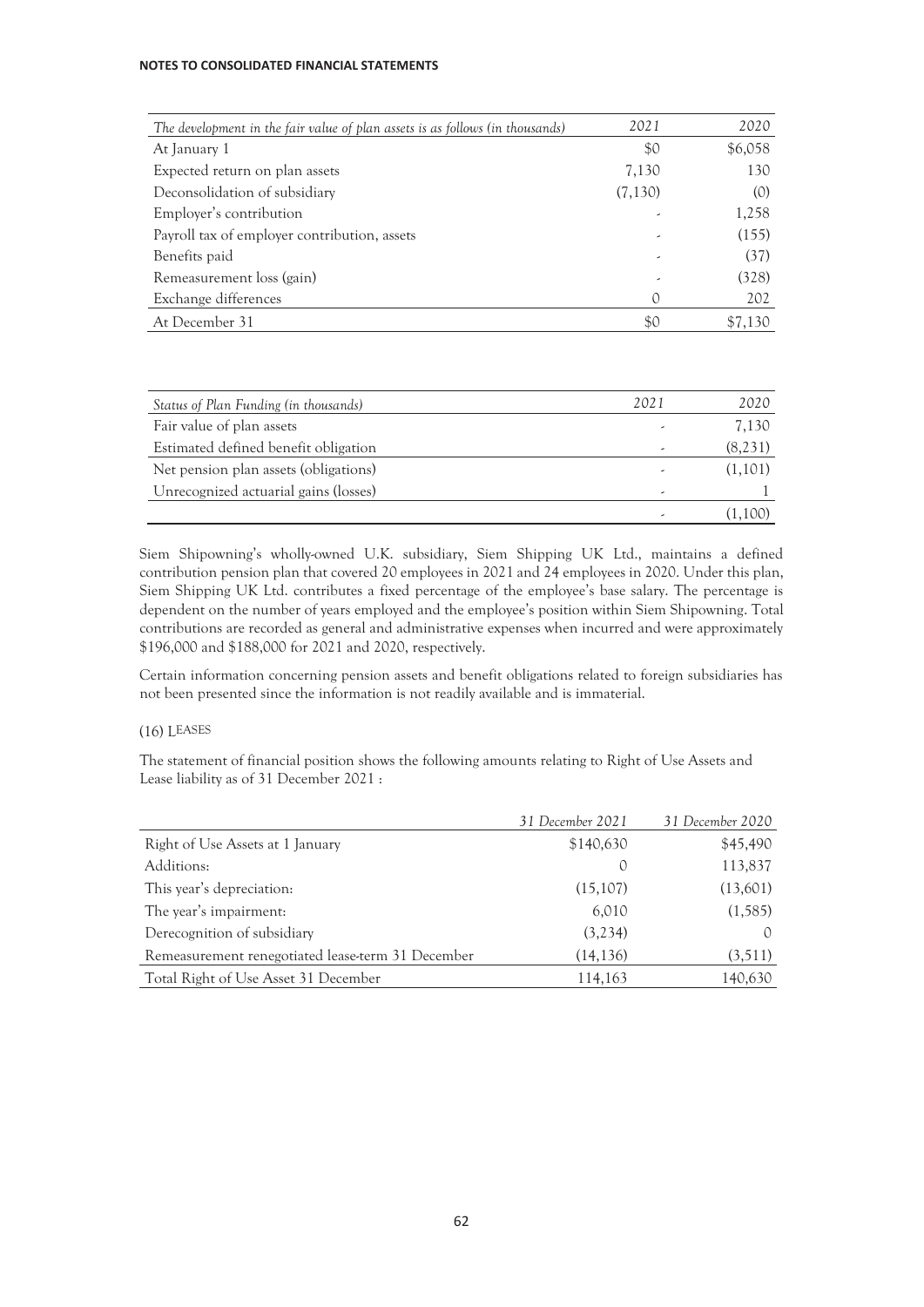|                                                             | 31 December 2021 | 31 December 2020 |
|-------------------------------------------------------------|------------------|------------------|
| Lease liability at 1 January                                | \$155,745        | \$50,284         |
| Drawdowns:                                                  | 40,545           | 113,837          |
| Reclassification                                            | (2,429)          | 0                |
| Revaluation                                                 | (1,774)          | $\Omega$         |
| Derecognition of subsidiary                                 | (5,088)          |                  |
| Lease payments:                                             | (14, 108)        | (8,407)          |
| Other adjustment                                            | 0                | 31               |
| Remeasurement renegotiated lease-term 31 December           | (23,044)         | 0                |
| Total Finance lease liability 31 December                   | 149,847          | 155,745          |
|                                                             |                  |                  |
| Consolidated Statement of Financial Position (in thousands) | 31 December 2021 | 31 December 2020 |
| Vessel                                                      | 114,163          | 135,859          |
| Land and buildings                                          | 0                | 4,771            |
| Total Right of use assets                                   | 114,163          | 140,630          |
|                                                             |                  |                  |
| Consolidated Statement of Financial Position (in thousands) | 31 December 2021 | 31 December 2020 |
| Lease liabilities                                           |                  |                  |
| Current:                                                    | 13,042           | 31,661           |
| Non-Current:                                                | 136,805          | 124,084          |
| Lease liabilities at 31 December 2020:                      | 149,847          | 155,745          |

Amounts recognized in the statement of profit and loss:

| Consolidated Income Statement (in thousands) | 2021    | 2020 (Restated) |
|----------------------------------------------|---------|-----------------|
| Depreciation and amortization                | 15,107  | 13,601          |
| Impairment:                                  | (6,010) | 1,585           |
| Net remeasurement gain                       | (8,908) |                 |
| Interest expenses:                           | 2.941   | 2,812           |
| Net effect:                                  | 3,130   | 17.998          |

Amounts recognized in the statement of cash flows

| Consolidated Income Statement (in thousands) | 2021     | 2020     |
|----------------------------------------------|----------|----------|
| Total cash outflows for leases:              | (14.107) | (14,735) |
| Net effect:                                  | (14.107) | (14,735  |

## *Lease modifications*

During 2021, the Company has renegotiated charter rates and redelivery dates for the remaining charteredin vessels. The renegotiated terms is treated as a lease modification. The remeasurement effect of the lease liability is accounted for as an adjustment to the right-of-use asset down to zero book value and the remaining amountof the remeasurement is included as Other Income of \$8.9 million.

## *Charter commitments*

Charter-hire payments to third parties for certain contracted-in vessels are accounted for as operating leases. The charter expense and future minimum lease payments under Star Reefer's non-cancelable operating leases are presented below: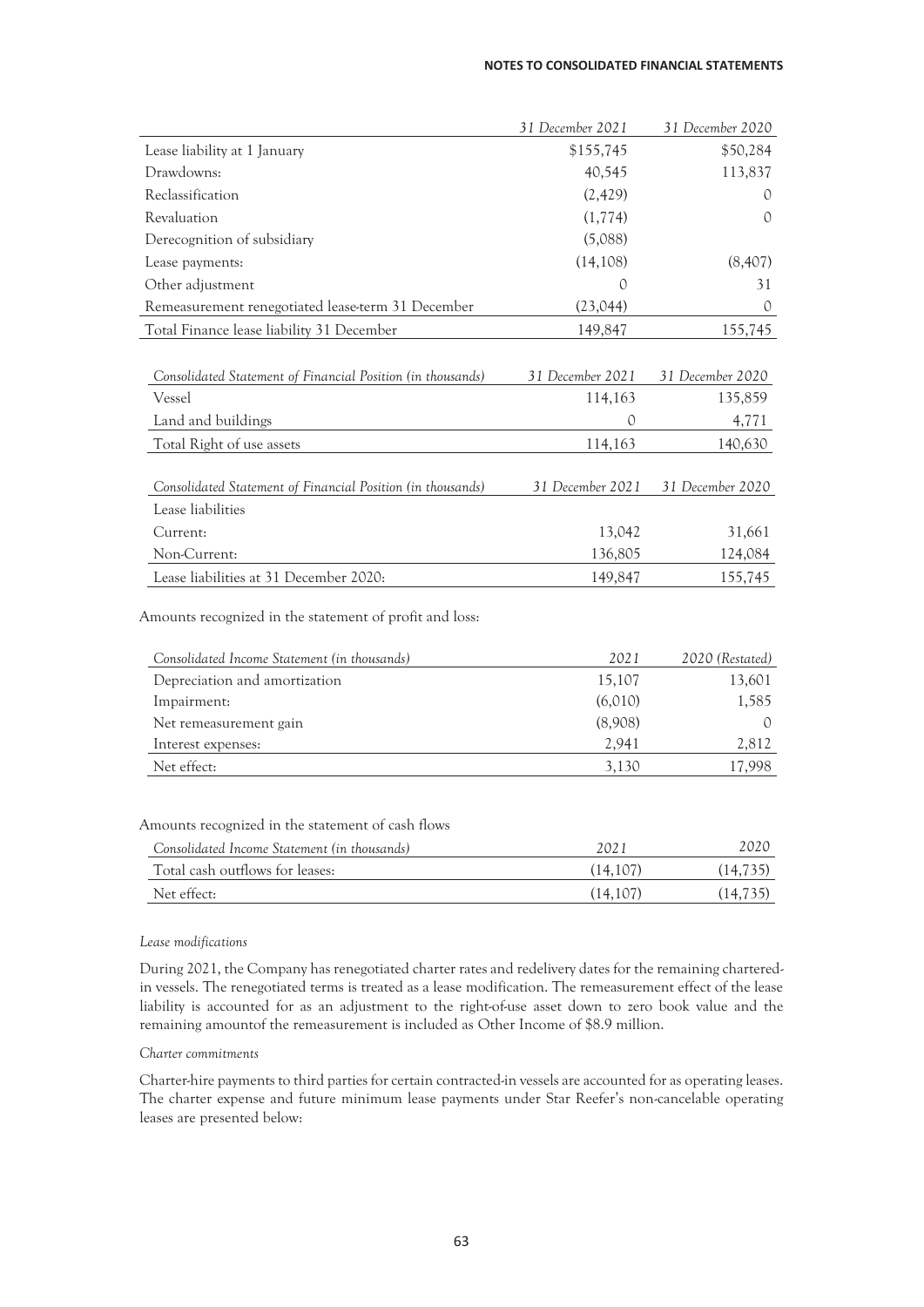|                                    |          | Year Ended 31 December |  |
|------------------------------------|----------|------------------------|--|
| (in thousands)                     | 2021     | 2020                   |  |
| Charter expenses:                  |          |                        |  |
| Time charter expenses, see Note 10 | \$86,789 | \$41,425               |  |
| Other                              |          |                        |  |
| Total charter expenses             | \$86,789 | \$41,425               |  |
| Minimum lease payments             |          |                        |  |
| 2021                               |          | 23,776                 |  |
| 2022                               | 36,017   | 26,440                 |  |
| 2023                               |          | 2,926                  |  |
| 2024                               |          |                        |  |
| 2025                               |          |                        |  |
| Total finance lease payments       | \$36,017 | \$53,142               |  |

Low value leases and leases with maturity of up to one year from inception are insignificant to the financial statements. There are no leases for the Parent Company.

## (17) COMMITMENTS, GUARANTEES AND CONTINGENCIES

The Company or any of its subsidiaries or associates may become involved in various legal proceedings during the ordinary course of business. It is the Company's policy to accrue for amounts related to these legal matters if it is probable that a liability has been incurred and an amount can be reasonably estimated. The Company is not aware of any litigation which, in the opinion of management, is likely to have a material adverse effect on the Company's financial position, results of operations or cashflows other than as discussed.

*Siem Europe* – During 2017 and 2018, Siem Europe provided counter-guarantees and indemnities to banks and insurers who had provided refund guarantees to owners for contracted instalments on their newbuilds under construction at FSG. At the end of 2019, a total EUR49,682,500 of counter-guarantees were outstanding of which EUR33,162,500 expired in July 2020, and was settled through a short term loan facility of Euro 34 million. Due to the termination of one newbuilding contract at FSG with subsequent owner request for refundment under the refund guarantee, the remaining EUR16,520,000 of counterguarantees and indemnities was called by an insurance company and settled by Siem Europe. In March 2021, Siem Europe repaid and cancelled the Euro 34 million facility, which was the last liability related to the initial counter-guarantees and indemnities provided to banks and insurers of FSG.

As of year-end 2021 the Company had no major guarantee's outstanding.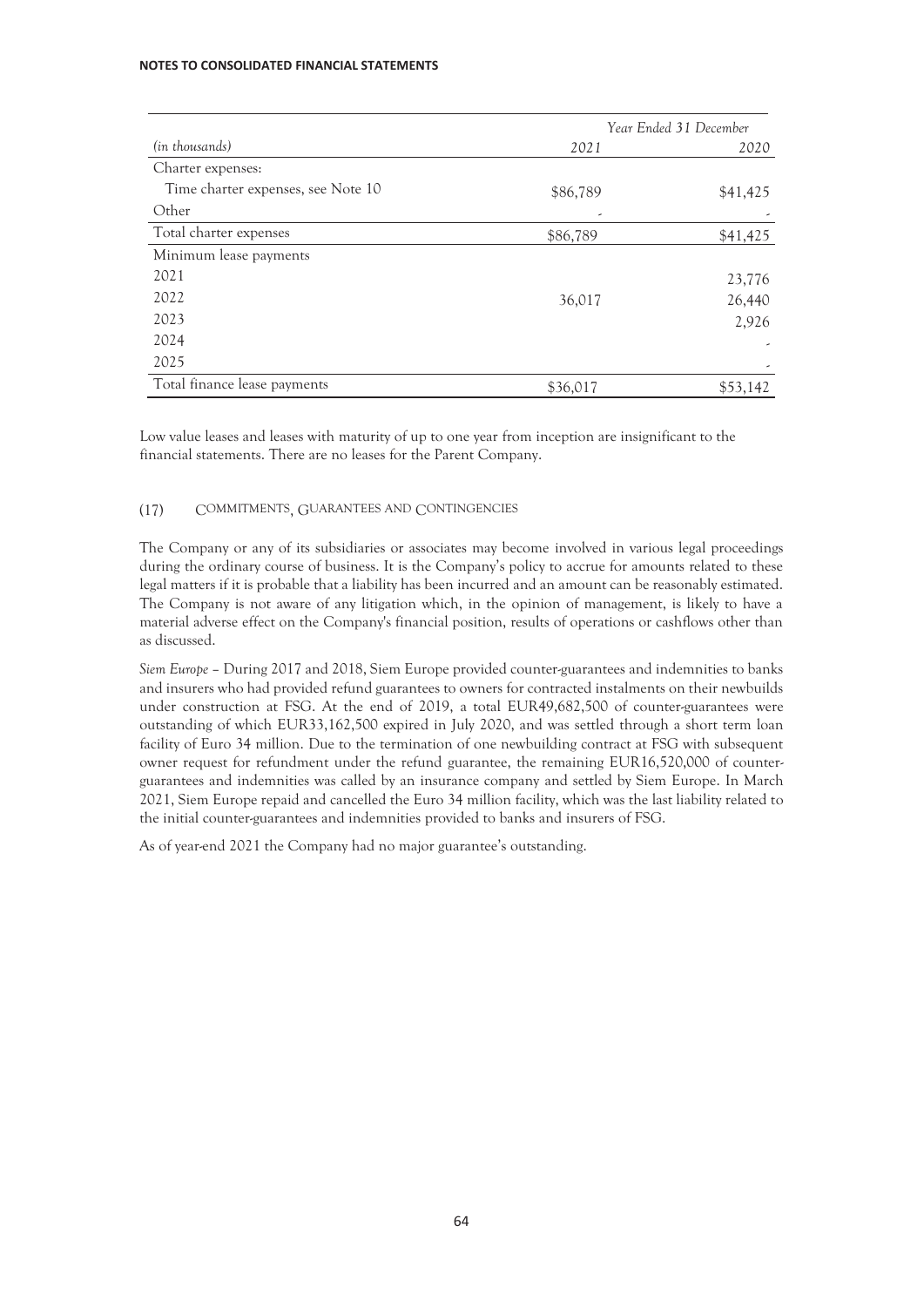## (18) RISK MANAGEMENT AND CAPITAL MANAGEMENT

*Liquidity Risk* 

The Company's liquidity position, leverage and capitalization are presented below as ratios or metrics for the years ended 31 December:

| (in thousands, except for ratios)                                      | 2021       | 2020 (Restated) |
|------------------------------------------------------------------------|------------|-----------------|
| Liquidity ratios and metrics:                                          |            |                 |
| Net cash provided by operating activities (see Statements of Cash      |            |                 |
| $Flows)$ 1)                                                            | \$109,768  | \$79,378        |
| Working capital 2)                                                     | \$(49,843) | (\$587,813)     |
|                                                                        |            |                 |
| Current ratio (current assets divided by current liabilities)          | 0.82       | 0.37            |
| Quick ratio (current cash plus accounts receivable                     |            |                 |
| plus trading securities divided by current liabilities)                | 0.32       | 0.22            |
| Leverage and capitalization ratios:                                    |            |                 |
| Equity multiplier (total assets divided by total equity)               | 1.59       | 2.78            |
| Debt-to-equity ratio (non-current liabilities divided by shareholders' |            |                 |
| equity)                                                                | 0.38       | 1.01            |
|                                                                        |            |                 |
| Interest-bearing debt to total asset ratio                             | 0.28       | 0.56            |
| Debt-to-capitalization ratio (non-current liabilities divided by       |            |                 |
| non-current liabilities plus total equity)                             | 0.27       | 0.50            |

1) The amount includes net cash provided from continuing and discontinued operations.

2) Included in short term liability as of 31 December 2020 is the carrying amount of the Exchangeable Bond of \$314.1 million (including the carrying amount of the financial derivative) and \$43.7 million in bonds issued by Siem Offshore that was converted into equity in 2021.

The Company's current and long-term contractual maturities of financial liabilities are presented below for the periods shown:

| (in thousands)                                                           | Less than<br>12 Months | Greater than<br>12 Months | Total<br>Contractual<br><i>Maturities</i> |
|--------------------------------------------------------------------------|------------------------|---------------------------|-------------------------------------------|
| Accounts payable, other accrued costs<br>and short-term liabilities      | \$121,629              |                           | \$121,629                                 |
| Debt service, comprised of principal maturities<br>and interest payments | 141,975                | 315,912                   | 457,887                                   |
| Total contractual maturities of financial                                |                        |                           |                                           |
| liabilities                                                              | \$263,604              | \$315,912                 | \$579,516                                 |

*Foreign Exchange Risk* 

The nature of the operations conducted by the Company exposes the Company to foreign exchange risk. This risk is primarily associated with compensation costs and purchases from suppliers that are denominated in currencies other than USD. Gains and losses on foreign exchange derivative instruments which do not qualify as hedges for accounting purposes are recognized based on the change in the market value of the derivative instruments.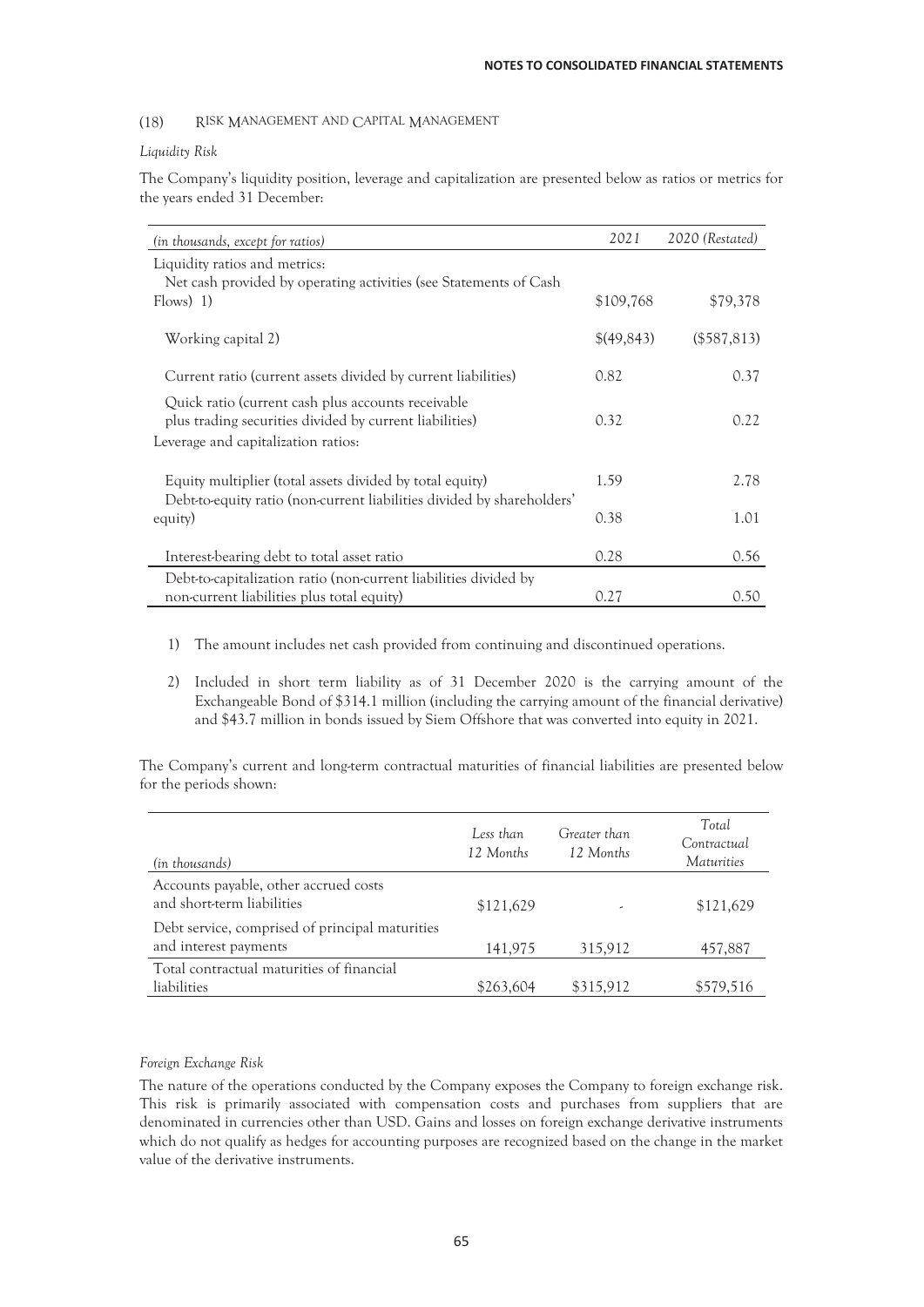The Company has on occasion purchased foreign exchange contracts with contracts terms less than 12 months to protect against the adverse effects of exchange rate fluctuations. These derivatives did not meet the strict guidelines to qualify for hedge accounting and the gains and losses on both the derivatives and the existing foreign currency-denominated assets and liabilities were recorded as currency gains or losses in the statements of operations.

Several subsidiaries of the Company operate in industries in which a majority of its transactions are denominated in USD, whether such activity involves revenues or operating expenses or assets or liabilities. The management of each individual subsidiary is responsible for monitoring its foreign currency risks and enters into currency derivative contracts from time to time to manage their foreign currency exposure mainly related to EUR, NOK and GBP.

### *Interest Rate Risk*

The Company's use of debt exposes the Company to risks of adverse interest rate development. Floating rate debt, in which the interest rate can change from one interest period to the next in periods as short as one month, exposes the Company to short-term changes in market interest rates. Fixed rate debt, in which the interest rate is fixed over the life of the facility, exposes the Company to changes in market interest rates if the Company should decide to refinance maturing debt with new debt.

The subsidiaries of the Company may, from time to time, use interest rate swap agreements to manage the effect of interest rate changes on future income. These derivatives are used as a hedge of underlying future interest payments and are not used for speculative or trading purposes. The agreements involve the exchange of amounts based on variable interest rates and amounts based on a fixed interest rate over the life of the agreement without an exchange of the notional amount upon which the payments are based. The interest rate differential to be paid or to be received on the swaps is recognized over the lives of the swaps as an adjustment to interest expense. The agreements are adjusted to market at each reporting date.

The major risks in using interest rate derivatives include changes in interest rates that affect the value of such instruments, potential increases in the interest expense of the Company due to market increases in floating interest rates in the case of derivatives which exchange fixed interest rates for floating interest rates and the creditworthiness of the counterparties in such transactions.

The Company's long-term debt and notes payable are presented in sufficient detail in Note 8, Long Term Debt to provide an indication of the Company's sensitivity to interest rate changes.

## *Credit Risk*

Credit risk is managed on an entity basis. Each entity is responsible for managing and analyzing the credit risk for their new and existing customers. Credit risk arises from cash and cash equivalents, derivative financial instruments and deposits with banks and other financial institutions as well as to customers, including outstanding receivables and committed transactions. Management does not expect any losses from nonperformance by its counterparties at this time.

#### *Bunker Hedging*

Star Reefers and Siem Shipowning may at times be exposed to price fluctuations in the purchase of bunker fuel for vessels. Star Reefers is exposed to the spot market, however the fixed business is either covered by a bunker adjustment factor (BAF) clause in the contracts or is under time-charter where there is no exposure to bunkering costs. All of Siem Shipowning fixed business is either covered by a BAF or is timecharter business where there is no exposure to bunker prices. The exposure to fluctuations in bunker prices for both companies are limited to the voyage charters, where the bunker expenses are for the account of the Star Reefers or Siem Shipowning. Star Reefers' and Siem Shipowning's management have been authorized by its board of directors to enter into bunker hedge contracts if considered necessary but the low bunker prices in the recent past has eliminated the need for such activity.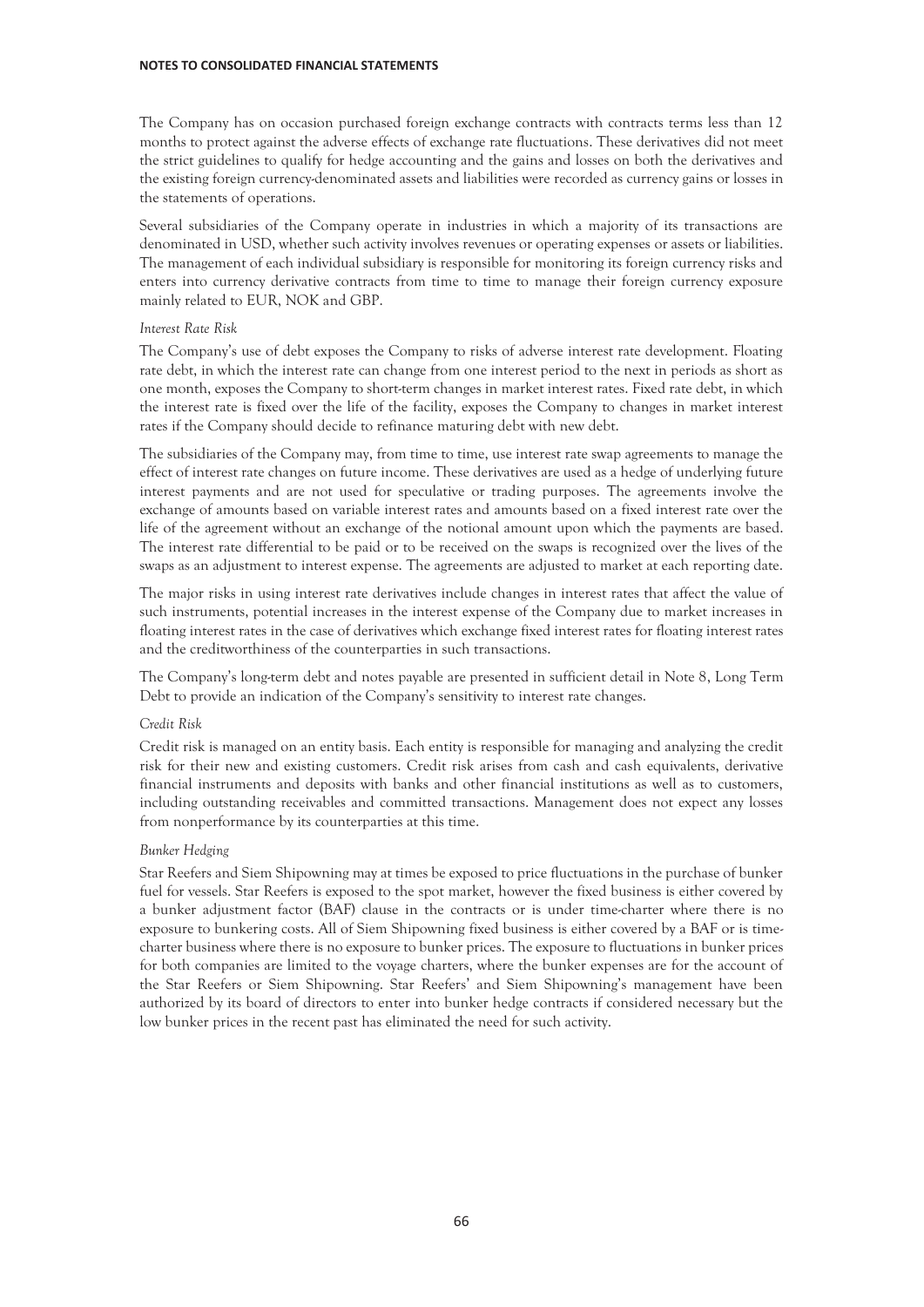## (19) RELATED PARTY AND INTRA-GROUP TRANSACTIONS

## *Subsea7*

Subsea7 makes payments to the Company in relation to chairman and director fees for the services provided by Mr. Siem as its chairman and reimbursements of expenses for office, travel and communication. Payments were made to the Company in relation to the services provided by the chairman and reimbursement of other support services and costs incurred by the Company totalling \$0.5 million (2020: \$0.5 million). Dividends totalling \$16.6 million (2020: \$nil) were paid to the Company.

## *Siem Offshore*

Siem Offshore makes payments to the Company in relation to chairman fees for the services provided by Mr. Siem for consultation on financings and corporate development and reimbursements of expenses for office, travel and communication.

## *Star Reefers*

Star Reefers makes payments to the Company in relation to the chairman fees for the services provided by Mr. Siem for consultation on financings and corporate development and reimbursements of expenses for office, travel and communication.

## *Siem Shipowning*

Siem Shipowning similarly makes payments to the Company in relation to chairman fees for the services provided by Mr. Siem for consultation on financings and corporate development and reimbursements of expenses for office, travel and communication.

## *Electromagnetic Geoservices*

The Company holds a 23.9%-interest in Electromagnetic Geoservices through its wholly owned subsidiary Siem Investments, in addition to \$9.5 million of the \$32.5 million convertible bond issued by Electromagnetic Services with maturity in May 2025.

# *Compensation of Directors and Officers*

The Company recorded aggregate fees or compensation for the services of its officers during fiscal years 2021 and 2020 of approximately \$1.4 million and \$1.2 million, respectively. Directors are not entitled to a director's fee. In 2020 a fee of \$18,000 were paid together with reimbursements of expenses incurred on behalf of the Company.

Specific agreements for the services of certain other directors and officers are as follows:

Management Services Agreement ("MSA"), Years 2020-2024 — A 5-year MSA was agreed between the Company and a separate management company. The management company has procured the services of Mr. Siem who has continued as Chairman. The MSA requires the Chairman to devote a minimum 50% of his professional time, skill and labor to perform his duties for, and promote the interests of, the Company. In previous years the annual compensation consists of a base compensation in the amount of \$600,000- plus additional compensation equal to 5% of the audited net income in excess of \$5 million. The parties agreed to terminate the agreement on the 31 December 2020.

The fees payable under the MSA for 2021 and 2020 were nil and \$600,000-, respectively.

Management Services Agreement — Prior to his retirement Mr. Delouche seconded to the Company under a separate management services agreement which provides for reimbursement for certain compensation and office expenses incurred by him. The regular compensation reimbursements for fiscal year 2021 and 2020 were nil and approximately \$395,000, respectively.

In March 2021, Siem Europe entered into an agreement with a company partly owned by Mr. Kristian Siem which effectively increased its interest in BSR from 42.1% to 83.6%. The transfer of shares were made at arm's length.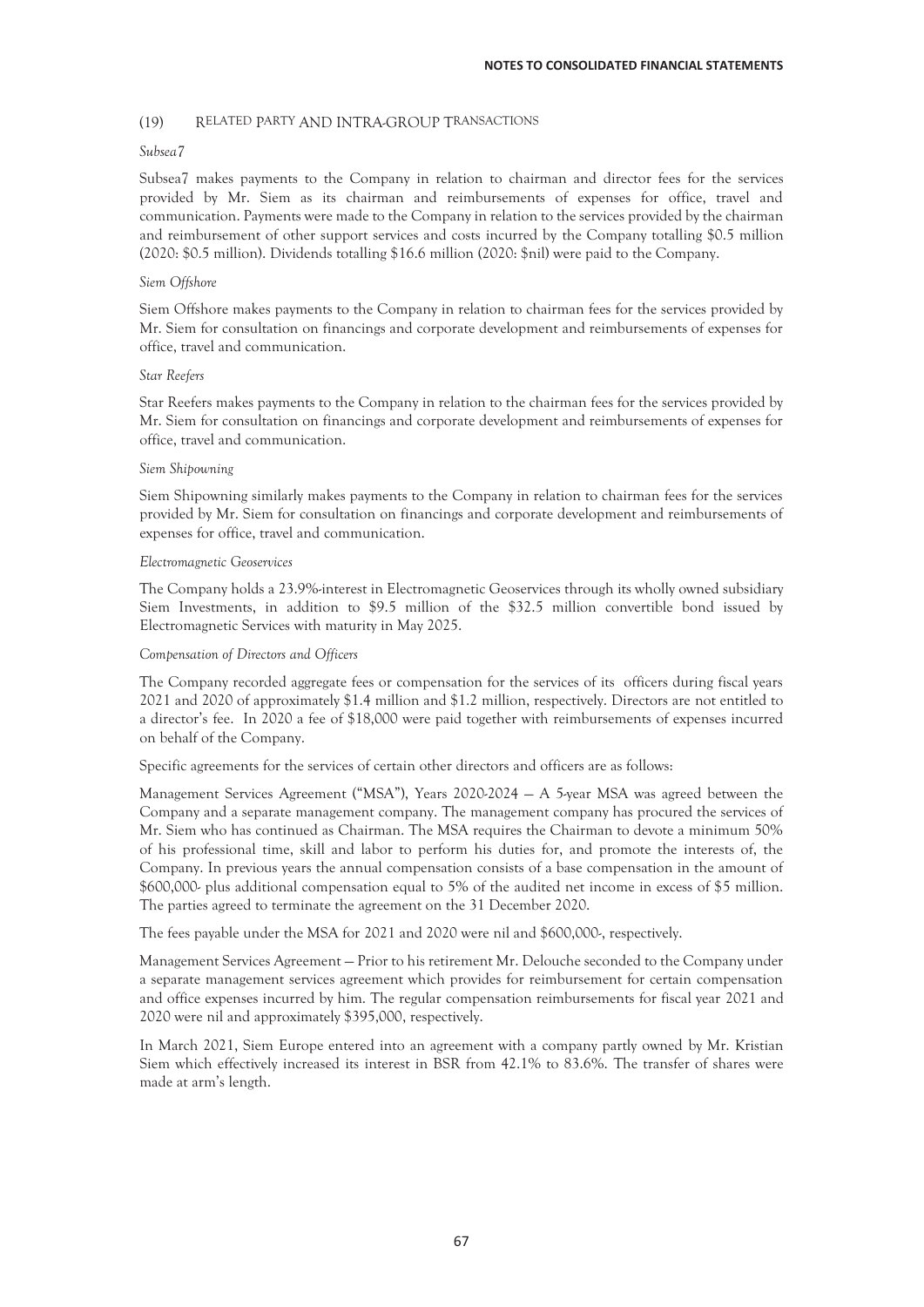## *Notes Payable to Shareholder*

Mr. Siem, the Company's Chairman and the largest individual owner of the Company's shares had loans outstanding to the Company in NOK, EUR, GBP and USD at the end of 2021 for approximately USD67,539,000 under a short-term credit facility agreement. The interest rate on the loans was 2.25% p.a. during 2021. In 2022, The Company received approximately an additional USD10,000,000- in loans under the same short-term credit facility agreement. In March 2022, the unsecured short-term credit facility agreement was extended, and the interest rate increased to 3.75% p.a.

A summary of receivables and payables with other related parties at 31 December is presented below:

| (in thousands)                                           | 2021              | 2020        |
|----------------------------------------------------------|-------------------|-------------|
| Due from (to) associates and other related parties:      |                   |             |
| Loan and accrued interest payable                        | $(\$67,539)$      | (\$23,700)  |
| Net fees payable in relation to MSA and other            | (S <sub>0</sub> ) | $(\$9,717)$ |
| Total due from (to) associates and other related parties | $(\$67,539)$      | (\$33,417)  |

# (20) CAPITALIZATION AND CAPITAL ACCOUNTS

## *Capital Management*

The Company's objectives when managing capital are to safeguard the Company's ability to continue as a going-concern in order to provide returns for its shareholders, to provide benefits to its stakeholders and to maintain an optimal capital structure to reduce the cost of capital. Further objectives include safeguarding the ability of its subsidiaries and associates as going-concerns to an extent that is both reasonable and prudent.

The Company purchases Common Shares from time to time from its shareholders who have offered to sell such shares to the Company. Any Common Shares that are purchased by the Company are retired and cancelled. The Company purchased 52,168 Common Shares during 2021 and nil during 2020.

 The Board of Directors will, on occasion, declare an extraordinary dividend. The Directors last declared and paid extraordinary dividends of \$0.20 per Common Share in May 2015.

# (21) DISCONTINUED OPERATIONS — ASSETS HELD-FOR-SALE

In May 2021, Siem Offshore concluded and implemented its restructuring with its lenders. The main terms of the restructuring agreed with the secured lenders, bondholders and shareholders included conversion of debt of approximately \$269 million, comprising of bond debt of \$131 million, secured bank debt of \$132 million and hedging liabilities of \$6 million. The conversion of debt to equity caused a reduction in the Company's percentage of interest in Siem Offshore from 83.7% to 33.6%. The Income Statement for the Company for 2020 have been restated in order to present the investment in Siem Offshore as a discontinued operations. The activity of Siem Offshore in 2021 prior to the deconsolidation in May 2021 has also been presented as a discontinued operations.

The investment in BSR has been made available for sale during 2021, and has been classified as discontinued operations in 2021.

Bradenstoke Solar Park Ltd. was in 2020 classified as discontinued operations and its assets was reclassified to assets held-for-sale in the consolidated statement of financial position and its revenues and expenses recorded as net income (losses) from discontinued operations. The 100%-interest in Bradenpark Solar Park Ltd was sold in January 2021.

XAct Global was a start-up that commenced its activities in 2017. The purpose of XAct Global was to develop software to provide inexpensive precise positioning for vessels on the water and rolling equipment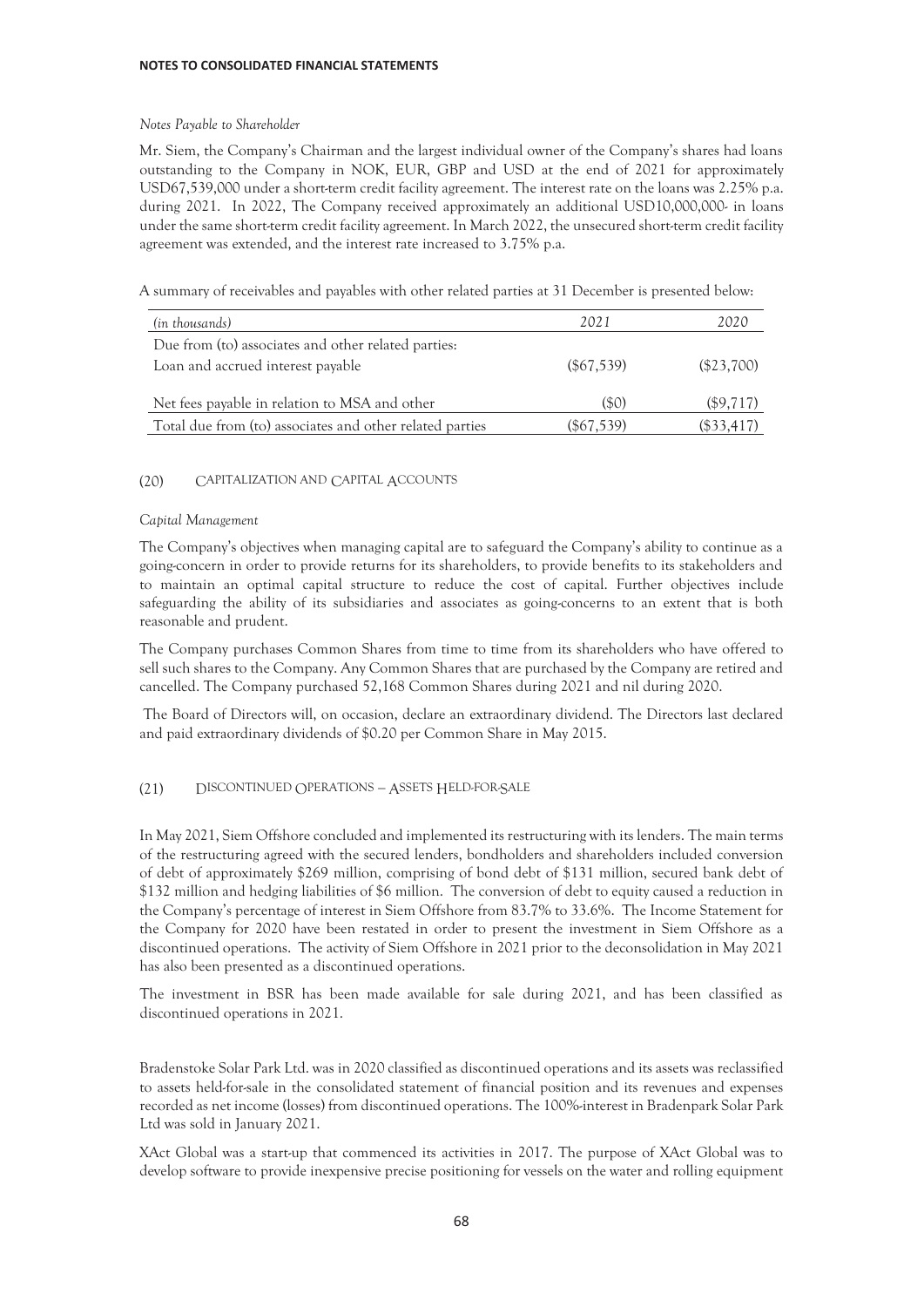such as cars, trucks, tractors and other on land. The Company provided seed capital to the start-up. Although progress was made on the product, the progress was insufficient. The Company terminated further funding of XAct Global and deemed it to be discontinued operations and reclassified its net assets to assets held-for-sale in the 2021 and 2020 consolidated balance sheet and its revenues and expenses recorded as net income (losses) from discontinued operations for 2021 and 2020. XAct Global was dissolved in March 2022.

Siem Investments established Day OCV Pte. Ltd., a wholly-owned Singapore company, for the purpose to acquire ownership of the "Siem Day", an offshore subsea construction vessel ("OSCV"), following an agreement reached with the owner and the Export-Import Bank of Malaysia Berhad ("Ex-Im Bank"). In December 2019 the Siem Investments entered into a debt settlement agreement with Ex-Im Bank, reducing the loan on the vessel from \$82.7 million to \$45.5 million, of which \$2 million of the remaining loan was considered as a contingent liability that have to be repaid to Ex-Im Bank if a charter contract for the vessel for a period of at least 12 months has been entered into prior to 31 December 2021. The remaining loan of \$2 million are included in net income from discontinued operations in 2021 as a debt forgivenss as long as Day OCV Pte. Ltd. have not entered into a charter contract for at least 12 months as of 31 December 2021.

The financial performances related to the discontinued operations for 2021 are presented individually for Seven Yield Renewables, (SYR), BSR Group (BSR), Day OCV (Day), XAct Global (Xact) and Siem Offshore Inc (SIOFF):

| (\$ in thousands)                         | <b>BSR</b> Group | Day OCV | Xact Global              | Seven Yield<br>Renewables | Siem Offshore<br><i>Inc</i> | Total   |
|-------------------------------------------|------------------|---------|--------------------------|---------------------------|-----------------------------|---------|
| Total revenues and operating<br>expenses: |                  |         |                          |                           |                             |         |
| Total revenues                            | 39 3 7 5         |         |                          |                           | 100 322                     | 139 697 |
| Operating expenses                        | (31684)          | J,      |                          |                           | (54112)                     | (85796) |
| Operating margin                          | 7691             |         | ×                        | $\overline{\phantom{a}}$  | 46 210                      | 53 901  |
| Other income:                             |                  |         |                          |                           |                             |         |
| Interest income                           |                  |         |                          |                           | 1072                        | 1072    |
| Gains (losses) on sale of                 |                  |         |                          | 10474                     | (475)                       | 9 9 9 9 |
| investments                               |                  |         |                          |                           |                             |         |
| Other income                              | 218              | 2 000   |                          |                           |                             | 2 2 1 8 |
| Total other income                        | 218              | 2 000   | ×,                       | 10 474                    | 597                         | 13 28 8 |
| Expenses and other:                       |                  |         |                          |                           |                             |         |
| Depreciation and amortization             | (406)            |         |                          |                           | (26900)                     | (27306) |
| Interest expense                          | (50)             |         |                          |                           | (14536)                     | (14586) |
| General and administrative<br>expenses    | (5614)           | (77)    | 5                        | (7)                       | (8150)                      | (13844) |
| Currency exchange gains (losses)          |                  | (51)    | $\overline{\phantom{a}}$ | 773                       | (2696)                      | (1974)  |
| Total expenses and other                  | (6070)           | (128)   | 5                        | 765                       | (52 282)                    | (57710) |
| Income (losses) before taxes              | 1838             | 1872    | 5                        | 11 239                    | (5475)                      | 9 4 7 9 |
| Income tax (expense) benefit              | 323              |         |                          |                           | (633)                       | (310)   |
| Net income (losses) after taxes           | 2 1 6 1          |         |                          |                           |                             | 9 1 6 9 |
| from discontinued operations              |                  | 1872    | 5                        | 11 2 3 9                  | (6108)                      |         |
| Gain (loss) on sale of                    |                  |         |                          |                           |                             |         |
| discontinued operations                   |                  |         |                          |                           |                             |         |
| Net income (losses)                       | 2 1 6 1          | 1872    | 5                        | 11 2 3 9                  |                             | 9 1 6 9 |
| from discontinued operations              |                  |         |                          |                           | (6108)                      |         |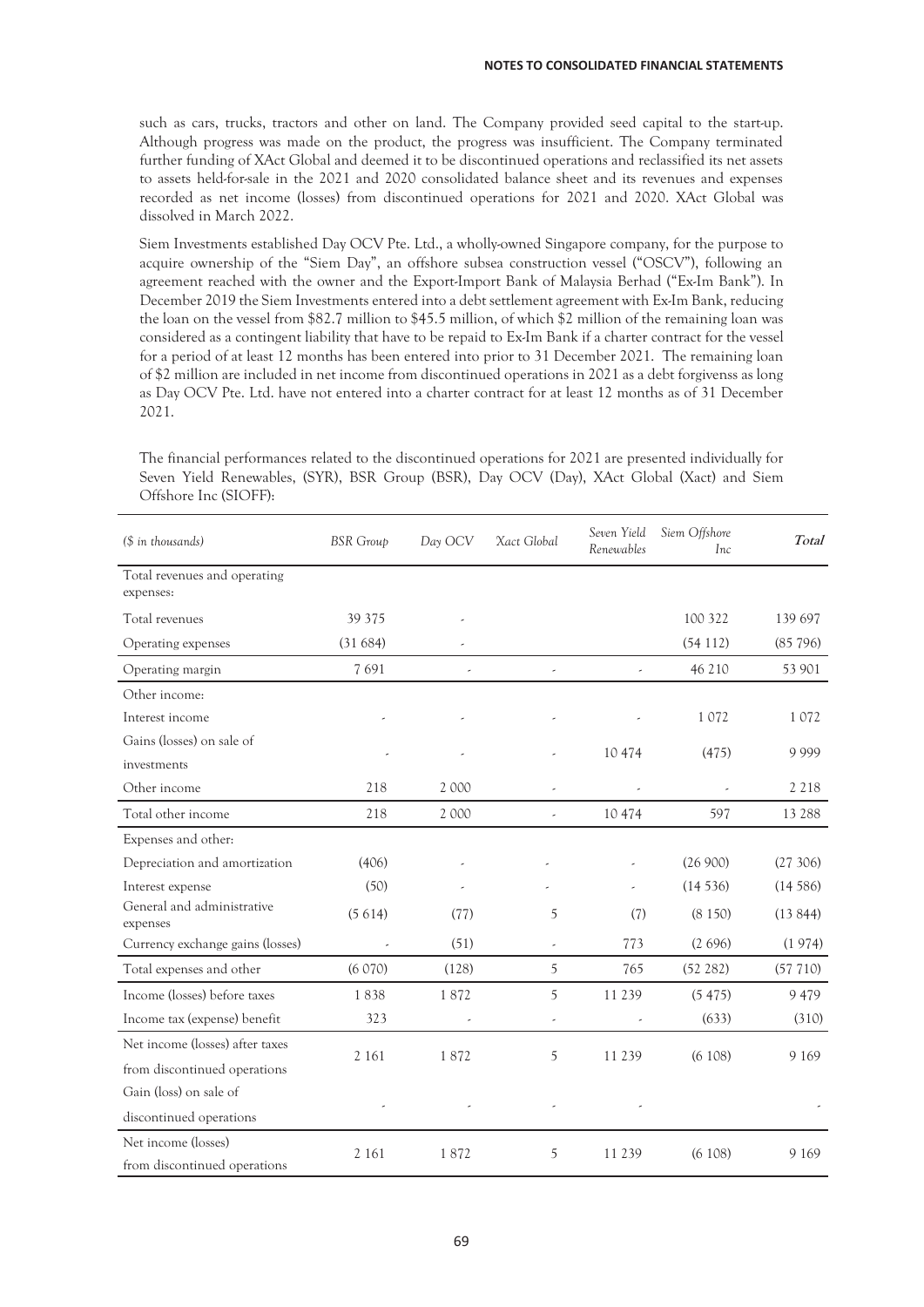The financial performances related to the discontinued operations for 2020 are presented individually for Seven Yield Renewables Ltd. (including the wholly owned subsidiary Bradenstoke Solar Park Ltd.), Day OCV, XAct Global and Siem Offshore Inc:

| (\$ in thousands)                         | <b>FSG</b>               | Day OCV | Xact Global              | Seven Yield<br>Renewables | Siem Offshore<br><i>Inc</i> | Total     |
|-------------------------------------------|--------------------------|---------|--------------------------|---------------------------|-----------------------------|-----------|
| Total revenues and operating<br>expenses: |                          |         |                          |                           |                             |           |
| Total revenues                            |                          | 153     |                          | 8 1 9 7                   | 243 500                     | 251850    |
|                                           |                          | (1193)  |                          | (1929)                    | (142984)                    | (146 106) |
| Operating expenses                        |                          |         |                          |                           |                             |           |
| Operating margin                          | ٠                        | (1040)  | $\overline{\phantom{a}}$ | 6 2 6 8                   | 100 516                     | 105 744   |
| Other income:                             |                          |         |                          |                           |                             |           |
| Interest income                           |                          |         |                          |                           | 302                         | 302       |
| Gains (losses) on sale of                 |                          |         |                          |                           | 1 1 7 5                     | 1 1 7 5   |
| investments                               |                          |         |                          |                           |                             |           |
| Other income                              |                          |         |                          | 1                         | 1661                        | 1 6 6 2   |
| Total other income                        | $\overline{\phantom{a}}$ |         | $\overline{\phantom{a}}$ | 1                         | 3 1 3 8                     | 3 1 3 9   |
| Expenses and other:                       |                          |         |                          |                           |                             |           |
| Depreciation and amortization             |                          |         |                          | (3 246)                   | (74944)                     | (78190)   |
| Impairment on investments                 |                          |         |                          |                           | (276857)                    | (276857)  |
| Interest expense                          |                          | (36)    |                          | (2718)                    | (46743)                     | (49 497)  |
| General and administrative                |                          |         | (8)                      |                           | (23, 484)                   | (23 492)  |
| expenses                                  |                          |         |                          |                           |                             |           |
| Currency exchange gains (losses)          | ٠                        |         | $\overline{\phantom{a}}$ |                           | (29437)                     | (29437)   |
| Total expenses and other                  |                          | (36)    | (8)                      | (5964)                    | (451465)                    | (457 473) |
| Income (losses) before taxes              |                          | (1076)  | (8)                      | 305                       | (347811)                    | (348 590) |
| Income tax (expense) benefit              |                          |         | ٠                        |                           | (2673)                      | (2673)    |
| Net income (losses) after taxes           |                          |         |                          |                           |                             |           |
| from discontinued operations              |                          | (1076)  | (8)                      | 305                       | (350 484)                   | (351 263) |
| Gain (loss) on sale of                    |                          |         |                          |                           |                             |           |
| discontinued operations                   | 60 225                   |         |                          | 17                        |                             | 60 24 2   |
| Net income (losses)                       |                          |         |                          |                           |                             |           |
| from discontinued operations              | 60 225                   | (1076)  | (8)                      | 322                       | (350, 484)                  | (291021)  |

Impairment losses on notes receivables in 2019 was netted against the gain from the deconsolidation of FSG. In 2020 amounts previously written off have been credited against the same line item.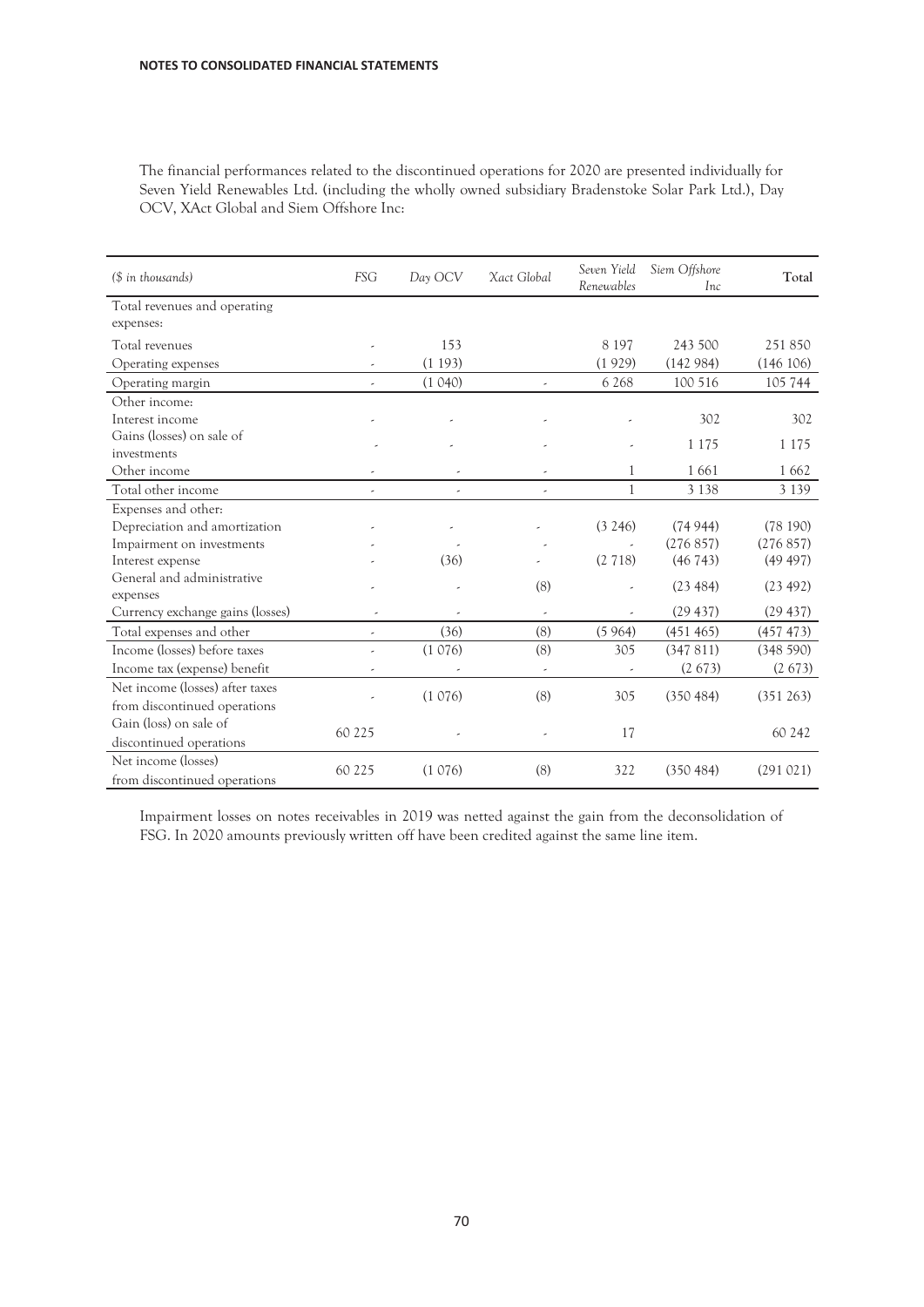The assets and liabilities related to the Discontinued Operations for 2021 are presented individually for Seven Yield Renewables Ltd. (SYR) (including the wholly owned subsidiary Bradenstoke Solar Park Ltd (BSR), Day OCV (Day) and XAct Global (Xact) and asset held for sale Siem Shipowning (SSO).

| (\$ in thousands)                         |                          |            | Day            |               |               |        |
|-------------------------------------------|--------------------------|------------|----------------|---------------|---------------|--------|
|                                           | <b>SYR</b>               | <b>BSR</b> | <b>OCV</b>     | Xact          | SSO           | Total  |
| Assets:                                   |                          |            |                |               |               |        |
| Cash                                      | 43                       | 2,065      | 2,335          |               |               | 4,443  |
| Accounts receivable                       |                          |            | $\overline{4}$ |               |               |        |
| and other                                 | $\overline{\phantom{a}}$ | 1,791      |                |               |               | 1,795  |
| Prepaid expenses and other                |                          |            | 56             |               |               |        |
| current assets                            | $\overline{a}$           | 5,090      |                |               |               | 5,146  |
| Vessels and related equipment, net        |                          |            |                |               | 32,605        | 32,605 |
| Property and equipment, net               |                          | 14,346     |                |               |               | 14,346 |
| Other assets and long-term                |                          |            |                |               |               |        |
| receivables                               |                          | 981        |                |               |               | 981    |
| Assets held-for-sale                      | 43                       | 24,273     | 2,395          | $\mathcal{O}$ | 32,605        | 59,316 |
| Liabilities:                              |                          |            |                |               |               |        |
| Accounts payable, accrued                 |                          |            |                |               |               |        |
| and other                                 | $\overline{\phantom{a}}$ | 1,900      |                |               |               | 1,900  |
| Other accrued costs and                   |                          |            |                |               |               |        |
| short-term liabilities                    |                          | 157        |                |               |               | 157    |
| Long-term debt and                        |                          | 768        |                |               |               | 768    |
| current maturities                        |                          |            |                |               |               |        |
| Other non-current liabilities             |                          | 8,636      |                |               |               | 8,636  |
| Liabilities directly related to           |                          |            |                |               |               |        |
| assets held-for-sale                      | $\overline{\phantom{a}}$ | 11,461     | $\mathcal{O}$  | $\mathcal{O}$ | $\mathcal{O}$ | 11,461 |
| $\mathcal{S}$<br>Net assets held-for-sale | 43                       | 12,812     | 2,395          | $\mathcal{O}$ | 32.605        | 47,855 |

Net assets held-for-sale in Siem Shipowning Inc. refers to two PCTC-vessels acquired in 2020 that are sold with delivery date in January 2022 and second half of 2022.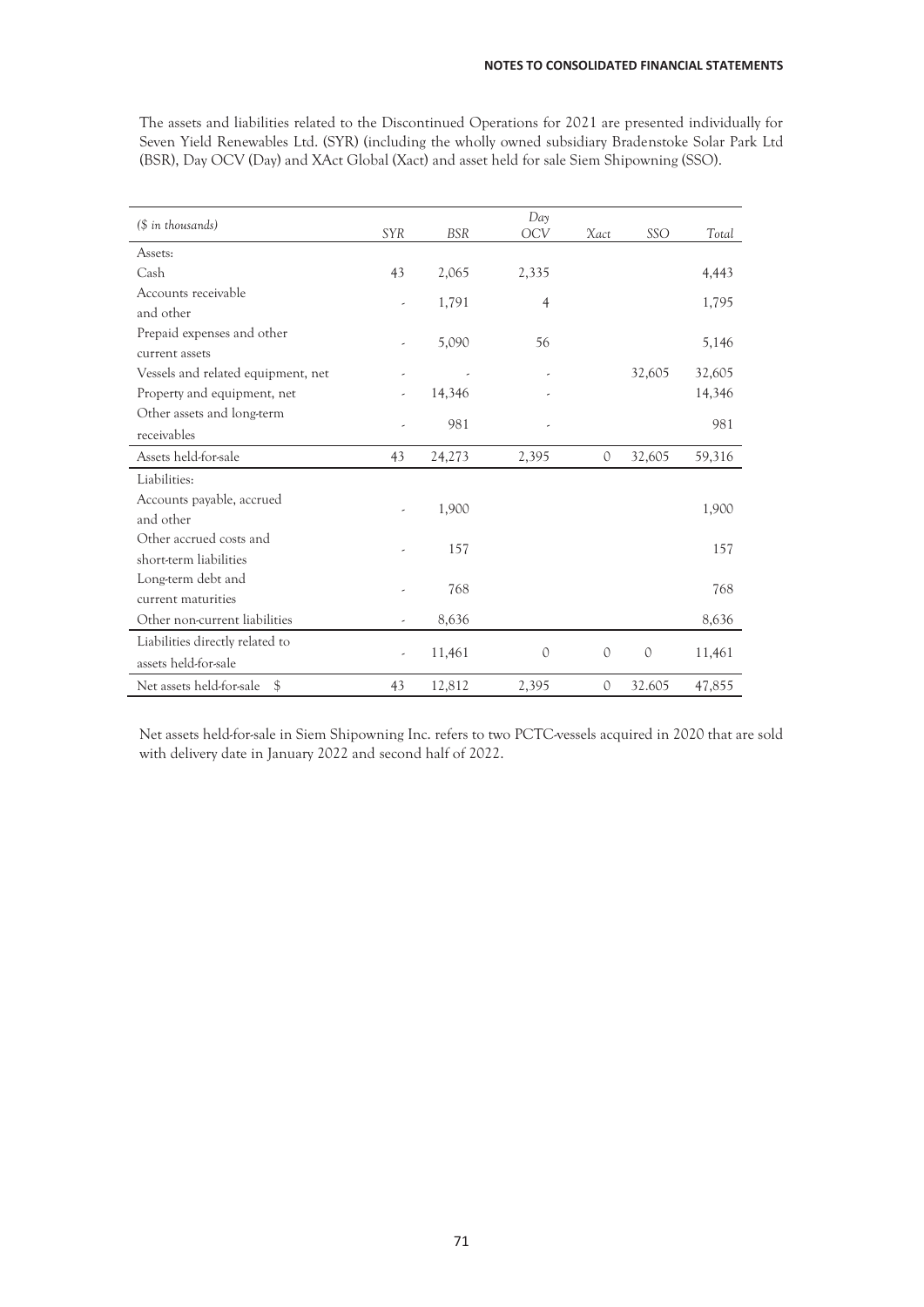| (\$ in thousands)                                       |               | FSG Seven Yield Renewables |                          | Xact<br>Global           | Total  |
|---------------------------------------------------------|---------------|----------------------------|--------------------------|--------------------------|--------|
| Assets:                                                 |               |                            |                          |                          |        |
| Cash                                                    | $\mathcal{O}$ | 9,092                      | 4,253                    | 46                       | 13,391 |
| Accounts receivable<br>and other                        | $\mathcal{O}$ | 97                         |                          |                          | 97     |
| Prepaid expenses and other<br>current assets            | $\mathcal{O}$ | 723                        | 504                      |                          | 1,227  |
| Vessels and related equipment, net                      | $\mathcal{O}$ |                            |                          |                          |        |
| Property and equipment, net                             | $\mathcal{O}$ | 65,897                     |                          |                          | 65,897 |
| Other assets and long-term<br>receivables               | $\mathcal{O}$ | 3,069                      |                          |                          | 3,069  |
| Assets held-for-sale                                    | $\mathcal{O}$ | 78,878                     | 4,757                    | 46                       | 83,681 |
| Liabilities:                                            |               |                            |                          |                          |        |
| Accounts payable, accrued<br>and other                  | $\mathcal{O}$ | 131                        | 7                        | $\overline{a}$           | 138    |
| Other accrued costs and<br>short-term liabilities       | $\mathcal{O}$ | 6,253                      |                          | $\overline{4}$           | 6,257  |
| Long-term debt and<br>current maturities                | $\mathcal{O}$ | 47,741                     | 2,000                    |                          | 49,741 |
| Other non-current liabilities                           | $\mathcal{O}$ | 1,104                      | $\overline{\phantom{a}}$ | $\overline{\phantom{a}}$ | 1,104  |
| Liabilities directly related to<br>assets held-for-sale | $\mathcal{O}$ | 55,229                     | 2,007                    | $\overline{4}$           | 57,239 |
| Net assets held-for-sale<br>\$                          | $\mathcal{O}$ | 23,649                     | 2,750                    | 42                       | 26,442 |

The assets and liabilities related to the Discontinued Operations for 2020 are presented individually for Seven Yield Renewables Ltd. (including the wholly owned subsidiary Bradenstoke Solar Park Ltd.), Day OCV and XAct Global:

# (22) CREDIT RISK AND CONCENTRATION RISK

The Company's credit risk is primarily attributable to its trade and other short term receivables and asset derivative positions. The derivative counterparties are large established financial institutions, and the counterparty risk for the asset derivative positions are regarded as limited.

The exposure to credit risk for trade and other short term receivables is measured on an ongoing basis and credit evaluations are performed for customers identified to be risky. The Company's debtors are mainly major oil companies, offshore service companies and European ferry companies, which are considered to be creditworthy third parties. Historically, the loss percentage has been low, and we have not experienced any increases in counterparty risk. The need for provisions are continually assessed and, on 31 December 2021, the provision for certain accounts receivable which may not be paid in full was \$0 million for the Company (2020: \$5.4 million).

With volatile shipping markets, there is never full protection against potential counterparty default. The Company conducts on-going credit reviews annually to monitor each lessee's financial performance and compliance with financial covenants (if any). In addition, the payment conduct of a lessee is monitored on a monthly basis. The Company uses a provision matrix to measure the lifetime expected credit loss allowance for trade and finance lease receivables.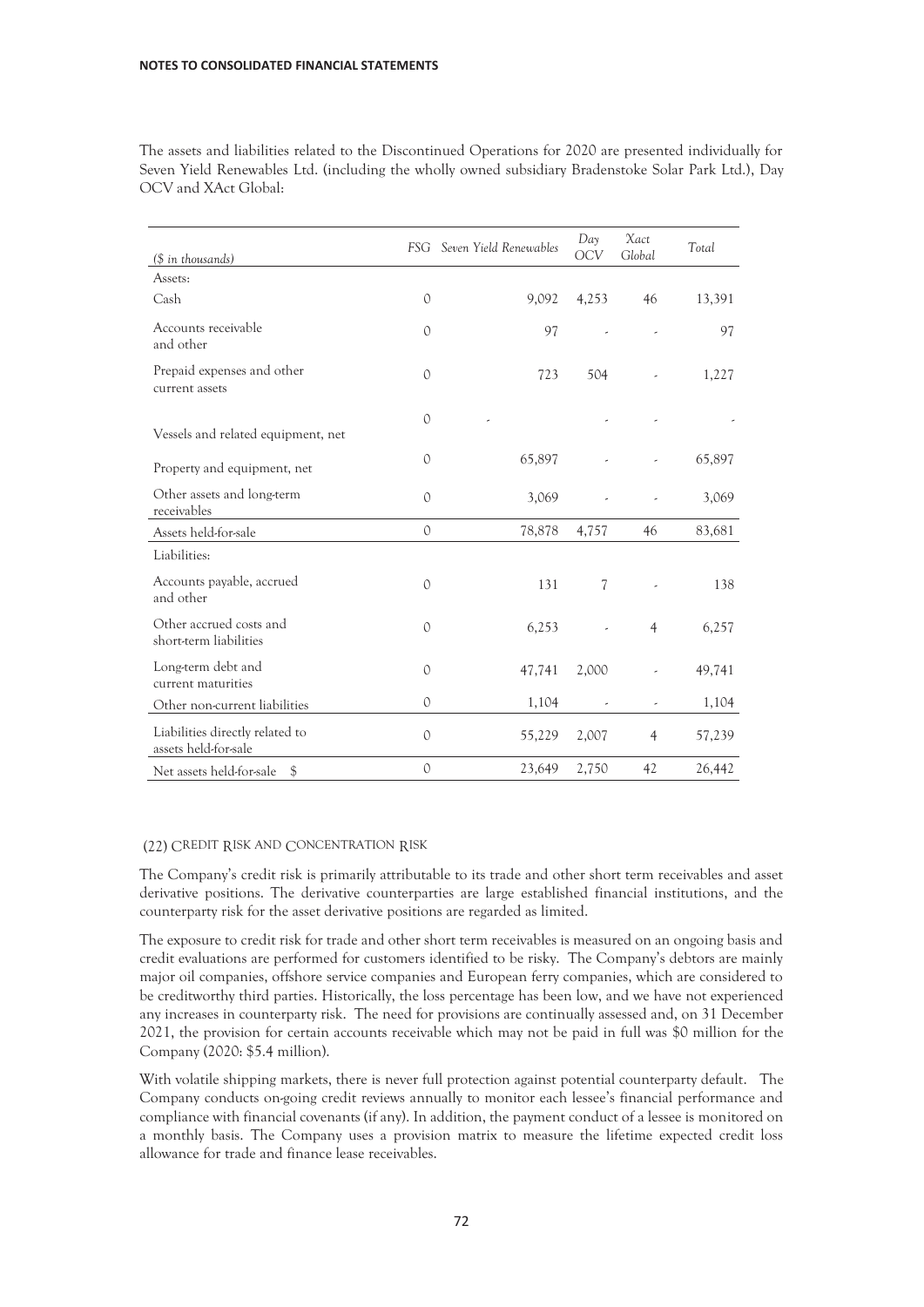In measuring the expected credit losses, trade receivables are grouped based on shared credit risk characteristics and days past due. In calculating the expected credit loss rates, The Company considers historical loss rates for each category of customers and adjusts to reflect current and forward-looking macroeconomic factors affecting the ability of the customers to settle the receivables.

These receivables are written off when there is no reasonable expectation of recovery, such as a debtor failing to engage in a repayment plan with the Company. The Company considers a financial asset as in default (as defined in the relevant contractual agreement) if the counterparty fails to make contractual payments when they fall due, and writes off the financial asset when a debtor fails to make contractual payments greater than 120 days past due. Where receivables are written off, the company continues to engage in enforcement activity to attempt to recover the receivables due. Where recoveries are made, these are recognised in profit or loss. Further in order to mitigate risk, the underlying lease contracts are generally structured such that the lessee pay an advance prior or at commencement of contract, implicit payback period is relatively steep such that book value is comfortably above projected book value during the duration of the contract and implicit asset value risk is low, purchase obligation or put option close to scrap at the end of the period is the norm, monthly payment of hire in advance ensures early warning of credit risk, as well as parent company guarantee's supporting the credit of the contract by covering all liabilites under each lease agreement, including any purchase obligations. At 31 December 2021, the Company have assessed the financial assets as performing, counterparties having low risk of default and does not have any past due amounts.

|                                       |          | 2021       |          | 2020       |
|---------------------------------------|----------|------------|----------|------------|
| (in thousands)                        | Amount   | % of Total | Amount   | % of Total |
| Accounts receivables, 31 December:    |          |            |          |            |
| 1 to 5 largest                        | \$24,151 | 80.3%      | \$46,721 | 71.8%      |
| 6 to 10 largest                       | 4,152    | 13.8%      | 13,638   | 20.9%      |
| Others                                | 1,789    | 5.9%       | 3,503    | 5.4%       |
| Provisions for bad debt               | $\Omega$ | $0\%$      | 1,248    | 1.9%       |
| Total accounts receivables            | \$30,092 |            | \$65,110 |            |
|                                       |          |            |          |            |
|                                       |          |            | 2021     | 2020       |
| ( <i>in thousands</i> )               |          |            | Amount   | Amount     |
| Provisions for bad debt:              |          |            |          |            |
| Opening balance, 1 January            |          |            | \$526    | \$1,369    |
| Realized losses                       |          |            | (1)      | (73)       |
| Reversal of provisions previous years |          |            | (525)    | 0          |
| Provisions current year               |          |            | O        | 4,095      |
| Currency translation difference       |          |            | (0)      | (40)       |
| Total provisions for bad debt         |          |            | \$0      | \$5,356    |

The tables below present the concentration risks for 2021 and 2020: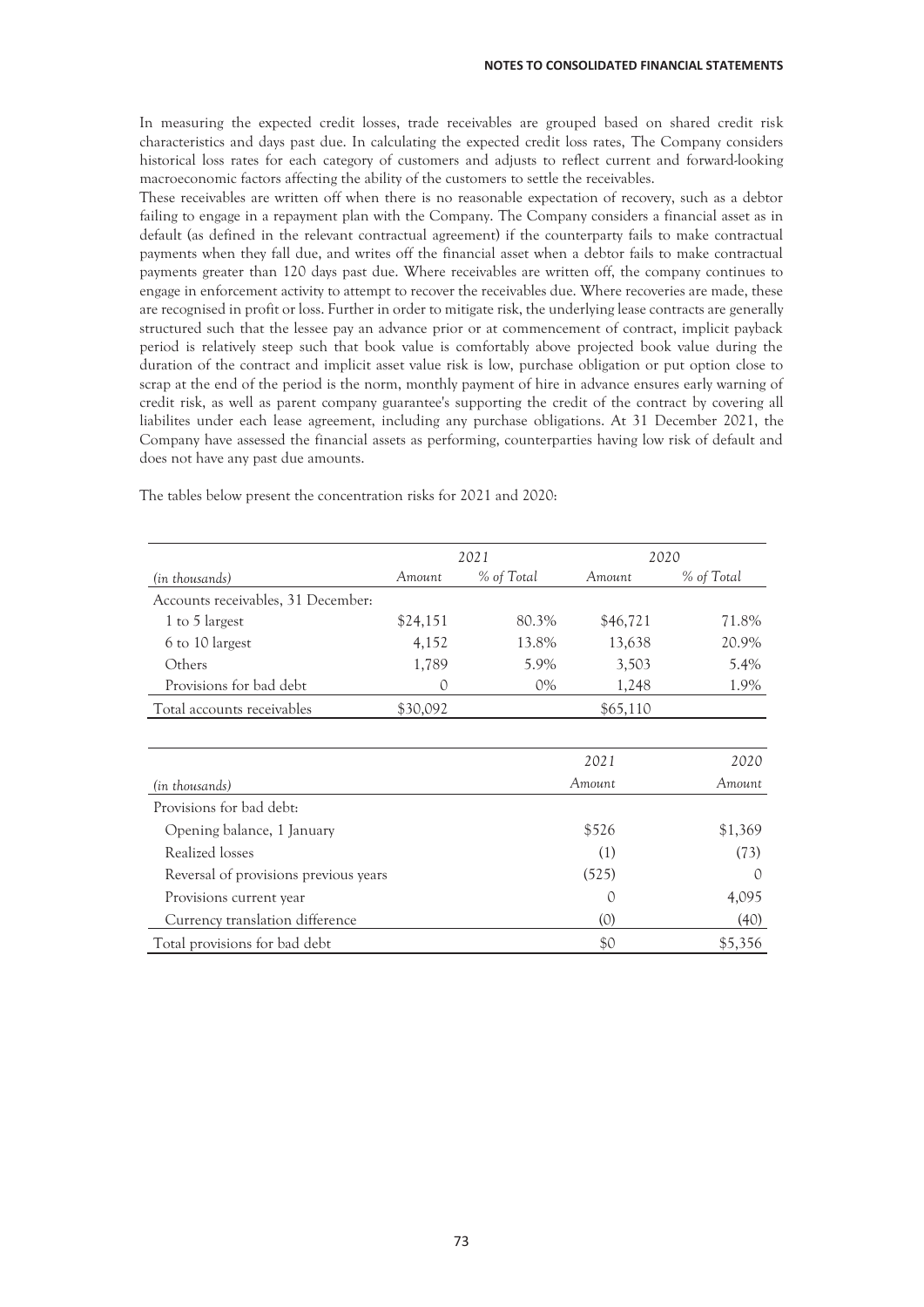#### **NOTES TO CONSOLIDATED FINANCIAL STATEMENTS**

|                                        | 2021     |            |          | 2020       |
|----------------------------------------|----------|------------|----------|------------|
| (in thousands)                         | Amount   | % of Total | Amount   | % of Total |
| Aging of Accounts Receivable, 31. Dec. |          |            |          |            |
| Not Due                                | \$15,669 | 52.1%      | \$46,721 | 71.8%      |
| Due up to 1 month                      | 9.719    | 32.3%      | 13,638   | 20.9%      |
| Due 1 to 4 months                      | 3.579    | 11.9%      | 3,503    | 5.4%       |
| Due more than 4 months                 | 1,125    | 3.7%       | 1,248    | 1.9%       |
| Total accounts receivables             | \$30,092 |            | \$65,110 |            |

Due to deconsolidation of daughter the closing balance 2020 varies from opening balance 2021.

The carrying amount of the accounts receivables are denominated in the following currencies:

|                           |          | 2021       | 2020          |            |
|---------------------------|----------|------------|---------------|------------|
| (in thousands)            | Amount   | % of Total | Amount        | % of Total |
| Currency                  |          |            |               |            |
| <b>USD</b>                | 18,517   | 61.5%      | 39,205        | 58.0%      |
| NOK                       | 16       | $0.1\%$    | 2,774         | 4.4%       |
| <b>EUR</b>                | 9,090    | 30.2%      | 14,372        | 23.6%      |
| <b>GBP</b>                | 942      | 3.1%       | 1,256         | 2,0%       |
| CAD                       | 0        | $0\%$      | 1,888         | 3.0%       |
| <b>AUD</b>                | $\Omega$ | $0\%$      | 2,707         | 4.3%       |
| <b>BRL</b>                | $\Omega$ | $0\%$      | 2,908         | 4.7%       |
| <b>CNY</b>                | 1.527    | 5.1%       | $\mathcal{O}$ | $0\%$      |
| Total accounts receivable | 30,092   |            | 65,110        |            |

## (23) FEE TO THE AUDITORS

The following fee for audit services and consultancy services has been recognized in 2021 and 2020:

|                           | 2021      | 2020      |
|---------------------------|-----------|-----------|
|                           |           |           |
| <b>Audit Services:</b>    | \$769,000 | \$606,000 |
| Tax Consultancy Services: | \$92,000  | \$129,000 |
| Other Services:           | \$6,000   | \$55,000  |
| Total fees:               | \$867,000 | \$790,000 |

#### (24) CASH FLOW INTEREST RISK AND FAIR VALUE

The Company is exposed to changes in interest rates, which may affect the Company's financial results. These risks are mainly related to the Company's long term borrowings with floating interest rates. Further details of the Company's borrowings are set out in Note 8, Long Term Debt. The Company has no significant interest-bearing assets other than cash and cash equivalents and therefore the Company's income and operating cash flows are substantially independent of changes in market interest rates. Cash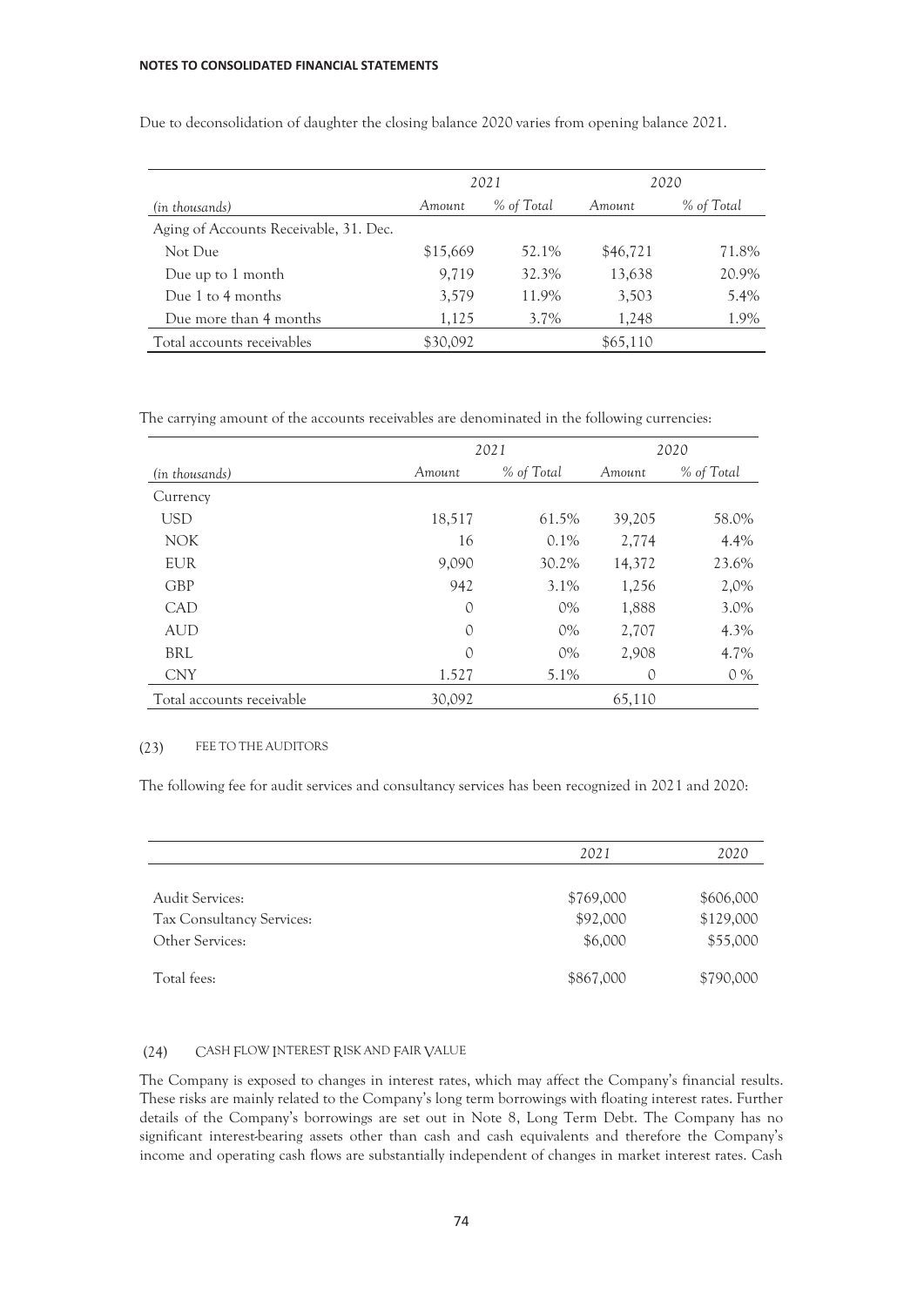and cash equivalents are invested for short maturity periods, generally from 1 day to 3 months, which mitigates some of the potential interest rate risk.

The following sensitivity tables for 2021 and 2020 demonstrate the impact on the Company's profit (loss) before tax and equity from a potential shift in interest rates, all other variables held constant:

|                                 |                    | -1 % Movement    |           | +1% Movement     |            |
|---------------------------------|--------------------|------------------|-----------|------------------|------------|
| At 31 December 2021             | Carrying<br>Amount | Profit<br>(Loss) | Equity    | Profit<br>(Loss) | Equity     |
| Financial assets:               |                    |                  |           |                  |            |
| Cash and cash equivalents       | \$51,181           | (\$512)          | (\$512)   | \$512            | \$512      |
| Impact on financial assets      |                    |                  |           |                  |            |
| before taxes                    |                    | (512)            | (512)     | 512              | 512        |
|                                 |                    |                  |           |                  |            |
| Financial liabilities:          |                    |                  |           |                  |            |
| Borrowings                      | \$440,718          | \$4,407          | \$4,407   | (\$4,407)        | $(\$4,407$ |
| Impact on financial liabilities |                    |                  |           |                  |            |
| before taxes                    |                    | 4,407            | 4,407     | (4, 407)         | (4, 407)   |
|                                 |                    |                  |           |                  |            |
| Total increase (decrease)       |                    |                  |           |                  |            |
| before taxes                    |                    | \$3,892          | \$3,892   | (\$3,892)        | (\$3,892)  |
|                                 |                    |                  |           |                  |            |
|                                 |                    |                  |           |                  |            |
|                                 |                    | -1 % Movement    |           | +1% Movement     |            |
|                                 | Carrying           | Profit           | Equity    | Profit           | Equity     |
| At 31 December 2020             | Amount             | (Loss)           |           | (Loss)           |            |
| Financial assets:               |                    |                  |           |                  |            |
| Cash and cash equivalents       | \$129,188          | (\$1,292)        | (\$1,292) | \$1,292          | \$1,292    |
| Impact on financial assets      |                    |                  |           |                  |            |
| before taxes                    |                    | (1,292)          | (1,292)   | 1,292            | 1,292      |
|                                 |                    |                  |           |                  |            |
| Financial liabilities:          |                    |                  |           |                  |            |
| Borrowings                      | \$1,703,337        | \$17,033         | \$17,033  | (\$17,033)       | (\$17,033) |
| Impact on financial liabilities |                    |                  |           |                  |            |
| before taxes                    |                    | 17,033           | 17,033    | (17,033)         | (17,033)   |
|                                 |                    |                  |           |                  |            |
| Total increase (decrease)       |                    |                  |           |                  |            |
| before taxes                    |                    | \$15,741         | \$15,741  | (\$15,741)       | (\$15,741) |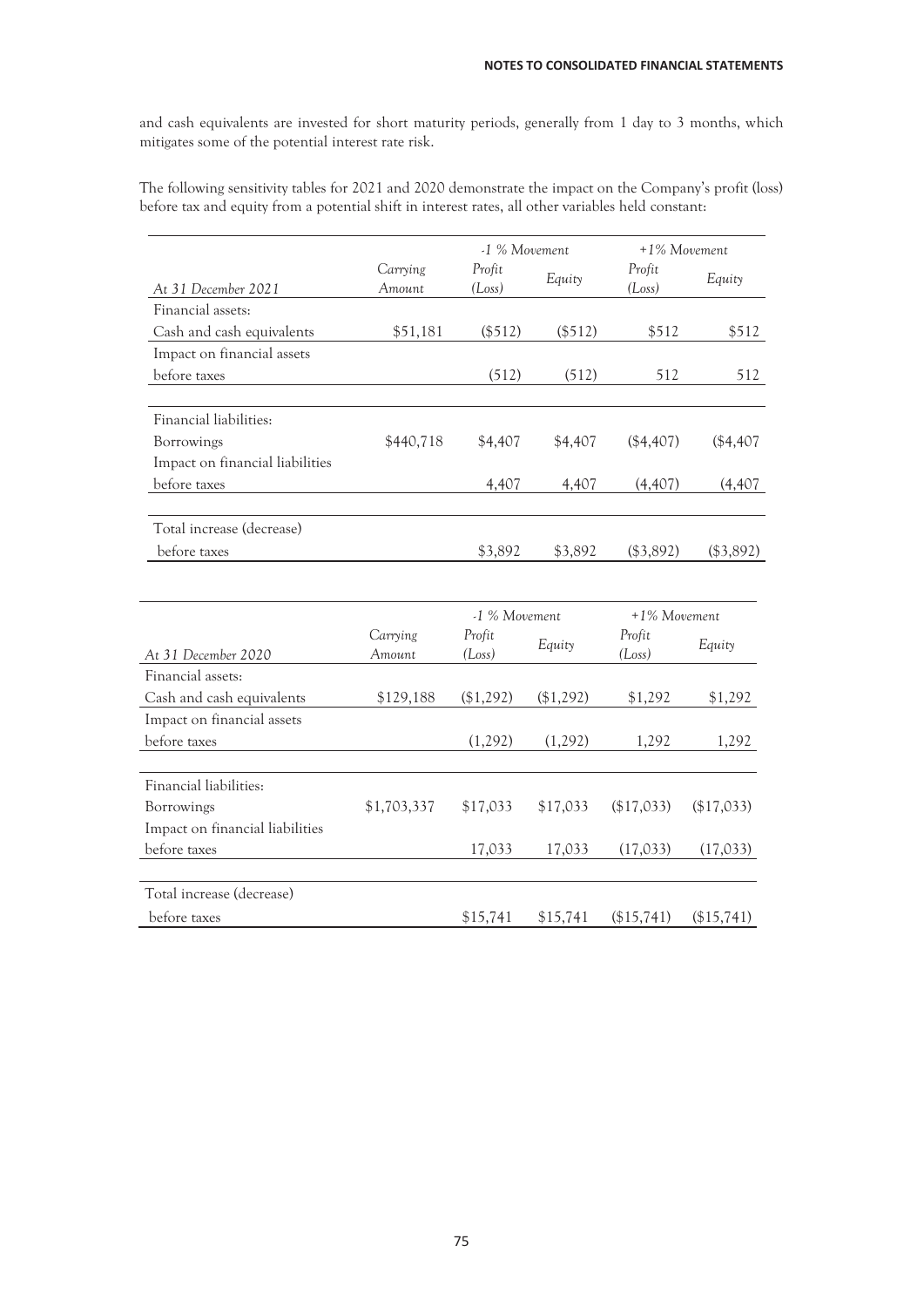The following sensitivity tables demonstrate the impact on the Company's profit before tax and equity from a potential shift in interest rates, all other variables held constant, but which now include the cash and cash equivalents and the borrowings classified as noncurrent assets-held-for-sale:

|                                 |                    | -1 % Movement    |           | $+1\%$ Movement  |             |
|---------------------------------|--------------------|------------------|-----------|------------------|-------------|
| At 31 December 2021             | Carrying<br>Amount | Profit<br>(Loss) | Equity    | Profit<br>(Loss) | Equity      |
| Financial assets:               |                    |                  |           |                  |             |
| Cash and cash equivalents       | \$55,624           | (\$556)          | $(\$556)$ | \$556            | \$556       |
| Impact on financial assets      |                    |                  |           |                  |             |
| before taxes                    |                    | (556)            | (556)     | 556              | 556         |
|                                 |                    |                  |           |                  |             |
| Financial liabilities:          |                    |                  |           |                  |             |
| <b>Borrowings</b>               | \$440,718          | \$4,407          | \$4,407   | (\$4,407)        | (\$4,407    |
| Impact on financial liabilities |                    |                  |           |                  |             |
| before taxes                    |                    | \$4,407          | \$4,407   | $(\$4,407)$      | $(\$4,407)$ |
|                                 |                    |                  |           |                  |             |
| Total increase (decrease)       |                    |                  |           |                  |             |
| before taxes                    |                    | \$3,851          | \$3,851   | $(\$3,851)$      | (\$3,851)   |

|                                 |                    | $-1\%$ Movement  |           | +1% Movement     |            |
|---------------------------------|--------------------|------------------|-----------|------------------|------------|
| At 31 December 2020             | Carrying<br>Amount | Profit<br>(Loss) | Equity    | Profit<br>(Loss) | Equity     |
| Financial assets:               |                    |                  |           |                  |            |
| Cash and cash equivalents       | \$142,579          | (\$1,426)        | (\$1,426) | \$1,426          | \$1,426    |
| Impact on financial assets      |                    |                  |           |                  |            |
| before taxes                    |                    | (1,426)          | (1,426)   | 1,426            | 1,426      |
|                                 |                    |                  |           |                  |            |
| Financial liabilities:          |                    |                  |           |                  |            |
| <b>Borrowings</b>               | \$1,753,078        | \$17,531         | \$17,531  | (\$17,531)       | (\$17,531) |
| Impact on financial liabilities |                    |                  |           |                  |            |
| before taxes                    |                    | \$17,531         | \$17,531  | (\$17,531)       | (\$17,531) |
|                                 |                    |                  |           |                  |            |
| Total increase (decrease)       |                    |                  |           |                  |            |
| before taxes                    |                    | \$16,105         | \$16,105  | $(\$16, 105)$    | (\$16,105) |

# (25) FAIR VALUE OF FINANCIAL ASSETS AND FINANCIAL LIABILITIES

The Company's financial assets are classified as assets at fair value through profit and loss and amortised cost. Financial liabilities are classified as liabilities at fair value through profit and loss and amortised cost. For further information about the categorization under IFRS 9 Financial Instruments and changes from IAS 39 Financial Instruments, see Note 2.

The value of forward exchange contracts is set by comparing forward exchange rate and the rate on the reporting date. The Company's following financial instruments are not evaluated at fair value: accounts receivable, cash and cash equivalents, other short-term receivables, accounts payable and long-term liabilities with floating interest.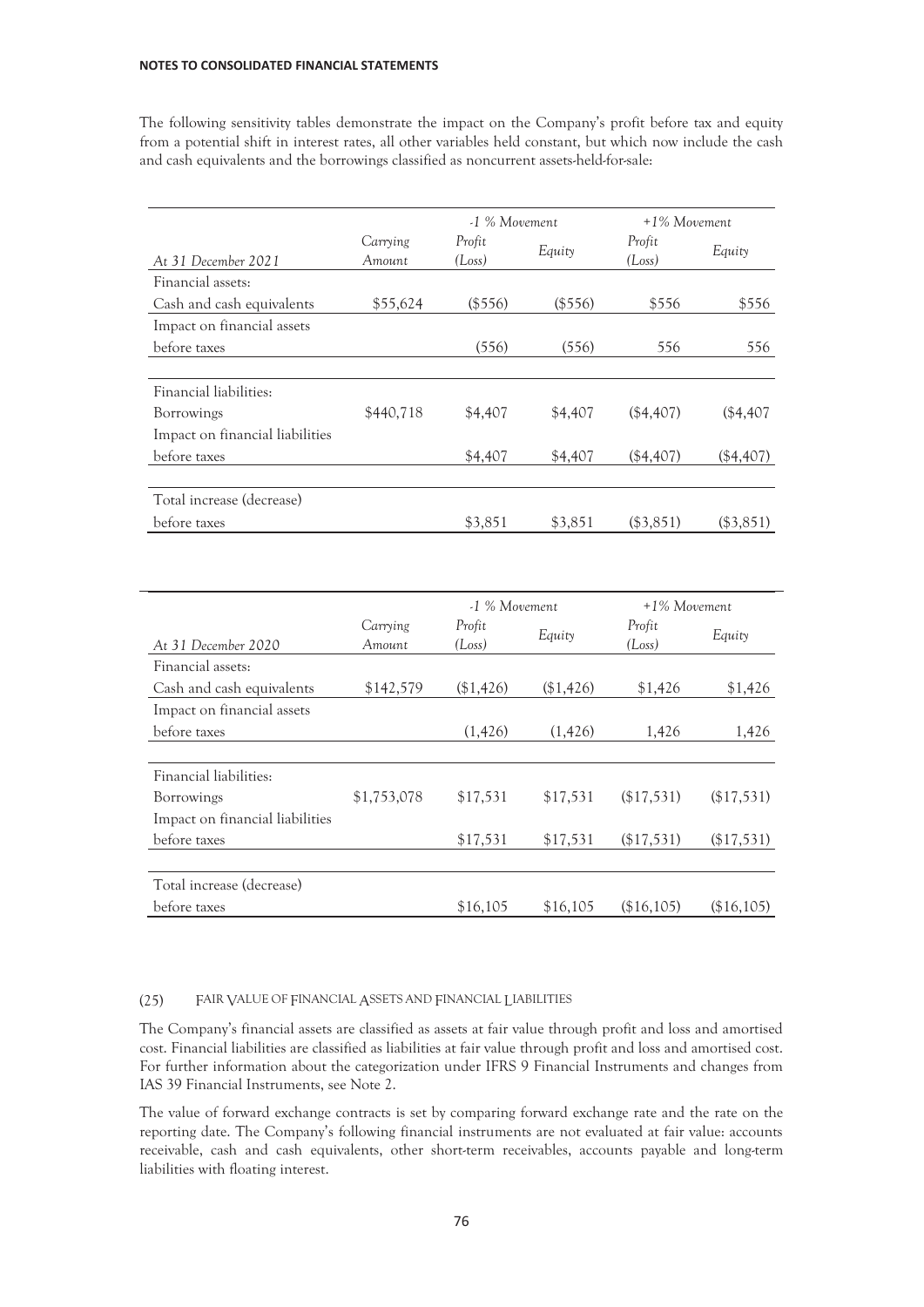Because of the short term to maturity, the value of cash and cash equivalents entered into the Statements of Financial Position is almost the same as the fair value of these. Accordingly, the values of accounts receivable and accounts payables are almost the same as their fair values since they are entered on "normal" conditions.

The fair value of the Company's non-current liabilities subjected to fixed interest rates is calculated by comparing the Company's terms and market terms for liabilities with the same terms to maturity and credit risk.

The following tables display the book value and the fair value of financial assets and obligations, where the fair value measurement are categorized within the following three levels:

- Quoted prices in an active market Level 1
- Significant Observable inputs Level 2
- Significant unobservable inputs Level 3

|                                    | 2021       |            |                        |
|------------------------------------|------------|------------|------------------------|
| (thousand USD)                     | Book Value | Fair Value | Fair Value Measurement |
| Financial assets:                  |            |            |                        |
| Cash and cash equivalents          | \$51,181   | 51,181     | Level 1                |
| Accounts receivable                | 30,092     | 30,092     | Level 3                |
| Accrued interest receivables       | 5,394      | 5,394      | Level 3                |
| <b>Trading Securities</b>          | 9,563      | 9,563      | Level 1                |
| Derivative financial instruments   | 5,099      | 5,099      | Level 2                |
| Notes, loans, and other            |            |            |                        |
| receivables                        | 182,439    | 182,439    | Level 3                |
| Restricted cash                    | 26,640     | 26,639     | Level 1                |
| Other long term receivables        | 23,195     | 23,195     | Level 3                |
| Total financial assets             | 333,603    | 333,603    |                        |
| Financial liabilities:             |            |            |                        |
| Accounts payable                   | \$16,692   | 16,692     | Level 3                |
| Other current liabilities          | 104,937    | 104,937    | Level 3                |
| <b>Borrowings</b>                  | 440,718    | 440,718    | Level 3                |
| Finance lease liability            | 149,847    | 149,847    | Level 3                |
| Derivative financial instruments   | 611        | 611        | Level 2                |
| CIRR loan                          | $\Omega$   | $\Omega$   | Level 2                |
| Other noncurrent liabilities       | 52,604     | 52,604     | Level 3                |
| <b>Total financial liabilities</b> | 765,409    | 765,409    |                        |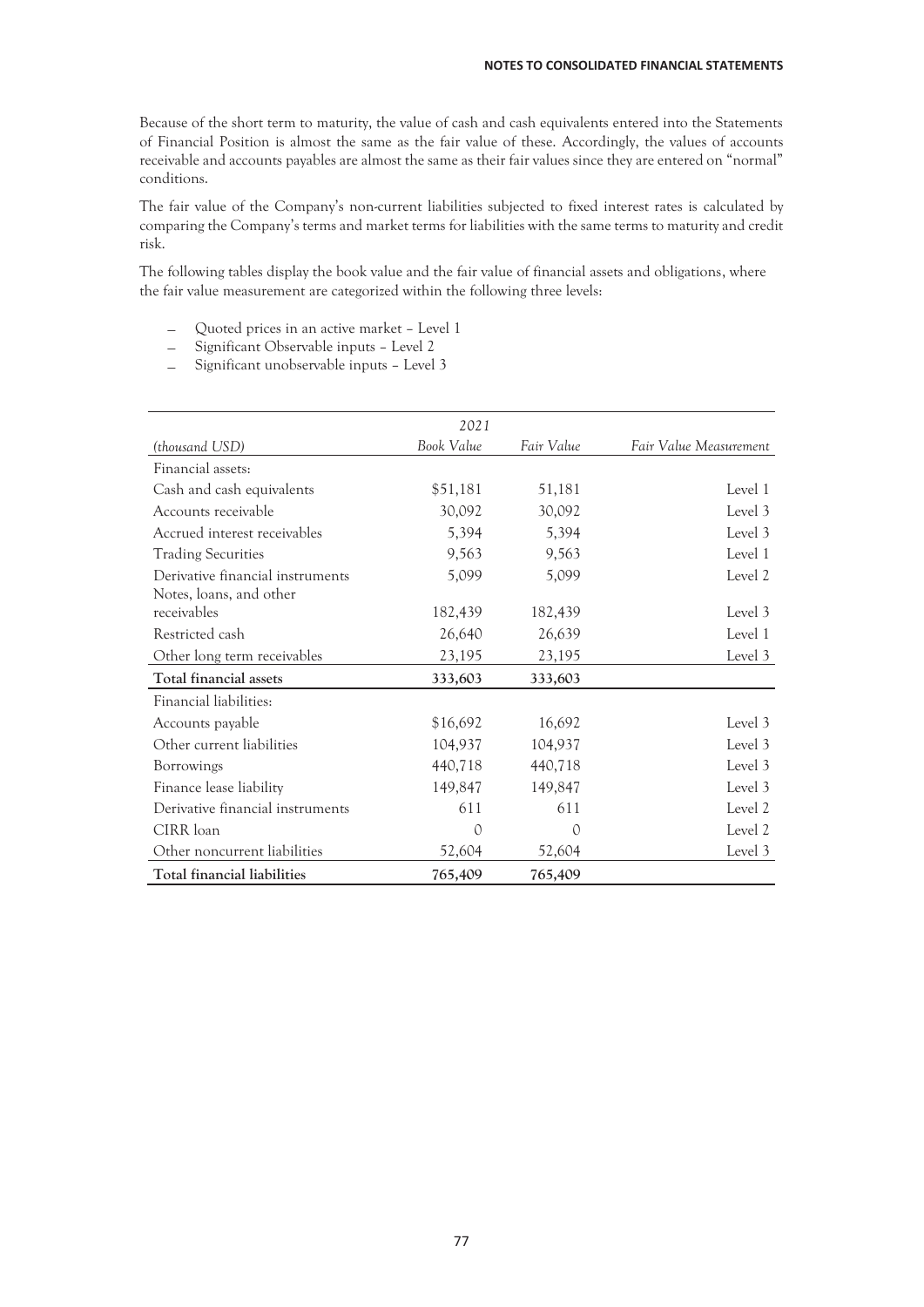# **NOTES TO CONSOLIDATED FINANCIAL STATEMENTS**

|                                  | 2020       |            |                        |
|----------------------------------|------------|------------|------------------------|
| (thousand USD)                   | Book Value | Fair Value | Fair Value Measurement |
| Financial assets:                |            |            |                        |
| Cash and cash equivalents        | \$129,188  | 129,188    | Level 1                |
| Accounts receivable              | 65,110     | 65,110     | Level 3                |
| <b>Trading Securities</b>        | 8,344      | 8,344      | Level 1                |
| Derivative financial instruments | 5,510      | 5,510      | Level 2                |
| Notes, loans, and other          |            |            |                        |
| receivables                      | 226,906    | 226,906    | Level 3                |
| Restricted cash                  | 58,032     | 58,032     | Level 1                |
| Other long term receivables      | 125,347    | 125,347    | Level 3                |
| Total financial assets           | 618,437    | 618,437    |                        |
|                                  |            |            |                        |
| Financial liabilities:           |            |            |                        |
| Accounts payable                 | \$57,176   | 57,176     | Level 3                |
| Other current liabilities        | 79,436     | 79,436     | Level 3                |
| <b>Borrowings</b>                | 1,703,337  | 1,703,337  | Level 3                |
| Finance lease liability          | 155,745    | 155,745    | Level 3                |
| Derivative financial instruments | 16,195     | 16,195     | Level 2                |
| CIRR loan                        | 45,946     | 45,946     | Level 2                |
| Other noncurrent liabilities     | 54,340     | 54,340     | Level 3                |
| Total liabilities                | 2,143,387  | 2,143,387  |                        |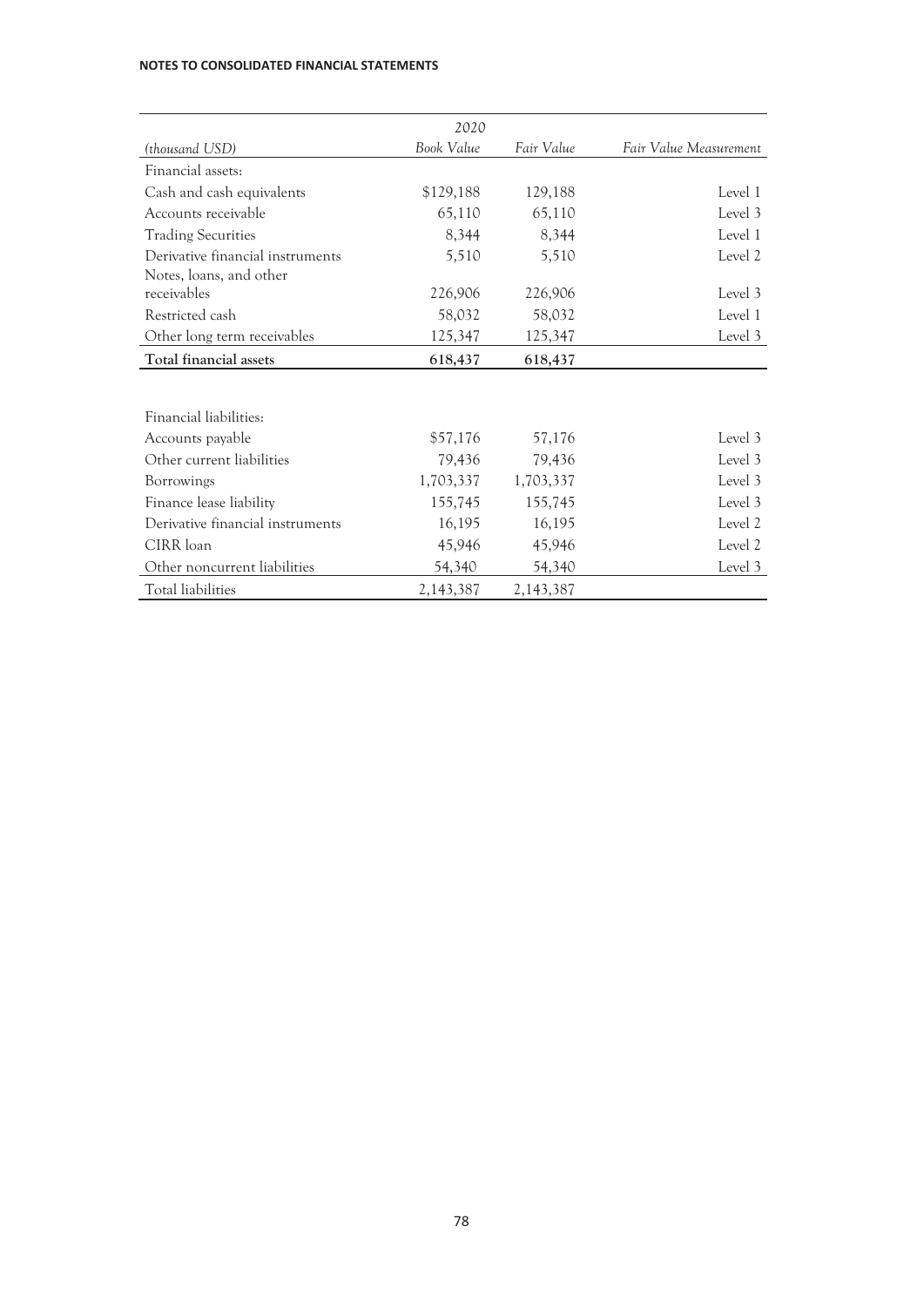# (26) SEGMENT INFORMATION

*Primary Reporting Format – Operating Segments*. For purposes of operating segment reporting, the Company has segregated its operations into Offshore Support Vessels, Reefer Vessels and Car Carriers, Potashproduction, RoRo vessels, Scientific Core-Drilling and Corporate and Other:

|                                                            |                  | Year Ended 31 December |
|------------------------------------------------------------|------------------|------------------------|
| (in thousands)                                             | 2021             | 2020 (Restated)        |
| Operating revenue by business area:                        |                  |                        |
| Offshore support vessels                                   | \$0              | \$0                    |
| Reefer vessels and car carriers                            | 247,502          | 194,979                |
| Potash production                                          | 60,606           | 63,524                 |
| RoRo vessels                                               | 23,684           | 20,170                 |
| RoPax vessels                                              | $\left( \right)$ | $\left( \right)$       |
| Scientific core-drilling vessel                            | 0                | 20                     |
| Corporate and other                                        | 2,611            | 3,384                  |
| Operating revenue from continuing operations               | 334,403          | 282,057                |
| Revenue from discontinued operations                       | 143,992          | 251,850                |
| Revenue from continuing and discontinued operations        | \$478,395        | \$533,907              |
|                                                            |                  |                        |
|                                                            |                  | Year Ended 31 December |
| (in thousands)                                             | 2021             | 2020 (Restated)        |
| Depreciation and amortization by business area:            |                  |                        |
| Offshore support vessels                                   | \$0              | \$0                    |
| Reefer vessels and car carriers                            | 19,329           | 28,686                 |
| Potash production                                          | 9,458            | 8,033                  |
| RoRo vessels                                               | 17,166           | 13,594                 |
| RoPax vessels                                              | $\Omega$         | $\left( \right)$       |
| Scientific core-drilling vessel                            | $\Omega$         | $\circ$                |
| Corporate and other                                        | 156              | 186                    |
| Depreciation and amortization from continuing operations   | 46,109           | 50,499                 |
| Depreciation and amortization from discontinued operations | 27,306           | 78,190                 |
| Depreciation and amortization from continuing/             |                  |                        |
| discontinued operations                                    | \$73,415         | \$128,689              |
|                                                            |                  |                        |
|                                                            |                  | Year Ended 31 December |
| (in thousands)                                             | 2021             | 2020 (Restated)        |
| Impairment by business area:                               |                  |                        |
| Offshore support vessels                                   | \$0              | \$0                    |
| Reefer vessels and car carriers                            | (6,010)          | 1,585                  |
| Potash production                                          | $\left( \right)$ | $\left( \right)$       |
| RoRo vessels                                               | $^{()}$          |                        |
| RoPax vessels                                              | $\left( \right)$ |                        |
| Scientific core-drilling vessel                            | $\left( \right)$ | $\left( \right)$       |
| Imapirment and reversal of impairment of long term         |                  |                        |
| receivables                                                | 0                | 8,697                  |
| Impairment of investment in associated company             | 0                | 5,366                  |
| Impairment and reversal of impairment from continuing      | (6,010)          |                        |
| operations                                                 | $\mathcal{O}$    | 15,648                 |
| Impairment from discontinued operations                    |                  | $\cup$                 |
| Impairment from continuing and discontinued operations     | \$(6,010)        | \$15,648               |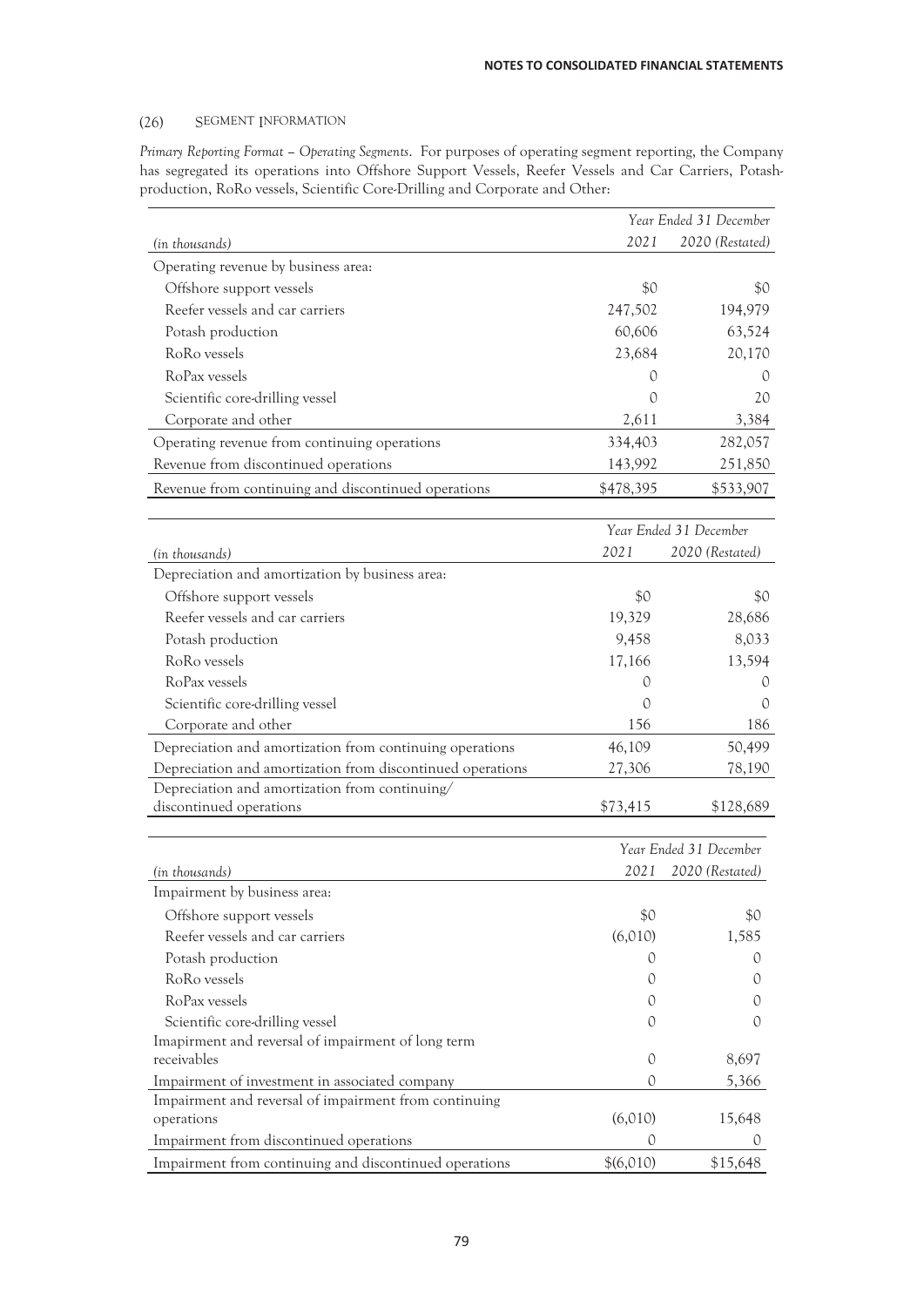The reversal of impairment on long term receivables is recogniced in the Income Statement under the line "Gain (losses) on investments and other assets, net.

|                                                              |                  | Year Ended 31 December |
|--------------------------------------------------------------|------------------|------------------------|
| (in thousands)                                               | 2021             | 2020 (Restated)        |
| Operating margin by business area:                           |                  |                        |
| Offshore support vessels                                     | \$0              | \$0                    |
| Reefer vessels and car carriers                              | 52,506           | 42,995                 |
| Potash production                                            | 12,950           | 15,814                 |
| RoRo vessels                                                 | 22,680           | 19,878                 |
| RoPax vessels                                                | $\left( \right)$ |                        |
| Scientific core-drilling vessel                              | 0                | $\circ$                |
| Corporate and other                                          | 0                | $\left( \right)$       |
| Operating margin from continuing operations                  | 88,136           | 78,687                 |
| Operating margin from discontinued operations                | 58,196           | 108,505                |
| Operating margin from continuing and discontinued operations | \$146,332        | \$187,192              |
|                                                              |                  | Year Ended 31 December |
| (in thousands)                                               | 2021             | 2020 (Restated)        |
| Capital expenditures by business area:                       |                  |                        |
| Offshore support vessels                                     | \$0              | \$0                    |
| Reefer vessels and car carriers                              | 213              | 47,666                 |
| Potash production                                            | 7,786            | 20,943                 |
| RoRo vessels                                                 | 0                | $\Omega$               |
| RoPax vessels                                                | 34,719           | 131,031                |
| Scientific core-drilling vessel                              | 0                | $\Omega$               |
| Corporate and other                                          | 5                | 38                     |
| Capital expenditures from continuing operations              | 42,723           | 199,678                |
| Capital expenditures from discontinued operations            | 0                | 11,949                 |
| Capital expenditures from continuing and discontinued        |                  |                        |
| operations                                                   | \$42,723         | \$211,627              |
|                                                              |                  | Year Ended 31 December |
| (in thousands)                                               |                  | 2021 2020 (Restated)   |
| Book value for tangible assets, excluding                    |                  |                        |
| assets held-for-sale, by business area:                      |                  |                        |
| Offshore support vessels                                     | \$0              | \$924,768              |
| Reefer vessels and car carriers                              | 253,884          | 210,737                |
| Potash production                                            | 68,472           | 65,957                 |
| RoRo vessels                                                 | 220,634          | 368,689                |

RoPax vessel 173,729 131,926 Scientific core-drilling vessel 0 12,222 Corporate and other 3,301 6,894 Book values from continuing operations 720,020 1,721,193 Book values from discontinued operations 949 65,897 Book value from continuing and discontinued operations \$720,969 \$1,787,090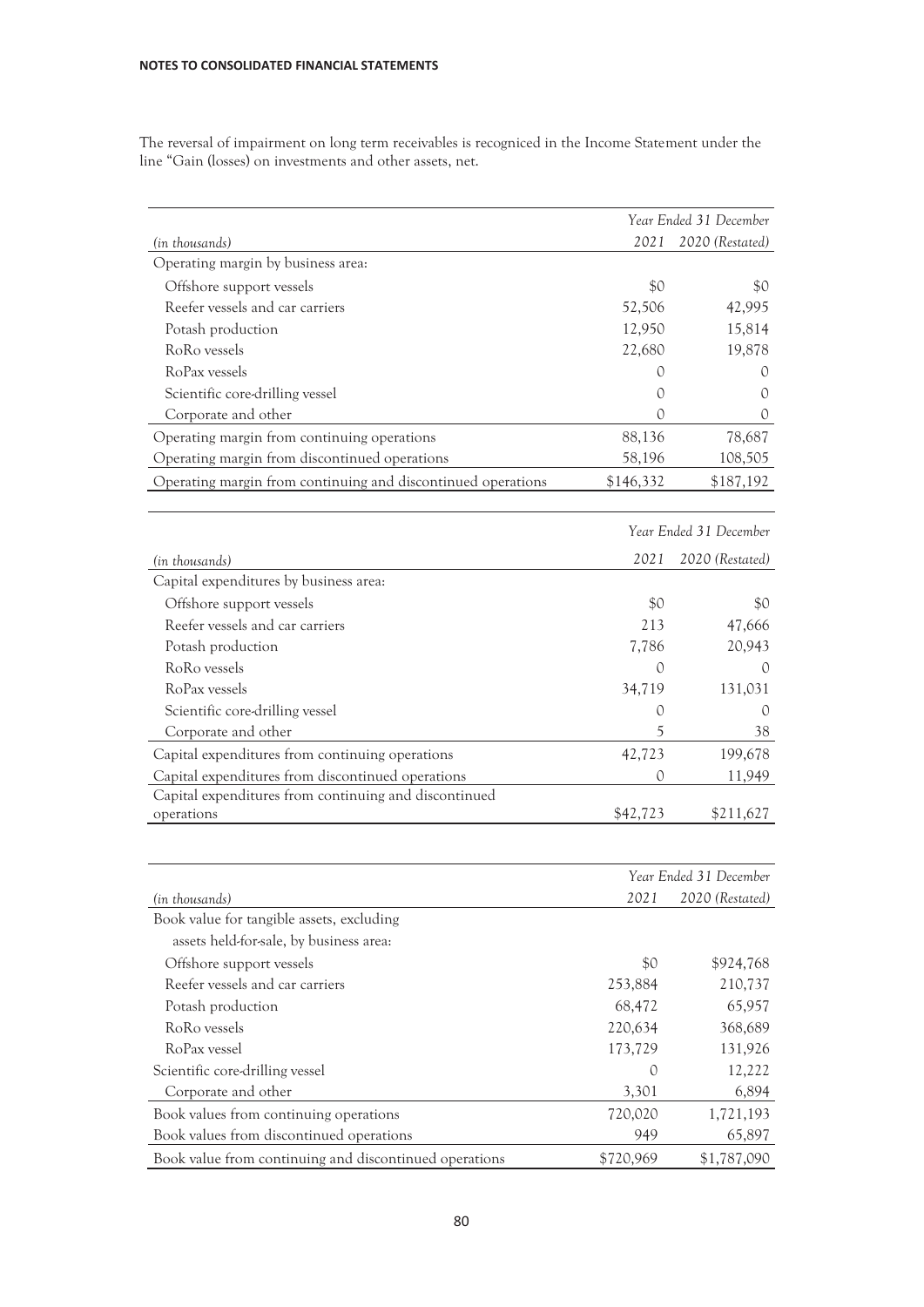The figures in tables "Capital expenditures by business area" and "Book value of tangible assets, including asset held-for-sale, by business area" are restated where the investments in the Offshore Support Vessel segment that was deconsolidated in May 2021 are moved from the separate lines above to the line "Capital expenditures from discontinued operations" and "Book value from discontinued operations".

The Chairman of the Board of Directors is the Chief Operating Decision Maker (CODM) and monitors the operating results of its business units separately for the purpose of making decisions about resource allocation and performance assessment.

### *Geographical Segments*.

The Company business operations are worldwide with constantly changing geographical markets. Therefore, a presentation is not included.

### (27) PROVISIONS

(All figures are in thousands)

|                                                      | Restructuring | Legal claims | Total     |
|------------------------------------------------------|---------------|--------------|-----------|
| At 1 January 2020                                    | Obligations   |              | amount    |
| Carrying amount 1 January 2020:                      | $\mathbf{0}$  | 17,292       | 17,292    |
| Charges (credited) to profit or loss                 |               |              |           |
| Additional provisions recognized:                    | 0             |              |           |
| Unused amounts reversed:                             |               |              |           |
| Amounts used during the year:                        | 0             | (2,141)      | (2,141)   |
| Carrying amount as of                                |               |              |           |
| 31 December 2020:                                    | 0             | 15,151       | 15,151    |
|                                                      |               |              |           |
| Provision acquired through business<br>combinations: |               |              |           |
| Charges (credited) to profit or loss                 |               |              |           |
| Additional provisions recognized:                    |               | 200          | 200       |
| Effect of deconsolidation::                          | 0             | (15, 151)    | (15, 151) |
|                                                      |               |              |           |
| Carrying amount as of                                |               |              |           |
| 31 December 2021:                                    | 0             | 200          | 200       |

A provision of \$15 million was recorded in 2020 for possible legal claims related to contracts and labour cases in one of the subsidiaries of the Company. The subsidiary of the Company was deconsolidated in May 2021.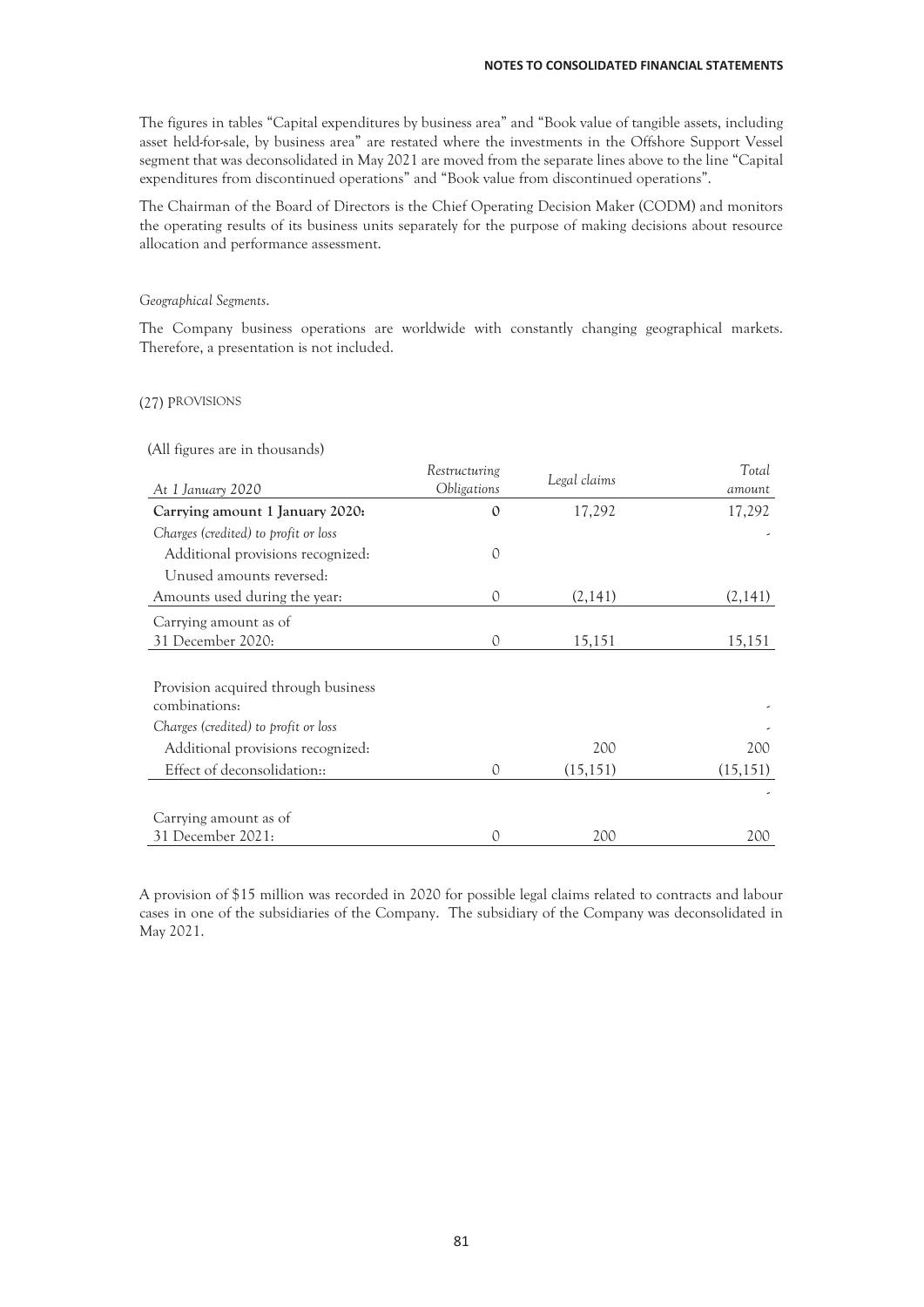# (28) NON- CONTROLLING INTEREST

|                            | Siem Offshore |             | Deusa       |               | Star Reefers /<br>Siem Shipowning |             | <b>BSR</b> Group |               | Total       |               |
|----------------------------|---------------|-------------|-------------|---------------|-----------------------------------|-------------|------------------|---------------|-------------|---------------|
|                            |               |             |             |               |                                   |             |                  |               |             |               |
| Summarised Balance Sheet   | 31.Dec.21     | 31. Dec. 20 | 31. Dec. 21 | 31. Dec. 20   | 31. Dec. 21                       | 31. Dec. 20 | 31. Dec.21       | 31. Dec. $20$ | 31. Dec. 21 | 31. Dec. 20   |
| Current Assets             | $\mathcal{O}$ | 155,621     | 40,032      | 43,874        | 33,940                            | 42,837      | 23,292           | $\mathcal{O}$ | 97,264      | 242,332       |
| <b>Current Liabilities</b> | $\circ$       | 315,994     | 7,818       | 4,311         | 65,466                            | 58,059      | 10,896           | $\mathcal{O}$ | 84,180      | 378,364       |
| <b>Current Net Assets</b>  | $\mathbf{O}$  | (160, 373)  | 32,214      | 39,563        | (31, 526)                         | (15, 222)   | 12,396           | $\mathbf{0}$  | 13,084      | (46, 939)     |
| Assets held for sale       | $\mathcal{O}$ | $\circ$     | $\circ$     | $\mathcal{O}$ | 32,605                            | $\Omega$    | $\circ$          | $\circ$       | 32,605      | $\mathcal{O}$ |
| Non-Current Assets         | $\mathcal{O}$ | 1,030,207   | 68,814      | 51,743        | 153,887                           | 286,713     | 981              | $\mathcal{O}$ | 223,682     | 1,368,663     |
| Non-Current Liabilities    | $\circ$       | 857,412     | 67,931      | 57,889        | 6,469                             | 152,119     | 768              | $\mathcal{O}$ | 75,168      | 1,067,420     |
| Non-Current Net Assets     | $\mathbf{0}$  | 172,795     | 883         | (6, 146)      | 147,418                           | 134,594     | 213              | $\circ$       | 148,514     | 301,243       |
| Net Assets                 | $\mathbf{0}$  | 12,422      | 33,097      | 33,417        | 148,497                           | 119,372     | 12,608           | $\circ$       | 194,202     | 165,211       |
| <b>Accumulated NCI</b>     | $\mathbf{0}$  | (57, 106)   | 13,239      | 19,505        | 23,760                            | 28,992      | 2,073            | $\mathbf{O}$  | 39,071      | (9,066)       |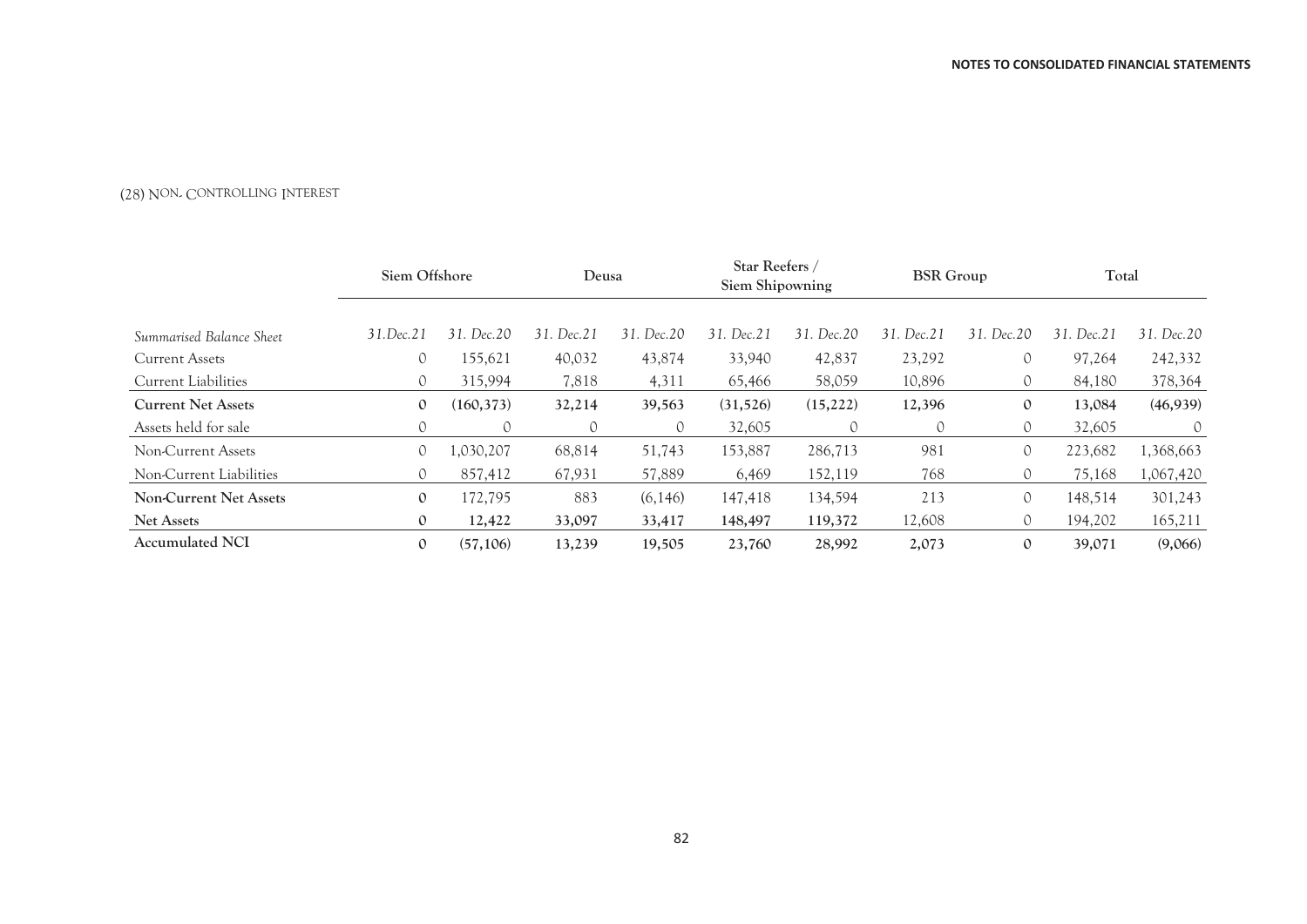|                                                   | Siem Offshore |            |               | Deusa        |             | Star Reefers /<br>Siem Shipowning | <b>BSR</b> Group |                 | Total     |                 |
|---------------------------------------------------|---------------|------------|---------------|--------------|-------------|-----------------------------------|------------------|-----------------|-----------|-----------------|
| Summarised Statement<br>of comprehensive income   | 31.Dec.21     | 31.Dec.20  | 31.Dec.21     | 31.Dec.20    | 31. Dec. 21 | 31.Dec.20                         | 31.Dec.21        | $31.$ Dec. $20$ | 31.Dec.21 | $31.$ Dec. $20$ |
| Revenue                                           | 0             | 243,500    | 60,606        | 63,524       | 135,341     | 97,497                            | 39,375           | $\mathbf{0}$    | 235,322   | 404,521         |
| Profit for the period                             | $\mathbf{0}$  | (298, 866) | 1,357         | 4,905        | 27,521      | (6,363)                           | 1,885            | $\mathbf{0}$    | 30,763    | (300, 324)      |
| Profit attributable to NCI                        | 0             | (100, 412) | 543           | 2,175        | 4,422       | (1,027)                           | 310              | (719)           | 5,275     | (33, 755)       |
| Other comprehensive income                        |               |            | $\mathcal{O}$ |              |             | $\mathcal{O}$                     |                  | $\mathbf{O}$    |           | 0               |
| Total comprehensive income                        | $\mathbf{0}$  | (100, 412) | 1,357         | 4,905        | 27,521      | (6,363)                           | 1,885            | (379)           | 30,763    | (99,044)        |
| Total comprehensive income<br>attributable to NCI | 3,251         | (100, 412) | 543           | 2,730        | 4,422       | (1,022)                           | 310              | (719)           | 8,527     | (99, 423)       |
| Dividends paid to NCI                             |               | 0          |               | $\mathbf{O}$ |             | 0                                 |                  | $\mathbf{0}$    |           | $\mathbf{0}$    |

|                                                          |           | Siem Offshore |           | Deusa     | Star Reefers /<br>Siem Shipowning |           | <b>BSR</b> Group |           | Total     |           |
|----------------------------------------------------------|-----------|---------------|-----------|-----------|-----------------------------------|-----------|------------------|-----------|-----------|-----------|
| Summarised cash flows                                    | 31.Dec.21 | 31.Dec.20     | 31.Dec.21 | 31.Dec.20 | 31.Dec.21                         | 31.Dec.20 | 31.Dec.21        | 31.Dec.20 | 31.Dec.21 | 31.Dec.20 |
| Cash flow from operating activities                      |           | 39,704        | 11,232    |           | 40,883                            | 30,001    | 1,976            |           | 54,091    | 69,705    |
| Cash flow from investing activities                      |           | (18, 591)     | (7,701)   |           | (213)                             | 5,025     |                  |           | (7, 914)  | (13,566)  |
| Cash flow from financing activities                      |           | (21,043)      | 8,841     |           | (18, 460)                         | (31, 555) |                  |           | (9,619)   | (52, 598) |
| Net increase/ (decrease)<br>in cash and Cash Equivalents |           | 70            | 12.372    |           | 22,210                            | 3,471     | 1,876            |           | 36,558    | 3,541     |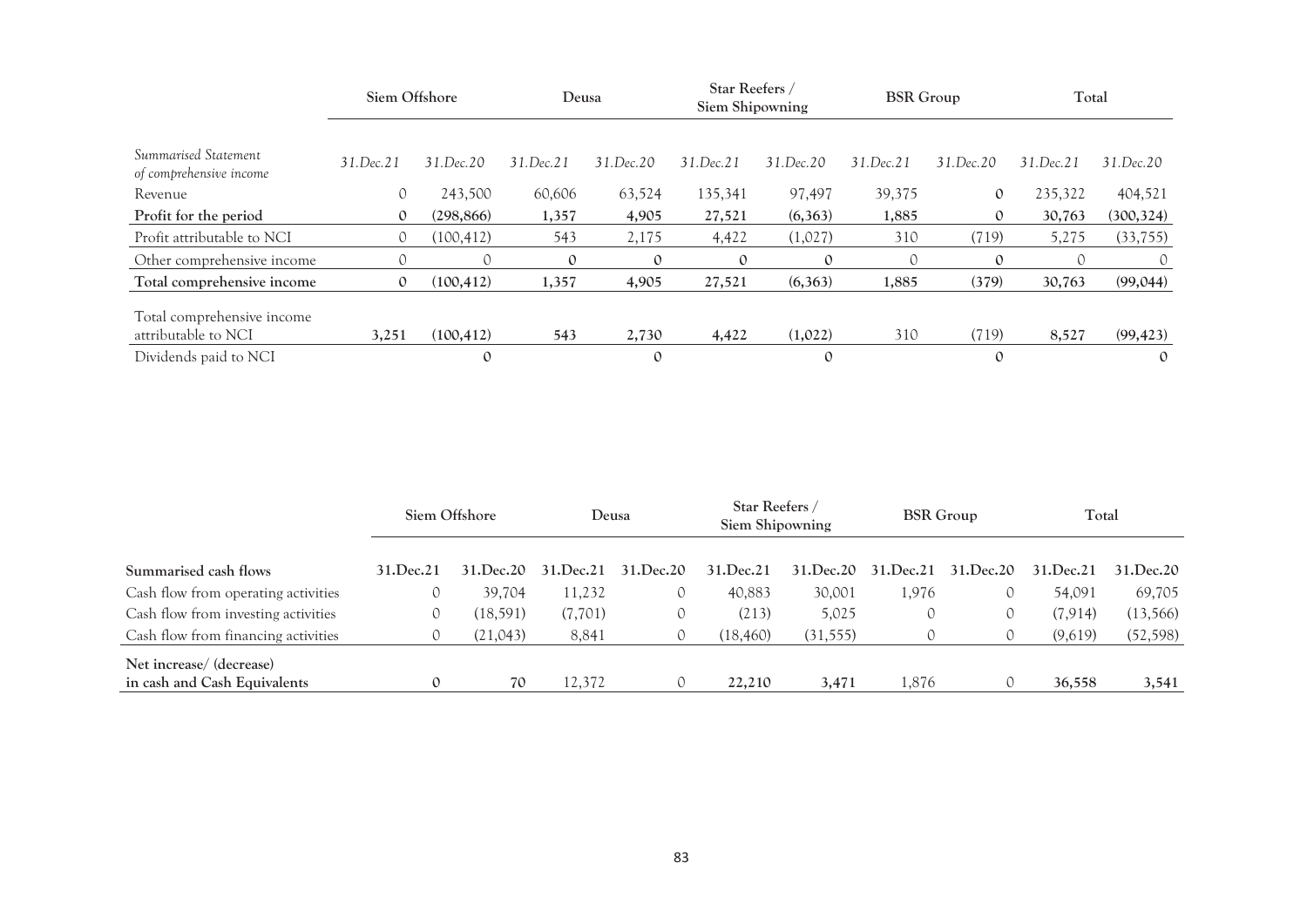#### (29) SUBSEQUENT EVENTS

- In January 2022, Seven Yield acquired the PCTC MV "Suzuka Express". The vessel was re-named MV "Siem Copernicus" and immediately entered a 4-year bareboat contract with Siem Car Carries. Siem Car Carriers has a long-term time charter with a tier 1 car manufacturer.
- As at the date of approval for publication of the consolidated financial statements of the Company, the geopolitical situation associated with the war in Ukraine and the implemented system of sanctions does not have a substantial impact on the operations of the Company, while the risk of interruptions to the Company's operational continuity in this regard continues to be considered as low. The Company does not engage in direct, significant transactions with entities from Russia, Belarus or Ukraine and has no vessels trading into these countries. The Company observes indications of shortages of experienced crew and escalation of crew costs due to shortages of Ukrainian and Russian crew. Drilling campaigns in Russia will probably go ahead without European tonnage thus more vessel availability during the summer season. The possible increase in the near-term in prices of fuels and energy carriers could be a primary factor generating higher basic operating costs of the Company. The availability of resources and materials is currently at a stable level. It cannot however be ruled out that a continuation of this armed conflict over an extended period of time as well as the system of economic sanctions could have a negative impact on suppliers and lead to interruptions in the continuity of supply chains for the Company, caused among others by logistical restrictions and availability of materials on international markets, e.g., of fuels and energy. The Company continually assesses the situation and is putting plans in place to mitigate the potential effects the conflict has on the business.
- In March 2022, Subsea 7 announced that its board of directors had decided to adopt a regular dividend policy and approved a \$100 million return to shareholders in 2022. This comprises of a regular cash dividend of NOK1.00 per share payable early May 2022, and approved at the AGM in April 2022, and share repurchases of approximately \$70 million.
- In March 2022 Siem Offshore Inc. announced a plan for a re-domiciling from Cayman Island to Norway, by establishing a new Norwegian holding company. The shareholders of Siem Offshore Inc. will receive a share-for-share offer in the new Norwegian holding company. The contemplated new structure will be better equipped to pursue new opportunities within the energy sector, including renewable energy. The offer is conditional on shareholder acceptance of no less than 95%, admitting of new holding company to Oslo Stock Exchange, and consent under the existing financing agreements of Siem Offshore Inc.
- Subsequent to year end, a subsidiary of the Company received a variation cost claim from a shipyard in addition to the contract price in respect of a vessel under construction. The subsidiary has disputed the claim since under the contract, the subsidiary is only required to pay the contract price on completion and delivery of the vessel. Discussion with the shipyard is ongoing and if no agreement is reached, the matter will be dealt with by arbitration. As resolution proceedings are still at very early stage, it is not practicable to disclose the estimated financial effects because any liability, if at all, cannot be measured with sufficient reliability.

#### (30) COVID-19

The Company and its operations are affected by the worldwide spread of the COVID-19 virus, but the negative market sentiment we have experienced over the last couple of years in some of the segments where the Company is operating has to a large degree turned. Trade, transportation and economic activity have picked up as society has eased on COVID-19 related restrictions, and so has global demand for oil.

The world supply and demand of oil and its market price remains volatile and the oil price has a direct impact on the offshore activities which the Company serves. The recent increase in the oil price, now trading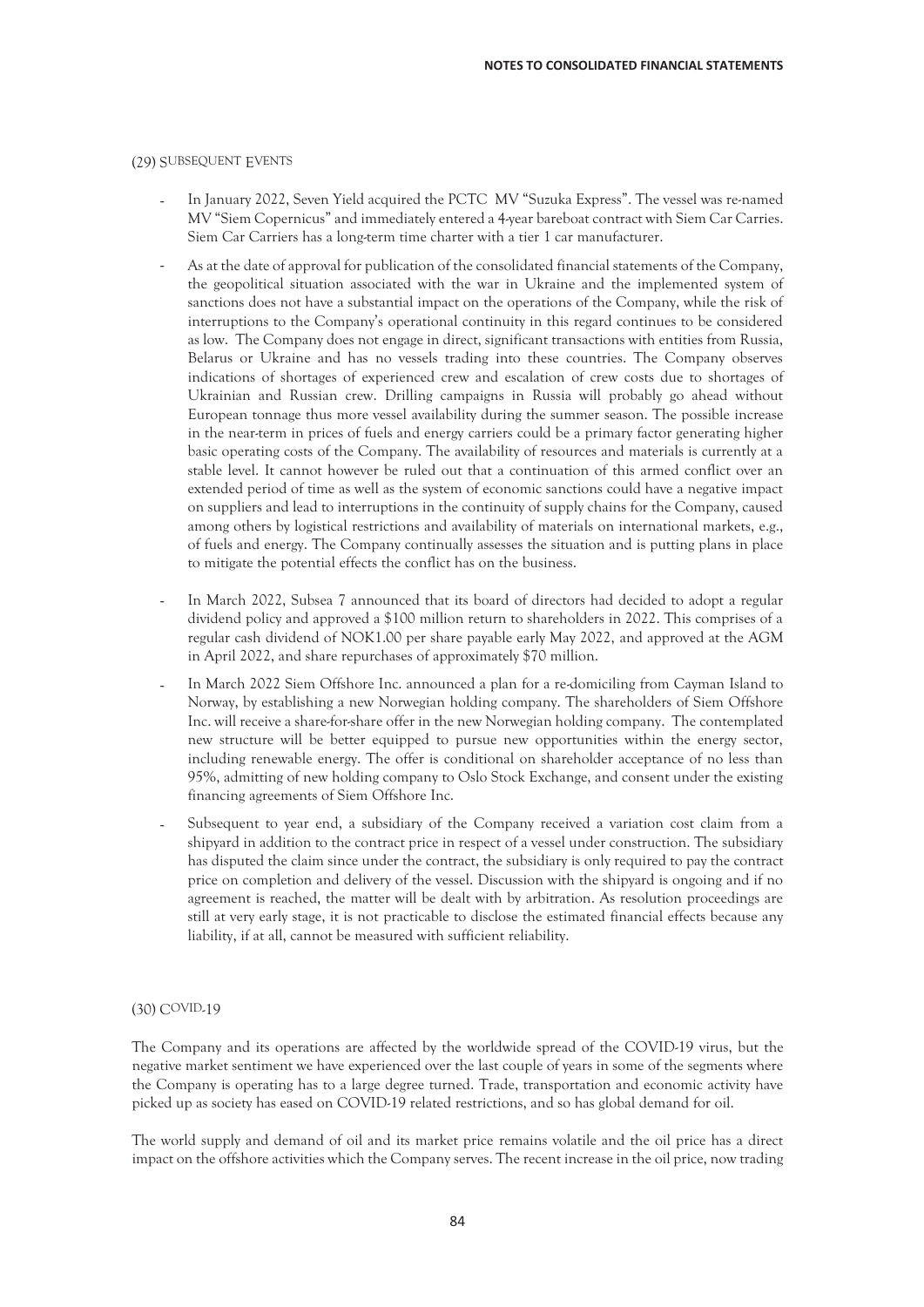above \$100 per barrel, and the recently announced increased capital expenditure by oil majors on exploriation and field development, is expected to lead to higher activity in the offshore industry.

Operations within our subsidiaries have put plans in place to mitigate, as far as practicable, any potential impact to their businesses from COVID-19. The review of the impact on the businesses included an assessment of customers, suppliers, impact on cashflows and working capital, daily operations and longerterm plans.

Governmental regulations are frequently changing and it is a challenge to move crews, spare parts and service-personnel around the globe to attend to our vessels. Conducting crew changes within the agreed timeframes has been difficult due to worldwide travel restrictions; a lack of workers has affected the company's ability to carry out repair and refurbishment work at shipyards; cargo operations have been hampered. The Company is working with its unions and crews to secure safe and reliable operations of its vessels, and interacting closely with several clients and partners regarding the COVID-19 situation. For shore-based staff the IT infrastructure is ideally suited to enabling staff to work remotely with all

The Company has assessed, and are continually assessing, the current and future risks associated with COVID-19 on its business, in order to pro-actively manage the situation.

members of staff having the required equipment to be able to carry out their work from home.

## (31) NUMBER OF EMPLOYEES IN THE COMPANY

The average number of employees in the Company was 409 for 2021 (2020: 1,378), including onshore and offshore employees. There are no employees in the parent company in 2021 or 2020. The reduction in number of employees from 2020 to 2021 is caused by the deconsolidation of Siem Offshore Inc. in May 2021.

### (32) CURRENCY SENSITIVITY ANALYSIS

The table below presents the effect on the income statement from a 10% change in the currency exchange rate between USD and the currencies EUR, GBP, NOK and BRL.

#### 2021:

| Currency sensitivity analysis   | 10% change in exchange rate | 10% change in exchange rate |
|---------------------------------|-----------------------------|-----------------------------|
| (in thousands)                  | against USD (stronger USD)  | against USD (weaker USD)    |
|                                 |                             |                             |
| Long term liabilities:          | 38,214                      | (38,214)                    |
| Cash holdings:                  | (4,703)                     | 4,703                       |
| Accouns receivables:            | (924)                       | 924                         |
| Net effect on income statement: | 32,587                      | (32, 587)                   |

The table below presents the effect on the assessment of fair value for shares in listed companies from a 10% change in the currency exchange rate between USD and NOK.

| Currency sensitivity analysis           | 10% change in exchange rate | 10% change in exchange rate |
|-----------------------------------------|-----------------------------|-----------------------------|
| (in thousands)                          | against USD (stronger USD)  | against USD (weaker USD)    |
|                                         |                             |                             |
| Subsea 7 SA:                            | 45.229                      | (45, 229)                   |
| Net effect on assessment of fair value: | 45,229                      | (45, 229)                   |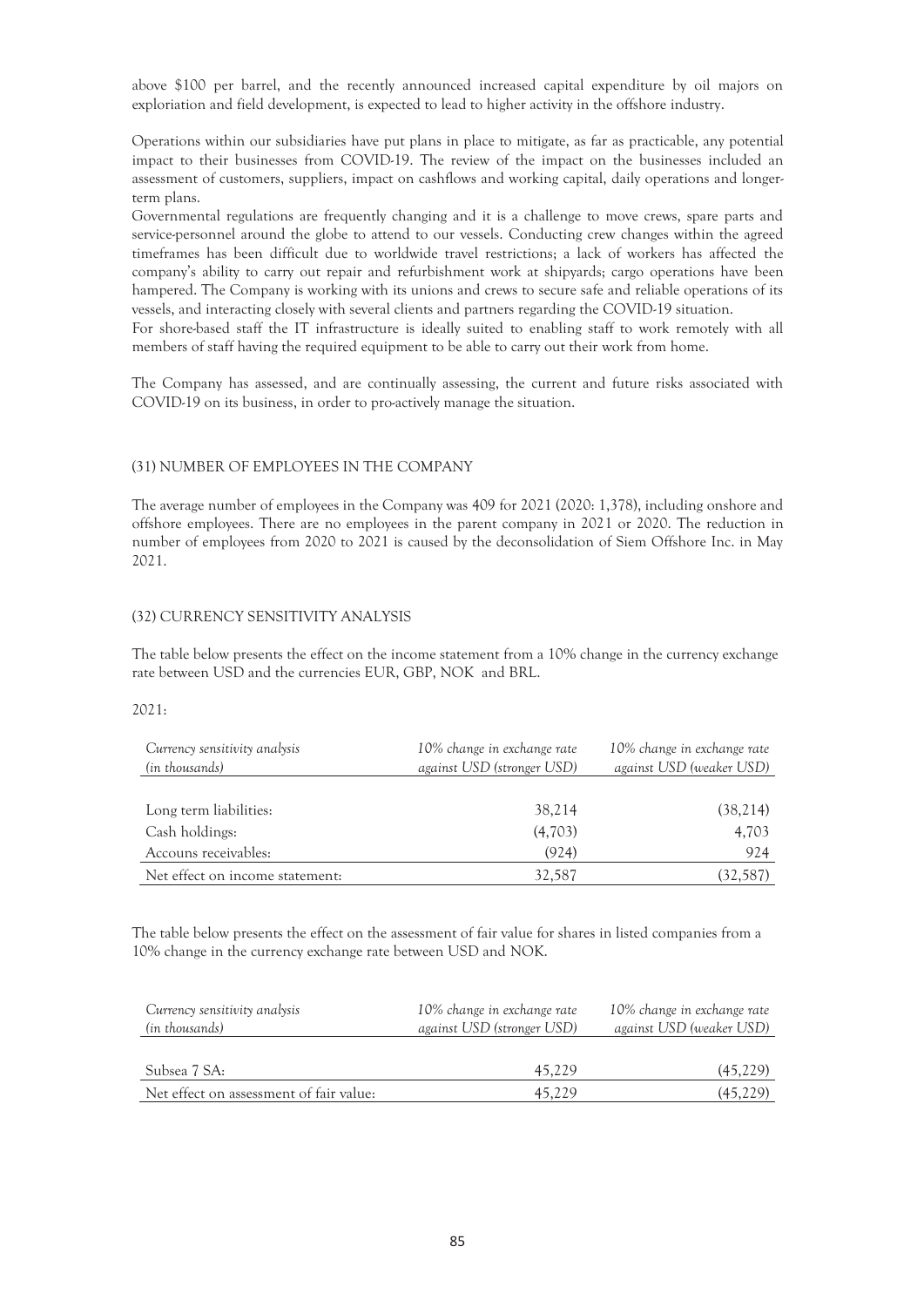#### **NOTES TO CONSOLIDATED FINANCIAL STATEMENTS**

| Currency sensitivity analysis   | 10% change in exchange rate | 10% change in exchange rate |
|---------------------------------|-----------------------------|-----------------------------|
| (in thousands)                  | against USD (stronger USD)  | against USD (weaker USD)    |
|                                 |                             |                             |
| Long term liabilities:          | 63,969                      | (63,969)                    |
| Cash holdings:                  | (1,658)                     | 1,658                       |
| Accouns receivables:            | (2,239)                     | 2,239                       |
| Net effect on income statement: | 60,072                      | (60,072)                    |

The table below presents the effect on the assessment of fair value for shares in listed companies from a 10% change in the currency exchange rate between USD and NOK.

| Currency sensitivity analysis           | 10% change in exchange rate | 10% change in exchange rate |
|-----------------------------------------|-----------------------------|-----------------------------|
| (in thousands)                          | against USD (stronger USD)  | against USD (weaker USD)    |
|                                         |                             |                             |
| Subsea 7 SA:                            | 64.609                      | (64,609)                    |
| Net effect on assessment of fair value: | 64.609                      | (64,609)                    |

# (33) BUSINESS COMBINATION AND ACQUISITION OF NON-CONTROLLING INTERESTS

On the 17 March 2021, the Company increased its interest in BSR Group Holdings Ltd. from 42.1% to 83.6%. BSR is among the larger developers of large-scale solar projects in the U.K. and performs EPCactivities for solar parks which may be sold to third parties or remain owned and operated within the company. BSR also performs operations and maintenance activities after the solar parks goes into operatioin.

The non-controlling interests has been measured based on book equity in the acquired company.

### **Assets acquired and liabilities assumed**

The fair values of the identifiable assets and liabilities of BSR Group Holdings Ltd. as at the date of acquisition were:

|                                              | Fair value recognized on acquisition |
|----------------------------------------------|--------------------------------------|
| Assets                                       | USD 000'                             |
| Non-Current Assets                           | 1,726                                |
| Inventories                                  | 2,736                                |
| Accounts receivables                         | 25,173                               |
| Cash and cash equivalents                    | 1,680                                |
| Total amount:                                | 29,589                               |
|                                              |                                      |
| Liabilities                                  |                                      |
| Trade payables                               | 20,447                               |
| Long term liabilities                        | 355                                  |
| Total amount:                                | 20,802                               |
|                                              |                                      |
| Total identifiable net assets at fair value: | 8,787                                |

2020: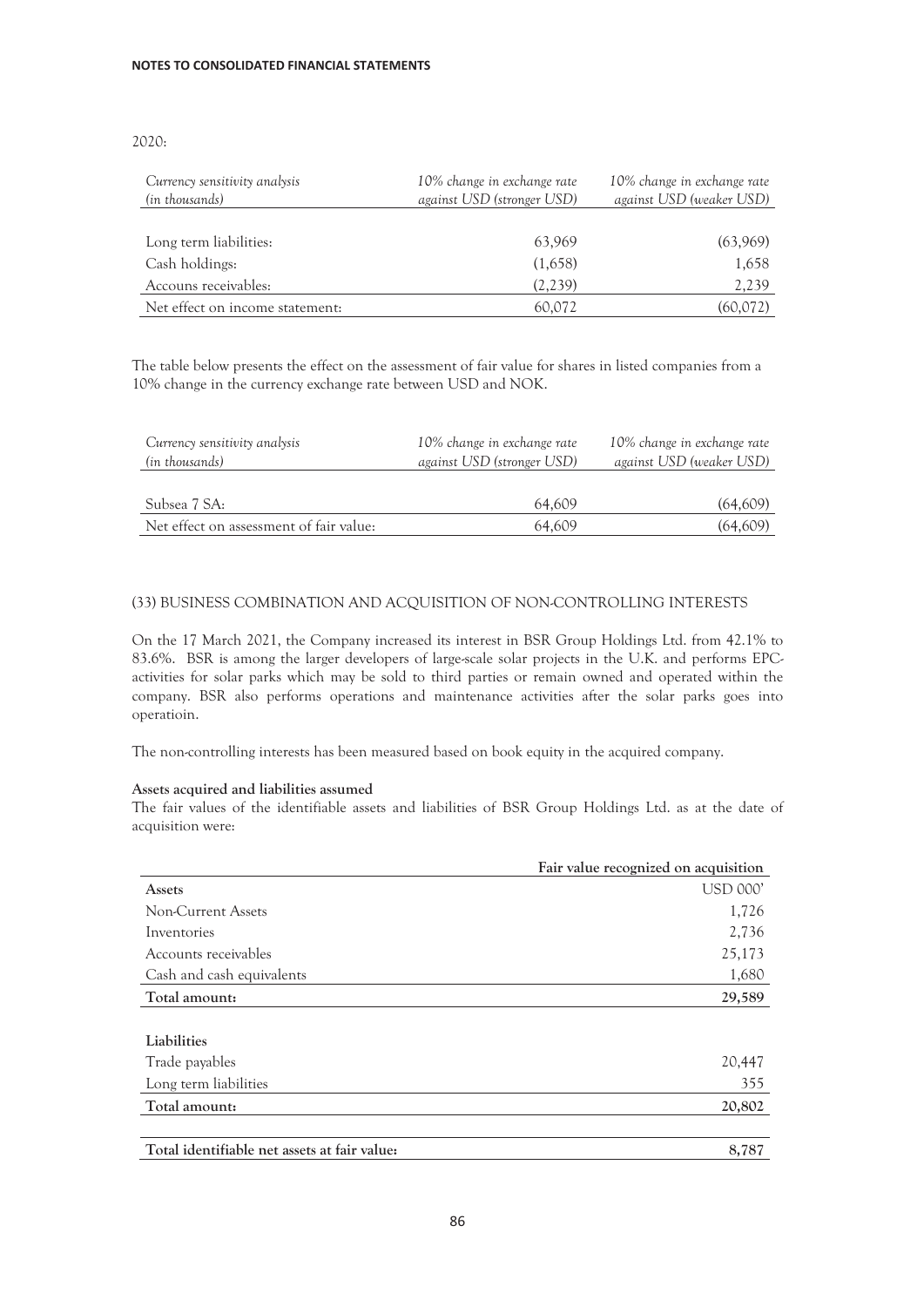Exchange rate differences arising on the acquisition are recogniced in Other Comprehensive Income. There are no goodwill identified in the transaction. The investment in BSR Group Holdings Ltd. is recorded as an associated company in 2020. A loss of \$4.6 million is recognized in the fair value revaluation of BSR Group Holdings Ltd. when the company became a subsidiary of the Company in 2021.

The investment in BSR Group Holdings Ltd. is classified as discontinued operations in 2021.

The percentage of interest in DEUSA International Ltd. has been increased from 44.34% to 60% in 2021. The investment was full consolidated in 2020 as long as the Company were deemed to have control over DEUSA International Ltd.

# 34) OTHER INCOME

A summary of other income is presented below:

|                                           | 2021      | 2020   |
|-------------------------------------------|-----------|--------|
|                                           |           |        |
| Remeasurement gain lease liability:       | 8,908     |        |
| Reversal of prior year impairment:        | 6,122     |        |
| Reversal of deferred credit:              |           | 8,124  |
| Gain on retained investment               | 44,053    |        |
| Recycling Currency Translation Adjustment | $-26,665$ |        |
| Other income                              | 1,420     | 7,658  |
| Other income:                             | 33,838    | 15,782 |

# **\* Deconsolidation of subsidiary and gain on retained investment**

On May 26, 2021 the group concluded that in accordance with IFRS it no longer has control of Siem Offshore Inc., the 83%-owned subsidiary that operates within the OSV segment. As a result of the deemed loss of control the Group no longer consolidated Siem Offshore Inc.'s financial position and performance from May 26, 2021.

May 26, 2021, is regarded as the date when the Group "ceased to control" of Siem Offshore Inc. as a result of the control reassessment and the financial restructuring of the group. In accordance with IFRS 10, income and expenses from Siem Offshore Inc. are being recognized in the Group's consolidated financial statements until May 26, 2021 as discontinued operations, when Siem Industries ceased to control Siem Offshore Inc. After deconsolidation, the retained investment in Siem Offshore Inc. is accounted for as an equity investment. Comparative figures in the consolidated income statements have been revised to reflect Siem Offshore Inc. as a discontinued operations. For further information on discontinued operation, please see Note 21.

## **Gain/Loss from deconsolidation and gain on retained investment**

On May 26, 2021, the Group derecognized all assets and liabilities related to Siem Offshore Inc. In addition, the Group derecognized the equity value attributable to noncontrolling interests in Siem Offshore Inc. of \$(51.01) million. Gain/loss from deconsolidation of Siem Offshore Inc. is considered immaterial. At the same date, the investment in Siem Offshore is accounted for as an equity investment. The gain on retained investment accounted for in accordance with the equity method is \$ 22 million (IAS 28.32 (b)), which is the difference between the fair value of Siem Industries' retained investment less the share of net assets in Siem Offshore Inc. on the date of deconsolidation.

# 35) PROVISION FOR REMOVING COSTS

A provision of \$52.1 million is recogniced in 2021 (\$50.9 million in 2020) as provision for the closure of disused mining shafts and caverns in DEUSA International GmbH.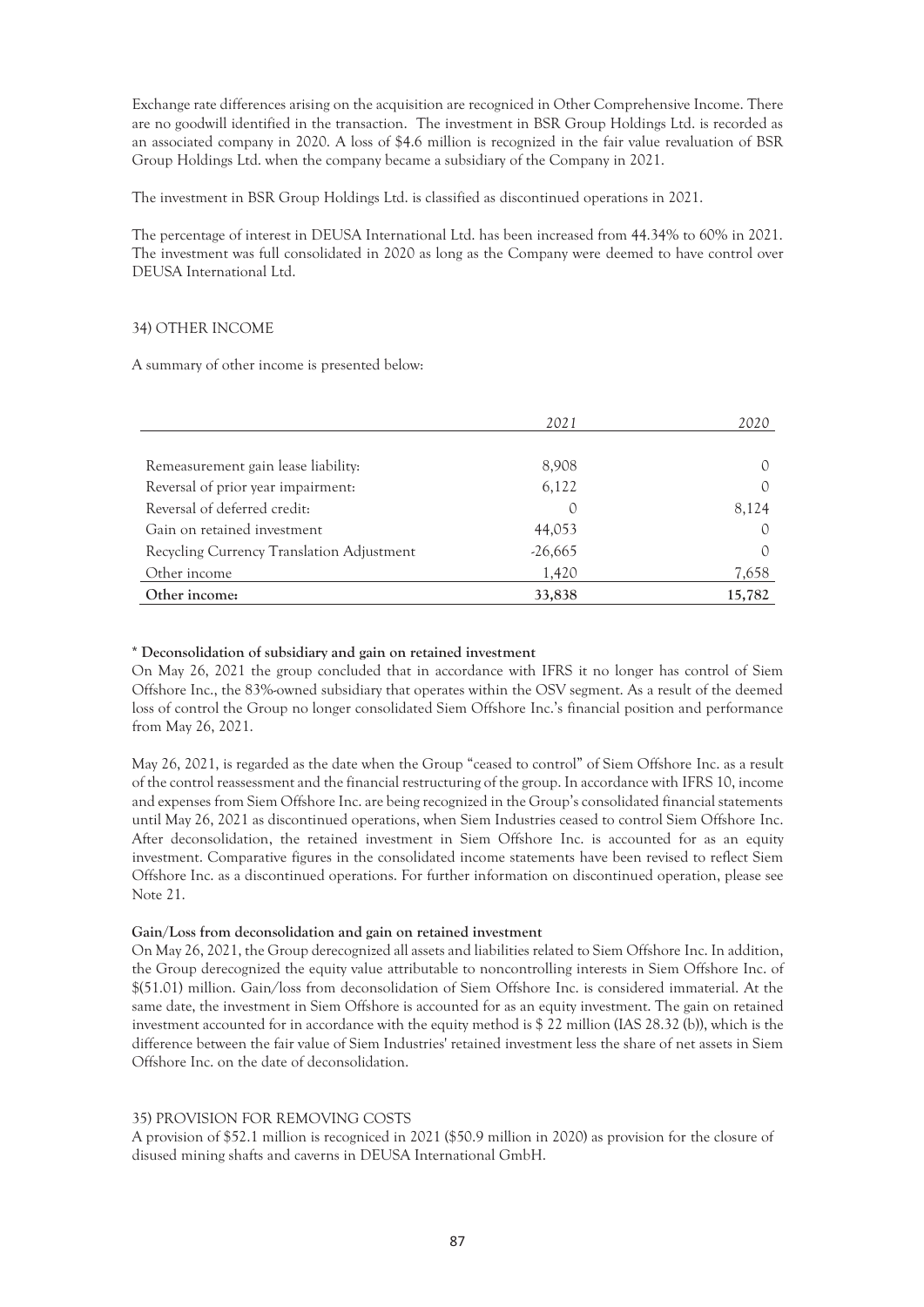

# **Audit report**

To the Shareholders of **Siem Industries S.A.**

# **Report on the audit of the consolidated financial statements**

# **Our qualified opinion**

In our opinion, except for the possible effects of the matter described in the "Basis for qualified opinion" section of our report, the accompanying consolidated financial statements give a true and fair view of the consolidated financial position of Siem Industries S.A. (the "Company") and its subsidiaries (the "Group"), as at 31 December 2021, and of its consolidated financial performance and its consolidated cash flows for the year then ended in accordance with International Financial Reporting Standards (IFRSs) as adopted by the European Union.

# *What we have audited*

The Group's consolidated financial statements comprise:

- the consolidated statement of financial position as at 31 December 2021;
- the consolidated income statements for the year then ended;
- the consolidated statements of comprehensive income for the year then ended;
- the consolidated statements of changes in equity for the year then ended;
- the consolidated statements of cash flows for the year then ended; and
- the notes to the consolidated financial statements, which include a summary of significant accounting policies.

## **Basis for qualified opinion**

As further detailed in Note 34, in 2021 the Company has deconsolidated its subsidiary, Siem Offshore Inc., and recognised a gain amounting to 17 mln USD as a result of the deconsolidation. The gain is included in Other income caption of the consolidated income statements. Moreover, the Group recorded a transaction amounting to 48 mln USD which increased the Retained earnings and the Other reserves captions of the consolidated statements of changes in equity. We were not provided with nor have we been able to obtain sufficient appropriate audit evidence to assess the accuracy of the above mentioned amounts. Consequently, we were unable to determine whether any adjustments to these amounts and related impact on the consolidated income statements, consolidated statement of financial position, consolidated statements of comprehensive income or consolidated statements of changes in equity were necessary.

We conducted our audit in accordance with the Law of 23 July 2016 on the audit profession (Law of 23 July 2016) and with International Standards on Auditing (ISAs) as adopted for Luxembourg by the "Commission de Surveillance du Secteur Financier" (CSSF). Our responsibilities under the Law of 23 July 2016 and ISAs as adopted for Luxembourg by the CSSF are further described in the "Responsibilities of the "Réviseur d'entreprises agréé" for the audit of the consolidated financial statements" section of our report.

*PricewaterhouseCoopers, Société coopérative, 2 rue Gerhard Mercator, B.P. 1443, L-1014 Luxembourg T : +352 494848 1, F : +352 494848 2900, www.pwc.lu*

*Cabinet de révision agréé. Expert-comptable (autorisation gouvernementale n°10028256) R.C.S. Luxembourg B 65 477 - TVA LU25482518*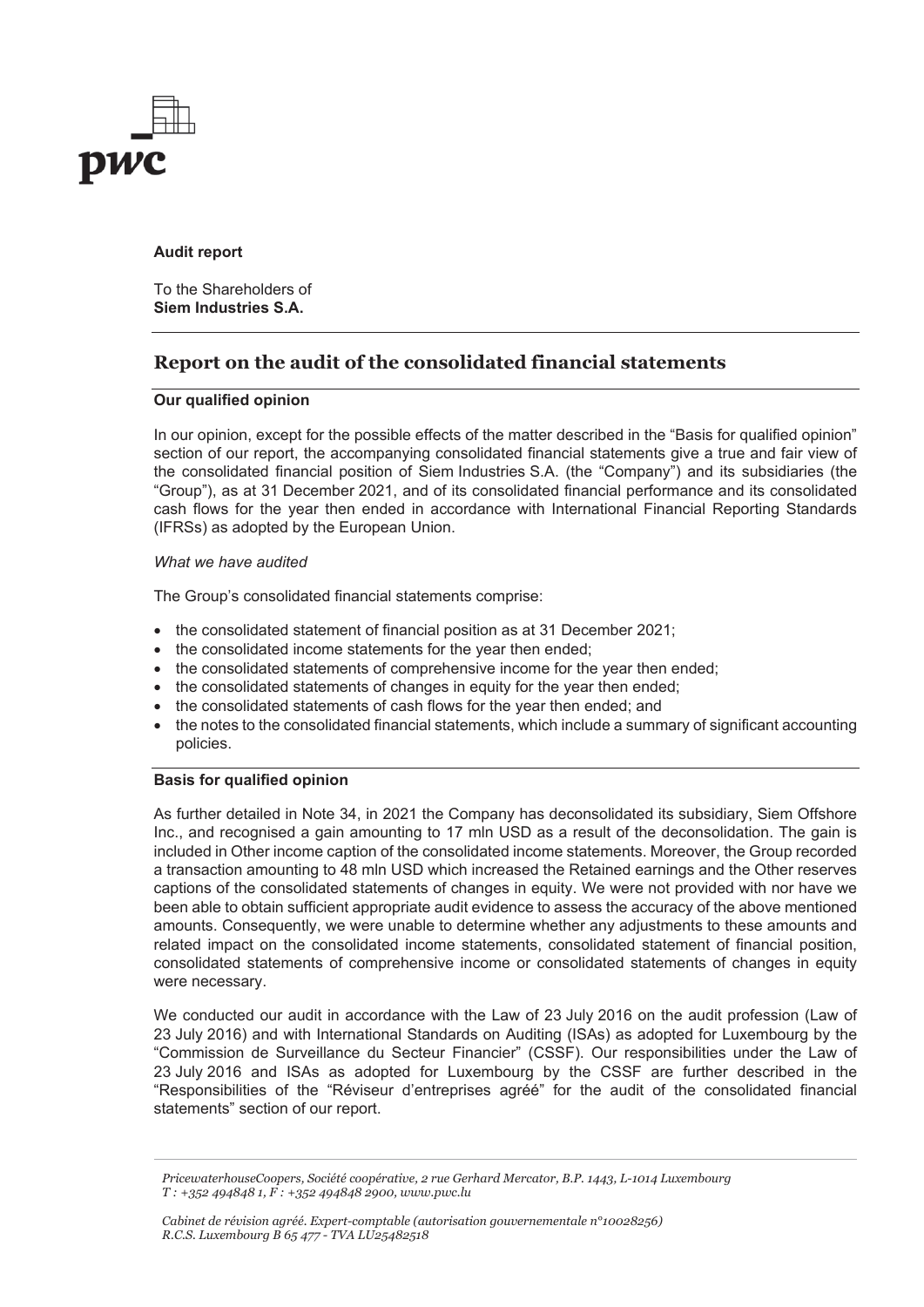

We believe that the audit evidence we have obtained is sufficient and appropriate to provide a basis for our qualified opinion.

We are independent of the Group in accordance with the International Code of Ethics for Professional Accountants, including International Independence Standards, issued by the International Ethics Standards Board for Accountants (IESBA Code) as adopted for Luxembourg by the CSSF together with the ethical requirements that are relevant to our audit of the consolidated financial statements. We have fulfilled our other ethical responsibilities under those ethical requirements.

# **Other information**

The Board of Directors is responsible for the other information. The other information comprises the information stated in the consolidated management report but does not include the consolidated financial statements and our audit report thereon.

Our opinion on the consolidated financial statements does not cover the other information and we do not express any form of assurance conclusion thereon.

In connection with our audit of the consolidated financial statements, our responsibility is to read the other information identified above and, in doing so, consider whether the other information is materially inconsistent with the consolidated financial statements or our knowledge obtained in the audit, or otherwise appears to be materially misstated. If, based on the work we have performed, we conclude that there is a material misstatement of this other information, we are required to report that fact.

As described in the "Basis for qualified opinion" section above, we were unable to obtain sufficient appropriate evidence about the gain amounting to 17 mln USD recognised in the consolidated income statements in relation to the deconsolidation of the subsidiary Siem Offshore Inc., and the transaction amounting to 48 mln USD which increased the Retained earnings and the Other reserves captions of the consolidated statements of changes in equity. Accordingly, we are unable to conclude whether or not the other information is materially misstated with respect to this matter.

## **Responsibilities of the Board of Directors for the consolidated financial statements**

The Board of Directors is responsible for the preparation and fair presentation of the consolidated financial statements in accordance with IFRSs as adopted by the European Union, and for such internal control as the Board of Directors determines is necessary to enable the preparation of consolidated financial statements that are free from material misstatement, whether due to fraud or error.

In preparing the consolidated financial statements, the Board of Directors is responsible for assessing the Group's ability to continue as a going concern, disclosing, as applicable, matters related to going concern and using the going concern basis of accounting unless the Board of Directors either intends to liquidate the Group or to cease operations, or has no realistic alternative but to do so.

# **Responsibilities of the "Réviseur d'entreprises agréé" for the audit of the consolidated financial statements**

The objectives of our audit are to obtain reasonable assurance about whether the consolidated financial statements as a whole are free from material misstatement, whether due to fraud or error, and to issue an audit report that includes our opinion.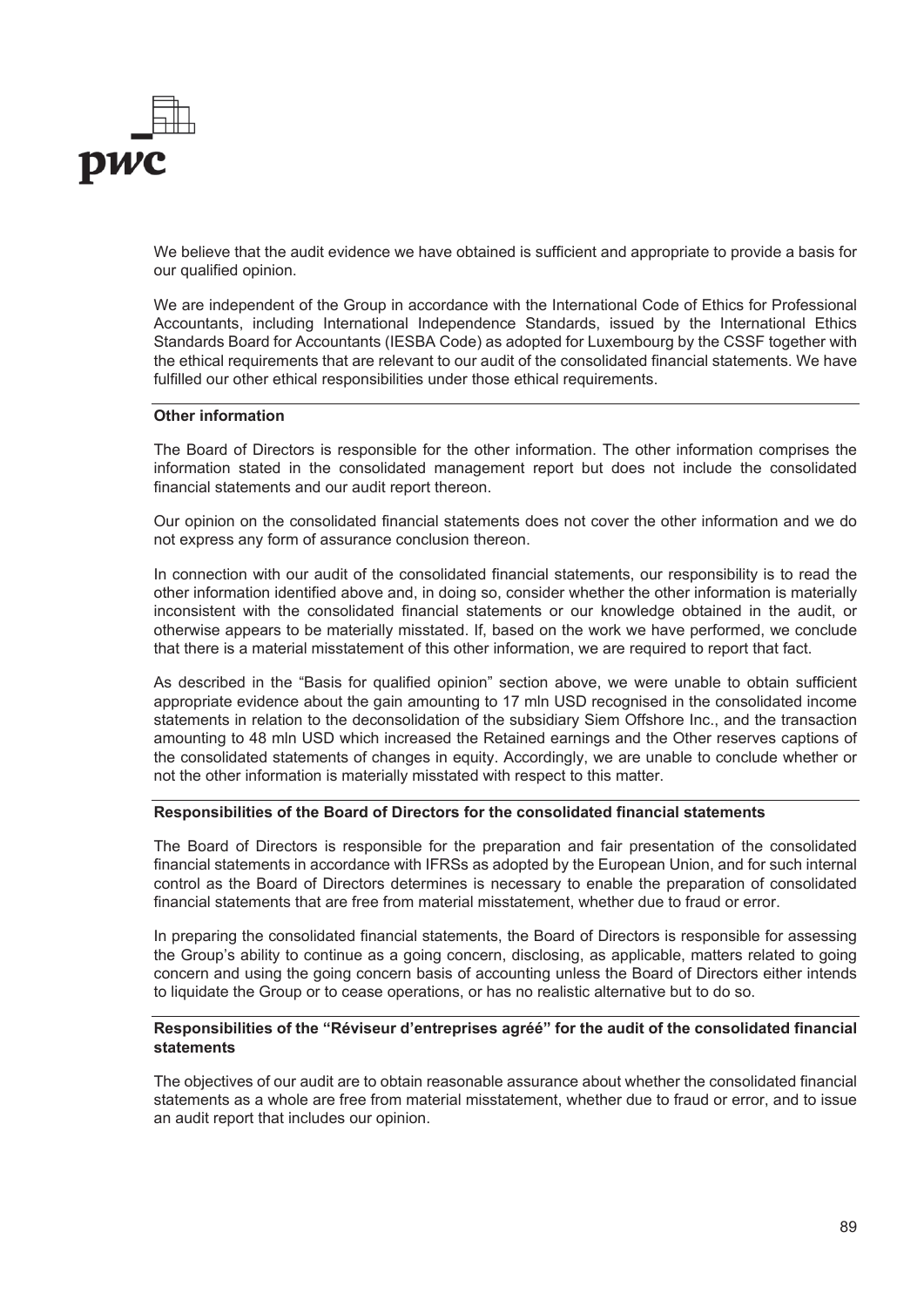

Reasonable assurance is a high level of assurance, but is not a guarantee that an audit conducted in accordance with the Law of 23 July 2016 and with ISAs as adopted for Luxembourg by the CSSF will always detect a material misstatement when it exists. Misstatements can arise from fraud or error and are considered material if, individually or in the aggregate, they could reasonably be expected to influence the economic decisions of users taken on the basis of these consolidated financial statements.

As part of an audit in accordance with the Law of 23 July 2016 and with ISAs as adopted for Luxembourg by the CSSF, we exercise professional judgment and maintain professional scepticism throughout the audit. We also:

- identify and assess the risks of material misstatement of the consolidated financial statements, whether due to fraud or error, design and perform audit procedures responsive to those risks, and obtain audit evidence that is sufficient and appropriate to provide a basis for our opinion. The risk of not detecting a material misstatement resulting from fraud is higher than for one resulting from error, as fraud may involve collusion, forgery, intentional omissions, misrepresentations, or the override of internal control;
- obtain an understanding of internal control relevant to the audit in order to design audit procedures that are appropriate in the circumstances, but not for the purpose of expressing an opinion on the effectiveness of the Group's internal control;
- evaluate the appropriateness of accounting policies used and the reasonableness of accounting estimates and related disclosures made by the Board of Directors;
- conclude on the appropriateness of the Board of Directors' use of the going concern basis of accounting and, based on the audit evidence obtained, whether a material uncertainty exists related to events or conditions that may cast significant doubt on the Group's ability to continue as a going concern. If we conclude that a material uncertainty exists, we are required to draw attention in our audit report to the related disclosures in the consolidated financial statements or, if such disclosures are inadequate, to modify our opinion. Our conclusions are based on the audit evidence obtained up to the date of our audit report. However, future events or conditions may cause the Group to cease to continue as a going concern;
- evaluate the overall presentation, structure and content of the consolidated financial statements, including the disclosures, and whether the consolidated financial statements represent the underlying transactions and events in a manner that achieves fair presentation;
- obtain sufficient appropriate audit evidence regarding the financial information of the entities and business activities within the Group to express an opinion on the consolidated financial statements. We are responsible for the direction, supervision and performance of the Group audit. We remain solely responsible for our audit opinion.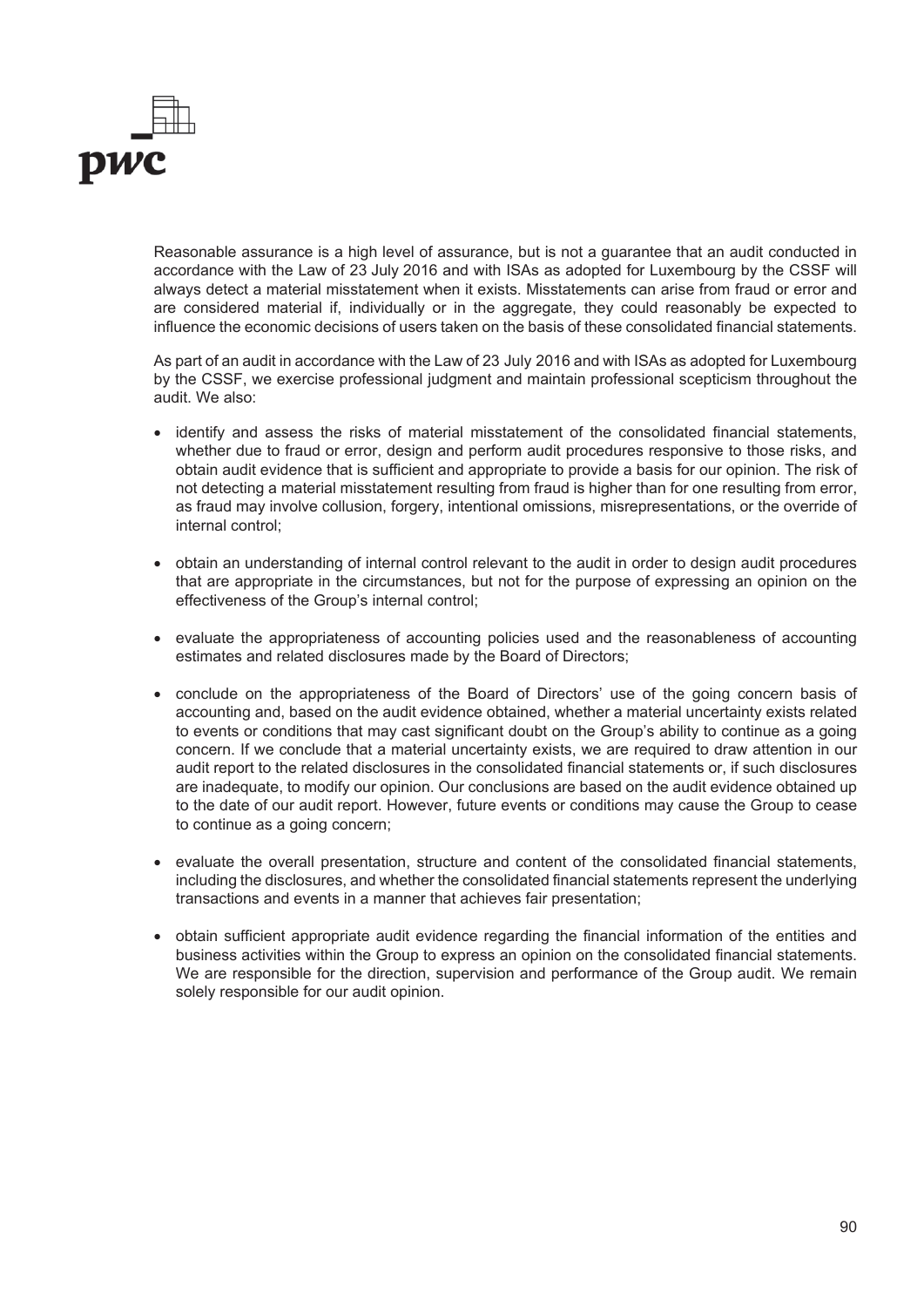

We communicate with those charged with governance regarding, among other matters, the planned scope and timing of the audit and significant audit findings, including any significant deficiencies in internal control that we identify during our audit.

# **Report on other legal and regulatory requirements**

The consolidated management report is consistent with the consolidated financial statements and has been prepared in accordance with applicable legal requirements.

PricewaterhouseCoopers, Société coopérative Represented by

 $\Box$ 

Luxembourg, 20 May 2022

Electronically signed by:<br>Andrei Chizhov

Andrei Chizhov